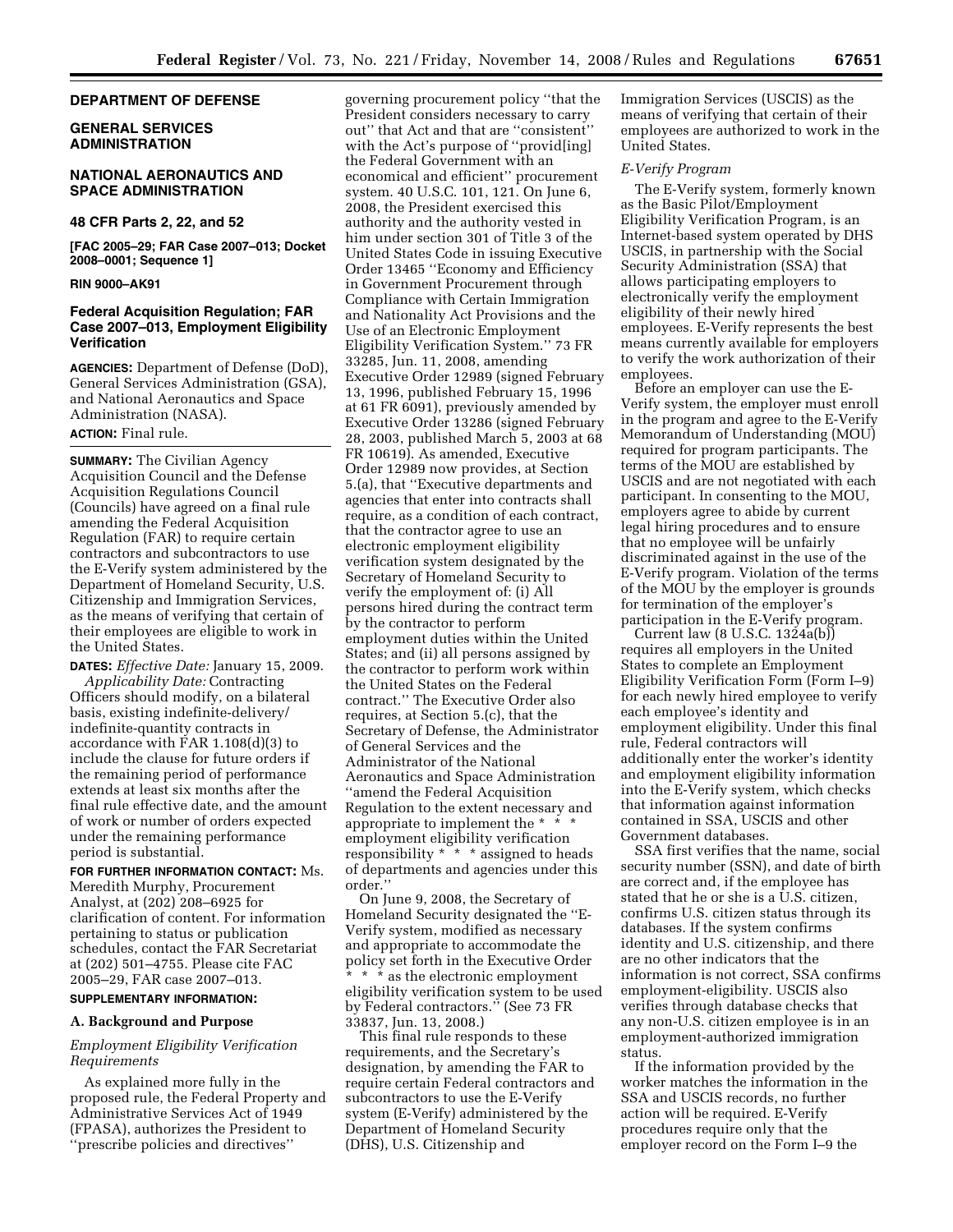verification identification number and the result obtained from the E-Verify query or print a copy of the transaction record and retain it with the Form I–9.

If SSA is unable to verify information presented by the worker, the employer will receive an ''SSA Tentative Nonconfirmation'' notice. Similarly, if USCIS is unable to verify information presented by the worker, the employer will receive a ''DHS Tentative Nonconfirmation'' notice. Employers can receive a tentative nonconfirmation notice for a variety of reasons, including inaccurate entry of information by the employer into the E-Verify Web site, and changes in the worker's name or immigration status that the worker has not updated in the SSA database searched by the E-Verify system. If the individual's information does not match the SSA or USCIS records, the employer must provide the worker with a written notice generated by the E-Verify system, called a ''Notice to Employee of Tentative Nonconfirmation''. The worker must then indicate on the notice whether he or she contests or does not contest the finding reflected in the tentative nonconfirmation that he or she appears unauthorized to work, and both the worker and the employer must sign the notice.

If the worker chooses to contest the tentative nonconfirmation, the employer must print a second notice generated by the E-Verify system, called a ''Referral Letter,'' which contains information about resolving the tentative nonconfirmation, as well as the contact information for SSA or USCIS, depending on which agency was the source of the tentative nonconfirmation. The worker then has eight Federal Government workdays to visit an SSA office or call USCIS to try to resolve the discrepancy. Under the E-Verify MOU, if the worker contests the tentative nonconfirmation, the employer is prohibited from terminating or otherwise taking adverse action against the worker while he or she awaits a final resolution from the Federal Government agency. If the worker fails to contest the tentative nonconfirmation, or if SSA or USCIS is unable to resolve the discrepancy, the employer will receive a notice of final nonconfirmation and the worker's employment may be terminated.

Participation in E-Verify does not exempt the employer from the responsibility to complete, retain, and make available for inspection Forms I–9 that relate to its employees, or from other requirements of applicable regulations or laws. However, the following modified requirements apply by reason of the employer's

participation in E-Verify: (1) Identity documents used for verification purposes must have photos (except as discussed below with respect to accommodations); (2) if an employer obtains confirmation of the identity and employment eligibility of an individual in compliance with the terms and conditions of E-Verify, a rebuttable presumption is established that the employer has not violated section 274A(a)(1)(A) of the Immigration and Nationality Act (INA) with respect to the hiring of the individual; (3) the employer must notify DHS if it continues to employ any employee for whom the employer has received a final nonconfirmation, and the employer is subject to a civil money penalty between \$500 and \$1,000 for each failure to notify DHS of continued employment following a final nonconfirmation; (4) if an employer continues to employ an employee after receiving a final nonconfirmation and that employee is subsequently found to be an unauthorized alien, the employer is subject to a rebuttable presumption that it has knowingly employed an unauthorized alien in violation of Immigration and Nationality Act (INA) section 274A(a); and (5) no person or entity participating in E-Verify is civilly or criminally liable under any law for any action taken in good faith reliance on information provided through the confirmation system.

Further information on registration for and use of E-Verify can be obtained via the Internet at *[http://www.dhs.gov/E-](http://www.dhs.gov/E-Verify)Verify*.

## *E-Verify Basis and Development*

## 1. Legislative History

Laws pertaining to the control of illegal immigration have received serious attention from Congress and the Executive Branch since at least the early 1950s. Chief among the legislative approaches to these problems has been the proposed establishment of penalties for the employment of undocumented aliens and related laws requiring the verification of employment authorization. See INA Section 274(a), codified at 8 U.S.C. 1324(a). The House of Representatives Report filed with the Immigration Reform and Control Act of 1986 (IRCA), found at 1986 U.S. Code Cong. and Adm. News, p. 5649, clearly describes the basis for that legislation:

This legislation seeks to close the back door on illegal immigration so that the front door on legal immigration may remain open. The principal means of closing the back door, or curtailing future illegal immigration, is through employer sanctions. The bill would prohibit the employment of aliens who are unauthorized to work in the United States

because they either entered the country illegally, or are in an immigration status which does not permit employment. U.S. employers who violate this prohibition would be subject to civil and criminal penalties. Employment is the magnet that attracts aliens here illegally or, in the case of nonimmigrants, leads them to accept employment in violation of their status. Employers will be deterred by the penalties in this legislation from hiring unauthorized aliens and this, in turn, will deter aliens from entering illegally or violating their status in search of employment. The logic of this approach has been recognized and backed by the past four administrations \* \* \*. Now, as in the past, the Committee remains convinced that legislation containing employer sanctions is the most humane, credible and effective way to respond to the large-scale influx of undocumented aliens. While there is no doubt that many who enter illegally do so for the best of motives—to seek a better life for themselves and their families—immigration must proceed in a legal, orderly and regulated fashion. As a sovereign nation, we must secure our borders.

*H.R. Rep. No. 99–682(I), 99th Cong., 1st Sess. 46 (1986), 1986 U.S. Code Cong. & Admin. News, p. 5649*. INA Section 274A, as established by IRCA, thus prohibits any ''person or other entity'' from knowingly hiring, or knowingly continuing to employ, any unauthorized alien. INA section 274A(b) provides for an ''Employment Verification System,'' which requires that employers attest, after examination of documentation presented by the employee, that the person being hired, recruited or referred for employment is not an unauthorized alien. INA section 274A also provides for the assessment of civil monetary penalties and cease and desist orders against any employer that has knowingly hired or continued to employ an unauthorized alien, or that has failed to comply with the employment verification system mandated by INA section 274A(b). 8 U.S.C. 1324a(e)(4)–(e)(5).

Employers who engage in a ''pattern or practice'' of violating the prohibition against illegal employment of unauthorized workers may face criminal sanctions. INA section 274A(f), 8 U.S.C. 1324a(f). DHS U.S. Immigration and Customs Enforcement (ICE) investigates complaints of potential violations of INA section 274A by inspecting employment eligibility verification forms maintained by employers with respect to their current and former employees, and compelling the production of evidence or the attendance of witnesses by subpoena. 8 U.S.C. 1324a(e)(2); 8 CFR 274a.2(b)(2).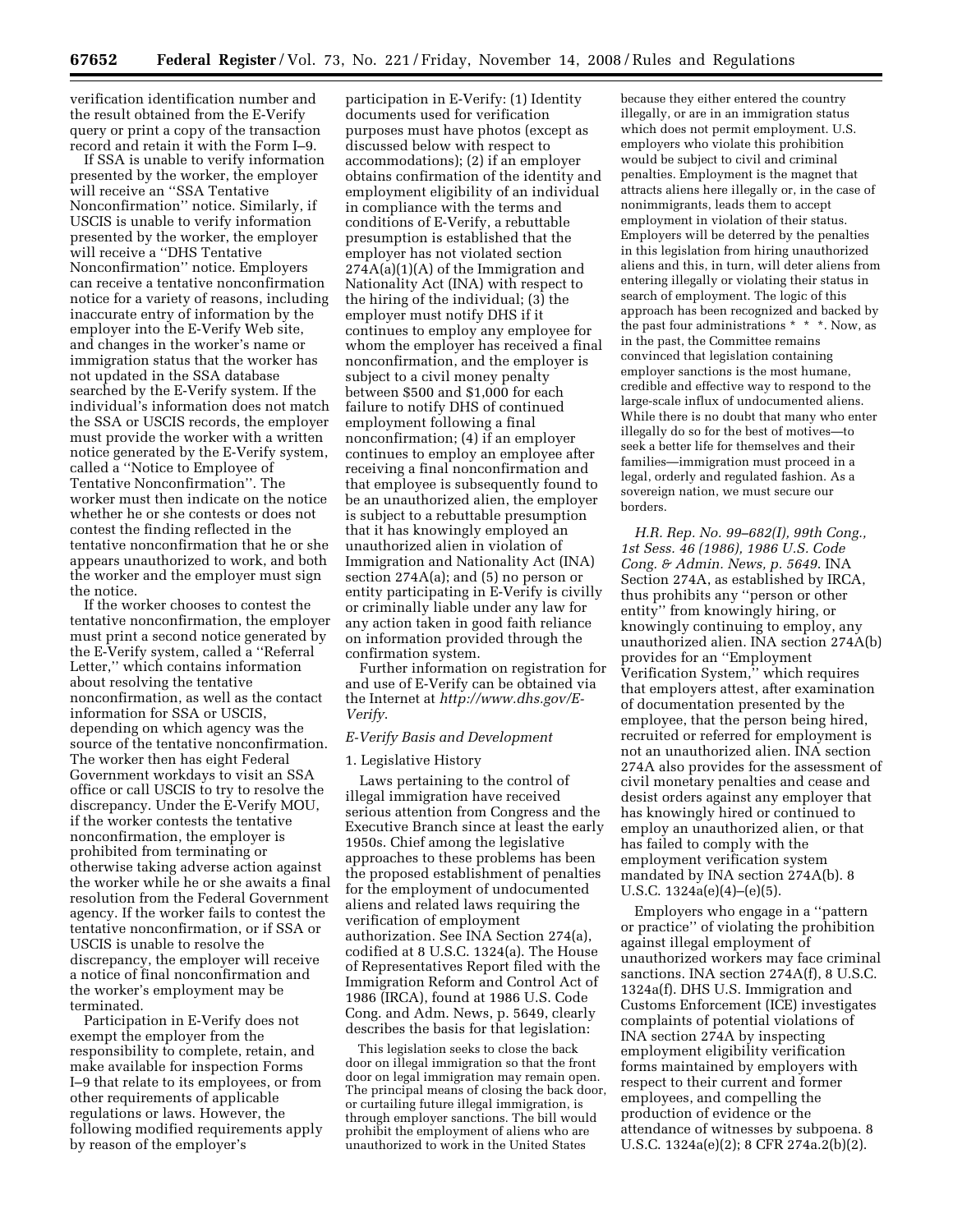## *Development of E-Verify*

E-Verify provides a modern means of verifying employment authorization information in addition to the traditional I–9 process. When Congress established the paper-based employment verification system in 8 U.S.C. 1324a(b), it directed the President to evaluate that system's security and efficacy and implement necessary changes, subject to congressional oversight. 8 U.S.C. 1324a(d). Congress also authorized the President to establish demonstration projects designed to strengthen the employment verification system. 8 U.S.C. 1324a(d)(4).

The first demonstration project, in 1992, included the Telephone Verification System (TVS) pilot program—a predecessor to the E-Verify system. 69 Interpreter Releases 702 (June 8, 1992); 515 (Apr. 27, 1992). In 1996, Congress established the Basic Pilot program—now called E-Verify—as part of the Illegal Immigration Reform and Immigrant Responsibility Act (IIRIRA). Public Law 104–208, Sections 401–405, 110 Stat. 3009–655–3009–666 (1996) (8 U.S.C. 1324a note).

On August 10, 2007, the Acting Director of the Office of Management and Budget instructed agencies to encourage their existing and future contractors to use E-Verify and attached a letter that DHS had sent to its major contractors encouraging their use of E-Verify and emphasizing E-Verify's ability to help contractors comply with immigration law. See ''Memorandum for the Heads of Departments and Agencies M–07–21,'' Stephen S. McMillin, Acting Director, Office of Management and Budget (August 10, 2007) (*http:// [www.whitehouse.gov/omb/memoranda/](http://www.whitehouse.gov/omb/memoranda/fy2007/m07-21.pdf)  fy2007/m07-21.pdf*) attaching ''Letter from Paul A. Schneider, Under Secretary for Management'' (Aug. 10, 2007). The OMB Memorandum also announced that the Federal Acquisition Regulatory Council was developing appropriate Governmentwide regulatory coverage to apply E-Verify to Federal contractors. It also indicated that by October 1, 2007, all Federal departments and agencies should begin verifying their new hires through E-Verify.

# *Compliance Requirements for Federal Contractors*

The Executive branch has long recognized that the instability and lack of dependability that afflicts contractors that employ unauthorized workers undermines overall efficiency and economy in Government contracting. The first formal expression of this policy is found in Executive Order

12989, signed by President Clinton in February 1996. (See 61 FR 6091, Feb. 15, 1996.) That Order, which pre-dated Congress's enactment of IIRIRA authorizing what is now the E-Verify program, found that the presence of unauthorized aliens on a contractor's workforce rendered that contractor's workforce less stable and reliable than the workforces of contractors who do not employ unauthorized aliens:

Stability and dependability are important elements of economy and efficiency. A contractor whose work force is less stable will be less likely to produce goods and services economically and efficiently than a contractor whose work force is more stable. It remains the policy of this Administration to enforce the immigration laws to the fullest extent, including the detection and deportation of illegal aliens. In these circumstances, contractors cannot rely on the continuing availability and service of illegal aliens, and contractors that choose to employ unauthorized aliens inevitably will have a less stable and less dependable work force than contractors that do not employ such persons. Because of this Administration's vigorous enforcement policy, contractors that employ unauthorized alien workers are necessarily less stable and dependable procurement sources than contractors that do not hire such persons. I find, therefore, that adherence to the general policy of not contracting with providers that knowingly employ unauthorized alien workers will promote economy and efficiency in Federal procurement.

*Executive Order 12989 (preamble), 61 FR 6091*. This finding is as applicable today as it was in 1996. The Government is aware, in particular, of recent instances where Federal Government contracts have been disrupted when the contractor's employees were identified as unauthorized workers. See, *e.g.*, Tami Abdollah, ''2 Sentenced for Hiring Illegal Migrants; Golden State Fence Executives Get Probation and Fines, and the Company is Ordered to Forfeit \$4.7 Million in Profits,'' Los Angeles Times, March 29, 2007, (detailing the criminal prosecution of two Federal Contractor company executives for hiring illegal workers that resulted in a guilty plea; judgment of probation and combined \$300,000 in fines for the two individuals in addition to the forfeiture of \$4.7 million in company profits the company reaped by employing unauthorized immigrant workers); Karen Lee Ziner, ''3 at Bianco Plant Indicted on Immigration Charges,'' Providence Journal Bulletin, August 4, 2007, at A3 (reporting the indictment of company president along with two managers for ''conspiring to harbor and hire illegal immigrants'' to work on Government contracts valued over \$200 million); Mark Bowes, ''U.S.

Immigration Agents Arrest 33: Workers at Richmond Site of New Federal Courthouse Alleged to be Here Illegally,'' Richmond Times Dispatch, May 8, 2008, at B3 (reporting the arrest of 33 alleged illegal immigrant workers employed by a Federal contractor during a raid by immigration authorities at the construction site of a future Federal courthouse in Richmond, Virginia); Giovanna Dell'Orto, ''Illegal Immigrants Arrested at Military Bases,'' Press-Register, January 20, 2007, at B12 (publishing an article on the arrest of roughly 40 illegal immigrant workers over a three day period that were hired by Federal contractors to work at three different military bases including Fort Benning in Georgia and the Marine Corp Base Quantico in Virginia); Rob Bell, ''Mills Manufacturing Corporation Raided by ICE,'' Western Carolina Business Journal, August 15, 2008 (reporting that immigration officials raided a Federal defense contractor and arrested 57 illegal immigrant workers).

Consistent with the President's authority under FPASA, and to ''ensure the economical and efficient administration and completion of Federal Government contracts,'' Executive Order 12989 instructed the Attorney General of the Department of Justice to investigate to determine whether a contractor or an organizational unit thereof is not in compliance with the INA employment provisions, transmit that determination to the contracting agency and have the head of the contracting agency pursue debarment or other such action as may be appropriate under the FAR. (See Executive Order 12989, Sections 3 and 4.) With the establishment of the DHS, the Attorney General's investigative authority transferred to the Secretary of Homeland Security. See Executive Order 13286, Sec. 19, (Feb. 28, 2003), 68 FR 10623. Thus, as early as 1996, agencies were instructed to use provisions within the FAR to support economical and efficient Federal Government contracting by avoiding doing business with contractors that employ unauthorized workers.

On June 6, 2008, President Bush issued Executive Order 13465, amending Executive Order 12989 by adding an electronic employment eligibility verification requirement to strengthen the long-standing Executive branch policy of furthering economical and efficient contracting through only contracting with Federal contractors who employ persons in the United States who are authorized to work in the United States. Executive Order 13465 echoes the findings and conclusions stated in Executive Order 12989 and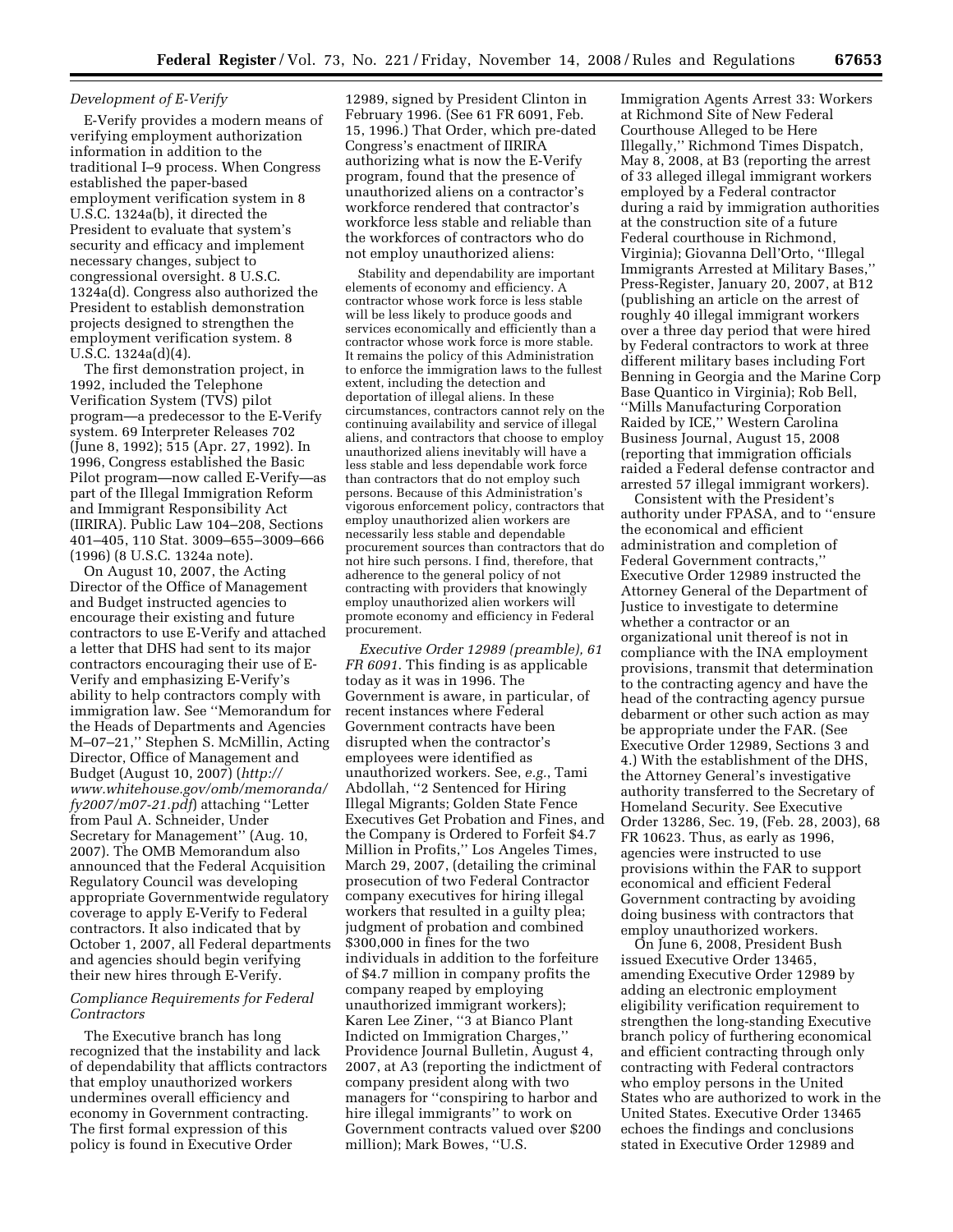builds upon the ''economy and efficiency'' justifications for the 1996 Executive Order in light of the significant advances in the technology for employment eligibility verification that have been made since the issuance of Executive Order 12989. As amended, Executive Order 12989 now states:

It is the policy of the Executive branch to use an electronic employment verification system because, among other reasons, it provides the best available means to confirm the identity and work eligibility of all employees that join the Federal workforce. \* \* \* I find, therefore, that adherence to the general policy of contracting only with providers that do not knowingly employ unauthorized alien workers and that have agreed to utilize an electronic employment verification system designated by the Secretary of Homeland Security to confirm employment eligibility of their workforce will promote economy and efficiency in Federal procurement.

*Executive Order 12989, as amended by Executive Order 13465, 73 FR 33285.* 

Executive Order 12989, as amended, further specifically directs the agency heads of DoD, GSA and NASA to implement this policy through amendments to the FAR. Executive Order 13465 at Section 3, 73 FR 33286. Accordingly, the Councils amend the FAR in this final rule in accordance with the President's direction, pursuant to his authority under FPASA to ''prescribe policies and directives'' governing Federal procurement that are consistent with the Act's aim of providing the Federal Government with an economical and efficient procurement system. 40 U.S.C. 101, 121.

## **B. Final Rule**

# *Summary of the Elements of the Proposed Rule That Are Retained in the Final Rule*

This final rule inserts a clause into Federal contracts committing Government contractors to use the USCIS E-Verify System to verify that all of the contractors' new hires, and all employees (existing and new) directly performing work under Federal contracts, are authorized to work in the United States. Consistent with the requirements first set forth in the proposed rule, the final rule—

1. Exempts contracts that are for— • Commercially available off-the-shelf (COTS) items; and

• Items that would be COTS items but for minor modifications.

2. Requires inclusion of the clause in subcontracts over \$3,000 for services or for construction.

3. Requires contractors and subcontractors to use E-Verify to confirm the employment eligibility of all existing employees who are directly performing work under the covered contract.

4. Applies to solicitations issued and contracts awarded after the effective date of the final rule in accordance with FAR 1.108(d). Under the final rule, Departments and agencies should, in accordance with FAR 1.108(d)(3), amend—on a bilateral basis—existing indefinite-delivery/indefinite-quantity contracts to include the clause for future orders if the remaining period of performance extends at least six months after the effective date of the final rule.

5. In exceptional circumstances, allows a head of the contracting activity to waive the requirement to include the clause. This authority is not delegable.

The rule is written to apply the above requirements in a manner that will ensure effective compliance by the contractor community, and is reasonably limited in certain circumstances to minimize the burden on participants in the Federal procurement process.

## *Changes Adopted in the Final Rule*

Below is a summary of changes made to the final rule:

1. Significantly Extended Timelines— The final rule amends the proposed rule to permit Federal contractors participating in the E-Verify program for the first time a longer period—90 calendar days from enrollment instead of 30 days as initially proposed—to begin using the system for new and existing employees. The final rule also provides a longer period after this initial enrollment period—30 calendar days instead of 3 business days—for contractors to initiate verification of existing employees who have not previously gone through the E-Verify system when they are newly assigned to a covered Federal contract. Contractors already enrolled and using the program as Federal contractors will have the same extended timeframe to initiate verification of employees assigned to the contract, but the time limits will be measured from contract award date instead of from the contractor's E-Verify enrollment date. With regard to verification of new hires, a contractor that has already been enrolled as a Federal contractor for 90 calendar days or more will have the standard 3 business days from the date of hire to initiate verification of new hires. Those contractors that have been enrolled in the program for less than 90 calendar days will have 90 calendar days from the date of enrollment as a Federal contractor to initiate verification of new hires.

2. Covered Prime Contract Value Threshold—The final rule requires the insertion of the E-Verify clause for prime contracts above the simplified acquisition threshold (\$100,000) instead of the micro-purchase threshold (\$3,000).

3. Contract Term—The final rule clarifies that the E-Verify clause need not be inserted into prime contracts with performance terms of less than 120 days.

4. Institutions of Higher Education— The final rule modifies the contract clause so that institutions of higher education need only verify employees assigned to a covered Federal contract.

5. State and Local Governments and Federally Recognized Indian Tribes— Similarly, under the final rule, State and local governments and Federally recognized Indian tribes need only verify employees assigned to a covered Federal contract.

6. Sureties—Under the final rule, sureties performing under a takeover agreement entered into with a Federal agency pursuant to a performance bond need only verify employees assigned to the covered Federal contract.

7. Security Clearances and HSPD–12 credentials—The final rule exempts employees who hold an active security clearance of confidential, secret or top secret from verification requirements. The rule also exempts employees for which background investigations have been completed and credentials issued pursuant to the Homeland Security Presidential Directive (HSPD)–12, ''Policy for a Common Identification Standard for Federal Employees and Contractors,'' which the President issued on August 27, 2004.

8. All Existing Employees Option— The final rule provides contractors the option of verifying all employees of the contractor, including any existing employees not currently assigned to a Government contract. A contractor that chooses to exercise this option must notify DHS and must initiate verifications for the contractor's entire workforce within 180 days of such notice to DHS.

9. Expanded COTS-related exemptions for:

• Bulk cargo—The rule will not apply to prime contracts for agricultural products shipped as bulk cargo that would otherwise have been categorized as COTS; and

• Certain services associated with the provision of COTS items or items that would be COTS items but for minor modifications.

10. Allows the Head of the Contracting Activity to waive E-Verify requirements after contract award,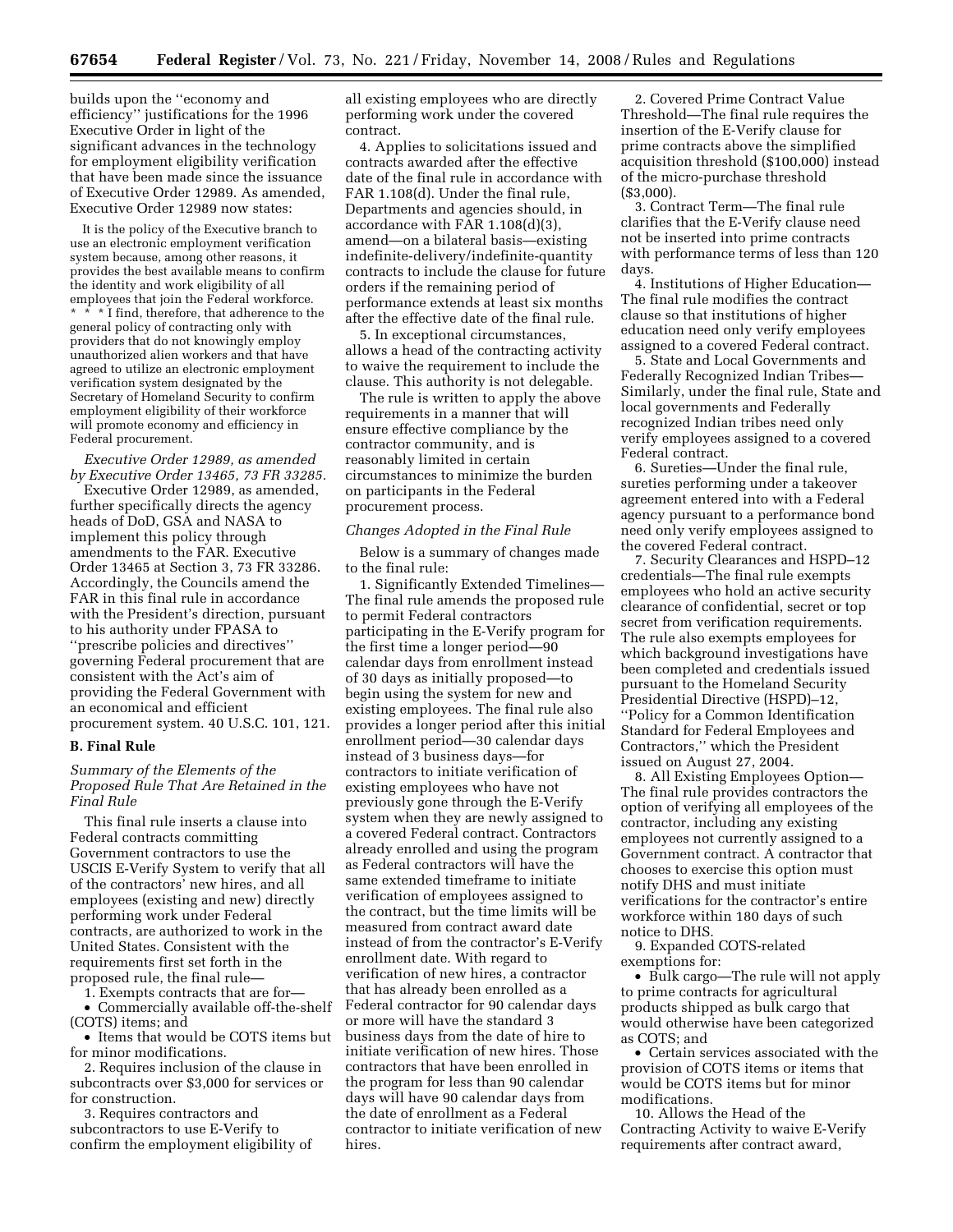either temporarily or for the period of performance.

11. Definitions:

• Employee assigned to the contract— The final rule clarifies that employees who normally perform support work, such as general company administration or indirect or overhead functions, and that do not perform any substantial duties applicable to an individual contract, are not considered to be directly performing work under the contract.

• Subcontract and subcontractor— Adds definitions derived from FAR 44.101.

# **B. Response to Comments Received on the Notice of Proposed Rulemaking Docket**

The Department of Defense (DoD), General Services Administration (GSA) and National Aeronautics and Space Administration (NASA) published a notice of proposed rulemaking (NPRM) in this action on June 12, 2008. (See 73 FR 33374.) The NPRM directed the submission of comments to the Federal [eRulemaking portal,](http://www.regulations.gov) *http:// www.regulations.gov*, as well as by facsimile and by mail to the FAR Secretariat, with reference to FAR Case 2007–013, Docket 2008–0001; Sequence 1, on or before August 11, 2008. The agencies received more than 1,600 public comments on the proposed rulemaking from individuals, organizations, corporations, trade associations, chambers of commerce and Government entities.

Comments submitted to the docket for this rulemaking were distributed relatively evenly among various issues, with concerns about the Government's authority to promulgate the rule and questions about the DHS's and SSA's collective ability to administer the rule receiving the greatest number of comments. Eleven commenters stated that the 60-day public comment period was inadequate to evaluate, research, and prepare responses to a complex proposed rule. Those commenters asked the Councils to extend the comment period to allow more time to research and respond to the proposed rule.

The Councils declined to extend the public comment period after concluding that the period was adequate. The current web-based E-Verify system, which has been active and available to employers since 2004, has been the subject of significant public scrutiny, including in public hearings before Congress. This has, over time, disseminated considerable information about the program to the public. As a result, most commenters did not request additional time to gather information

and submit comments, and those that did request additional time failed to raise novel or difficult issues that could have justified an extension. Moreover, the comments received more than adequately provided substantial information on which the Councils could make a final decision. Accordingly, the Councils do not believe that there is a basis for extending the comment period related to this rule.

# *Support for the Rule*

*Comment:* More than 600 commenters wrote in support of the proposed rule and strongly urged its adoption. One commenter noted that it has been illegal for more than 20 years, *i.e.*, since 1986, to hire an individual who is not authorized to work in the United States. Another commenter, who identified himself as a 30-year Human Resources professional, stated that this E-Verify system is not too burdensome for employers. A third commenter said that the ''E-Verify program WORKS!'' and that he has found it to work accurately 100 percent of the time.

The majority of these commenters expressed overall support for the Executive Order's instruction for Federal agencies to contract with employers that use E-Verify to check the employment eligibility of all persons performing work on Federal contracts and of all persons hired by the contractor. Some commenters applauded E-Verify because it will establish a level playing field and prevent some employers from obtaining a competitive advantage by exploiting unauthorized workers for lower pay. Many commenters noted that—for 22 years—it has been against the law to hire workers who are not authorized to work in the U.S. This is not a new requirement, they say; it merely puts some teeth into the existing law. Other commenters observed that E-Verify will help stem the problem of identity theft by requiring employers to check photo identification.

*Response:* The Councils appreciate these supportive comments for use of E-Verify in the Federal Government procurement system, but note that application of the system in this context is not meant to regulate immigration, but to provide the Federal Government with stable and dependable contractors which, ultimately, results in a more economical and efficient procurement system.

# *Requests for a More Comprehensive Solution*

*Comment:* A number of commenters suggested that merely requiring the use of the E-Verify system by Federal contractors was not a comprehensive solution. They strongly advocate ''fixing'' the ''broken'' immigration system. Some commenters see the solution as giving people a path to legal status, others see it as providing ''tangible solutions for the over 7 million undocumented workers in our economy,'' some see it as enabling swifter and earlier access to work permits, and still other commenters advocate improved ICE auditing teams. One commenter claims that, ''[w]hile employer sanctions and a mandatory employment document verification system may be an appropriate part of an effective immigration reform package, standing alone they only exacerbate the problems they are ostensibly designed to address.''

*Response:* Comprehensive immigration reform is beyond the scope of this rulemaking and was not the purpose of Executive Order 12989, as amended. The mandate given to the FAR Councils was to implement the President's Executive Order of June 6, 2008, as a means of creating a more economical and efficient Federal Government procurement system. The employment of persons unauthorized to work in the U.S. has been against the law for 22 years. Completion of the Form I–9 is still required of all employers and this rule does not change that requirement. This rule merely provides a more convenient, faster, and more consistent means of determining whether an individual is, or is not, authorized to work in the U.S. to establish greater stability and dependability among the Federal contractor workforce.

## *Authority*

#### 1. Immigration Statutes

## a. Voluntary Participation in E-Verify

1. *Comment*. Many commenters challenge the Councils' authority to promulgate the Rule, arguing that the insertion of a clause into Federal contracts that commits Federal contractors to use E-Verify conflicts with the congressional intent expressed in the IIRIRA that participation in E-Verify be ''voluntary.'' Some commenters further argue that the E-Verify program is de facto mandatory because contractors who elect not to enter into Federal contracts on account of E-Verify will go out of business.

*Response:* The Councils disagree. Section 402(a) of IIRIRA states, in relevant part, that ''the Secretary of Homeland Security may not require any person or other entity to participate in a pilot program.'' 8 U.S.C. 1324a note,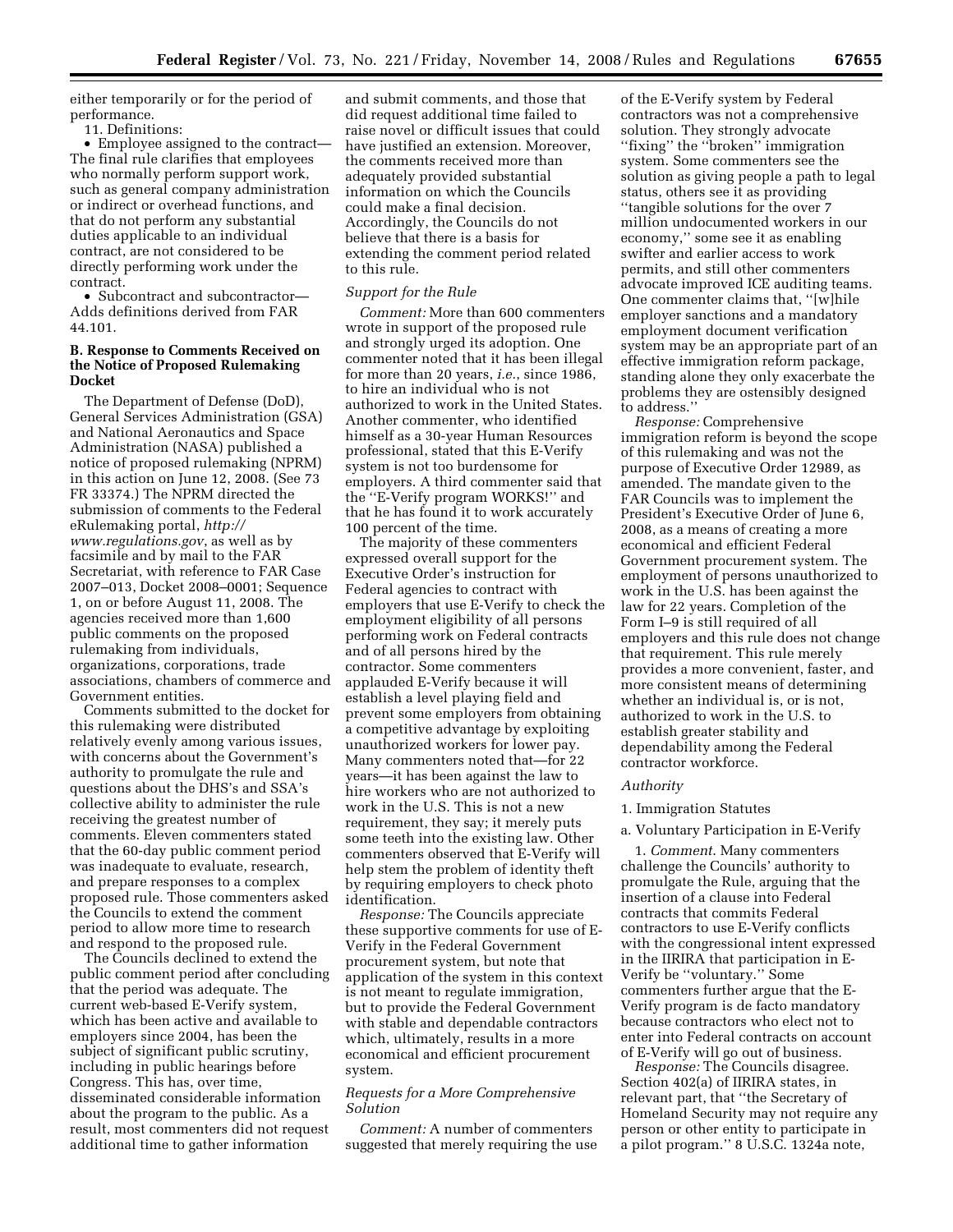Section 402(a). On its face, this statutory limitation applies only to the Secretary of Homeland Security and does not apply to the President or the Councils. Because the requirement to insert the contract clause set forth in this rule comes from a presidential action, Executive Order 12989, as amended, and from this rulemaking undertaken by the Councils, it is not a requirement imposed by the Secretary of Homeland Security and therefore does not run afoul of section 402(a) of IIRIRA.

Moreover, acceptance of a Federal procurement contract is, by definition, a voluntary act. The rule sets forth a performance requirement to be included as a contract clause in contracts entered into or negotiated anew after the effective date of the rule. In *AFL–CIO* v. *Kahn,* the D.C. Circuit Court of Appeals, sitting en banc, rejected the claim that the Carter Administration's insistence that Federal contractors agree to comply with wage and price controls rendered those controls ''mandatory'' in violation of the Council on Wage and Price Stability Act (COWPSA). 618 F.2d 784 (D.C. Cir. 1979). The Kahn Court analogized the procurement requirement at issue to ''those Federal programs that offer funds to State and local governments on certain conditions. The Supreme Court has upheld such conditional grants, observing on one occasion through Justice Cardozo that 'to hold that motive or temptation is equivalent to coercion is to plunge the law in endless difficulties.' '' *AFL–CIO* v. *Kahn,* 618 F.2d at 794 (quoting *Steward Machine Co.* v. *Davis,* 301 U.S. 548, 589–590 (1937)). According to the D.C. Circuit:

Any alleged mandatory character of the procurement program is belied by the principle that no one has a right to a Government contract. As the Supreme Court ruled in *Perkins* v. *Lukens Steel Co.*, ''[The] Government enjoys the unrestricted power \* \* \* to determine those with whom it will deal, and to fix the terms and conditions upon which it will make needed purchases.'' Those wishing to do business with the Government must meet the Government's terms; others need not.

*AFL–CIO* v. *Kahn,* 618 F.2d at 794. If a contractor chooses to do business with the Federal Government, then the Federal Government can, and routinely does, impose contract performance requirements. Where, as with this rule, such requirements are imposed through contract terms included in contracts, a contractor's agreement to abide by those terms of the agreement is not ''involuntary.''

2. *Comment:* Many commenters suggested that IIRIRA and the INA limit the types of employers which can be

required to participate in the Basic Pilot Program. These commenters asserted that the proposed rule's promulgation of a contract clause committing Federal contractors to use E-Verify violates the congressional intent behind IIRIRA, because Federal contractors are not one of the classes of employers which can be required to participate in Basic Pilot. Some commenters suggested that Congress consciously chose to exclude Government contractors from the subset of employers for which participation in Basic Pilot would be mandatory. Many commenters also asserted that, because of this alleged violation of congressional intent, the Administration lacks the constitutional authority to promulgate this policy through Executive Order or through this rulemaking.

*Response:* The Councils disagree. IIRIRA requires participation in E-Verify by certain employers, including Executive departments and the legislative branch, as well as employers found to have violated INA section 274A. There is nothing in the text of IIRIRA that prohibits the President, acting pursuant to separate statutory authority, from requiring additional classes of employers to participate in E-Verify as a condition of contracting with the Federal Government. Nor is there any indication in the legislative history to suggest that Congress ever specifically considered and rejected a proposal to include Federal contractors in the E-Verify program. Here, the President has acted within his authority under FPASA and 3 U.S.C. 301 and issued an Executive Order to improve the dependability and stability of the Federal contractor workforce by requiring Federal agencies to contract with businesses that electronically verify the employment eligibility of their employees. In his Executive Order, the President tasked the Secretary of Homeland Security with designating an appropriate electronic verification tool and charged the FAR Councils with the responsibility to promulgate a rule to implement the requirements of the Executive Order. The Secretary of Homeland Security and the FAR Councils have acted in accordance with the President's directive, issued as an exercise of his authority under FPASA, and in so doing, neither the Secretary nor the Councils have taken any action in conflict with IIRIRA. Congress merely prohibited the Secretary of Homeland Security from requiring participation in E-Verify by other persons or entities, and this rule does not violate that prohibition, as described above.

# b. Existing Employees

*Comment:* Many commenters asserted that because IIRIRA created the Basic Pilot program as a tool to confirm employment eligibility of newly hired employees, the contractual requirement—announced by Executive Order and implemented through this rulemaking—that existing employees assigned to Government contracts be verified (or re-verified) through E-Verify is contrary to law.

*Response:* The Councils disagree. Executive Order 12989, as amended, instructs executive departments and agencies to require, as a condition of contracting, that the contractor agree to use an electronic employment eligibility verification system ''to verify the employment of \* \* \* all persons assigned by the contractor to perform work within the United States on the Federal contract.'' This Executive Order is based on the President's exercise of his authority under FPASA to prescribe policies that promote economy and efficiency in federal contracting. 40 U.S.C. 101, 121.

The Basic Pilot statute does not prohibit the verification of existing employees' work eligibility called for by this presidential directive. The Basic Pilot statute lays out a set of procedures that employers using the system must follow ''in the case of the hiring (or recruitment or referral) for employment in the United States. \* \* \*'' IIRIRA section 403(a). The statute also sets out the parameters for the ''employment eligibility confirmation system'' that the Secretary of Homeland Security must establish. IIRIRA section 404. Nothing in either of these sections, however—or in any other part of the Basic Pilot statute—prohibits the use of the confirmation system for existing employees or prohibits the President, acting pursuant to separate statutory authority, from requiring federal contractors to use the confirmation system for existing employees as a condition of contracting with the federal government.

# c. Congressional Notification

*Comment:* Commenters noted that IRCA requires the Administration to notify Congress before implementing any changes to the employment verification system ''established under subsection (b) of [INA section 274A].'' INA section  $274A(d)(1)$ ,  $(d)(3)$ . These commenters suggest that this rulemaking amounts to such a change, and that it may not be implemented without notice to Congress called for in section 274A(d)(3).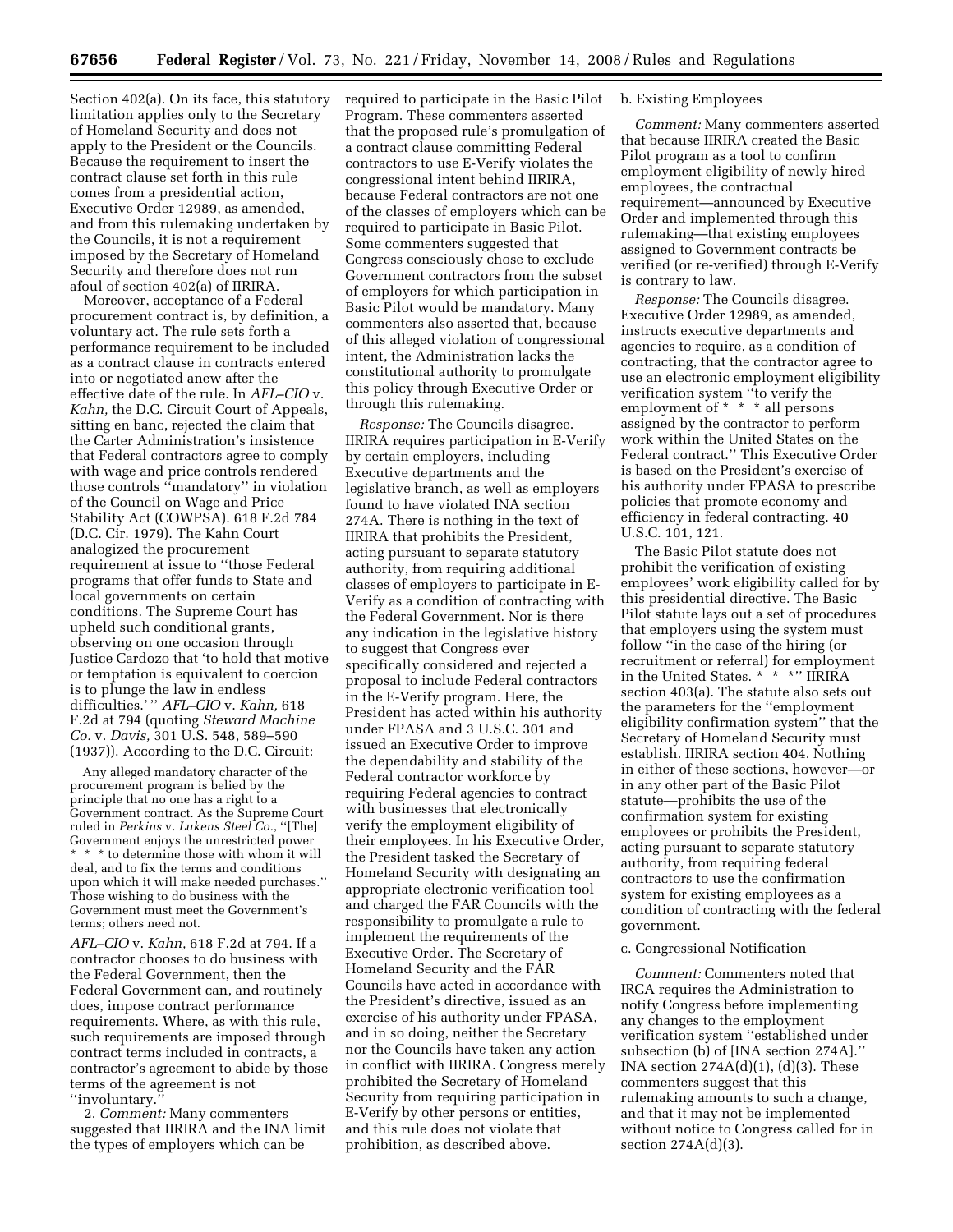rule instructs Federal contracting officers to insert the specified clause into future Federal contracts, thereby committing Federal contractors to use the E-Verify system as specified in the rule. It does not, however, constitute a change to ''the requirements of subsection (b)'' of INA section 274A, which established the paper-based Form I–9 employment verification process. The I–9 process that all employers must follow at the time of hire continues to apply to Federal contractors without any change. This rule, and the Executive Order on which it is based, promotes economy and efficiency in Federal contracting by assisting employers to avoid employment of unauthorized workers and by limiting the risk that Federal contracts performed in the United States will be staffed by persons unauthorized to work in the United States.

# 2. Executive Order Authority

*Comment:* As noted above, many commenters challenged the President's authority to issue the Executive Order under FPASA. These commenters suggested that Executive Order 12989 does not promote ''economy'' and ''efficiency'' in Government contracting, and that the Executive Order is therefore not supported by FPASA's statement that the President may enact procurement regulations which further those two ends. Commenters also contended that the main purpose of the Executive Order is to advance a social policy—a strengthening of the immigration enforcement relating to employment in the United States—in a way that is contrary to congressional intent, and that the President's power recognized by FPASA cannot be employed by the Executive Branch to advance policies that conflict with the statutes passed by Congress.

*Response:* These challenges to the legal authority for Executive Order 12989 are outside the scope of this rulemaking. The Councils note, however, that Executive Order 12989 falls well within the established legal bounds of presidential directives regarding procurement policy. FPASA authorizes the President to craft and implement procurement policies that further the Act's statutory goals of promoting ''economy'' and ''efficiency'' in Federal procurement. See, *e.g.*, *UAW-Labor Employment & Training Corp.* v. *Chao,* 325 F.3d 360, 366 (D.C. Cir. 2003) (affirming authority of the President under FPASA to require federal contractors, as a condition of contracting, to post notices informing workers of certain labor law rights);

*Response:* The Councils disagree. This *Kahn,* 618 F.2d at 792–793 (upholding an Executive Order implementing procurement wage and price controls, noting need for a ''nexus'' between those wage and price controls and procurement economy and efficiency). The fundamental ''economy and efficiency'' principles underlying the Executive Order were first articulated in the original Executive Order 12989, issued in February 1996, which concluded that contracting with employers who hire unauthorized workers in violation of the INA undermines the economy and efficiency of the Federal procurement system. The 1996 Executive Order imposed debarment penalties on contractors found to have violated the immigration laws, and was never found by a court to be inconsistent with FPASA, the INA, or IRCA. Executive Order 13465 amends Executive Order 12989 to use new employment verification technology in order to advance the same goal of ensuring a stable and dependable Federal contractor workforce and more economical and efficient Federal Government contracting. See 73 FR 33285 (''This order is designed to promote economy and efficiency in Federal Government procurement. \* \* \* I find \* \* \* that adherence to the general policy of contracting only with providers that do not knowingly employ unauthorized alien workers and that have agreed to utilize an electronic employment verification system designated by the Secretary of Homeland Security to confirm the employment eligibility of their workforce will promote economy and efficiency in Federal procurement.'') The President has determined that this rule will produce net economy and efficiency gains in Federal procurement.

> The Councils also disagree with assertions that the proposed rule is a veiled attempt to modify immigration policy under the guise of procurement regulation. This rule implicates immigration, but does so in a permissible manner. The President may, under FPASA, promulgate procurement policies and directives touching upon policy matters beyond Government contracting, so long as there is a sufficiently close ''nexus'' between the policy or directive and the promotion of economy and efficiency in Federal procurement. See *Chao,* 325 F.3d at 366–67; *Kahn,* 618 F.2d at 792; *Chamber of Commerce* v. *Reich,* 74 F.3d 1322, 1337 (D.C. Cir. 1996) (''[T]he President, in implementing the Procurement Act, may \* \* \* draw upon \* \* \* secondary policy views \* \* \* that are directed beyond the immediate quality and price

of goods and services purchased.''). In this case, the ''nexus'' is explained at some length in the text of Executive Order 13465. (See 73 FR 33285.)

# 3. The MOU Requirement

*Comment:* One commenter specified that ''[t]he inclusion of an MOU in addition to, or as a supplement to, the contract performance requirements, is contrary to contract formation law in that it might create a separately enforceable (and potentially conflicting) obligation between the parties beyond the scope of the contract and could create confusion and result in problems with contract administration and/or lead to the submission of contract claims.''

*Response:* The Councils do not concur with these comments. The requirement in this clause for the contractor to comply with the requirements of a secondary agreement is no different than any other contract term that requires adherence to a standard or a specification. The clause merely requires adherence to the conditions of the MOU as part of the contractor's performance duties. The terms of the E-Verify MOU are readily available to the public, and were included in the docket of this rulemaking on the *[www.regulations.gov](http://www.regulations.gov)* Web site so that commenters on this rule would have the opportunity to review and take into consideration the proposed terms of that agreement in providing comments on this rulemaking. Potential contractors have adequate advance notice of the ancillary agreement with which they must comply.

4. Consistency With Other Federal Regulations

# a. FAR Guiding Principles

*Comment:* Several commenters claim that the proposed rule contradicts many of the guiding principles used in the creation of the FAR, including (1) minimizing administrative operating costs, (2) conducting business with integrity, fairness, and openness, and (3) promoting competition.

*Response:* Commenters claim that administrative operating costs can include start-up, implementation, training, and maintenance costs; and the Councils agree. All of these costs were included, and evaluated, in the Regulatory Impact Analysis (RIA) released with the proposed rule. Some adjustments have been made to the RIA as a result of comments received in response to the proposed rule, and they are addressed in the Regulatory Flexibility Analysis section of this rule. Commenters claim that there are also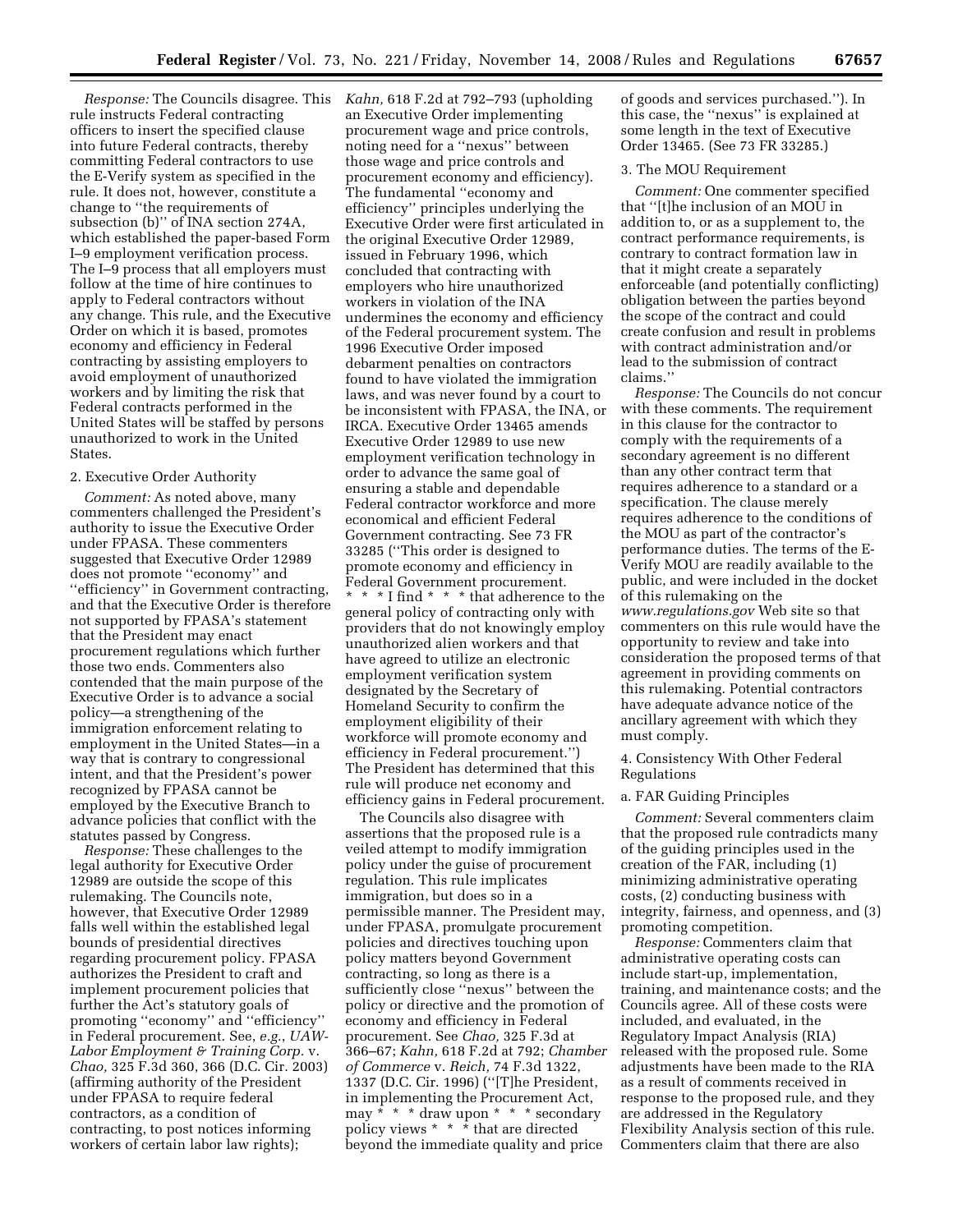other direct and indirect costs to employers who use E-Verify employers may perceive foreign-born workers as more expensive to employ than native-born workers due to the database inaccuracies. Commenters claim that resolving tentative nonconfirmations and correcting employee records costs time and money and affects other resources. In claiming that the costs associated with the proposed rule do not minimize administrative costs, however, the commenters overlook the costs already incurred by contractors as a result of the I–9 process mandated by the INA, and they overlook the gains in stability and reliability of the Federal contractor workforce that contractors' use of E-Verify will produce.

The Councils also disagree with the claim by some commenters that the proposed rule fails to advance integrity, fairness, and openness in the way business is conducted. While Government-commissioned reports have found some employer abuse of the program, discriminatory behavior and other such prohibited employment practices is not encouraged by the E-Verify system. Use of E-Verify cannot prevent all such illegal action, but the record created by use of the system does make it more difficult for an employer engaged in discrimination to conceal its unlawful behavior. If any employer engages in discriminatory practices, such abuses should be reported to the appropriate Federal and State agencies responsible for enforcement of the antidiscrimination laws.

Commenters claim that the proposed rule does not encourage competition because the harmful impact on small businesses (many of which are minority-, immigrant-, or family-owned) is disproportionate and makes the playing field for small businesses more uneven. The claim of a disproportionate impact on small businesses is addressed elsewhere in this rule (see the Regulatory Flexibility Analysis section of this rule). However, the Councils believe that there is an impact on competition, and it believes that the impact is positive rather than negative. Use of the E-Verify system will make it more difficult for firms to gain a competitive edge by hiring unauthorized workers at lower pay.

# b. DHS Regulations

*Comment:* One commenter asserted that the proposed rule's requirement to re-verify certain employees violates existing DHS regulations.

*Response:* As the commenter did not identify the specific DHS regulations allegedly violated, this comment is not

susceptible to a response. Other commenters have made similar assertions that E-Verify is contrary to law and the Councils have addressed these specific concerns. The Councils are not aware of any DHS regulation violated by this final rule.

# c. Verification of Federal Employees

*Comment:* Several commenters noted that OMB has directed all Federal departments and agencies to use E-Verify on their newly-hired employees, but not on their existing employees. These commenters asserted that the proposed rule is inconsistent with that OMB decision, because the rule requires Federal contractors to use E-Verify on not only new hires but also on existing employees working on Federal contracts, and argue that Federal contractors should not be held to a higher verification standard than is applied to the Executive branch.

*Response:* The Councils disagree. The rule is consistent with the policy announced in Executive Order 12989 requiring the Executive branch to contract with employers that agree to use E-Verify for their employees who are working on a covered Federal contract. The aim of the Executive Order is to promote economy and efficiency in Federal procurement by ensuring stable and dependable Federal contractors.

Furthermore, Federal employees are required to undergo background checks pursuant to HSPD–12, which mandates that a person must be suitable (minimum of a national agency check with inquiries (NACI)) in order to be issued an HSPD–12 card. HSPD–12 requires certain credentialing standards prior to issuing personal identity verification cards. These standards include verification of name, date of birth, and social security number (among other data points) against Federal and private data sources. The Councils agree that the degree of scrutiny applied to individuals granted HSPD–12 credentials provides sufficient confidence that any such person is likely truthful about his or her authorization to work in the United States that additional investigation through E-Verify is not necessary.

# d. Appropriate Scope of Regulations

*Comment:* One commenter suggested that the proposed rule's goal was to ''protect U.S. workers''—one that is beyond the scope of that which can rightfully be pursued under procurement authorities.

*Response:* The Councils do not agree with the premise of this comment. The goal of the proposed rule is not to ''protect U.S. workers.'' Rather, the goal of the rule is to implement Executive Order 12989, which aims to promote economy and efficiency in the Federal procurement system by ensuring that the Federal Government does not do business with contractors that hire or employ unauthorized aliens, thereby promoting the stability and dependability of contractor workforces and minimizing the potential for disruption to federal contracts. The President is well within his authority under FPASA to require the agencies to promulgate this rule, which has a clear nexus to promotion of economy and efficiency in Federal contracting, even if it might also have other impacts. Chao, 325 F.3d at 366 (affirming authority of the President under FPASA to require federal contractors, as a condition of contracting, to post notices informing workers of certain labor law rights.)

## *Relationship With States*

# 1. States Prohibiting Mandatory Use

*Comment:* Several commenters requested that the Administration clarify the effects of the proposed rule on employers conducting Federal Government contracting business in locations where State and/or local law prohibits the use of E-Verify. One of these commenters specifically asked if the requirements of the proposed rule would function as an affirmative defense in actions brought against employers which use E-Verify in contravention of State/local law. Two other commenters suggested that the proposed rule be modified to provide E-Verify participation waivers to employers located in States prohibiting E-Verify enrollment, to allow such employers to participate in Government contracting without violating State law.

*Response:* The Councils decline to provide an exemption to the E-Verify term in contracts covered by this rule for employers located in States that prohibit E-Verify enrollment, because such state and local laws would be preempted by Executive Order 12989, as amended, and by these rules implementing the Order. The Councils note that an Illinois state statute prohibiting use of E-Verify by employers within that state is currently in litigation, as a result of a lawsuit filed by DHS arguing that the state statute is preempted by Federal law. The state has agreed not to enforce its statute pending the final resolution of the litigation.

# 2. Other States

*Comment:* Two commenters noted that they are concerned that the proposed rule's requirement that certain existing employees undergo E-Verify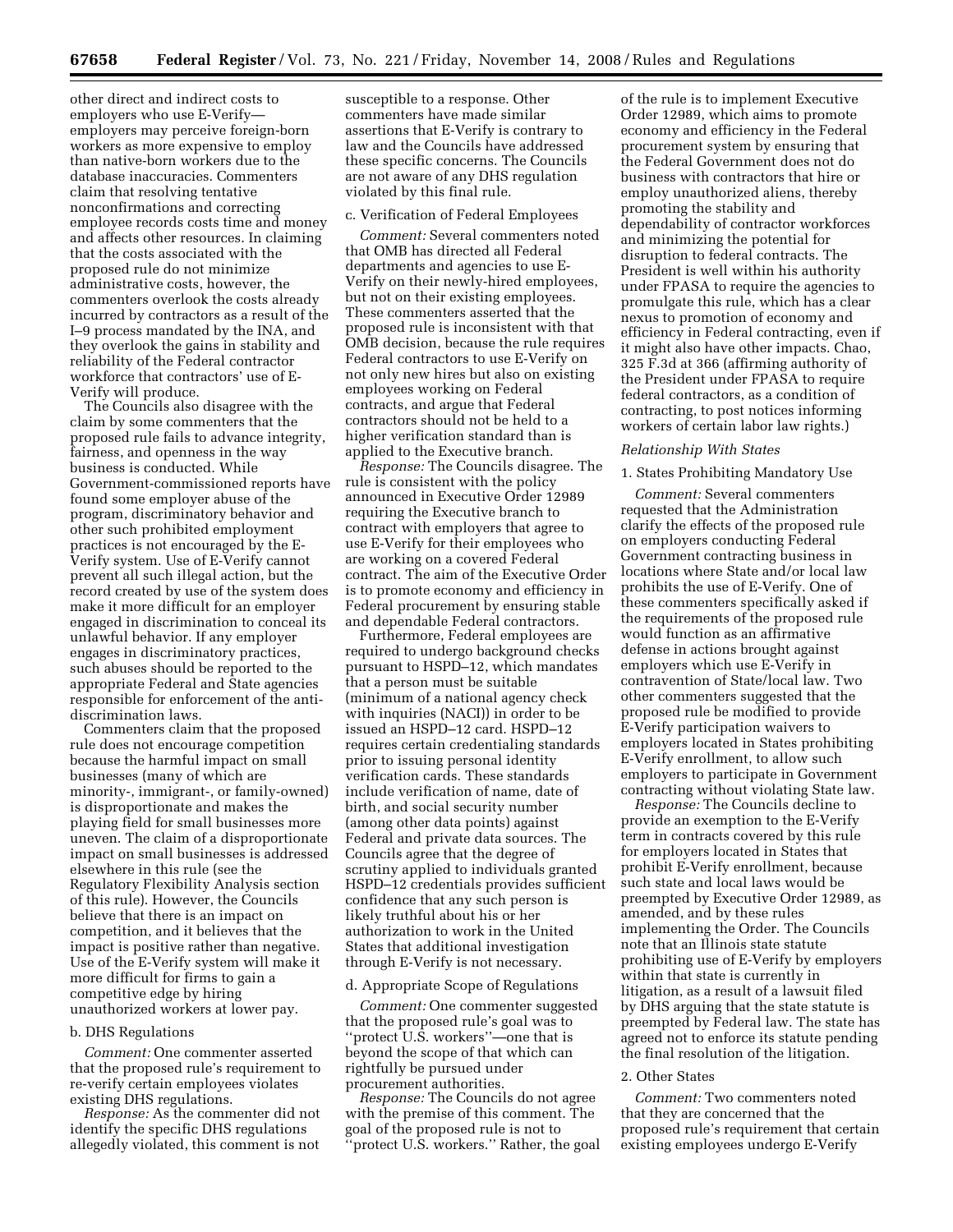verification could ''embolden'' States and localities to require the same type of verification for employees working under State/local contracts. These commenters fear that such an expansion would complicate employment verification legal requirements, to the detriment of both employers and employees.

*Response:* The commenters concerns are speculative and, in any case, State and local government action is outside the scope of this case.

# *E-Verify System*

## 1. E-Verify Procedural Issues

# a. Burdensome

*Comment:* One commenter stated that the E-Verify enrollment process is cumbersome and difficult and that USCIS support for employers trying to enroll has been inconsistent and ineffective. Three commenters felt that tentative nonconfirmations and the subsequent efforts to resolve them place additional burdens on employers and employees alike. Two other commenters state that costs associated with E-Verify are burdensome to employers. One commenter considered that the vast scope of coverage in the proposed rule is contrary to the ''economy and efficiency'' argument that justified issuance of the rule, as compared to other labor requirements attached to procurement.

*Response:* The Councils have narrowed the coverage to the extent possible yet still meeting the purpose of the Executive Order. The Councils are not charged with administration of the E-Verify program and this process is not within its rulemaking authority or the scope of this final rule. The Councils have considered the burdens and costs associated with E-Verify in the RIA and Regulatory Flexibility Analysis.

The E-Verify registration process is an automated process that uses a registration wizard to assist employers in determining which access method will best suit their company needs. Once that is decided, the individual registering the company is required to enter the company contact information, including the number of company locations for which E-Verify will be used and the address of these locations. Within 24 hours, that individual will receive an email from E-Verify that includes their username and password which they will use to log on to the system. In mid-FY08, the E-Verify program launched a registration reengineering effort aimed to streamline the E-Verify registration process and shift to a profile based registration system. The program has been working

with various stakeholders to determine and address the biggest concerns with the process, and hopes to conduct focus groups on ideas for improvement. The program has also undertaken a Plain Language Initiative, designed to simplify the language associated with the program and to update the materials associated with the program once the new verbiage has been finalized. Within this effort, the program also intends to conduct focus groups to determine the best response to various word choices.

With regard to the burdens or costs to employers to register and participate in E-Verify, DHS has informed the Councils of a report entitled the ''Findings of the Web Basic Pilot Evaluation'' that was prepared by Westat in September 2007. The report may be found at *http://www.uscis.gov/ files/article/* 

*[WebBasicPilotRprtSept2007.pdf](http://uscis.gov/files/article/WebBasicPilotRprtSept2007.pdf)*. The report found that 96 percent of longterm users indicated that E-Verify was not burdensome. The Westat report also stated that approximately 97 percent of long-term users reported that the indirect set-up and system maintenance costs were either no burden or only a slight burden and that the majority of employers reported that they spent \$100 or less in initial set-up costs. The Councils recognize that costs to employers will vary depending on employer characteristics and practices.

#### b. Data Accuracy

*Comment:* Numerous commenters focused their concerns primarily on the reliance of the E-Verify system on DHS and SSA databases that contain high percentages of errors. Many commenters, in particular, specifically call out the reported 4.1 percent error rate of the Social Security Administration's database as a large source of inaccurate data. Several commenters stated concern that DHS databases are not updated in real-time.

Many commenters also believe the inaccurate data in the database leads to the misidentification of workers and to denial of employment for workauthorized individuals, especially naturalized citizens and foreign-born authorized workers. Many commenters stated concerns that naturalized citizens or foreign-born authorized workers are considerably more likely to receive erroneous tentative nonconfirmations than native-born U.S. citizens. One commenter questions the 0.5 percent ''error rate'' claimed by E-Verify when the system is based on SSA databases with a 4 to 5 percent error rate.

One commenter feels data entry or ''human'' errors on the part of employers are of concern as well since

they cannot be completely eliminated. Many commenters feel this issue especially affects employees with nontraditional or complex names.

*Response:* The improvements made to E-Verify over the last few years have decreased the incidence of data mismatches, which is referred to as a ''tentative nonconfirmation'' in the E-Verify program, and often referred to as the ''error rate'' by the public. DHS and SSA continue to analyze and implement improvements to reduce data mismatches as part of ongoing management of the E-Verify program. The majority of mismatches are with SSA data, since the SSA database is the only source for citizen data, against which the large majority of E-Verify queries are run. Instances of data inaccuracies include name changes due to marriage or divorce not reported to SSA, or, in the case of naturalized U.S. citizens, unreported changes in citizenship status. Most citizenship status mismatches that resolve as ''work authorized'' do involve naturalized citizens who have failed to notify SSA of their change in citizenship status. To reduce the number of SSA mismatches due to this situation, USCIS developed an automated check against the USCIS naturalization database for U.S. citizen new hires and provided employees who receive an SSA citizenship status mismatch notice the option of calling DHS directly to resolve it rather than resolving the mismatch with an inperson visit to an SSA field office. This has significantly reduced the burden of resolving tentative nonconfirmations for naturalized citizens. The changes went into effect in May 2008, and preliminary data show a 30 percent decrease in the number of SSA tentative nonconfirmation for naturalized citizens.

It is important to clarify that if the E-Verify program issues an initial mismatch to an employee, the employer cannot fire, prevent from working, or withhold or delay training or wages for that employee during the mismatch process. All employees receiving an initial mismatch are given the opportunity to contest to ensure that every employee who has a work authorized status is not prevented from working. All employees must be given the opportunity to contest and correct their records.

The Government recognizes the concerns over the SSA Office of the Inspector General Congressional Response Report (2006) estimates that 4.1 percent of their NUMIDENT database may contain discrepancies that could potentially affect 12.7 million individuals. The E-Verify program,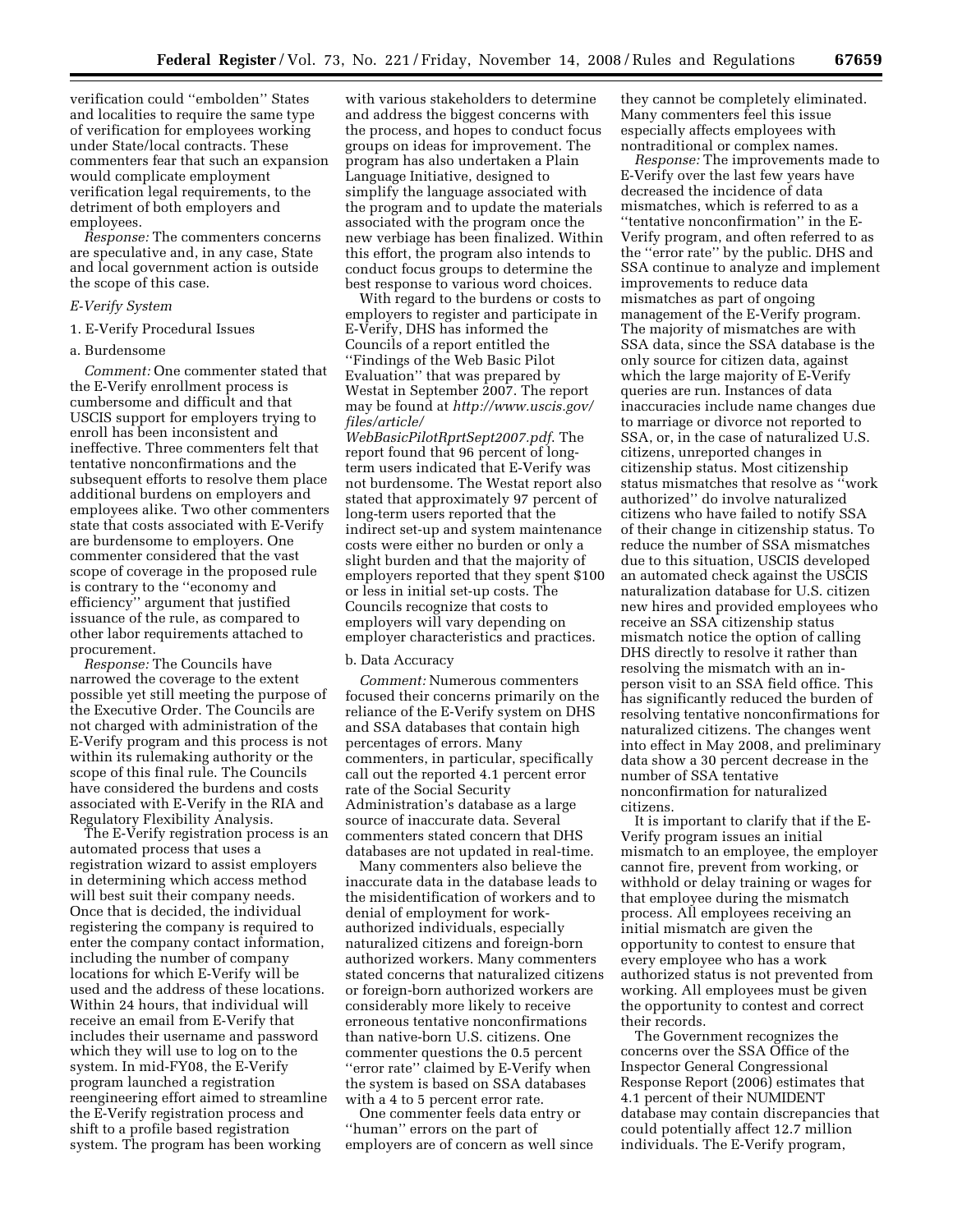however, provides due process for correcting any errors with SSA, which will help to reduce the NUMIDENT discrepancies over time and provides an opportunity for an individual to correct an error they may not have been aware of otherwise. The E-Verify MOU makes clear that employers are prohibited from discharging, refusing to hire, or assigning or refusing to assign to federal contracts employees because they appear or sound ''foreign'' or have received tentative nonconfirmations. If an employee elects to challenge a tentative nonconfirmation, the employee may not be terminated or suffer any adverse employment consequences based upon the employee's perceived employment eligibility status (including denying, reducing, or extending work hours, delaying or preventing training, requiring an employee to work in poorer conditions, refusing to assign the employee to a Federal contract or other assignment, or otherwise subjecting an employee to any assumption that he or she is unauthorized to work) until and unless secondary verification by SSA or DHS has been completed and a final nonconfirmation has been issued. Employers are further notified that any violation of the unfair immigrationrelated employment practices provisions in section 274B of the INA could subject the Employer to civil penalties, back pay awards, and other sanctions, and violations of Title VII could subject the Employer to back pay awards, compensatory and punitive damages. Moreover, the MOU states that violations of either section 274B of the INA or Title VII may also lead to the termination of its participation in E-Verify. If the Employer has any questions relating to the antidiscrimination provision, it may contact the Department of Justice's Office of Special Counsel for Immigration-Related Unfair Employment Practices (OSC) at 1–800–255–8155 or 1–800–237–2515 (TDD).

The ability to identify and fix any errors will help them maintain accurate records with SSA, which is beneficial to them in the future, particularly when applying for SSA benefits. The report also indicates that the majority of the discrepancies (64 percent) in the Numident are in the ''Death Indication'' field, which would not affect new hires. However, the E-Verify program can detect instances in which an individual is fraudulently using the SSN of a deceased person to gain unauthorized employment.

In response to data entry error, the independent report by Westat does state that employee and employer data entry

errors cannot be completely eliminated but the E-Verify program has worked to minimize and catch those errors before verification query results are returned. In September 2008 E-Verify instituted a pre-mismatch typographical error check that asks the employers to double-check the information they entered into the system with the employee's documents in the case of a mismatch. Preliminary data show that this enhancement has reduced SSA mismatches by 30 percent. In response to the issue of employees with nontraditional or complex names, the system provides guidance to employers on the system page where the name is entered into the field. There is a box that appears when an employer scrolls over the name field and there is also a help button next to the field that opens up a document that provides detailed guidance on how to enter complex surnames such as multiple last names or hyphenated names.

# c. Technology Issues

*Comment:* Many commenters stated that the E-Verify system remains a paper-based system which still requires a contractor to complete the paper Form I–9 after analyzing up to 25 different documents that an employee could present and is not an entirely electronic system. One commenter stated that the system should provide an electronic export or reporting functionality for Case Verification Numbers. They state that the transfer of the verification case number to paper or on-line I–9 forms is now a manual, case-by-case ''pen and paper process'' that would fail under high volume. Another commenter stated concern over the degree of knowledge the personnel managing the toll free E-Verify phone number has on the myriad of complex immigration documentation and state that the USCIS National Customer Service (NCS) lines have been unable to provide accurate and timely information which can lead to confusion, multiple calls, and case resolution delay.

*Response:* Completion of the Form I–9 is required regardless of whether an employer is a participant in E-Verify. DHS rules permit the completion and storage of the I–9 electronically rather than on paper. See *e.g.*, 8 CFR 274a.2(a)(2). E-Verify provides Form I–9 support materials for employers on the system's website including the Form I–9, in English and Spanish, and the Handbook for Employers, Instructions for Completing the Form I–9 (M–274), as well as many immigration-related materials such as a Guide to Selected Travel Documents. The Councils and DHS recognize the preference some employers have to utilize electronic

sources for required paperwork, and DHS is continually working towards more paperless systems, but is still within that process.

With respect to telephone inquiries, the E-Verify program has a Tier system when addressing phone calls. While most calls go directly to the first level, Tier One, for general program information or employer questions, there is a system in place to escalate calls to other Tiers depending on the complexity of the case. The program has subject matter experts on staff to address phone calls that require further attention. For cases that they are unable to resolve, USCIS has a Special Case Resolution unit in the Washington, DC Headquarters office that the cases can be referred to for further review. The average wait time is less than 20 seconds for a phone call to transfer from Tier 1 to Tier 2 and calls to the program are currently answered within 0.2 minutes or 12 seconds on average. The E-Verify program has substantially increased its customer service and program staff over the past two years in an effort to work with employers and ensure that every question or difficulty that arises is addressed.

In any specific case where additional time may be needed to address an issue or research the case information before a verification query can be resolved, it is important to note that the employer would receive a ''case in continuance'' response and cannot take any adverse action on an employee during this time.

DHS and SSA are constantly exploring ways to make the system more efficient and effective. However, the suggestion made here, that the system can be made totally web based so that individuals receiving a tentative nonconfirmation could prove that some factor generating the nonconfirmation was in error, is unrealistic. Generally, SSA requires documented proof of the factors that might be in question, SSN, date of birth, name, citizenship; and that the documents used be originals. The documents used to prove these elements (driver's licenses, birth certificates, etc.) are subject to forgeries, which are much easier to detect when a human being inspects original documents. Use of photocopies or fax copies, which would be necessitated by a totally Web based process, would make the process much more susceptible to fraud.

If an employee believes that s/he has been discriminated against during the employment eligibility verification process, he or she should contact OSC at 1–800–255–7688 or 1–800–237–2515 (TDD). Employers that have questions relating to the anti-discrimination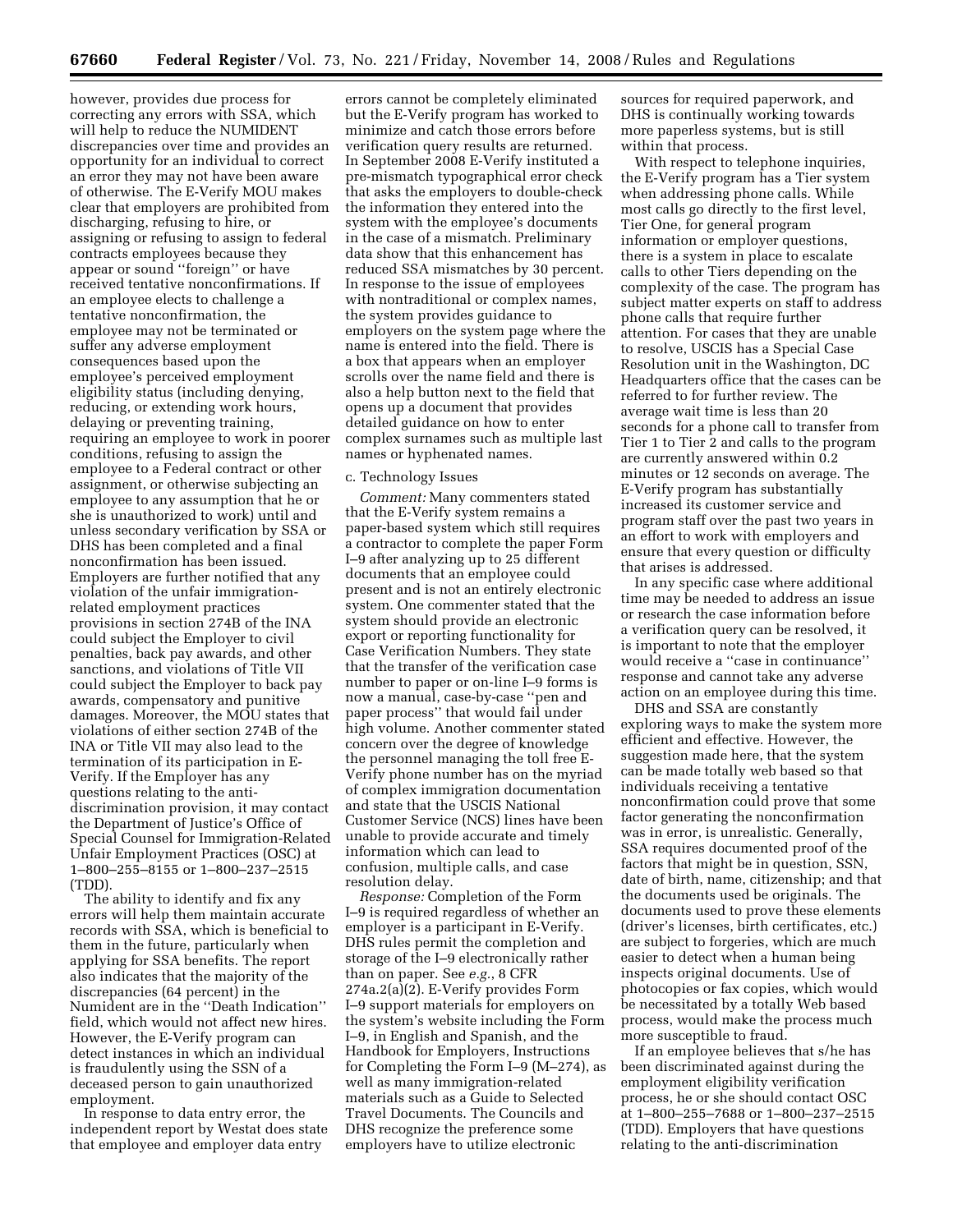provision should contact OSC at 1–800– 255–8155 or 1–800–237–2515 (TDD).

## d. Photo Identification

*Comment:* Many commenters stated that there is an estimated 11 percent of the population that does not have a Government-issued photo identification. Some of those same commenters also stated that studies have indicated members of minority populations such as African Americans, Latinos, Women, and Senior Citizens are less likely to have photo identification as well as many lawfully present immigrants such as refugees and asylees. These commenters also state that there are situations where an individual may have the right to work but has not yet received a physical Employment Authorization Document (EAD) and that the proposed rule fails to make exceptions for cases where photo identification has been lost or destroyed due to crime, accidents, natural disasters, or other causes.

*Response:* The Councils recognize the concerns of the commenters in regard to the percentage of the U.S. population that do not have photo identification, but note that there is no evidence from the extensive operations of the E-Verify program to date that this has been a significant problem. There are also cases and studies that find a far lower percentage of individuals lack a photo identification, at least in the context of evaluating photo identification requirements for voting. See *Indiana Democratic Party* v. *Rokita*, 458 F.Supp.2d 775, 803 (S.D. Ind. 2007), *aff'd sub nom. Crawford* v. *Marion County Election Bd.*, 472 F.3d 949 (7th Cir. 2007), *aff'd*, 128 S.Ct. 1610, 553 U.S. ––– (2008); see also *Voter IDs Are Not the Problem: A Survey of Three States*, American University Center for Democracy and Election Management, January 9, 2008, found at *http:// [www.american.edu/ia/cdem/pdfs/](http://www.american.edu/ia/cdem/pdfs/VoterIDFinalReport1-9-08.pdf)  VoterIDFinalReport1-9-08.pdf* (finding that 1.2% of registered voters lacked a government issue photo identification). Photographs serve a unique and essential function and significantly minimize the opportunities for document fraud, unlike fingerprints, by allowing a contractor to immediately compare the picture embedded in the document against the employee. IIRIRA Sec. 403(a)(2)(A)(ii), 8 U.S.C. 1324a note, thus requires photo identification from employees of employers participating in the E-Verify program. In order to be consistent with these standards, the E-Verify MOU requires all employees of Federal contractors participating in E-Verify to present a photographic identification document.

Moreover, the documentation requirement is a basic requirement for the I–9 process that has to be completed regardless whether or not the employer is in E-Verify. The E-Verify photo identification requirement does limit the scope of acceptable ''List B'' identification documents somewhat, but we are not aware of a basis to conclude that the non-photo identity documentation that is currently permitted for the I–9 is broadly available to, or used by the referenced populations. In other words, the effect of limiting the non-photo documents would appear to be marginal.

USCIS has taken substantial steps to expedite EAD issuance, especially for refugees and asylees. The non-photo List B documents are not normally available to aliens who need EADs in any case. Those that reasonably might be available, especially the driver's license, contain photographs and thus are acceptable for E-Verify. Thus, this is not really an E-Verify issue per se; rather, it is a general issue about the I–9 compliance that employers are responsible for whether or not they participate in E-Verify.

To address situations of lost or stolen documents, the DHS regulations permit temporary presentation of a receipt for the application for a replacement document, and this is permissible for E-Verify employers as well as those just using the paper I–9.

For the six commenters who assert that employees need to show an EAD, the Councils note that there is no requirement to states that if an employee has an EAD card they must provide it for purposes of the Form I–9. Employees may choose to provide any approved List B document with a photo for the purpose of verification through E-Verify. It is true that many aliens who apply for an EAD card would not normally have List C evidence of work authorization and thus cannot comply with Form I–9 requirements until they receive the EAD. But this is a concern generally applicable to Form I–9 compliance and E-Verify participation would not affect it one way or another.

#### e. SSN Number

*Comment:* One commenter noted that the SSN is not required for the Form I–9.

*Response:* The Form I–9 (Rev. 06/05/ 07) states ''[p]roviding the Social Security number is voluntary, except for employees hired by employers participating in the USCIS Electronic Employment Eligibility Verification Program (E-Verify).'' Additionally, providing an SSN to employers is

generally necessary to comply with the IRS statutes and regulations that already require every employee in the United States to have an SSN.

# f. Privacy

#### i. System Security

*Comment:* Several commenters suggested that E-Verify has ongoing system security problems that jeopardize the privacy and security of individuals' personal information. These comments focused on (1) general concerns with DHS, and more generally the U.S. Government, in the handling of personal information, and (2) general concerns about the potential for cyber attacks.

*Response:* The Councils disagree with these comments. Any database of personal information would be attractive to hackers or cyber attacks. That is why USCIS has developed a robust security program to protect the Verification Information System (VIS), the technical system that supports the E-Verify program, from such attacks. This security program fully complies with Federal Information Security Management Act (FISMA) requirements and has been certified and accredited as secure. The security measures in place include among other things both strong and limited access controls, transmission encryption, and extensive audit logging. Accordingly, the Councils have no reason to believe that these systems are not secure enough to ensure the effectiveness of the rule.

## ii. Privacy Protections

*Comment:* A number of comments stated that E-Verify does not adequately protect the privacy of individuals' personal information. These comments focused on (1) general concerns with E-Verify handling of personal information, (2) specific concerns about potential for employer misuse of E-Verify for prescreening and other misuse, (3) specific concerns about the potential for misuse of E-Verify by those falsely claiming to be employers, and (4) specific concerns with E-Verify relying on external databases.

*Response:* The Councils disagree in part with these comments. Several comments addressed non-specific privacy concerns about the handling of personal information. USCIS fully appreciates the significant responsibilities of handling this large amount of personal information. DHS, and specifically the E-Verify program, has developed a robust privacy program to not only ensure that the privacy of this information is respected but also to ensure that the public is made aware of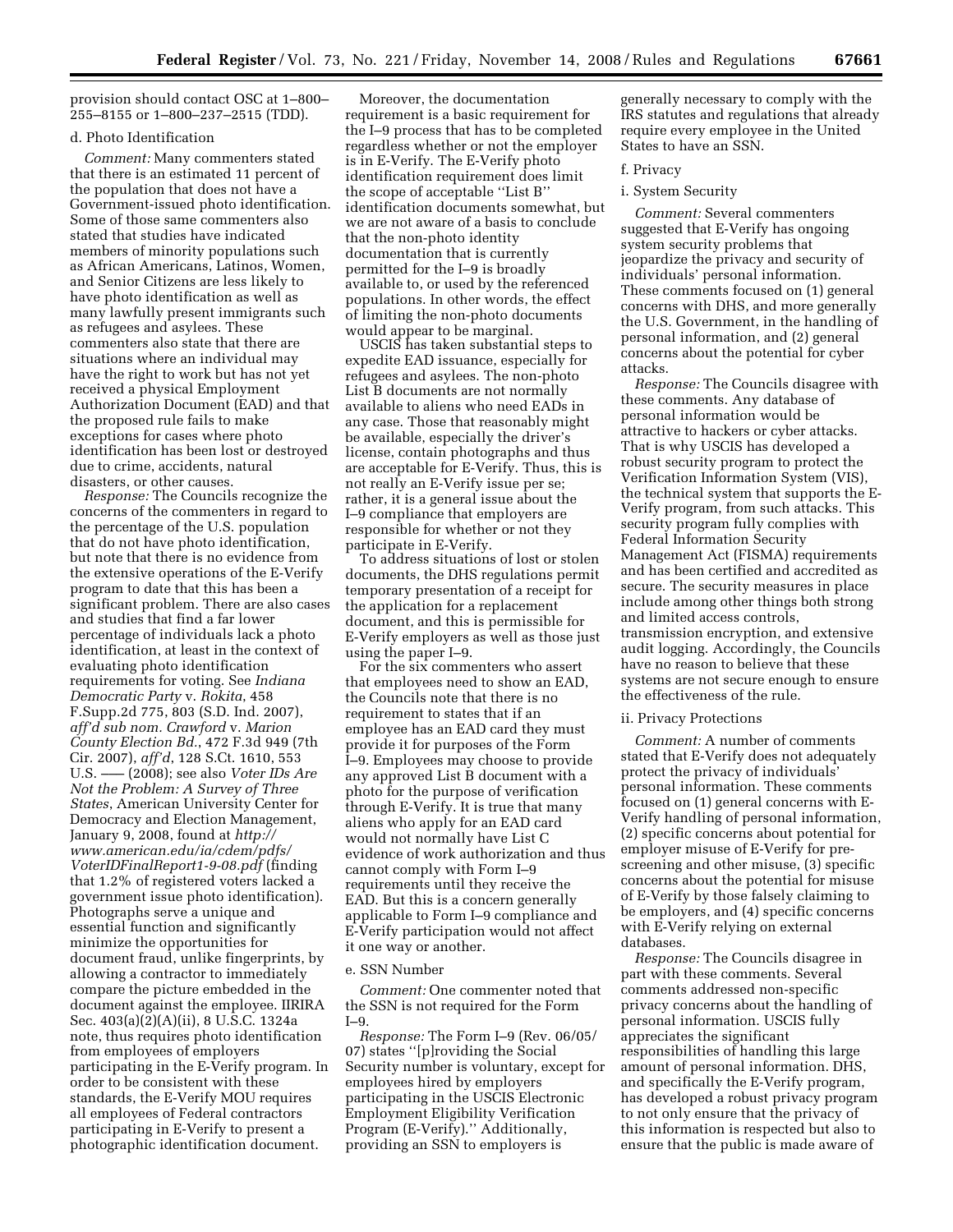how their information is being treated. There is a dedicated staff of privacy professionals who work at the operational, tactical, and strategic planning levels and every significant change to E-Verify is documented in a system of records notice (SORN) or privacy impact assessment, as appropriate. USCIS continuously seeks to improve security and privacy protections as the E-Verify program develops.

Several commenters noted that E-Verify could be misused by employers, either by pre-screening applicants or by treating differently employees who have received a tentative nonconfirmation. The Westat report suggests that this indeed does take place. Unfortunately, some employers do not follow the requirements and guidelines for participating in E-Verify. Those requirements and guidelines address these concerns in several ways. First, E-Verify is educating employees and job applicants about how E-Verify should work and what their options are to address perceived misuse or abuses of the program. To this end, the E-Verify MOU requires that E-Verify informational posters be placed in the work site where employees can see them. These posters provide employees with a concise statement of their rights and contact information for submitting complaints regarding misuse and abuse of the program. In addition, E-Verify conducts outreach to educate employers and the general public about the program. Moreover, E-Verify requires user training and testing in addition to providing users with guidance on the appropriate use of the E-Verify program. Finally, USCIS has developed a monitoring and compliance capability to assist in identifying when an employer may be misusing the E-Verify program.

Several commenters noted that E-Verify does not currently screen employers who register with E-Verify, therefore it is possible that some may not be actual employers, but rather groups or individuals seeking to 'phish'' E-Verify to validate personal information for identity theft purposes. E-Verify does capture information on employers and, as part of the program's monitoring and compliance activities, researches on an ad hoc basis whether E-Verify users are actually employers. E-Verify has sought authority to verify employer authenticity directly from other Government sources but has not, as of yet, received that authority. Last year, in particular, the Administration sought a statutory change to the current prohibition on Internal Revenue Service sharing of Employer Identification

Number data with other Government agencies, such as USCIS. In advance of such a statutory change to that prohibition, USCIS is currently undertaking a robust reengineering of the employer registration process, including exploring ways of verifying the authenticity of employers registering for E-Verify.

Finally, commenters noted that E-Verify relies to a large extent on databases external to DHS. The commenters questioned the integrity of the data in these external databases and specifically recommended that they be made to provide full Privacy Act protections without being exempt from any of the Privacy Act requirements. The SORN and privacy impact assessments for VIS, the underlying E-Verify system, can be found at the DHS [Privacy Office Web site](http://www.dhs.gov/privacy) *http:// www.dhs.gov/privacy*. The SORN and privacy impact assessments describe more fully what information is collected and how it is used, protected, and shared. The particular Privacy Act exemptions and the extent to which the external source systems apply the Privacy Act vary based on the type of system and reason for collection. USCIS has asserted no Privacy Act exemptions and fully embraces the Privacy Act protections for the E-Verify VIS. E-Verify fully appreciates that because it is making such significant decisions based on information over which it does not have direct authority, it must be very careful to ensure that these decisions are made as accurately as possible. E-Verify will often check more than one database for verification of a single data element acknowledging that data may occasionally be wrong. In any event, individual employees are not deemed unauthorized to work as long as they are contesting a tentative nonconfirmation from E-Verify.

#### iii. Identity Theft

1. *Comment:* Several commenters addressed E-Verify's current ability to combat identity theft. One commenter stated that there is no rational relationship between the E-Verify mandate on Federal contractors and the aim of having more efficient and dependable procurement sources because E-Verify does not prevent identity theft. The same commenter also stated a concern that the use of E-Verify would encourage identity theft. Another commenter stated that E-Verify could not prevent the hiring of unscrupulous workers because it does not check identity. A third commenter stated that E-Verify is inadequate because it does not prevent identity theft.

*Response:* The Councils disagree. E-Verify has had remarkable success preventing those from maintaining employment who are not authorized to work in the United States. When Congress established E-Verify, one of its goals was to prevent employment of those who are not authorized to work by detecting document fraud during the hiring process. Information matching and the photo identification requirement, while not airtight, are parts of this process. When an individual has presented fraudulent documents to an employer, the E-Verify program is more likely to identify that fact than the paper I–9 process and, is thus an improved process in relation to document fraud.

Criticism has arisen from E-Verify's limited ability to detect identity theft, *i.e.*, when legitimate documents are presented but have been stolen from another individual. A concern also has been stated that identity theft may increase as more employers use the E-Verify program. The Councils note that E-Verify was not established to prevent identity theft, but increasingly has the effect of doing so.

First, while document fraud requires some level of ingenuity, identity theft requires far more ingenuity. E-Verify continually forces unauthorized workers to resort to more and more difficult methods to obtain unauthorized employment. USCIS anticipates that this increased burden and the increased danger of involvement in identity theft criminality causes a significant number of unauthorized workers not to seek employment with employers who use E-Verify.

Second, E-Verify introduced a photo screening capability (''photo tool'') into the verification process in September 2007. When an employer is presented with an employment authorization card or permanent residence card during the Form I–9 documentation process, the employer can match the photo on the documents to the photo which appears on the computer screen during the E-Verify process because the two should be the identical photo. Fifteen million photographs are contained within the USCIS databases. This has led to instances where employees who have either used photo substituted documents or have created entirely counterfeit documents have been identified. USCIS is currently in discussions with the Department of State to add United States passport and visa photographs to the E-Verify process as well. It is USCIS's long-term goal that the E-Verify photo screening process will be able to verify photos on all identity documents that an employee may present during the Form I–9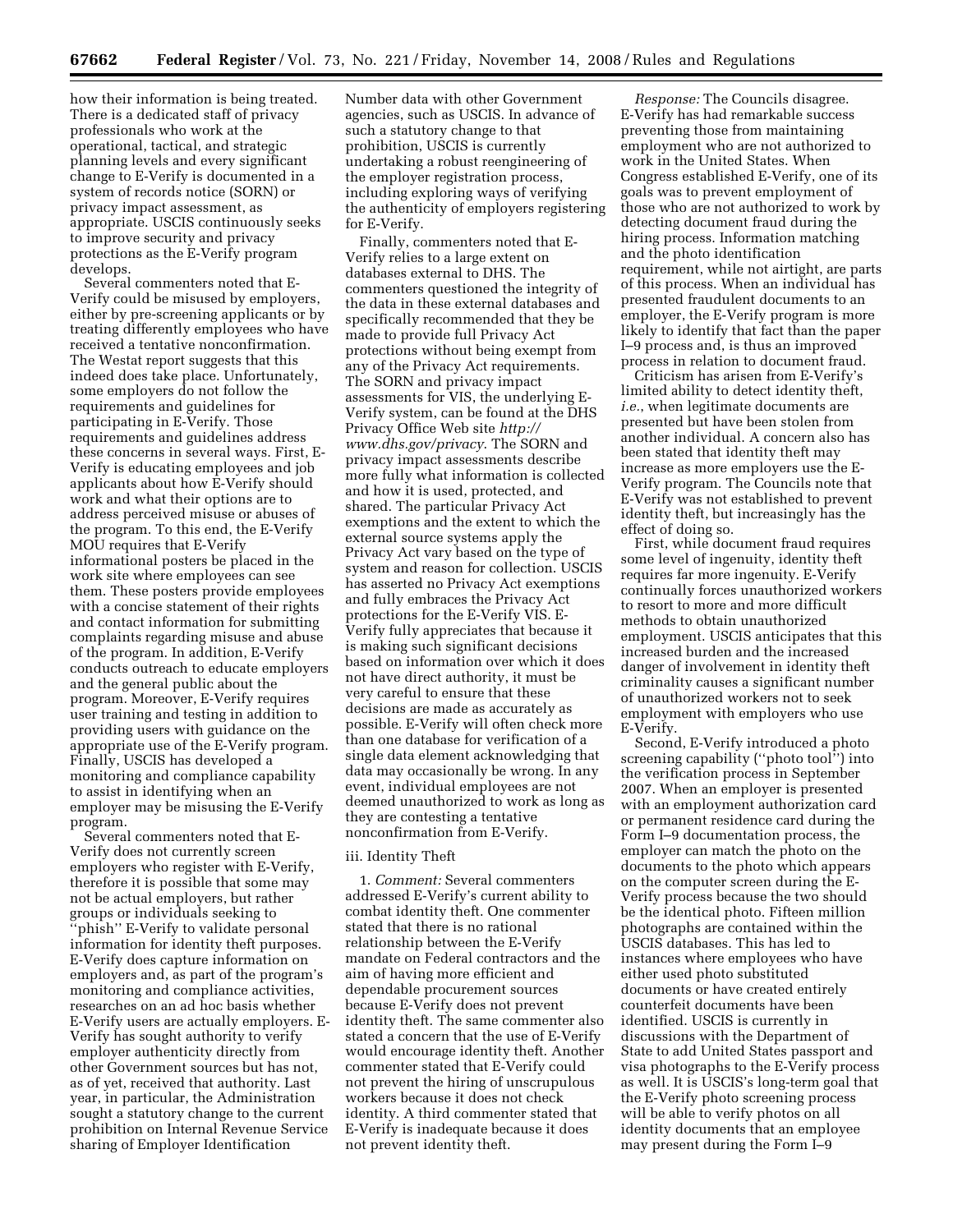process. The photo tool has identified numerous cases of document and identity fraud and prevented unauthorized workers from gaining employment. Accordingly, the Councils consider the E-Verify process superior to the current I–9 process for identifying and deterring document fraud and identity theft.

2. *Comment:* Many commenters stated a concern that E-Verify's inability to prevent identity theft leaves employers that use E-Verify vulnerable to sanctions. Additionally, many commenters stated that the threat of penalties resulting from the use of E-Verify or pressure to comply with the system would encourage employers to forego hiring certain workers.

*Response:* The Councils disagree with these comments. As explained above, the E-Verify system makes an employer more, not less, able to prevent document fraud and identity theft. If a Federal contractor participating in the program obtains confirmation of identity and employment eligibility in compliance with the terms and conditions of the program the contractor will have the benefit of establishing a rebuttable presumption that the contractor has not violated INA 274A(a)(1)(A) with respect to the hiring. See 8 U.S.C. 1324a, note, Sec. 402(b). Moreover, no Federal contractor participating in the E-Verify program can be held civilly or criminally liable under any law for any action taken in good faith reliance on information provided through the E-Verify system. *Id.* at 403(d). USCIS and ICE may also use law enforcement discretion in relation to specific instances of good faith operation of the program. Accordingly, the Councils do not view the stated concern over employer sanctions resulting from identity theft as an impediment to implementing this final rule.

With respect to the comments regarding selective hiring, an evaluation of the E-Verify program, publicly [available on the Internet at](http://www.dhs.gov/E-Verify) *http:// www.dhs.gov/E-Verify* under ''Program Highlights''/''Findings of the Web-Based Basic Pilot [E-Verify] Evaluation— September 2007,'' included an analysis of employer's confidence in hiring certain workers with information collected directly from E-Verify employers. Most employers who use E-Verify stated that they are neither more nor less willing to hire immigrants. When use of the program was reported as impacting employer hiring practices, employers almost always stated that the provision of an additional means to determine work authorization through E-Verify resulted in increased confidence and security in the

employee's work status and therefore, made the employer more likely to hire immigrants.

3. *Comment:* One commenter stated that DHS needs to reduce the number of documents acceptable to prove authorization to work to reduce identity theft and confusion. The same commenter also stated that E-Verify does not have the ability to determine if an SSN is being run through its system multiple times.

*Response:* The number of documents acceptable for demonstrating authorization to work is governed by the INA and by the regulations on the Form I–9. The E-Verify program requires documents with a photograph when the employee presents a ''List B'' document for Form I–9 purposes. See 8 U.S.C. 1324a note, Sec. 403(a)(2)(A)(ii). The requested change to further restrict the documents that may be used for the Form I–9 or for E-Verify would be better directed to DHS than to the Councils, and is outside of the scope of this rulemaking.

E-Verify is fully capable of detecting multiple uses of SSNs. Through the USCIS Monitoring and Compliance unit, steps are taken to identify those instances where suspected fraud has occurred and corrective action is taken where appropriate. Additional methods to combat identity theft, including methods to determine if a single SSN is being used in different geographic locations, are under investigation with a focus on suspected or clearly identified fraudulent use of SSNs, based on the number of times and geographic areas in which a number has been used. The Councils note that an employee could have more than one job, in different locations.

# g. Communications

*Comment:* A professional association commented that certain materials should be made available prior to enrollment (*e.g.*, user manual) and that E-Verify should create a list of items for employers.

*Response:* Currently, E-Verify does provide many materials on the [program's Web site at](http://www.dhs.gov/E-Verify) *http:// www.dhs.gov/E-Verify* including the E-Verify Users Manual, a ''How Do I Use E-Verify'' guide, and a copy of the E-Verify MOU among other informational materials. E-Verify continues to engage in employer outreach to further educate employers regarding their responsibilities under the program.

2. User Liaison Organizations and Other Assistance to Contractors

*Comment:* One industry association requested establishment of a user liaison organization to solicit, assess, and prioritize with the user community implementation of needed system enhancements and corrective actions.

A university requested establishment of an E-Verify Ombudsman to assist with the expected higher than average error rates for foreign nationals on college and university campuses.

Another university commented that DHS should provide Federal funding assistance to employers for initial setup of record retention capabilities and staff training and initial and ongoing verification of expenses.

*Response:* DHS has informed the Councils that it is continually looking at ways to improve the E-Verify system, and believes that support is already provided to employers in a consistent and effective way. E-Verify provides general assistance through information found on the Web site and trained staff to address questions before or during the registration process in addition to continued support after an employer registers as an E-Verify participant. The MOU provides points of contact. The program also goes beyond this general support to provide presentations and system demonstrations to individuals or groups such as employers, Federal, State and local governments, communitybased organizations, and various industry associations. The E-Verify program has participated in outreach events designed to provide information to the public and interested stakeholders regarding the program. The program conducts demonstrations, participates in conferences and outreach events, hosts webinars for interested parties, and created public awareness campaigns nationally and on the web and on radio, print and billboard in the states of Arizona, Georgia, Mississippi, and the metro Washington, DC area. The E-Verify Outreach branch has coordinated closely with the Small Business Association since April 2008 to conduct outreach events to ensure specific concerns relating to small businesses are heard and addressed.

With regard to the request for financial assistance, the Westat evaluation reports that the majority of employers reported that they spent \$100 or less for initial setup costs for E-Verify and a similar amount annually for operating the system. There is no additional record retention beyond Form I–9 requirements, with the exception of those employers who are presented with green cards (I–551s) or EADs (I–767) and need to retain photocopies of these documents for the photo tool as long as they are retaining the Form I–9.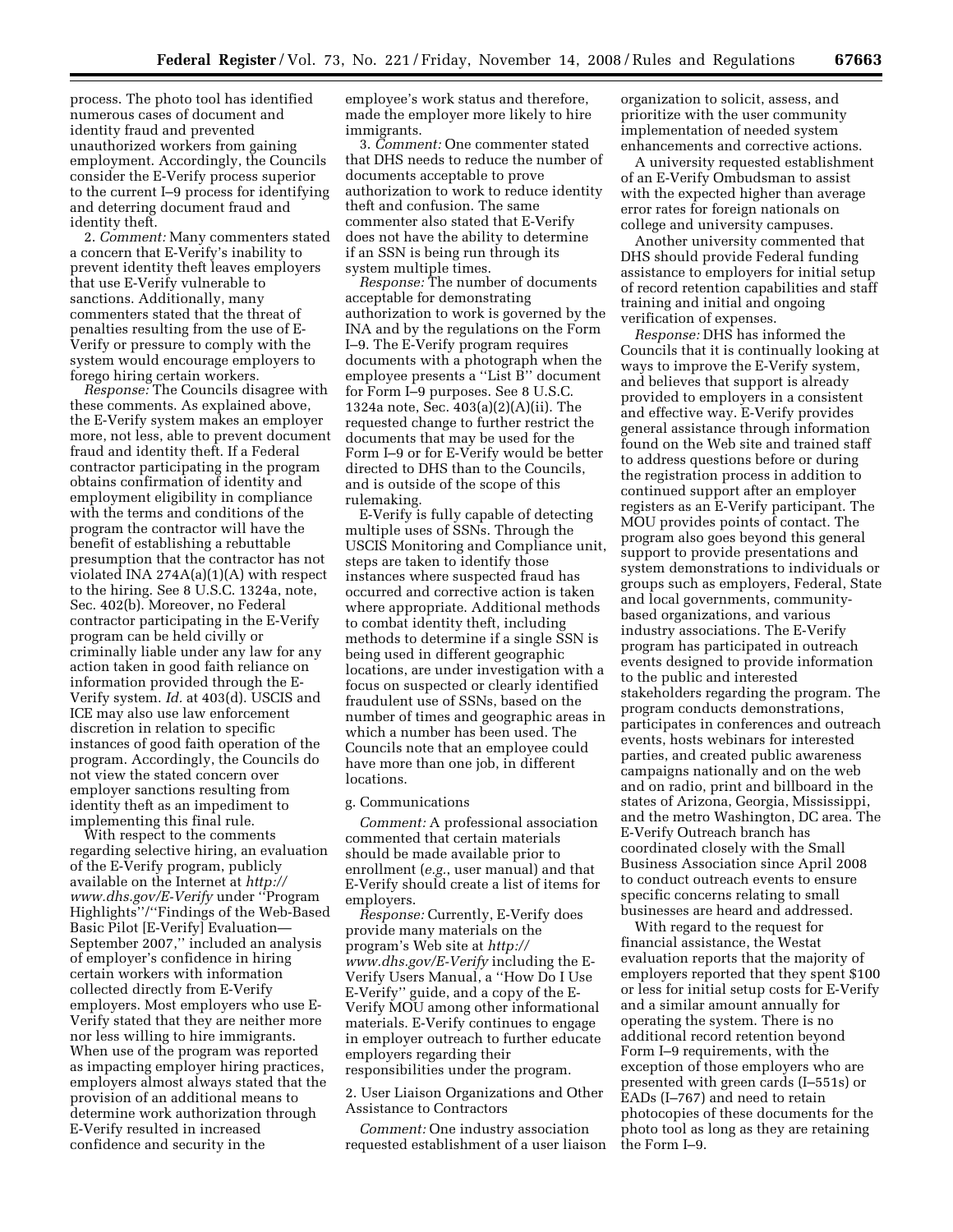# 3. Staffing

# a. SSA and DHS Staffing for E-Verify

*Comment:* Many commenters raised various concerns over the overburdening of both SSA and DHS if E-Verify is expanded. Many commenters commented that the rule would overwhelm DHS and SSA as neither organization is adequately staffed to deal with the increased number of tentative nonconfirmations expected. Some of these commenters wrote that there is a substantial difference between the current number of E-Verify employers and the number of E-Verify employers that would use the system as a result of the rule. Those commenters were concerned with the scalability of staff to handle the increased number of employers.

*Response:* The Councils disagree with these comments. DHS (and its predecessor agencies) and SSA have worked closely for more than a decade to improve the E-Verify process. Since SSA does not receive appropriated funding for E-Verify, it is reimbursed by DHS for labor costs associated with resolving mismatches with SSA field offices. These costs include salaries and overhead for SSA field office employees who resolve mismatches in the field, and salaries and overhead for SSA employees who staff the SSA 1–800 number to answer calls from employees and employers. DHS has worked hard to decrease E-Verify related work undertaken by SSA field offices.

In May 2008, the E-Verify program launched the inclusion of naturalized citizen data as part of the initial E-Verify check. E-Verify now automatically performs an initial query to check information against the USCIS naturalization databases for all U.S. citizen new hires. In the short time since this new routine was put into place, E-Verify tentative nonconfirmations for naturalized citizens have decreased by 30 percent. In the event a naturalized citizen receives a SSA tentative nonconfirmation due to citizenship status, that individual now also has the option of calling DHS to reconcile the citizenship status mismatch rather than physically visiting SSA. DHS's efforts in this area will further reduce the number of E-Verify mismatches for naturalized citizens, thus reducing the instances of ''walk-ins'' to SSA offices for naturalized citizens.

Many commenters in addressing this issue did so in terms of a nationwide mandatory expansion of E-Verify to all employers and cited statistics that would apply to such an expansion. It is likely that SSA would need to increase

its own workforce to meet the demands of a nationwide mandatory system that would be used by approximately 7 million employers. However, the SSA reports that the numbers of employers and the workloads associated with this FAR rule would be far less than they would be under a nationwide mandatory system. This is especially true given the recent improvements made to the E-Verify system and the effect those have had in reducing the numbers of people contacting SSA.

## b. Effect on Other Agency Functions

*Comment:* Some commenters were specifically concerned with the effect that the rule would have on SSA's ability to fulfill its primary mission of administering benefits.

*Response:* Since E-Verify uses a system separate from other SSA verification services, increases in E-Verify queries would have no effect on disability claims. As stated above, SSA and DHS are sufficiently staffed to handle E-Verify, therefore there should be no adverse impact on carrying out any of the other core functions of these agencies.

# 4. System Technology Issues

*Comment:* Many commenters suggested that the E-Verify program would be unable to handle the increased strain on its system, and specifically on the transactional database. Several of those commenters stated that the requirement to check all new hires will overwhelm the current system and lead to an increase in workforce disruption. Several other commenters argue that E-Verify is ill-equipped to handle a vast increase in users, queries, transactions, and communications volumes. Some commenters suggested that the E-Verify program and its system needs further study of its capabilities and needed functionalities, that problems with the present technology have not been addressed, that the requirements of the rule would require major E-Verify system changes, and that the system is unable at present to handle the anticipated increases in usage absent the rule. Another commenter was concerned with the availability of an Internet-based system in the event of a natural disaster that would inhibit the ability of an affected company to access a computer and Internet access to use E-Verify.

*Response:* The commenters are correct that the FAR rule is expected to significantly add to the number of queries run through the E-Verify system. However, many commenters in addressing this issue did so in terms of a nationwide mandatory expansion of

E-Verify to all employers and cited statistics that would apply to such an expansion. Based upon their exaggerated projections, the commenters assert that there is a high probability that disputes will not be resolved in a timely manner. But the numbers of employers and workloads associated with this FAR rule would be far less than they would be under a nationwide mandatory system, and they would not be difficult to absorb. The Councils, in consultation with DHS and SSA, are confident that the system will be able to accommodate the required greater volume of enrollments and queries within the time allotted. The Verification Information System (VIS), which is the database that supports E-Verify, underwent vigorous load testing in July 2007 in partnership with the SSA data systems. Those tests conclusively showed that the existing VIS will scale to meet even the most demanding current estimate of VIS operation, considering peak volumes for both queries and registrations. Currently, VIS is capable of handling 40 million queries annually. The testing found that the E-Verify system has the capacity to accommodate at least 240 million queries annually, four times the projected 60 million new hire queries per year that would result from mandatory E-Verify legislation applicable to all U.S. employers. It is also worth noting that the employer registration process is automated, and testing indicates that E-Verify is capable of handling up to 145,500 registrations per day, well over the estimated 4,000 per day that would occur under a nationwide all U.S. employer use scenario.

As of September 13, 2008, over 85,500 employers representing over 446,000 sites are registered for E-Verify. This calendar year, approximately 10 percent of all new hires nationwide have been run through the E-Verify system. In fiscal year 2008 to date, E-Verify has run over 6.2 million new hires through the program, which is nearly double the 3.2 million new hires run through the program in all of fiscal year 2007. Both SSA and DHS agree the current system is more than adequate to handle the volume increase associated with the FAR rule.

With respect to comments regarding contingency plans in the event of a failure of information technology systems in a natural disaster, the Councils believe that the agencies and the Government generally have standards and requirements for such circumstances. USCIS and SSA are required to follow Federal Government policies and procedures related to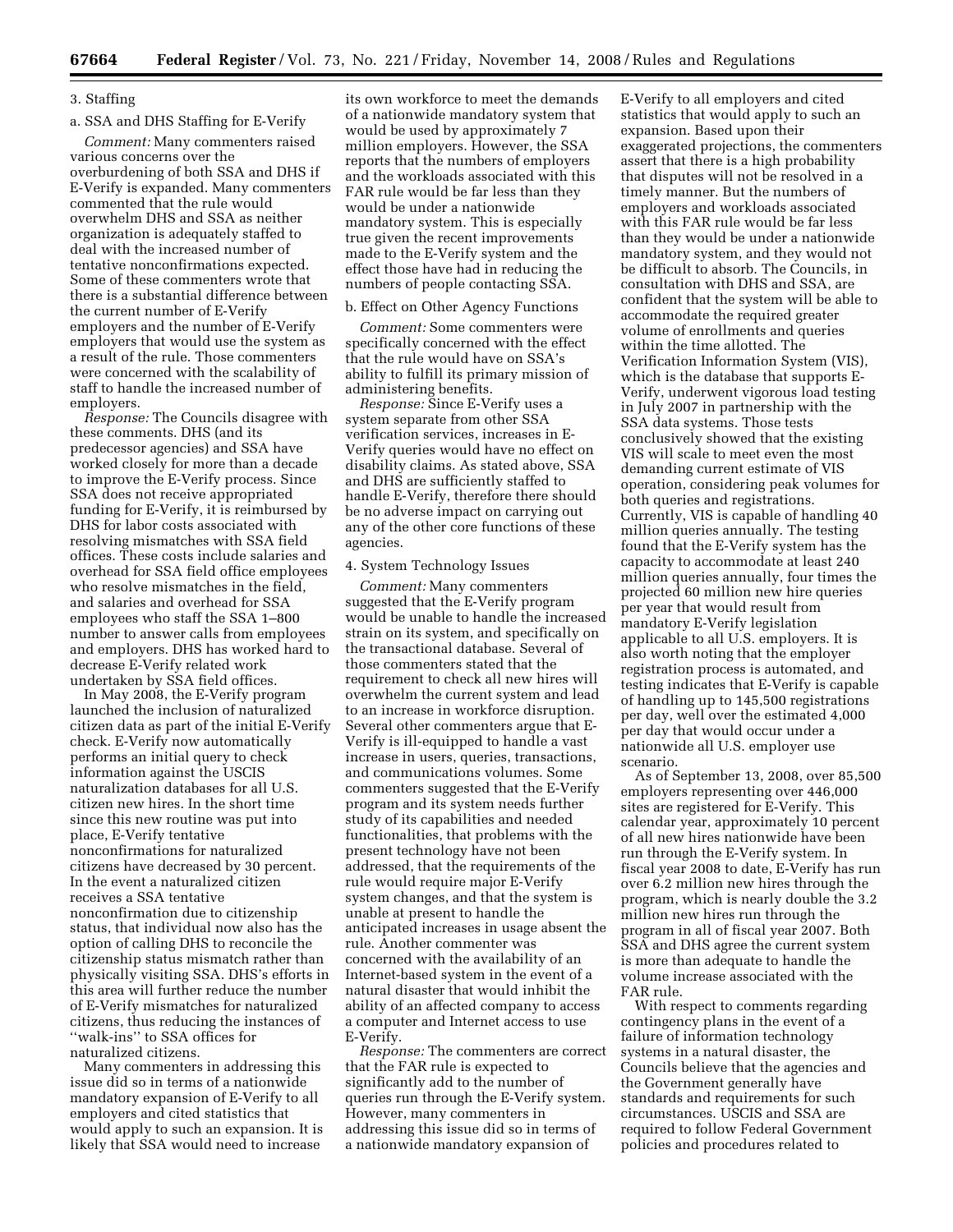information technology continuity of operations and emergency planning. In any event, section 403(a)(3)(B) and the MOU provide for an extension of the three day period if E-Verify systems are down.

#### 5. Other Impacts on Society

#### a. Macroeconomic Impact

*Comment:* Many commenters, notably community organizing groups and religious societies, an agricultural employer, trade associations, a human resources society and several individual employers stated that the rule will have a ''devastating effect'' on the United States economy, will lead to increased discrimination and an unwillingness to hire workers who look or sound foreign, and will lead contractors who need workers to hire them ''off the books.'' One commenter stated that ''the economic impact of this regulation could be devastating to the point where agriculture in the United States will cease to operate as it does today.'' In this same vein, several commenters stated that this is not an appropriate time for this rule, given a recent ''meltdown'' of the American economy, the mortgage crisis, and the resulting difficulties currently faced by United States employers and employees.

*Response:* The Councils consider these comments as outside of the scope of this rulemaking. The Councils are implementing a directive from Executive Order 12989 that Federal contractors agree to use an electronic eligibility verification system designated by the Secretary of Homeland Security to verify the employment eligibility of all persons hired during a contract term by a contractor to perform employment duties within the United States and of all persons assigned by the contractor to perform work within the United States on the Federal contract. Decisions related to the potential impact of this directive on the entirety of the United States economy or on individual sectors within the United States economy are not delegated to or exercised by the Councils in this rulemaking.

Moreover, these comments obviously assume that the existing Form I–9 process does not verify employment authorization, and that there will be a significant change in the number and type of employees found authorized to work in the United States with the implementation of E-Verify for Federal contractors. This should not be the case. E-Verify is merely a better means of verifying the work eligibility of the Federal contractor workforce. The Councils are not persuaded that permitting a less effective verification

system to continue for the purpose of maintaining a status quo in which illegal employment is common is a valid reason not to implement the system as to all Federal contractors when a more effective system is available that will create a more stable and dependable cadre of Federal contractors.

As to driving employers to hire more illegal workers ''off the books,'' the Councils' position is that all Federal contractors are bound to comply with Federal, State and local laws, and that they should continue to do so should they wish to continue to contract with the Federal Government.

## b. Religious and Disability Accommodation

*Comment:* One commenter stated that requirements to access the Internet violate some religious tenets, making the rule discriminatory. Other commenters indicated that the requirement that employees present a photographic identification unduly burdens certain religious beliefs. Another commenter requested confirmation that the E-Verify system would accommodate persons with visual disabilities.

*Response:* While the Councils remain sensitive to the concerns of different religious groups, they must balance those concerns against the need to have stable and dependable Government contracting and to minimize document fraud in the E-Verify program in support of that goal. In particular, photographs serve a unique and essential function and significantly minimize the opportunities for document fraud, unlike fingerprints, by allowing a contractor to immediately compare the picture embedded in the document against the employee. IIRIRA Section 403(a)(2)(A)(ii), 8 U.S.C. 1324a note, thus requires photo identification from employees of employers participating in the E-Verify program. In order to be consistent with these standards, the E-Verify MOU requires all employees of Federal contractors participating in E-Verify to present a photographic identification document.

The Councils recognize that there may be occasions where U.S. citizens assert that religious beliefs preclude their being photographed and, as a result, they may not be able to present the required photographic documentation. The E-Verify program complies with all applicable civil rights laws and will provide accommodations where appropriate, as required by law, on a case-by-case basis.

DHS is also implementing other processes and procedures to accommodate religious beliefs and

disabilities, as required by law, in relation to the E-Verify program. These include telephonic means of verifying employment authorization. These alternative employment authorization verification methods will permit compliance with E-Verify while accommodating user religious beliefs and disabilities.

# c. Employment Discrimination

1. *Comment:* One commenter stated that E-Verify creates grave risks for immigrant women, particularly those who are victims of domestic violence, human trafficking, sexual assault and other criminal activity to the extent the program requires employers to enter the name, SSN and other identifying information of each employee into the E-Verify database, which is then available to the public. The commenter alleged that, as such, E-Verify does not adhere to Violence Against Women Act (VAWA) and Trafficking Victims Protection Act (TVPA) confidentiality provisions.

*Response:* The Councils agree that the E-Verify program should be conducted in compliance with all Federal laws, rules and regulations related to privacy and confidentiality of personally identifiable information. USCIS and the SSA do comply with all of those requirements in the administration of E-Verify program. Contractors are required by MOU to safeguard confidential information, and means of access to it (such as PINS and passwords) to ensure that it is not used for any other purpose and as necessary to protect its confidentiality, including ensuring that it is not disseminated to any person other than employees of the employer who are authorized to perform the employer's responsibilities under the E-Verify MOU. The Councils direct the commenter to the E-Verify program systems of records notice published by USCIS in accordance with the Privacy Act for more information regarding the program's collection and use of personally identifiable information. 73 FR 10793, Feb. 28, 2008.

2. *Comment:* A Federal Government agency requested that the Councils supplement the proposed rule and that USCIS supplement the proposed MOU to add a specific reference to Title VII of the Civil Rights Act of 1964 (Title VII), 42 U.S.C. Section 2000e (1964), as amended, when discussing relevant prohibitions against illegal discrimination.

*Response:* USCIS has supplemented the MOU to add specific reference to Title VII. The Councils supplement the statements in the preamble to the NPRM to clarify that Title VII, as well as INA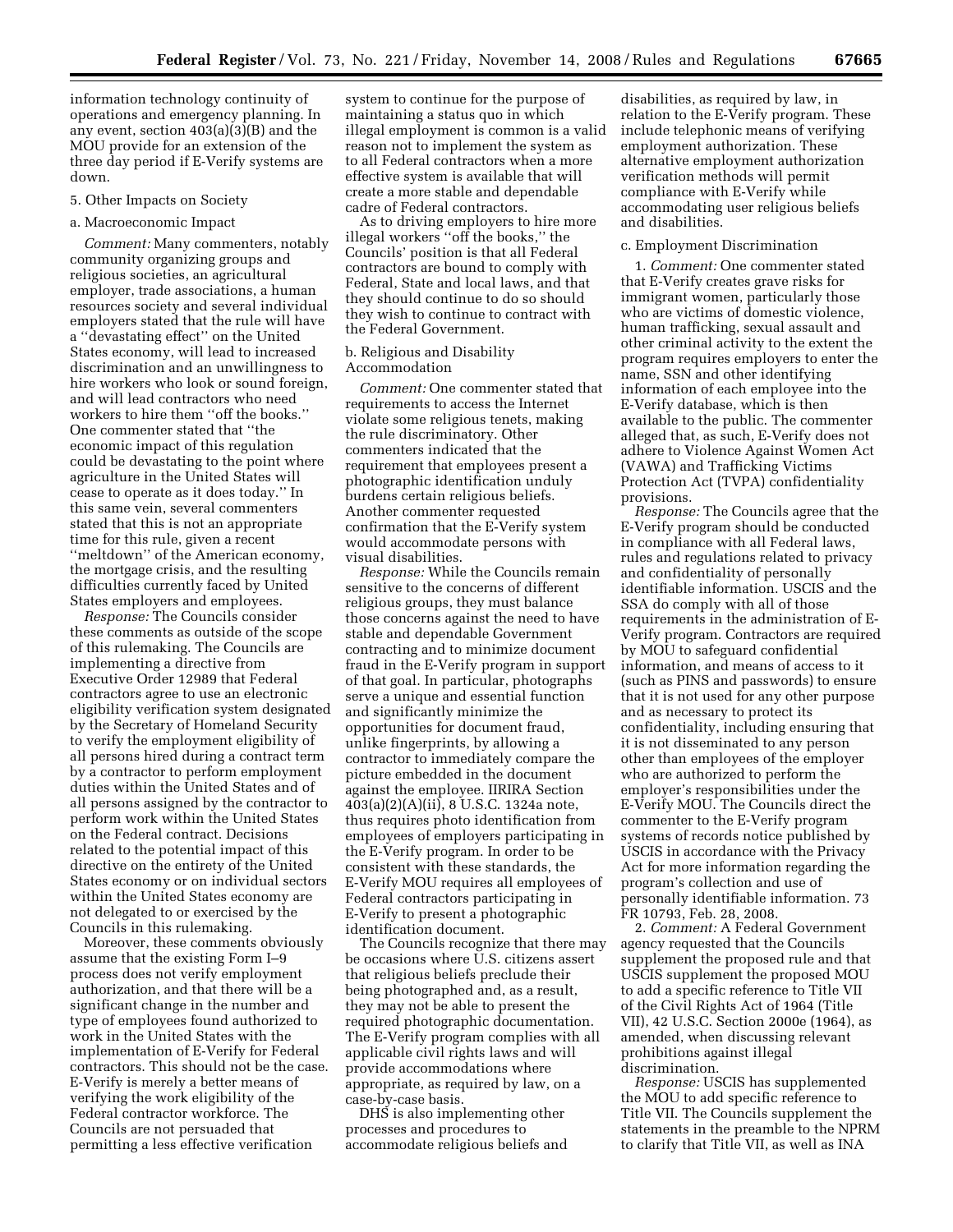Section 274B, 8 U.S.C. 1324b, prohibits unlawful discrimination against any individual in hiring, firing, or recruitment or referral practices because of his or her national origin. Such illegal practices can include selective verification or use of E-Verify in a manner not provided for in paragraph 16 of the MOU; discharging, refusing to hire, or assigning or refusing to assign to Federal contracts qualified employment eligible employees because they appear or sound ''foreign''; and premature termination of employees based on tentative nonconfirmations. As such, Title VII applies to all employment actions not otherwise protected by IIRIRA Section 403(d), 8 U.S.C. 1324a note, or precluded by other law.

3. *Comment:* Several commenters expressed concern that the photo identification requirements in the proposed rule will result in lawfully present immigrants and U.S. citizens being terminated from or denied employment because they cannot present photo identification.

*Response:* The Councils disagree with the premise of this comment. There is no requirement that an employer terminate an employee who cannot present photo identification. The MOU will be amended to instruct contractors to contact USCIS regarding possible accommodation. The contractor is prohibited from taking adverse employment action against the employee until the contractor receives a final nonconfirmation.

4. *Comment:* Many commenters, and in particular immigrants rights advocates, religious associations, employers, unions, chambers of commerce, and employer groups commented that verification through the use of E-Verify will result in increased disparate treatment employment discrimination. Some of these commenters speculate that contractors will give preference in hiring and assignment of work to applicants they believe ''look like'' U.S. citizens and discriminate against applicants who sound or dress ''foreign'' or have ''foreign sounding'' names.

Several commenters stated that use of E-Verify will lead to disparate impact discrimination claims because approximately 10 percent of foreignborn U.S. citizens receive tentative nonconfirmations for work eligibility versus 0.1 percent for native-born U.S. citizens.

*Response:* The Councils oppose unlawful discrimination in any form and, in particular, unlawful discrimination that undermines the intent and purpose of this E-Verify final

rule. As was stated above, contractors who use the E-Verify system to unlawfully discriminate against individuals in hiring or employment violate Title VII, as well as INA Section 274B, and are subject to civil penalties and termination of participation in the E-Verify program after suspension and debarment procedures. Such illegal practices can include selective verification; discharging, refusing to hire, or assigning or refusing to assign to Federal contracts to qualified employment eligible employees because they appear or sound ''foreign''; and premature termination of employees based on tentative nonconfirmations. Contractors are protected from civil or criminal liability under IIRIRA Section 403(d), 8 U.S.C. 1324a note, when taking actions in good faith reliance on information provided through the E-Verify confirmation system. This, however, does not permit contractors to unlawfully discriminate against applicants or employees in other aspects of the employment relationship.

The Councils are not aware of any opportunity to discriminate in use of the E-Verify system that is any greater than the potential for discriminating against employees in application of the Form I–9 process. Contractors may also unlawfully select out candidates for employment because of foreign sounding names or other ''foreign'' characteristics because they do not believe those employees will be able to complete the I–9 process. There is thus no reason to believe that the E-Verify program will spur any greater disparate treatment discrimination than the current Form I–9 process. See *Chicanos Por La Causa, Inc. et al.* v. *Napolitano et al.*, Civil No. 07–17272, 2008 WL 4225536 at \*8 (9th Cir. 2008) (''Congress requires employers to use either E-Verify or I–9, and appellants have not shown that E-Verify results in any greater discrimination than I–9.'').

With respect to comments related to disparate impact claims potentially arising from differing tentative nonconfirmation issuance rates for foreign-born U.S. citizens and U.S.-born citizens, the Councils agree that DHS and SSA should improve their database administration to help alleviate all instances of tentative nonconfirmations. As one commenter observes, ''myriad reasons'' account for errors in the SSA database, including clerical errors made by agency employees and an employer's or a worker's own errors when completing Government forms. Moreover, an error may stem from a name change due to marriage, divorce, or naturalization. An error may also come from the misuse of an SSN by an

unauthorized worker. There are thus many legitimate nondiscriminatory reasons why these databases might produce a greater percentage of tentative nonconfirmations for one group of persons than another. However, these tentative nonconfirmations can be contested and resolved prior to final confirmation or nonconfirmation of employment eligibility. Contractors must agree not to take an adverse action against an employee based upon the employee's perceived employment eligibility status while SSA or DHS is processing a verification request unless the contractor obtains knowledge (as defined in 8 CFR 274a.1(l)) that the employee is not work authorized. A tentative nonconfirmation, or the finding of a photo non-match, does not establish and cannot be interpreted by the contractor as evidence that the employee is not work authorized. Accordingly, the tentative nonconfirmation provided by the DHS and SSA databases does not necessarily lead to an employee's termination from employment or any other adverse action. In fact, the employee is protected from such actions during the process. The Councils therefore do not view the possibility of disparate impact claims as an impediment to issuing this final rule.

#### *The MOU*

#### 1. Need for the MOU

*Comment:* One commenter urged that the proposed rule be modified to make explicit its linkages to the required MOU. Another commenter suggested that the proposed rule, and all primeand sub-contracts issued under the proposed rule, should set forth with specificity the sanctions and enforcement protocols provided for by the MOU. One commenter suggested that MOU use is not necessary, and that the new contract clause created by this rulemaking should be sufficient to detail E-Verify's compliance requirements.

*Response:* The Councils do not agree. As noted above, the purpose of the FAR clause is solely to require contractors to agree to use E-Verify and to specify when the program will be used. The clause is not intended to duplicate the E-Verify program's internal terms of use. Those program use requirements are appropriately addressed under the MOU. DHS has statutory responsibilities and law enforcement authorities that are addressed under the MOU and those responsibilities and authorities are inappropriate to address either in the FAR or in a contract clause. For the same reasons that industry and Federal standards are not required to be incorporated in full into each contract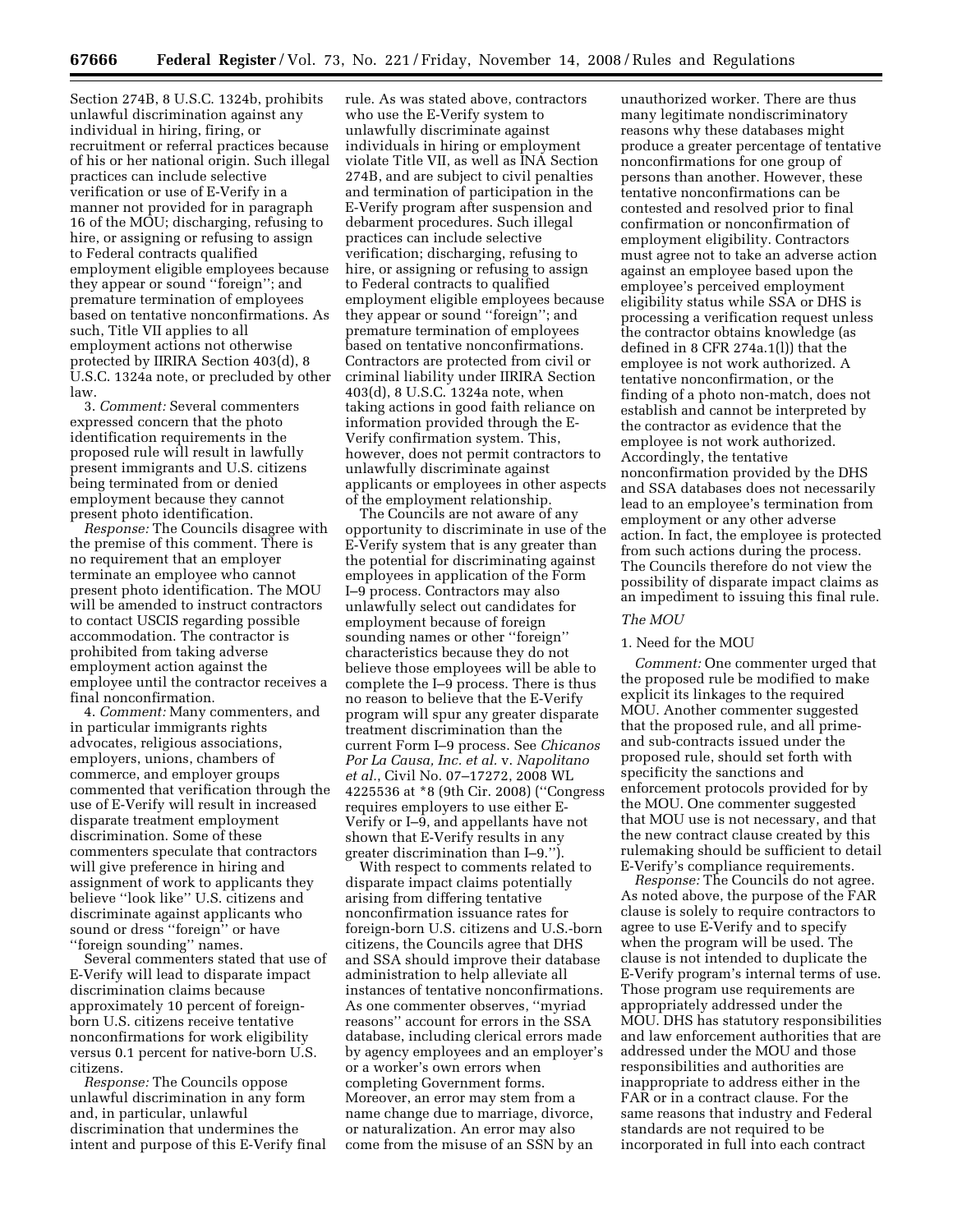that requires adherence to them, it is not necessary to incorporate the E-Verify MOU requirements in each covered contract. Incorporating by reference laws, regulations, industry standards, and other FAR clauses is normal practice in Federal contracting.

## 2. Public Comments on the MOU

*Comment:* One commenter asserted that the public should be afforded an opportunity to comment on the provisions in the E-Verify MOU.

*Response:* The Councils placed the proposed MOU reflecting the program participation requirements for Federal contractors into the public docket, and discussed the requirements under that document in the preamble of the proposed rule. See 73 FR 33376–77. In response, the Councils received many comments related to the MOU in general and as to specific provisions within the MOU, which are addressed in greater detail later in this section. Accordingly, commenters were afforded an opportunity to comment on the provisions of the MOU and, in fact, did provide such comments to the Councils. A final version of the MOU will be available on the E-Verify Web site *<http://www.dhs.gov/E-Verify>*.

## 3. Specific MOU Provisions

1. *Comment:* Three commenters expressed concern with provisions of the draft MOU regarding those employers who may one day wish to become Federal contractors. One commenter commented that employers will be terminated from E-Verify for technical violations of the (MOU) thereby becoming an obstacle to an employer's later participation in Federal contracts. Another comment stated that those employers who are not currently Federal contractors will not be permitted to query existing workers thereby harming the interests of those employers who may be preparing to enter the Federal marketplace. A comment observed that greater clarity is needed with respect to when termination or suspension can be invoked. One commenter commented that the FAR rule materially changes the MOU between USCIS, SSA and companies participating in E-Verify. A university suggested that the employer have the ability to resolve DHS tentative nonconfirmations on behalf of their employees.

*Response:* The Councils agree that employers who seek to obtain their first Federal contract may be at some disadvantage in relation to employers who already hold Federal contracts covered by this rule, since the new entrant would face the start-up costs

associated with running E-Verify queries of its existing workforce that the already-established contractor has previously incurred. The Councils note, however, that this small ''barrier to entry'' is no different from the myriad other such ''barriers'' that new contractors must face to come into compliance with the unique requirements for Federal contracting that are codified in the FAR.

USCIS retains its authority to investigate violations of the E-Verify program. DHS and SSA may terminate a contractor's MOU and deny access to the E-Verify system in accordance with the terms of the MOU. If DHS or SSA terminates a contractor's MOU, the terminating agency will refer the contractor to a suspension or debarment official for possible suspension or debarment action. During the period between termination of the MOU and a decision by the suspension or debarment official whether to suspend or debar, the contractor is excused from its obligations under paragraph (b) of the clause at 52.222–54. If the contractor is suspended or debarred as a result of the MOU termination, the contractor will not be eligible to participate in E-Verify during the period of its suspension or debarment. If the suspension or debarment official determines not to suspend or debar the contractor, then the contractor must reenroll in E-Verify.

The Councils appreciate the recommendations of the commenter with respect to the ability of employers to resolve a tentative nonconfirmation on behalf of those employees whose work authorization stems from J–1, H–1B or O–1. The system is designed to give the employee the responsibility to handle their own case to reduce employer burden, allow the employee to maintain their own documents regarding their status and protect employee privacy. Additionally, it is important to note that the responsibility of providing documents for employment eligibility purposes is on the employee. The instructions accompanying Form I–9 currently require employees to present original documents. Placing the burden on the employee to resolve tentative nonconfirmations is consistent with the requirement that the employee provide documents establishing his or her employment eligibility. Privacy concerns, including confidentiality related to certain visa status, preclude employers from resolving tentative nonconfirmations on behalf of employees. Nothing prohibits an employer from assisting an employee with this process at the request of the employee.

2. *Comment:* One commenter stated that the language referencing the ''rebuttable presumption'' that an Employer has not violated Section 274 (a)(1)(A) of the Immigration and Nationality Act exists only in the draft MOU and not in the FAR rule and that the MOU must be altered to include additional time for cases involving an SSA no match.

*Response:* The commenter is correct that certain provisions mentioned by the commenter do not exist in the current clause contained in the rule. This is not required by the FAR. With respect to the recommendation that the MOU be changed to allow additional time for addressing SSA ''no-match'' cases, the comment appears to confuse the time allotted under the MOU to contact SSA (or DHS) to start resolving a mis-match with the time allotted under DHS's nomatch rule for an employee to complete the process of resolving a mis-match.

3. *Comment:* A building trade's association commented that several provisions of the draft FAR MOU is using the same disclaimer language as previous versions of the MOU and that that language has not been subjected to judicial review.

*Response:* The commenter is correct that the provisions of the draft MOU have not been subjected to judicial review. However, the provisions contained in that draft MOU closely follow language in MOUs currently in use by over 80,000 employers, which have gone unchallenged over the life of the program, and which have been drafted consistent with the controlling law related to the E-Verify program.

4. *Comment:* A chamber of commerce commented that current employees of Federal contractors should be allowed to opt out of work prior to being verified in E-Verify.

*Response:* The rule does not seek to tell employers which current employees they should assign to Federal contract work, or what privileges or rights employees may have relating to which tasks they are assigned in their workplace. Unless there is something in the specific contract relating to that, that is an internal business and labor management decision for the contractor to make subject to its normal processes and requirements. Therefore, it would be inappropriate to include provisions relating to employees ''opting out'' of work on Federal contracts.

## a. Reporting Change in Status

*Comment:* There is no comment listed for this topic but the Councils nonetheless address this issue in the response below.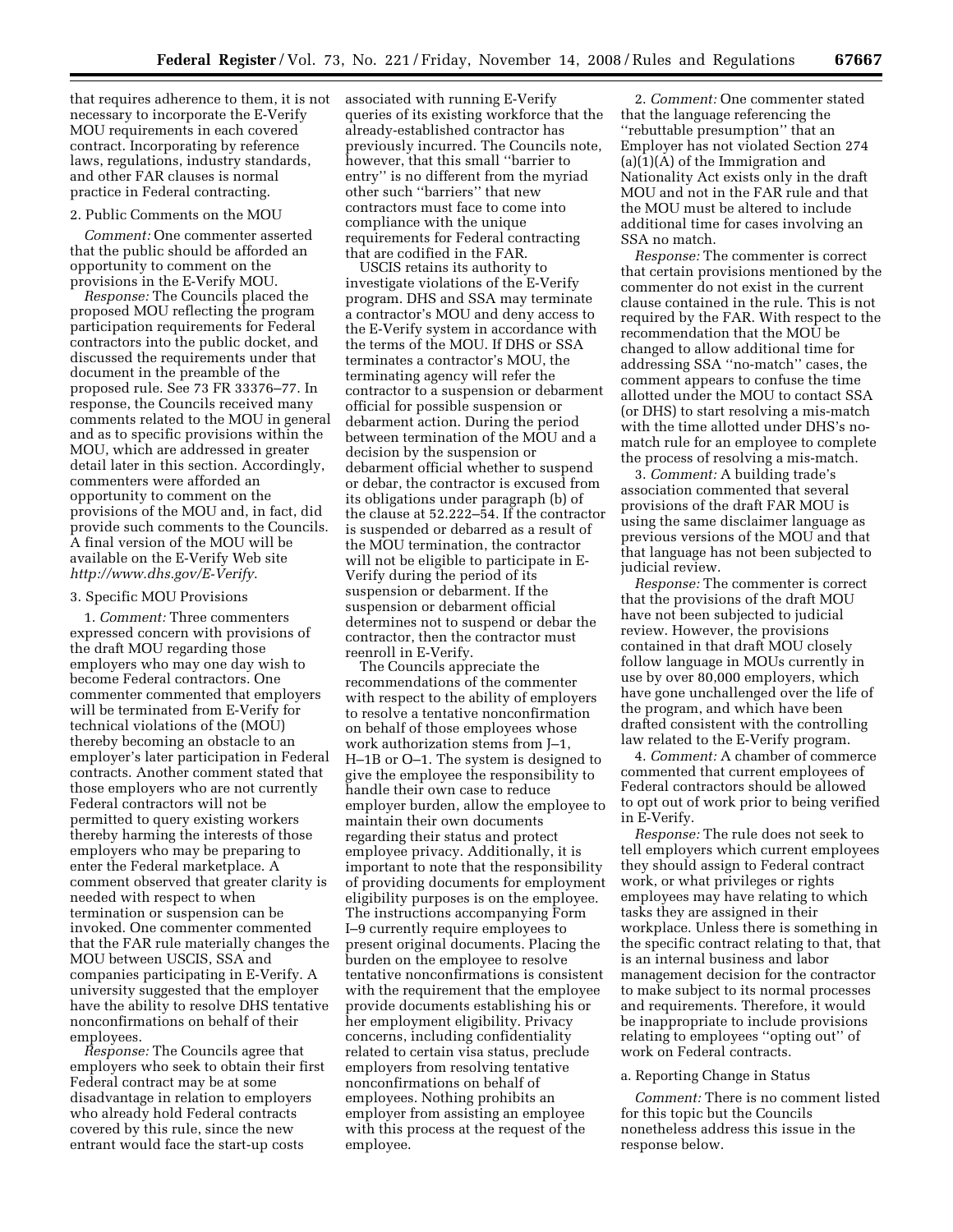USCIS does not require that employees report a change in status to E-Verify. E-Verify is able to determine whether an employee is work authorized using numerous databases without receiving information directly from an employee. Once an employee has been verified through E-Verify, he or she does not need to be re-verified in E-Verify until employed by a new employer.

A related matter is the Form I–9. If the document presented by an employee (who indicated that he or she is an alien authorized to work) when completing the Form I–9 has expired, the employer is required to update the Form with the new document establishing that employee's work authorization. The new document should be listed under Section 3 (''Updating and reverification'') of the Form I–9. The Employer may opt instead to complete a new Form I–9 with the new document.

## b. Resolution of Tentative Nonconfirmations

*Comment:* Five commenters indicated that they were concerned that a tentative nonconfirmation might not be resolved within the time allotted by E-Verify. Of those, four commenters commented that employees had insufficient time to resolve a tentative nonconfirmation particularly if the employees are in remote areas that lack access to transportation and to a nearby SSA office. The other commenter also expressed concern that an SSA tentative nonconfirmation could not be resolved in 90 days.

*Response:* Under the program rules for E-Verify, after a tentative nonconfirmation has been generated, the employer must provide that notice to the employee. Once the employee actually receives the tentative nonconfirmation and decides to contest it, the employer initiates a referral through the E-Verify system. Once a case is referred, then the employee has eight Federal Government work days to contact the appropriate agency. He or she can do so by simply contacting SSA or DHS. Once the employee has initiated the process of contesting the tentative nonconfirmation, the employee may continue working until the case has been resolved.

The Councils believe that providing the employee with eight days is a sufficient amount of time for the employee to contact SSA or DHS to begin working out any discrepancy, even taking into account remote locations. It is important to note that the eight-day timeframe in the E-Verify program rules is the time allotted for the employee to initiate the process of

resolving his or her tentative nonconfirmation—not the time allotted for a tentative nonconfirmation to be finally resolved. Most SSA tentative nonconfirmations are resolvable within two days, and DHS statistics show that SSA resolves 96.6 percent of cases within 7 days of the date the individual first contacts SSA. In a few cases, the SSA has extended the time period in order to allow for the employee sufficient time to obtain a required document.

With respect to employees who reside in remote locations, it is important to note that employees who receive a tentative nonconfirmation from DHS are not required to visit a USCIS office. Moreover, in most cases, a DHS tentative nonconfirmation can be resolved over the phone using a toll-free number. In an effort to make the process simpler for many employees living in remote areas, DHS has made system enhancements to E-Verify. As a result, in most instances, naturalized U.S. citizens who receive a tentative nonconfirmation from the SSA are no longer required to personally visit a SSA office. Naturalized citizens are now able to contact DHS directly (over the phone). USCIS believes that this process will greatly limit the number of employees who must make personal visits to a SSA office thereby easing the burden on those who are in remote locations.

The Councils also note that these comments relate to a previous E-Verify process that has since been replaced by a more efficient one. It is true that at one time, the way an employer verified that a tentative nonconfirmation was successfully resolved was to re-query the system. However, beginning in October 2007, SSA and DHS began using a new automated system known as EV–STAR to provide automated feedback to employers concerning the status and resolution of any tentative nonconfirmations received by employees. Since that time, there has been no need for employers to re-query the system.

## c. Due Process

*Comment:* An immigrant rights advocacy group and a union commented that workers have insufficient due process procedures in place to allow them redress. One commented that there are insufficient judicial remedies in place to provide relief to an aggrieved employee.

*Response:* The Councils recognize the due process concerns raised by the commenters, but believe that the processes in place with the E-Verify system provide adequate opportunity

for employees to contest and resolve any issues that arise. E-Verify, through the MOU and its internal practices and procedures, which are published on the E-Verify program Web site, has provided a system that protects the rights of employees while providing the means to verify the work authorization status of those persons. The MOU prohibits the Employer from discharging, refusing to hire, or assigning or refusing to assign to federal contracts employees because they appear or sound ''foreign'' or have received tentative nonconfirmations. The Employer is further warned in the MOU that any violation of the unfair immigration-related employment practices provisions in section 274B of the INA could subject the Employer to civil penalties, back pay awards, and other sanctions, and violations of Title VII could subject the Employer to back pay awards, compensatory and punitive damages. The MOU agreed to by the Employer also states that violations of either section 274B of the INA or Title VII may also lead to the termination of its participation in E-Verify. If the employee believes that s/he has been discriminated against, he or she should contact OSC at 1–800–255–7688 or 1–800–237–2515 (TDD). Employers that have questions relating to the antidiscrimination provision should contact OSC at 1–800–255–8155 or 1–800–237– 2515 (TDD). Concerns regarding the judicial remedies are better framed to other offices within the Executive and legislative branches of Government.

The E-Verify program offers employees who receive a tentative nonconfirmation the opportunity to contest the finding and clarify their records with either SSA or DHS. This is a form of due process protection. If an employee does contest the tentative nonconfirmation and is not able to clarify his or her record with additional documentation, he/she will be issued a final nonconfirmation. Employers or employees may contact the E-Verify program if additional time is needed to provide such documentation or if they believe a final nonconfirmation was received in error. The E-Verify program may delay a final nonconfirmation finding on a case by case basis in those cases where employees have experienced delays in receiving needed documentation that will help prove their employment eligibility, and the program will work with the employer and/or employee to research the case and identify the reason for the final nonconfirmation.

The E-Verify program is committed to protecting the rights of employees who feel that they have been discriminated against or who believe they have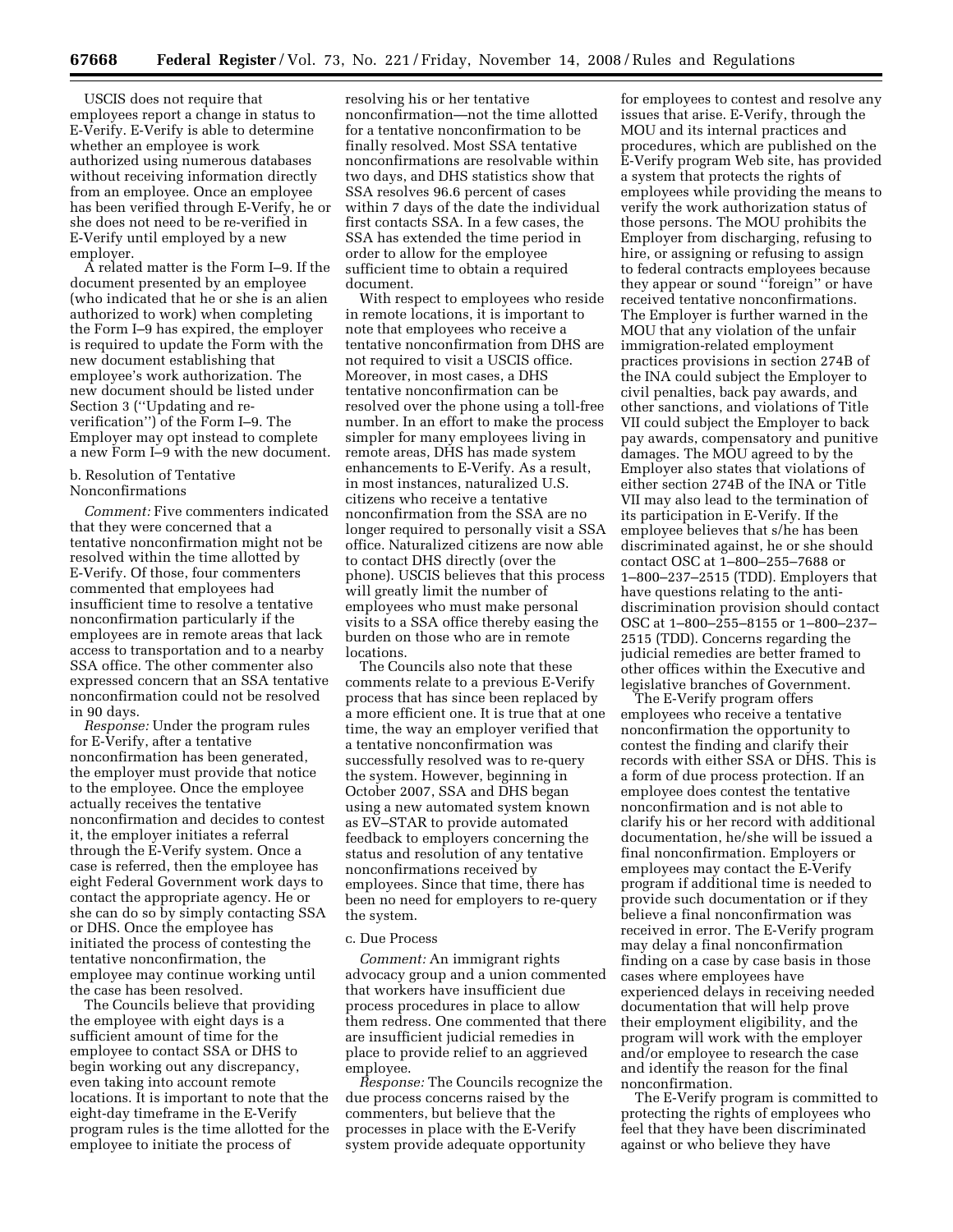erroneously received a tentative nonconfirmation. On the E-Verify Web site, on all tentative nonconfirmation letters that employees receive, and in the MOU that E-Verify users sign when joining the program, E-Verify provides the contact information to OSC. In addition, E-Verify registered employers are also required to display two posters which apprise the employees of their rights and how to contact the OSC in the event of perceived discrimination: (1) The ''You Should Know Your Rights and Responsibilities under E-Verify'' poster produced by USCIS and (2) the ''Employee Rights Poster'' produced by the OSC. Once a complaint has been made, the Office of Special Counsel is able to investigate any case brought to its attention. The Councils believe that these due process protections are sufficient to ensure that the E-Verify system promotes economical and efficient Federal Government contracting.

# *Content of FAR Rule*

1. Definitions (22.1801 and 52.222– 54(a))

a. ''Assigned to the Contract'' and ''Directly Performing the Work''

*Comment:* Several commenters commented that there is no guidance as to how to identify an employee who is ''directly performing'' work under a contract and expressed concerns that this could result in inconsistent application of the rule and disagreements over which existing employees must be run through the E-Verify system.

One employer suggested that ''directly performing work under a contract'' be clarified to mean a person customarily performing more than 50 percent of his/ her time in direct support of the covered contract or multiple covered contracts.

A university commented that the proposed rule is too unclear as to how to treat overhead employees who perform some work that benefits a contract and requests that the Councils clarify this situation.

Many other commenters expressed concern over whether the E-Verify requirement applies to employees who are only tangentially involved with covered contracts. Specifically, they inquired whether agreements to provide service, support, or maintenance on an ''as needed'' basis would be covered even if employees would spend only a small portion of their time on these contracts. Commenters also asked whether employees working to prepare a bid or proposal be covered.

One commenter requested clarification as to whether the

requirement to verify current employees on covered projects extends beyond those working exclusively at project sites, or whether it extends to others working off-site but dedicated exclusively to the covered project. The commenter suggested that the regulations must provide a high degree of specificity on this issue, as the costs and employment administration ramifications are significant.

*Response:* The Councils have removed the definition of ''assigned employee'' and provided instead a definition of ''employee assigned to the contract'' because that is the term used in the final rule. The revised definition makes it clear that an employee is not considered to be directly performing work under the contract if the employee normally performs support work, such as indirect or overhead functions, and does not perform any substantial duties under the contract. The Councils do not believe it is appropriate to try to establish a mathematical definition of an assigned employee. Contractors will instead have to interpret the definition stated in the final rule as it applies to various individual situations.

The Councils note that it is immaterial whether services are provided intermittently or for only a small portion of an individual employee's time as long as the work is done in the United States in direct support of a contract. However, tangential involvement, if it is in terms of indirect involvement instead of directly working on a contract, does not necessarily trigger the E-Verify requirement. For example, a mailroom clerk who delivers mail to a program office supporting a contract as well as to all other offices served by the mailroom, would not be required to go through the E-Verify process. Other non-FAR requirements, however, would necessitate that the employer vet the mailroom clerk at hiring through the I–9 process.

The Councils also note that working on a proposal, as opposed to working on an awarded contract, does not constitute work under the contract in question and would not trigger E-Verify requirements.

There is nothing in the definition of ''employee assigned to the contract'' that would imply that it makes a difference where that employee is working, as long as it is in the United States.

b. ''Commercially Available Off-the-Shelf (COTS) Item''

*Comment:* Various commenters advised that the definition of COTS items was not sufficiently clear with respect to ''bulk cargo.'' Several

commenters sought clarification that the rule would not be applicable to their products because they believed their products qualify under the definition of COTS. These commenters recommended that the Councils make clear that the rule would not apply to the items they believed to be COTS. Specifically, the commenters asked that the final rule clarify the definition of COTS so that packaged agricultural products are clearly excluded from the definition of bulk cargo so as to avoid deliveries of fruit and other food stuffs from being considered ''bulk cargo'' and therefore outside of the definition of COTS items.

*Response:* The Councils concur and have amended the final rule in response to these comments to clarify the definition of COTS to explain that a cargo subject to ''mark or count'' is not bulk cargo. Nearly all food and agricultural products should fall within the definition of COTS. The only likely exceptions would be bulk shipments of grains in ship holds. The final rule has added an exception for bulk cargo as well as COTS items.

## c. ''Contract'' and ''Contractor''

1. *Comment:* Commenters requested that the Councils define ''contract'' to exclude agreements that are not governed by the FAR, such as grants and cooperative agreements.

*Response:* The Councils do not concur with this request. The FAR already defines the term ''contract'' and the term does not include grants or cooperative agreements. A grant or cooperative agreement that is not governed by the FAR is not required to include the clause in this rule.

2. *Comment:* Several commenters suggested that the Councils more clearly define the term ''contractor'' to exclude subsidiaries of a parent where the parent holds the contract but the subsidiaries do not.

*Response:* Whoever signs a contract is the contractor. Only the legal entity that signs the contract and is bound by the performance obligations of the contract is covered by this E-Verify term. If ambiguity remains, this issue will have to be handled on a case-by-case basis consistent with traditional FAR principles.

3. *Comment:* One commenter was concerned about the effect of mergers upon implementation of the E-Verify program.

*Response:* If a novation agreement takes place, then the merged entity becomes the contractor. Otherwise, there is no impact.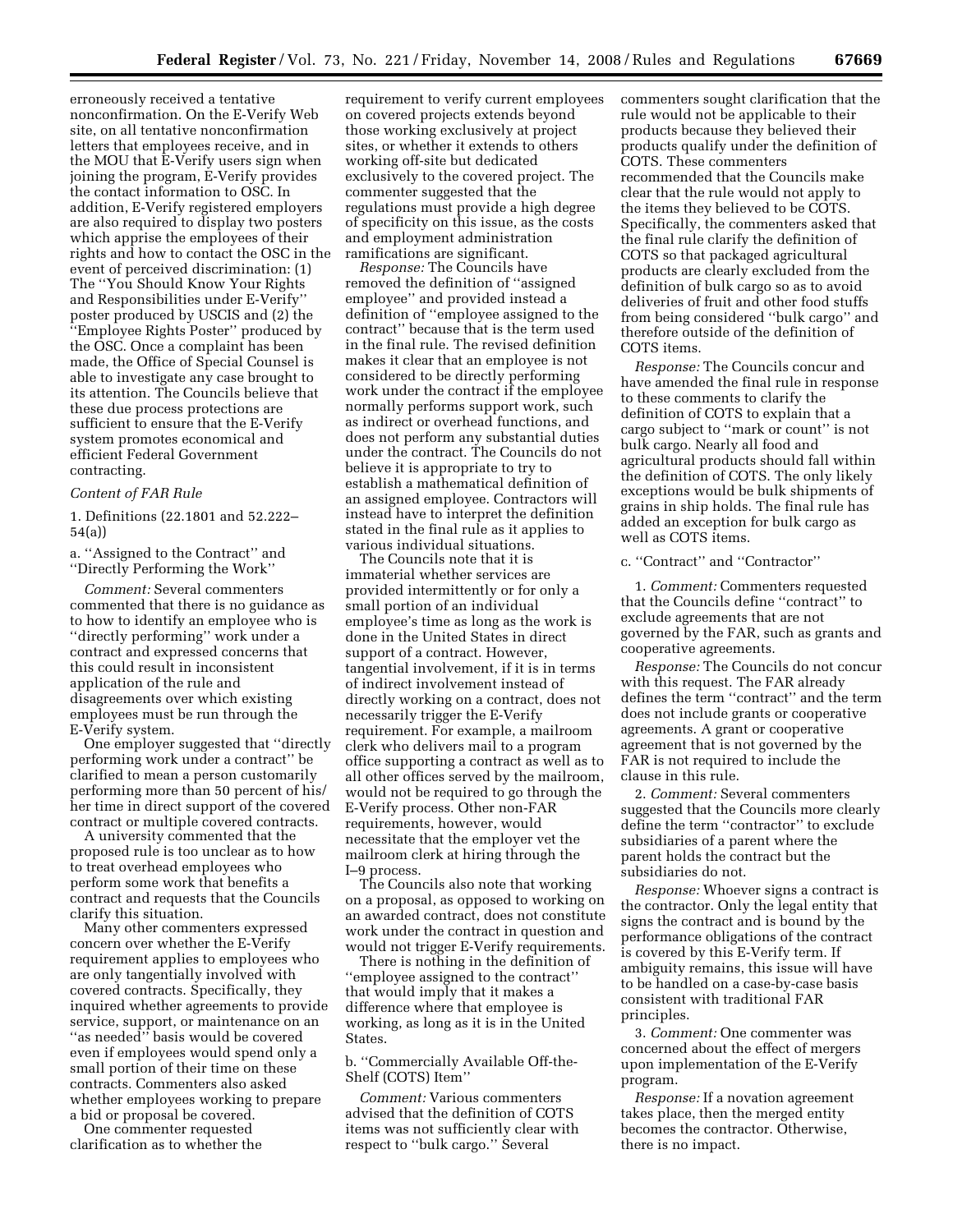## d. ''Subcontract'' and ''Subcontractor''

*Comment:* A number of commenters, in addressing the proposed rule's subcontractor flowdown requirement, expressed concern as to the definition of ''subcontract'' and ''subcontractor'' and the extent to which the rule might apply to their activities. This was a concern common to agricultural and dairy interests. Two agricultural associations noted that there are numerous sales and supply arrangements that may or may not fall within the rule's coverage. There are direct sales by a producer of an agricultural commodity; direct sales by a packing operation that obtains fruits or vegetables or other commodities from other producers and then sells the product directly to the Government; sales by a broker or handler of agricultural products who purchases the products from a producer or producers but who directly contracts with the Government; and processors of agricultural products that purchase them from producers and sell them to the Government after processing them. One commenter requested clarification that farmers providing food for canning are not ''subcontractors'' and that truckers hauling processed food are not subcontractors for purposes of application of this clause.

In addition, it was noted that the proposed rule does not adequately address the distinct marketing characteristics of agricultural cooperatives. Several commenters pointed to the distinction between farmer cooperatives and their farmer members and referred to court decisions highlighting this distinction.

Another commenter stated that many employers hold contracts with delivery companies, suppliers, maintenance companies, and others who may perform work in support of the Federal contract, and noted that it was unclear from the proposed rule whether these subcontractors would also be required to enroll in E-Verify.

*Response:* With respect to agricultural and dairy products, the referenced items appear to fall within the definition of COTS or bulk cargo. COTS suppliers would not be subject to the E-Verify requirements because they are supplies, which are not covered at the subcontract level. With respect to the comment regarding potential coverage of delivery companies, suppliers, maintenance companies, and others who may perform work in support of the contract, it was determined that the existing FAR definitions of subcontractor when read in conjunction with previous applicability discussions would address the concerns noted above. The Councils

have amended the rule at 22.1801 and the clause at 52.222–54 to include the definitions ''subcontract'' and ''subcontractor,'' found at FAR 44.101.

e. ''Period of Performance'' vs. ''Life of Contract''

*Comment:* One commenter requested that the ''Period of Performance'' should be defined as ending on the date that delivery is complete. Another commenter questioned the use of the term ''life of the contract'' in the preamble to the proposed rule.

*Response:* The Councils do not agree. The term ''period of performance'' is used throughout the FAR and various contracts further refine the definition of that period individually for that contract. In general, the period of performance would start at the award date of the contract and extend through the date delivery is complete, unless otherwise specified in the contract. The period of performance does not extend to the date of contract closeout. The Councils concur that for the sake of consistent terminology, the term ''period of performance'' is the correct term to express the required period of required compliance with E-Verify, not ''life of the contract.''

f. Distinction Between Products and Services

*Comment:* One commenter stated that the rule should make a clearer distinction between products and services.

*Response:* The Councils do not concur with this comment. Contracts for services are clearly defined in Part 37 of the FAR.

2. Mandatory Enrollment (22.1802 and 52.222–54(b)(1)(i))

#### a. Noncompliant Employers Only

*Comment:* Several commenters stated that the rule should be restricted in its applicability only to contractors who have engaged in the knowing employment of unauthorized foreign nationals or who have shown that they routinely shirk their obligations under I–9 procedures, such as those who receive multiple ''no-match'' letters demonstrating that their concern for the work eligibility of their workforce may be lacking. Alternatively, the commenters recommended application of E-Verify only to verify employees whose work eligibility may be in question due to receipt of a ''no-match'' letter.

*Response:* The Executive Order 12989, as amended, does not authorize such a limited approach. In any event, restricting the applicability of the rule to employers who routinely shirk their

obligations would not foster the stability and dependability across the entire Federal contractor community in the manner envisioned by Executive Order 12989. Using E-Verify at the beginning of the contract should reduce the number of ''no match'' letters received by the employer later in the process.

# b. Non-Citizens

*Comment:* Another commenter suggested that contractors should only verify non-citizen employees using E-Verify to reduce employer burden.

*Response:* Executive Order 12989, as amended, directs the Councils to implement the President's procurement policy through a FAR rule that requires federal contractors to agree, as part of their contract performance, to verify all new hires without differentiating between citizens and non-citizens. Modifying the rule to require verification only of non-citizens would not satisfy the requirements of this presidential directive. Moreover, the Councils believe that verifying only those who do not claim to be U.S. citizens would be discriminatory and would not meet the ultimate goal of fostering a more stable and dependable Federal contractor workforce.

Verifying only those employees who attest to work-authorized alien status would defeat the basic purpose of E-Verify and this rule. E-Verify is designed to guard against identity and immigration fraud in the paper-based I– 9 process, which may take the form of false claims of U.S. citizenship backed up with either false or fraudulently obtained driver's licenses, birth certificates, social security cards and/or other Form I–9 documentation other than DHS immigration status documents. An alien-only verification system would not only fail to deter this kind of fraud, but it would encourage it.

Using E-Verify only for non-citizens would likely violate the antidiscrimination provisions of the Immigration and Nationality Act (INA), 8 U.S.C. 1324b, which prohibits discrimination with respect to hiring, firing, or recruitment or referral for a fee, on the basis of national origin or, for certain classes of protected individuals, on the basis of citizenship status. Employers may not treat individuals differently on the basis of national origin, and U.S. citizens, recent permanent residents, temporary residents, asylees and refugees are protected from citizenship status discrimination. This anti-discrimination provision is enforced by OSC. If an employee believes that he or she has been discriminated against during the employment eligibility verification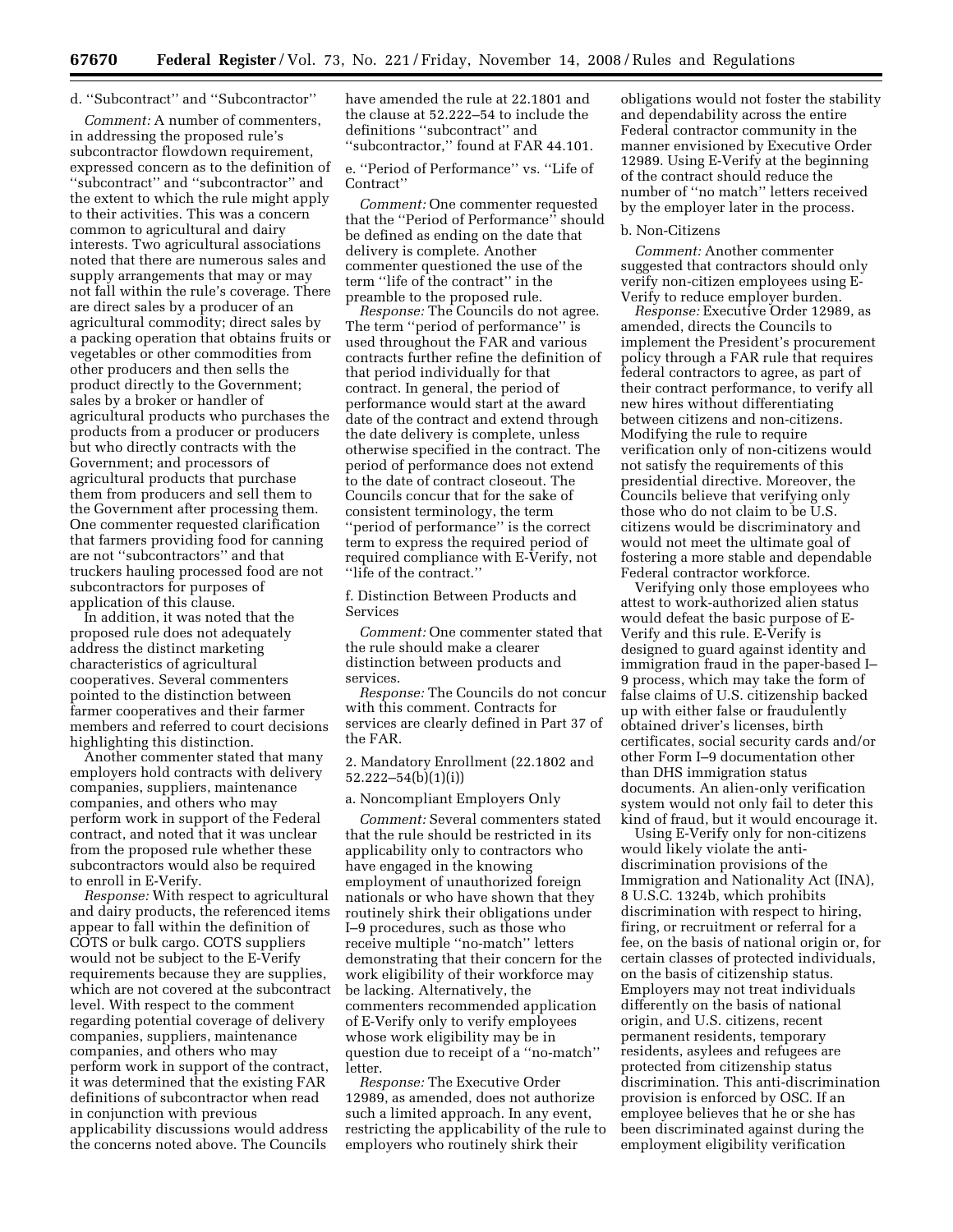process, he or she should contact OSC at 1–800–255–7688 or 1–800–237–2515 (TDD). Employers that have questions relating to the anti-discrimination provision should contact OSC at 1–800– 255–8155 or 1–800–237–2515 (TDD).

#### c. Increase in Program Abuse

*Comment:* Several commenters were concerned that mandatory use will increase abuse of the program. One commenter stated that preliminary reports from Arizona's mandatory use of E-Verify suggest that some employers are violating the terms of the MOU and engaging in illegal employment practices such as verifying existing employees, rather than verifying only new hires and that they are doing so in a discriminatory way. The commenters believed that implementation of the proposed rule will exacerbate the situation regarding discriminatory use of the program. Also, some commenters claimed that employers do not understand the ways in which E-Verify is to be implemented in the workplace, and that as a result they take mistaken actions, such as firing workers when they are not required to do so (or are prohibited from doing so).

*Response:* The rule is clear in its requirements to verify existing employees. All who are assigned to a contract must be verified. This provides no latitude for discrimination. Also, the E-Verify program MOU will actually serve to reduce confusion over employer responsibilities when workers are in the process of clearing up questions as to their authorization to work in the United States. The MOU gives clear descriptions that prohibit employers from firing workers during that period or from taking other adverse actions.

To address employer abuse and/or fraud, the E-Verify program has created a Monitoring and Compliance unit that can detect, deter, and remedy improper use of the system. The Monitoring and Compliance unit also works to safeguard personal privacy information; prevent the fraudulent use of counterfeit documents; and refer instances of fraud, discrimination, and illegal or unauthorized use of the system to enforcement authorities. Once fully staffed, the E-Verify's Monitoring and Compliance unit will carry out its mission by educating employers on compliance procedures and guidelines and providing assistance through compliance assistance calls. The unit will also conduct follow-up with desk audits and/or site visits to unresponsive employers if necessary, and refer cases of fraud, discrimination, and illegal use to the OSC or ICE, as appropriate. The Monitoring and Compliance unit will

also monitor system usage to identify when registered employers have not used the system within an appropriate time period given the size of the organization.

3. Application to Employees  $(22.1802(b)(2)$  and  $(c)$ , and  $52.222-54(b)$ 

a. All New Hires During Period of Performance of the Contract

*Comment:* Several commenters suggested that it is inappropriate to require an entire company to be subject to E-Verify for all new hires when the company has only a small number of Federal contracts that comprise a small proportion of its business. They argued that the proposed rule is an overbroad use of the procurement authority to cover new hires that are not associated with performance of a contract and stated that the rule should apply only to new hires at a work site that is performing a contract.

*Response:* Applying the duty to verify all new hires of the entire organization of the contractor is a requirement of Executive Order 12989, as amended. If the requirement were limited only to new hires at locations doing Government work, the rule would be impractical and too easy to undermine by transferring employees from noncontracting work sites to contracting work sites. Not all hires of a contractor are hired through the location where they work. It is very common for a contractor to hire through a central site that has no connection to various work sites. In addition, there are few Federal contractors who have segregated their workforces in the manner suggested in the comments. Modern technology, most notably email, has broadened and facilitated doing work in multiple dispersed locations through a national and even international network of collaborators. Thus, defining the work site would be too unwieldy for an effective rule, making enforcement of this aspect of the rule too difficult and too easy to misinterpret or undermine.

With respect to providers with few Government contracts, the rule does include an exception for COTS to recognize that COTS providers will generally be predominantly commercial, with only a small proportion of business with the Government, as well as exceptions for institutions of higher education; State and local governments and governments of Federally recognized Indian tribes; and for sureties performing under a takeover agreement.

b. Existing Employees Assigned to the **Contract** 

# i. No Verification

*Comment:* Many commenters requested that the rule eliminate the requirement for verification of employment of existing employees assigned to the contract. One commenter states that there is no policy reason why Federal contractors should be so radically different from all other employers who participate in the program. More detailed reasons for opposition to verification of existing employees are also separately addressed in the following paragraphs.

*Response:* The Councils do not agree with this approach. The final rule reflects the requirements stated in Executive Order 12989, as amended, that the FAR incorporate a rule that will require verification of all existing employees assigned to a contract. Verification of existing employees who work under contracts is a critical element of this rule, and the elimination of that aspect of the rule would be contrary to the Executive Order.

ii. Burdensome To Track Which Employees Have Been Verified

*Comment:* Many commenters were concerned about the burden of identifying employees assigned to the contract, including time and money required to develop new systems. For example:

• One commenter observed that assigned employees may work on several projects at once and it is burdensome to require them to be tracked to determine which ones have been verified by E-Verify.

• Another commenter stated that the chance of a single employee being ''dedicated'' to a single contract whether for a private customer or a Government agency—is the rare exception in a large company. A large, multi-jurisdictional company will be challenged to identify which employee in fact ''directly performs work'' under a covered contract.

• Another commenter recommended verifying all employees at all hiring sites.

• Another commenter stated that in normal circumstances it will impose considerable burdens and take months, if not years, to put in place the required tracking processes.

• Several university commenters stated that these requirements would impose significant financial and organizational burdens on all affected employers, including substantial costs associated with developing new software systems.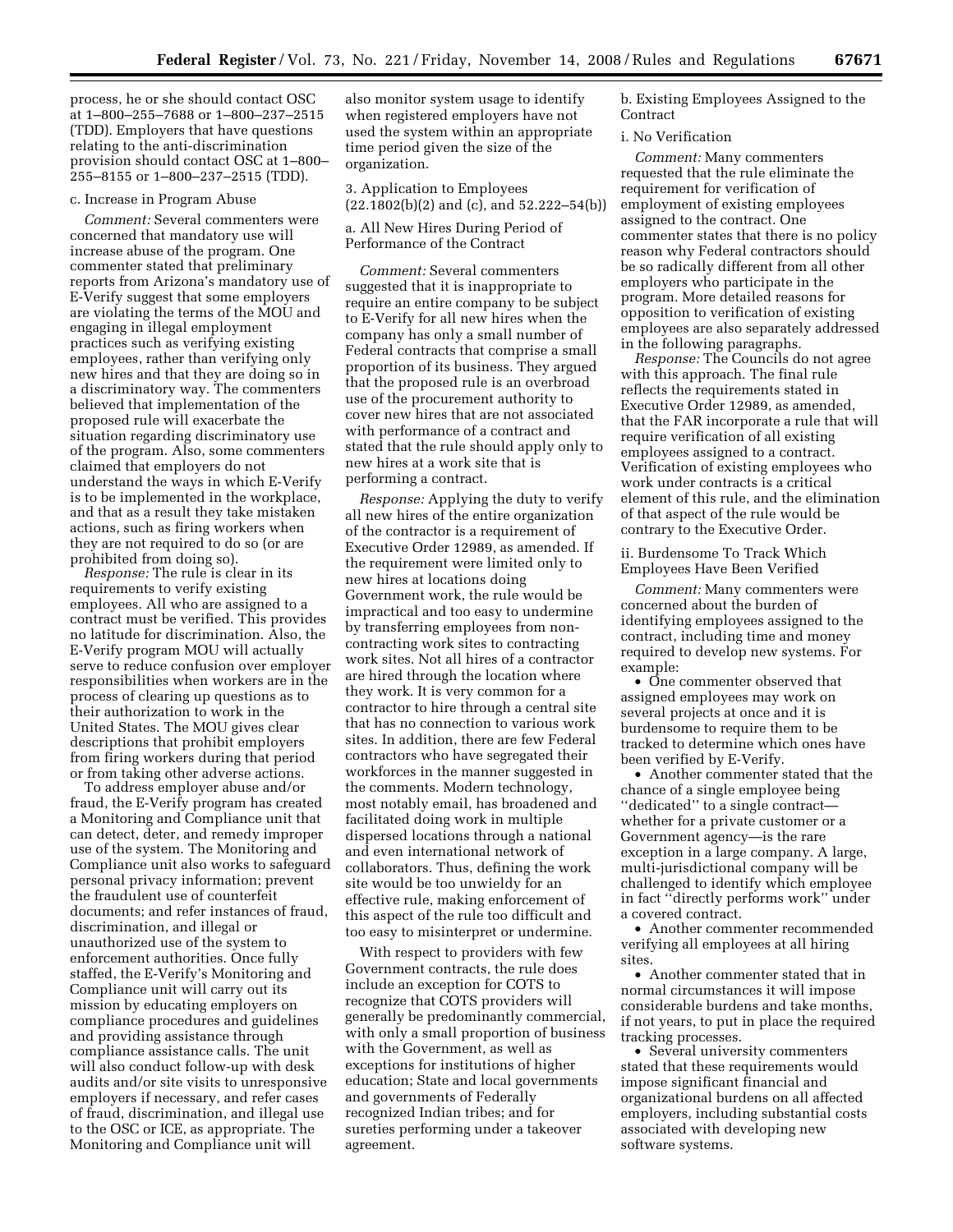• Another commenter stated that employers would need to create a new process for screening current employees and a process for tracking which employees already have been through the E-Verify screening process every time an employee is assigned to work on a Federal contract.

*Response:* With regard to tracking which employees have been verified, the Councils do not believe this is a problem that warrants a change to the proposed rule. Modern personnel and payroll systems identify numerous qualifications and attributes for each employee. It is a minor effort to add one more attribute to those already included in the accounting and payroll systems. For example, each employee is typically identified against a wage rate, security level, FLSA coverage or not, vacation records, professional qualifications, labor category, etc. Personnel/payroll systems that track these sorts of data typically permit ready modification and expansion in the number and type of attributes that are tracked. It is typically a simple operation to add an attribute to such a system.

Further, contractors can recover associated costs incurred to comply with this program in their proposed prices as they already do with other overhead costs. However, the Councils recognized that the task of identifying which employees are assigned to the contract may be more problematic for some employers. Should the employer find the task of identifying which employees have been assigned to the contract and tracking those employees who have already been verified unduly burdensome, the Councils have amended the rule consistent with Section 8. (a) of Executive Order 12989 to permit a contractor to verify its entire workforce.

iii. Conflicts Between Public and Private **Contracts** 

*Comment:* Several commenters stated that employers are currently prohibited from using E-Verify to confirm the employment eligibility of existing employees not assigned to a Federal contract. They believe that the proposed rule therefore poses potential problems for firms that hold both public and private contracts.

*Response:* The current MOU required to be signed by all employers that register for E-Verify does prohibit the use of E-Verify to confirm the employment eligibility of existing employees. Upon promulgation of this rule, however, there will be a revised MOU with requirements applicable to Federal contractors. The revised MOU does not contain the same prohibition

on verification of existing employees as to Federal contractors, because the Executive Order and this final rule require the use of E-Verify to confirm the employment eligibility of existing employees who are assigned to Federal contracts. If a contractor that was already using E-Verify enrolls in E-Verify as a Federal contractor, then that contractor may need to sign a new MOU, which will allow the use of E-Verify for existing employees.

# iv. Selective Verification Issues

*Comment:* Some human resources organizations stated that selective screening verification of existing employees increases an employer's exposure to allegations of discrimination based on document abuse, citizenship status discrimination, national origin discrimination or other characteristics protected by Title VII and the anti-discrimination provision of the Immigration and Nationality Act (INA), 8 U.S.C. 1324b. Another commenter questioned whether employers might register or bid for contracts only so they can verify existing employees.

*Response:* The requirement to ensure that any employee who is assigned to work directly on a contract in the United States is, in fact, authorized to work in the United States is not discriminatory as that term is defined by Title VII and case law. However, the Councils agree that it is appropriate to limit as much as possible opportunities for unscrupulous companies to abuse the E-Verify system. That is why the rule clearly specifies which employees must be verified by the employer. It is also important to note that OSC investigates allegations of national origin and citizenship status discrimination in the workplace, as well as demands for additional documentation in the employment eligibility verification process (''document abuse'') and retaliation under the anti-discrimination provision of the Immigration and Nationality Act (INA), 8 U.S.C. 1324b. The E-Verify MOU makes clear that an employer may not use E-Verify procedures for preemployment screening of job applicants. In addition, an employer cannot verify only certain employees selectively—for example on the basis of perceived national origin—and may be subject to penalties under the anti-discrimination provision of the INA if it prescreens employees on the basis of perceived national origin or citizenship status.

With regard to an employer bidding on a Government contract just to use E-Verify to verify existing employees, the employer would not be authorized to

verify existing employees unless the contract was actually awarded to that contractor.

# v. Permitting Multiple Alternatives

*Comment:* Another commenter requested that if the proposed current employee verification system is to remain a part of these regulations, the Councils should provide an option for employers in the regulations so that they can adopt a compliance method that meets objectives with the least disruption or cost to contractor operations. Suggested examples included allowing an employer to verify all employees at all hiring sites, all employees at any hiring site that services a covered contract, or only those employees assigned to work on the contract.

*Response:* Consistent with Section 8.(a) of Executive Order 12989, as amended, which requires implementation of the Order ''in a manner intended to minimize the burden on participants in the Federal procurement process,'' the Councils have included a provision in the final rule permitting contractors a voluntary alternative: The option to verify all existing employees of the contractor, provided the contractor initiates verification within 180 days of notifying DHS of its decision to verify its entire workforce. The Councils believe that this alternative best prevents opportunities for discrimination or the appearance of discrimination, relative to other possible alternatives, while potentially reducing the burden of compliance for some contractors.

## vi. Workforce Stability

*Comment:* Several commenters stated that requiring verification of current employees will severely impact workforce stability due to expected errors, delays, and other disruptive effects such as employer misuse of tentative nonconfirmations. The commenters stated that the decision to extend the E-Verify requirement to existing employees actually undermines the FAR Council's stated view that the Federal Government's procurement interests are advanced by a stable workforce with less turnover. The commenters claim that subjecting existing employees to E-Verify is guaranteed to exacerbate, rather than alleviate, the posited problem of instability and turnover in the workforces of Federal contractors and subcontractors.

*Response:* The Councils do not concur. The Councils consider that the additional time allowed in the final rule should alleviate the commenters'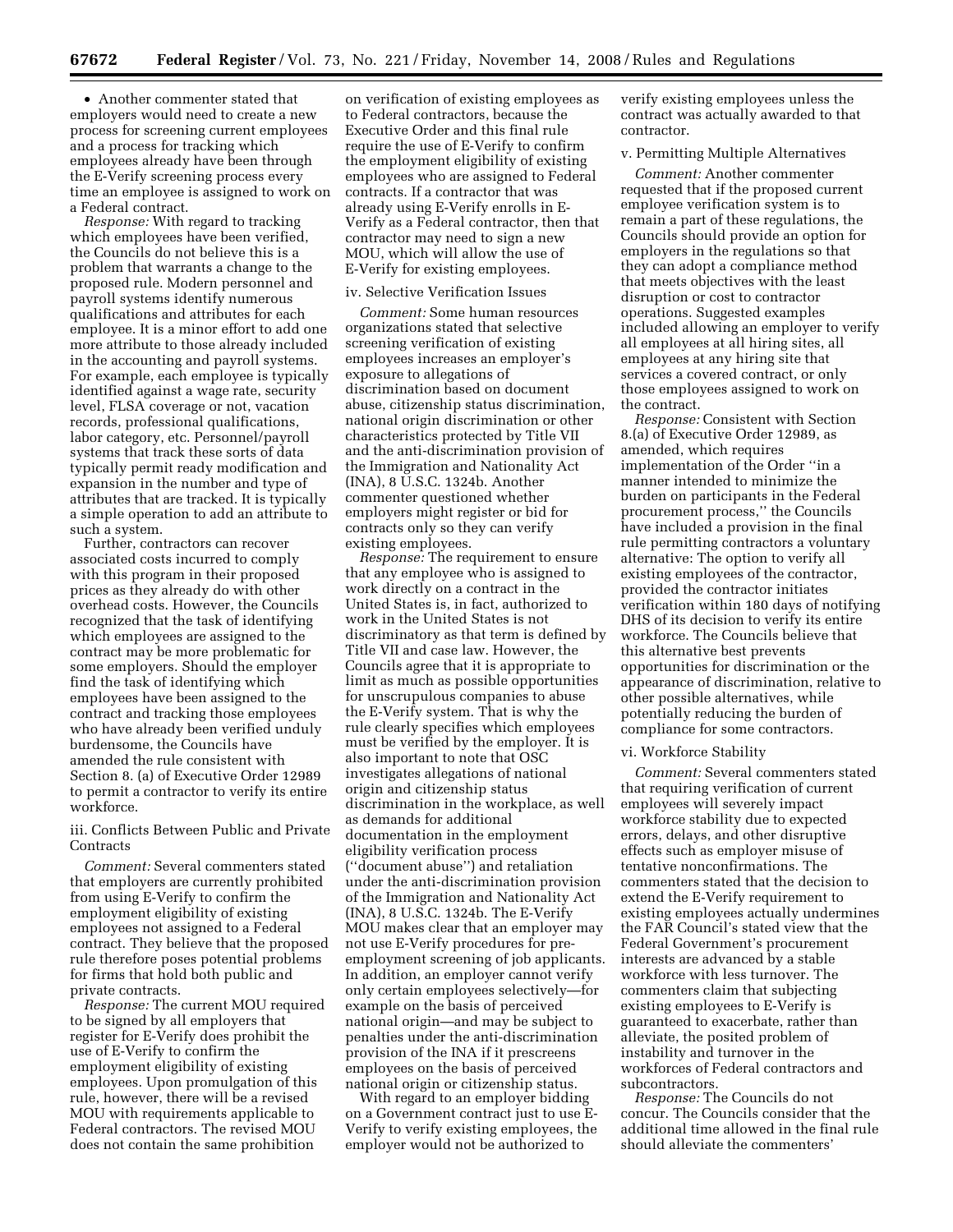concerns regarding expected errors, delays, and other disruptive effects. The Councils do not believe that the concerns that E-Verify will exacerbate instability and turnover in the workforce are well founded, assuming that employers are currently complying with existing law and only employing individuals who are actually authorized to work in the United States.

vii. Employees Hired After November 6, 1986

*Comment:* A university commenter believed that the proposed rule is applicable to all employees hired after November 6, 1986. The commenter stated that its concerns are magnified by the proposal in the proposed rule that the E-Verify program be extended to all employees hired after November 6, 1986 and that this requirement greatly expands the cost and process burden on employers far beyond the current pilot program.

*Response:* The commenter is mistaken about the requirements of the proposed

rule. The proposed rule was not to be applicable to all employees hired after November 6, 1986. However, because of concerns by some contractors that determining and tracking employees assigned to the contract is too difficult, the final rule does provide an option to contractors to verify all employees hired after November 6, 1986.

# c. All Employees of the Contractor

*Comment:* Several commenters believe that the contractor might have to verify all existing employees to achieve compliance and recommended that the rule should provide additional flexibility to allow this. Some employers may find it easier to verify all existing employees and new hires, rather than attempt to distinguish between those who are and who are not working on Federal contracts, thus ensuring compliance. Another company commented that it would be very burdensome to create a mechanism to identify ''assigned employees'' under a

process accounting system because no one individual charges to a particular job (contract).

*Response:* The Councils agree with these comments and have amended the proposed rule. In situations where a contractor does not believe it has an economical or efficient way to identify employees who perform work principally under a particular contract, or if the contractor believes it is more efficient to verify all employees, the final rule will give the contractor the option to initiate verification of the employment eligibility of all existing employees, within 180 days, rather than limiting the employees who can be verified only to those who are assigned to work under a contract. This approach is entirely at the option of the contractor.

The Council notes that the great majority of ''process accounting'' would be under COTS contracts, which are exempt from the rule.

Job order costing—work is broken into jobs; each job is tracked sepa-*E.g*., auto mechanics, carpenters, painters, print shops, computer rerately. pair.

Process costing—a large quantity of identical or similar products are mass produced. *E.g*., auto assembly plants, hot dog manufacturing, any large mechanized production facility.

Each cost accounting system gathers and reports on the same information. The method used depends on the needs of the business. Process costing traces and accumulates direct costs, and allocates indirect costs, through a manufacturing process. Costs are assigned to products, usually in a large batch, which might include an entire month's production. Eventually, costs have to be allocated to individual units of product.

Accordingly, the final rule will permit a contractor to choose between two alternative approaches. The rule will permit the Federal contractor to choose either to run only existing employees who are assigned to the contract and all new employees through E-Verify, or to run all existing employees and all new employees of the company through E-Verify.

# d. Need for Re-Verification

Background: It is important to distinguish what commenters mean by re-verification. They may mean reverification of employees who have been verified by a system other than E-Verify, or they may mean re-verification of employees who have been verified through E-Verify, by another employer or by the same employer. Each of these types of re-verification will be separately addressed.

## i. Re-Verification of Existing Employees

*Comment:* Many commenters stated that the requirement of re-verification of existing employees working on Federal contracts is unnecessary because those employees who have been hired after November 6, 1986, have already been through the employment eligibility verification (I–9) process. For example, one commenter asked the Councils to eliminate the requirement to use E-Verify for employees assigned to work on contracts because such employees who were hired after November 1986 will have already been through an employment eligibility verification process.

The following are some of the objections raised to re-verification for employees whose I–9s were completed long ago:

• A contractor may have accepted documents to demonstrate identity (drivers' licenses) or work authorization (passports or green cards) that have now expired.

• Until 2007, it was permissible for naturalized U.S. citizens to present certificates of naturalization to prove work eligibility, and many employees chose to use these forms in the I–9 process. Those certificates are not usable as part of the E-Verify process.

• The I–9 process does not require an employee to provide an SSN, but E-

Verify does require it. The contractor will have to devise a process to collect and authenticate SSNs for many employees, especially those who started as foreign national legal immigrants, who were not required to have a number when they started work.

• The E-Verify process requires a picture identification document.

Another commenter remarked that the money spent re-verifying employees who are assigned to work directly on a Federal project would be much better spent in fundamental research being conducted by the commenter.

*Response:* Executive Order 12989, as amended, requires the re-verification of existing employees assigned to the Federal contract, even if the employees were screened previously using the I–9 process. The E-Verify process is expected to achieve a much higher level of accuracy in verification than was achieved under the I–9 process alone; E-Verify has built-in tools for accessing databases to further verify the employment eligibility of an employee, whereas the documents submitted by employees under the I–9 process were probably subjected to very little additional verification if they looked acceptable on their faces.

With respect to the process for reverifying existing employees, the draft MOU contemplated and addressed the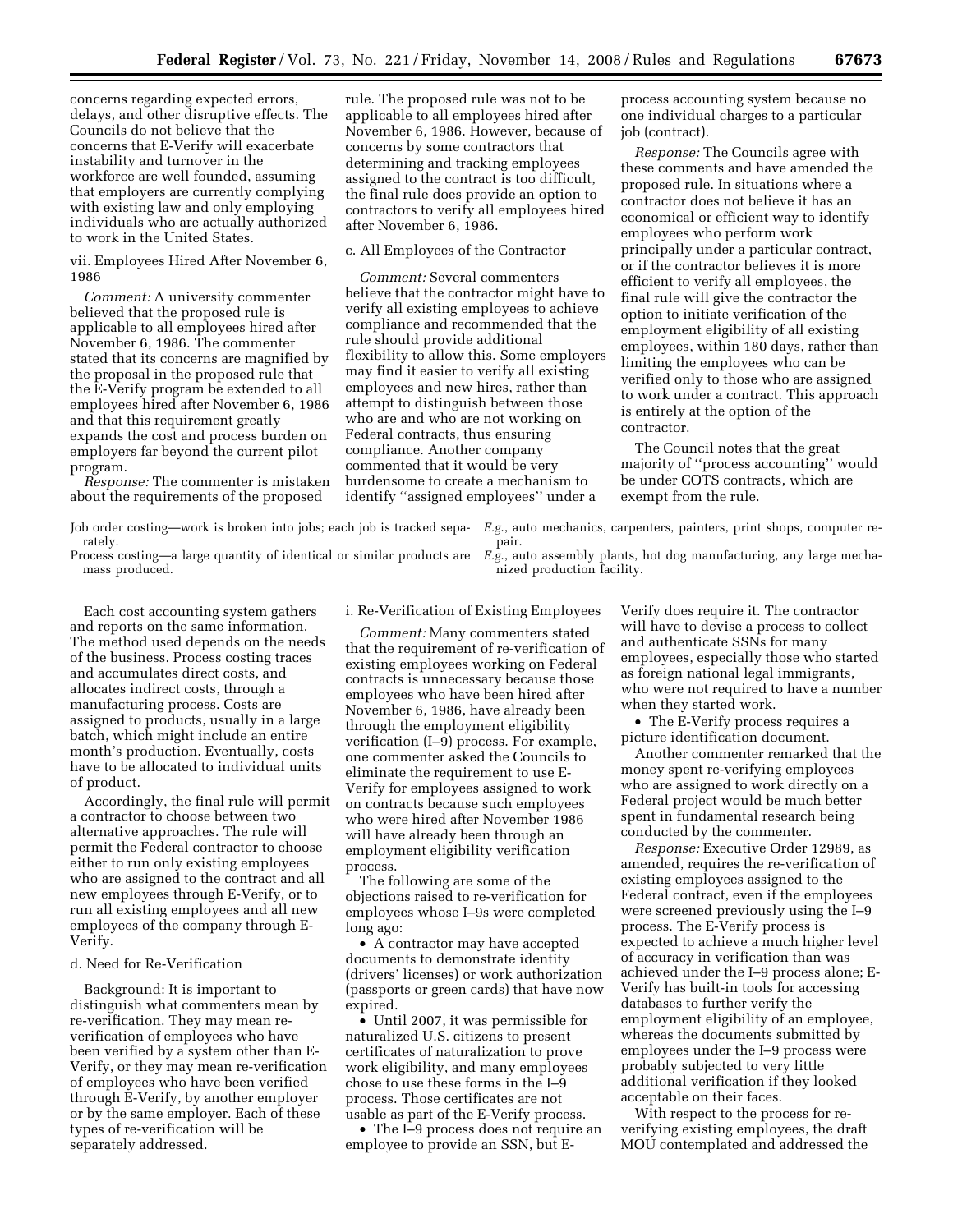matters raised by the commenter. Employers may use a previously completed Form I–9 as the basis for initiating E-Verify verification of an assigned employee as long as that Form I–9 complies with the E-Verify documentation requirements and the employee's work authorization has not expired, and as long as the employer has reviewed the Form I–9 with the employee to ensure that the employee's stated basis for work authorization has not changed (including, but not limited to, a lawful permanent resident alien having become a naturalized U.S. citizen). If the Form I–9 does not comply with the current E-Verify requirements, or the employee's basis for work authorization has expired or changed, the employer shall complete a new I–9. If the Form I–9 is otherwise valid and up-to-date but reflects documentation (such as a U.S. passport or Form I–551) that expired subsequent to completion of the Form I–9, the Employer shall not use the photo screening tool, subject to any additional or superseding instructions that may be provided on this subject by USCIS. While in some cases these procedures will place on employers and employees the initial burden of completing a new Form I–9, they are designed to avoid the greater burden of unnecessary tentative nonconfirmations resulting from the use of stale data to run E-Verify queries.

Some contractors that are submitting an E-Verify query for a current employee may be put in the position of asking that employee to produce an I–9 document that is different from what was presented during the initial I–9 process. It is important that contractors not engage in illegal discrimination during this process, such as by selectively requesting or rejecting documents during the verification or reverification process with the purpose or intent of discriminating against employees on the grounds that they appear or sound foreign. See 8 U.S.C. 1324b. If an employee believes that he or she has been discriminated against during the employment eligibility

verification process, he or she should contact OSC at 1–800–255–7688 or 1– 800–237–2515 (TDD). Employers that have questions relating to the antidiscrimination provision should contact OSC at 1–800–255–8155 or 1–800–237– 2515 (TDD).

In addition, it is not technically correct that certificates of naturalization were acceptable until 2007. They were taken off the acceptable document list in the regulations in 1997, but DOJ and then DHS had a policy not to enforce violations of this regulation until it updated the Form I–9 instructions to reflect this change, which did not happen until 2007. With respect to SSNs, the Councils do not anticipate that the commenter or other employers should have significant difficulty obtaining their current employees' SSNs, as they already should have these on file for other business purposes.

ii. Re-Verification of Employees Verified by Another Employer

*Comment:* One commenter believed that employees covered by a collective bargaining unit should not have to be reverified each time they switch to a new company, *e.g.*, in the construction business.

*Response:* The commenter's point appears to relate to the existing statutory provision regarding employment pursuant to a collective bargaining agreement in section 274A(a)(6)(A) of the INA, which provides that in certain cases a subsequent employer is deemed to have complied with the Form I–9 requirements by virtue of verification by another employer within the agreement. If a previous employer within such an arrangement has completed the Form I–9 and E-Verify, a subsequent employer does not have to reverify, as long as the employment is within the scope of the statutory provision.

iii. Re-Verification of Employees Already Verified by the Contractor

*Comment:* Many commenters were concerned about the requirement to re-

verify an existing employee when the employee is assigned to work on a contract. One commenter concluded that by mandating that Federal contractors verify or re-verify existing employees each time they are assigned to work on a new contract, the proposed rule too radically restructures the E-Verify program, making it unmanageable and unworkable for employers.

*Response:* The proposed rule clearly stated that a contractor is not required to perform additional employment verification using E-Verify for any employee whose employment eligibility was previously verified through E-Verify by that contractor. It is not necessary to run the employee through the E-Verify program again each time the employee is assigned to work on a new contract. When, however, an existing employee is assigned to a contract and that employee has not previously been verified through the E-Verify system, then that employee must be processed through E-Verify at the time of assignment to work on the contract. The end result of this procedure is that for any single company, no employee, whether existing or newly hired, needs to be verified through the E-Verify system more than once.

In addition, the Councils have revised the final rule to exempt employees who hold an active U.S. Government security clearance for access to confidential, secret, or top secret information in accordance with the National Industrial Security Program Operating Manual. The rule also exempts employees for which background investigations have been completed and credentials issued pursuant to HSPD–12, promulgated by the President on August 27, 2004.

4. Time Periods (52.222–54(b))

Background: The proposed rule set forth the following timeframes:

| Timeframe | Start point                                                                   | Required action                                                                                                                     |  |  |
|-----------|-------------------------------------------------------------------------------|-------------------------------------------------------------------------------------------------------------------------------------|--|--|
|           |                                                                               | Enroll in E-Verify.<br>Initiate verification of employees assigned to<br>the contract at time of enrollment.                        |  |  |
|           | After date of assignment to the contract; or<br>Of the award of the contract. | Initiate a verification of each assigned em-<br>ployee who is assigned to the contract after<br>enrollment in the E-Verify program. |  |  |

1. *Comment:* Many commenters were concerned that the timeframes provided were insufficient for compliance. These commenters requested longer

timeframes because employers would need to develop complex systems to track and report employees. Among the various recommendations:

• Extend the registration period to 90 days after contract award, to allow time for orderly transition and provide time for employers.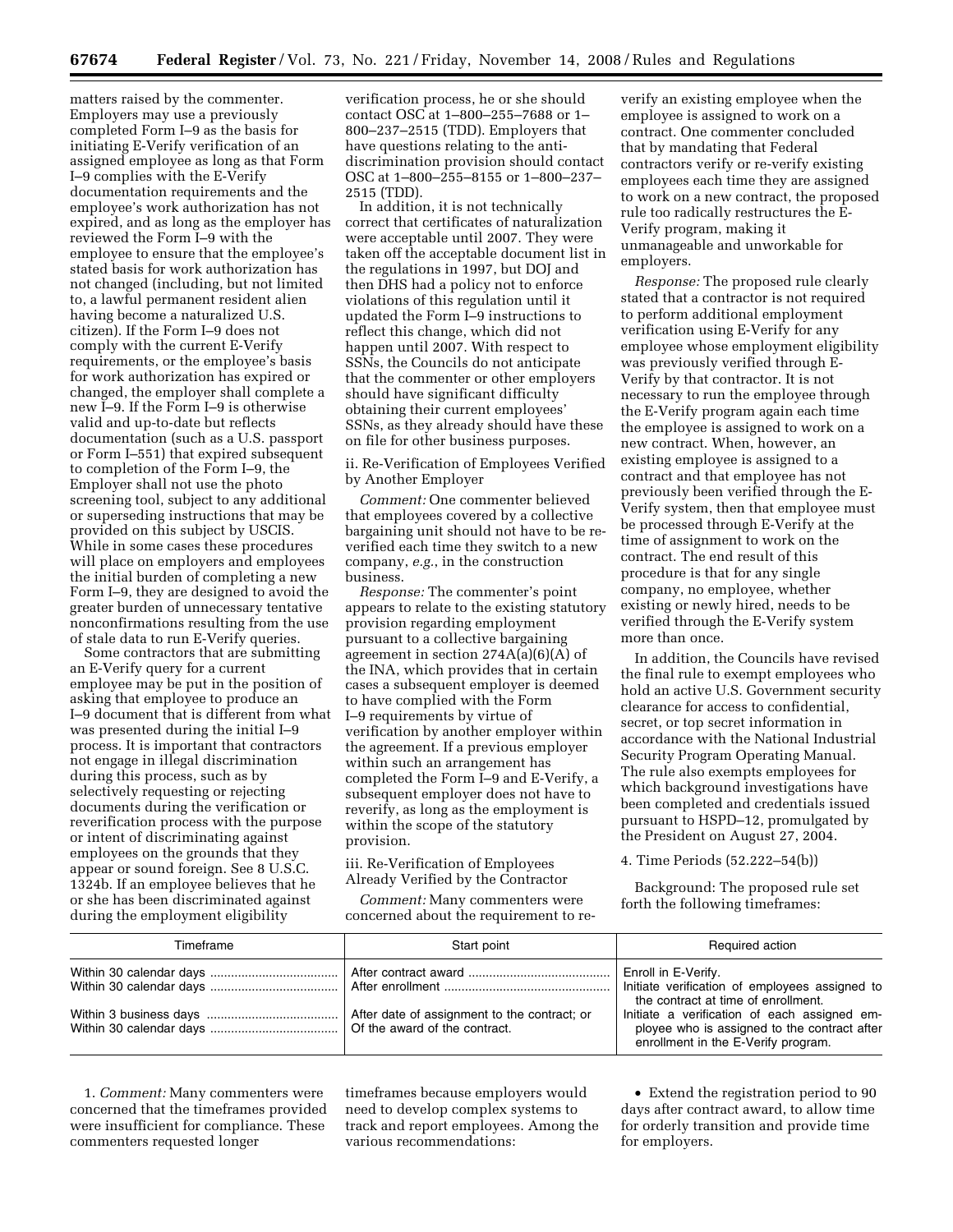• Permit larger organizations to implement E-Verify in stages across worksites;

• Allow a 6-month phase-in period to allow for registration, training and implementation and verification;

• Add a 90-day transition period before a contractor must begin verifying employees, after the date of contract award.

• Provide a time period to initiate verification of assigned employees that is no less than 60 days from enrollment and 30 days from assignment to a contract, respectively.

• Extend the phase-in period applicable to verification of existing employees for employers who are already signed up for E-Verify. Three days is not long enough to change systems to handle verification of existing employees.

*Response:* The Councils carefully considered all the requested extensions and concur that some of the timeframes need to be extended. The Councils recognize that some of the periods for contractor action in the proposed rule did not all allow sufficient time. The Councils have substantially extended various periods to permit contractors more latitude on when they must begin verifying employees.

The Councils also noted concerns that the requirements for a contractor that is already enrolled as a Federal contractor in E-Verify were not clear. These requirements were only addressed in the policy section of the proposed rule, not in the clause. Nor did the proposed clause specify whether the enrollment referred to was as a non-Federal contractor or as a Federal contractor (which will become important as the implementation of the rule progresses). The Councils have added specific instructions applicable to contractors already enrolled as Federal contractors in E-Verify and amended the time periods in the clause by which the contractors must have taken various actions.

The Councils have simplified the policy section and added more details in the clause. The changes in time periods in the final rule are summarized as follows:

• After new enrollment in E-Verify as a Federal contractor, 90 days to initiate verification of new employees within three business days of hire. This allows a contractor time to set up a new system, or modify an existing system from the non-Federal to the Federal form of E-Verify.

• 90 days (instead of 30) to initiate verification of existing employees after enrollment into the program (or after contract award, if already enrolled as a

Federal contractor). Contractors will likely have to make adjustments to current employee information systems to be able to identify employees assigned to the contract and to track whether employees have been vetted through E-Verify. 90 days after award of a contract that contains the clause should be sufficient for this.

- —Thereafter, verify the employee 30 days (instead of 3) after an employee is assigned to work under a contract. —180 days for initiation of verification
- of all existing employees (if chosen at the option of the contractor).

The Councils did not extend the 30 day period to enroll in E-Verify. Very few commenters argued that this timeframe was insufficient. The Councils also considered that employers already enrolled on the Federal E-Verify program should not need additional time to continue verification of new employees within three business days of hire. The Councils also did not make amendments to timeframes that are required by the MOU rather than the FAR clause.

2. *Comment:* One commenter suggested that E-Verify should provide employers with an option to mark that an SSN has been ''applied for'' when foreign nationals are waiting on SSN cards that could take weeks to receive. Another commenter expressed concern over the fact that SSNs are not required on the Form I–9 and the SSN is the basis for the electronic verification.

*Response:* DHS has informed the Councils that the MOU will be amended to provide that notating the Form I–9 satisfies ''initiating verification'' in the narrow situations where (1) the employee has applied for an SSN from SSA and is waiting to receive a SSN; and (2) the employee has requested an accommodation from the photo identification requirement from the E-Verify program and is in the process of resolving the issue. The employer still has an obligation to work in good faith to follow through on that process and ultimately verify the employee with the system.

5. Threshold for Applicability in Prime Contracts (22.1803(b))

*Comment:* A number of commenters requested an increase in the dollar threshold for applicability of the clause. Commenters state that there is no rationale for the \$3,000 threshold.

• For example, several commenters proposed increasing the dollar threshold for applicability of the proposed contract clause from the micro-purchase threshold of \$3,000 to the simplified acquisition threshold of \$100,000. One of these commenters stated that the

applicability standard should be proportionate to its requirement.

• Another commenter proposed raising the threshold from \$3,000 to \$50,000.

*Response:* The Councils have raised the threshold for inclusion of the clause in a prime contract from the micropurchase threshold to the simplified acquisition threshold. The statute at 41 U.S.C. 427 directs the FAR to provide for simplified acquisition procedures for purchases of property and services for amounts not greater than the simplified acquisition threshold. In order to promote simplified processes for such small acquisitions, the Councils have revised the final rule to exempt all prime contract awards under the simplified acquisition threshold from application of this rule.

According to *Federal Procurement Data System* (FPDS) data, during FY 2007, there were approximately 2.8 million contract awards (new contracts, not orders) Governmentwide totaling approximately \$9 billion for which the basic contract value were less than or equal to the simplified acquisition threshold (\$100,000) each. This is less than 3 percent of total obligations made during FY 2007. Therefore, the exclusion of such low dollar value contracts should have minimal impact on achieving the objectives of the Executive Order, while being of great benefit to small businesses, since acquisitions below the simplified acquisition threshold are generally set aside for small business.

In addition, the Councils have added to the final rule a threshold relating to length of the period of performance of the contract. Since contractors have 30 days to enroll in E-Verify and another 90 days to initiate verification of employees, the Councils concluded that it was not practical to require compliance with the clause in contracts that have a period of performance of less than 120 days.

# 6. Subcontractor Flowdown  $(22.1802(b)(4)$  and  $52.222-54(e))$

*Comment:* Analysis of the comments relating to the subcontractor flowdown requirements (22.1802(b)(4) (22.1802(c) in proposed rule) and 52.222–54(e)) discloses five general concerns from a broad range of commenters.

#### a. Definitions

For concerns relating to the definitions of ''subcontract'' and ''subcontractor,'' see G.1.d.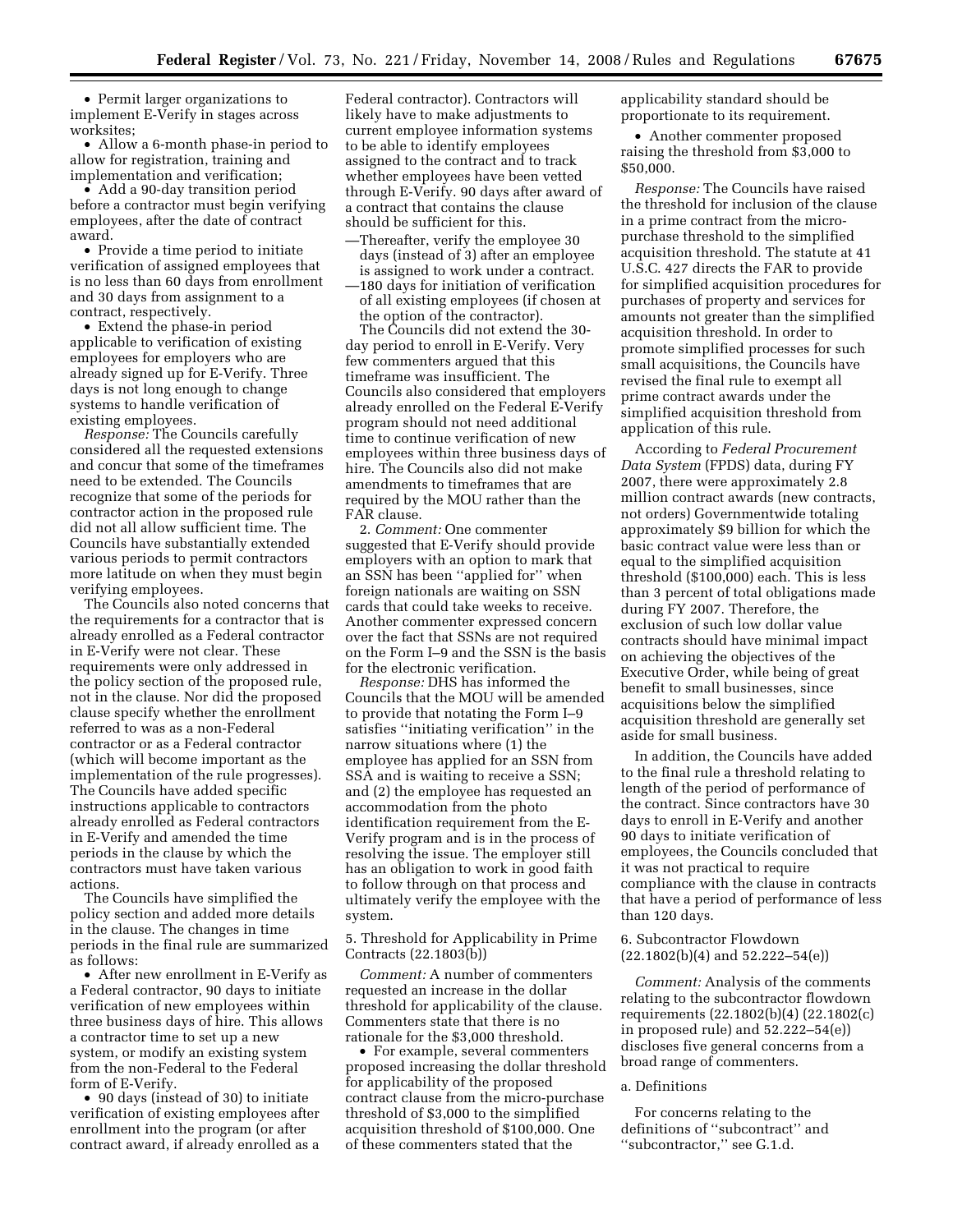# b. Flowdown Thresholds

*Comment:* Various commenters recommended limitation of subcontract flowdown as follows:

• The flowdown threshold of \$3,000 is extraordinarily low, and that an explanation and justification for this dollar threshold should be provided to the public.

• Raise the threshold to \$10,000 and make it applicable only to first tier subcontractors whose subcontracts meet the stated criteria, consistent with the flowdown requirement for the annual EEO–1 report and affirmative action obligations under Executive Order 11246 and Section 503 of the Rehabilitation Act.

• Raise the threshold to \$100,000.

• If the flowdown requirement is maintained, limit it to (1) first tier subcontractors, or (2) subcontracts valued at more than the threshold for obtaining cost or pricing data under FAR 15.403–4, currently \$650,000.

• Remove the flowdown requirement or, at a minimum, limit it to major subcontracts exceeding \$5 million.

*Response:* The Councils do not agree. Although the selection of the appropriate threshold is always somewhat subjective, unless specified by statute or Executive order, rulemakers seek to achieve balance between achieving the policy objectives and not unduly burdening smaller subcontracts. With respect to subcontract actions, the flowdown is already limited by the proposed rule to only subcontracts for construction and for services. These types of subcontracts often involve lower dollar amounts and increasing the threshold would leave too high a portion of the targeted subcontracts not covered by the rule. There is no particular logic that would tie this threshold to EEO reporting, the simplified acquisition threshold (which applies only to prime contracts), or the cost or pricing data threshold. There is no compelling reason to either eliminate or limit the flowdown requirement since the obligation to include the clause at 52.222–54(f) is not any more burdensome than many other flowdown requirements, and the objectives of the Executive Order 12989, as amended, will not be adequately met without extensive subcontractor flowdown. The Councils have therefore maintained the subcontractor flowdown for services and construction to all tiers of subcontracts above the threshold of \$3,000.

# c. Period of Performance

*Comment:* One commenter urged that consideration be given to recognizing

that an early finishing subcontractor or supplier to a Federal prime construction contractor should not, without exception, be bound to the duration of the prime contract.

*Response:* When flowing down the clause to the subcontractor, it would be effective only for the duration of the subcontract. By the very nature of subcontract to prime contract, many subcontracts are of shorter duration than the prime contract. However, the Councils decided not to extend the 120 day limitation on flowdown. The period of performance of the subcontract is not within the control of the Government. If the subcontractor does not have any subcontract running longer than 30 days, the subcontract term would end before the subcontractor would be required to register with E-Verify. However, if the subcontract period runs beyond 30 days, the subcontractor would be required to enroll in E-Verify, and if the subcontractor continues to receive subcontracts it will be obligated to begin using E-Verify for its new hires.

d. Prime Contractor Responsibility for Subcontractor Violations

*Comment:* There was broad concern raised by commenters (covering the service, construction, educational, transportation, and agriculture sectors) regarding the extent to which a prime contractor may be held accountable for violations by its subcontractors. A number of commenters suggested that the prime contractor's flowdown obligation was too difficult to monitor. One commenter noted, for example, that subcontractors do not have privity of contract with the Government, thus they are not normally required to be identified in a Government contract as a party. There was substantial concern among these commenters with respect to the prime contractor's compliance assurance responsibilities. Specifically, these comments focused on the extent to which the prime contractor is responsible for subcontractor failure to comply with the contract obligation to use the E-Verify program. Many commenters questioned how a prime contractor could monitor subcontractor compliance and the extent to which a prime contractor would be accountable for a lower tier subcontractor's noncompliance.

Many commenters argued that the prime contractors' flowdown responsibilities should be limited to ensuring that the clauses are included in their subcontracts and that their subcontractors should be responsible for initiating the E-Verify enrollment process and carrying through with use of E-Verify for employee verification. As

an exception to this general consensus, one commenter suggested that it would be appropriate to require prime contractors to obtain written assurances from contractors that they are complying with all Federal rules, including verification of employment eligibility.

*Response:* The Councils believe that prime contractors are responsible for all aspects of contract performance including subcontract requirements. The methods used to assure compliance are also the responsibility of the prime and the subcontractor. The contractor should perform general oversight of subcontractor compliance in accordance with the contractor's normal procedures for oversight of other contractual requirements that flow down to subcontractors. Prime contractors are not expected to monitor the verification of individual subcontractor employees. Nor is the prime contractor responsible for the subcontractor's hiring decisions. However, the prime contractor is responsible for ensuring by whatever means the contractor considers appropriate, that all covered subcontracts at every tier incorporate the E-Verify clause at 52.222–54, Employment Eligibility Verification, and that all subcontractors use the E-Verify system.

Further, these roles and responsibilities are adequately addressed in the Federal Contractor MOU. Accordingly, the MOU contains a provision that the employer (prime contractor and subcontractors alike) acknowledge that compliance with the MOU is a performance requirement under the terms of the Federal contract or subcontract and that the employer consents to the release of information relating to compliance with its verification responsibilities under the MOU to contracting officers or other officials authorized to review the employer's compliance with Federal contracting requirements.

The Councils consider that it would be an unnecessary information collection to impose a requirement that the prime contractor obtain written assurances from subcontractors that they are complying with all Federal rules, including verification of employment eligibility.

#### e. Notice to Subcontractors

*Comment:* One commenter recommended that the proposed clause impose a requirement for a prime contractor, and any higher-tier subcontractor, to provide a notice along with its requests for bids from prospective subcontractors and suppliers on the Federal construction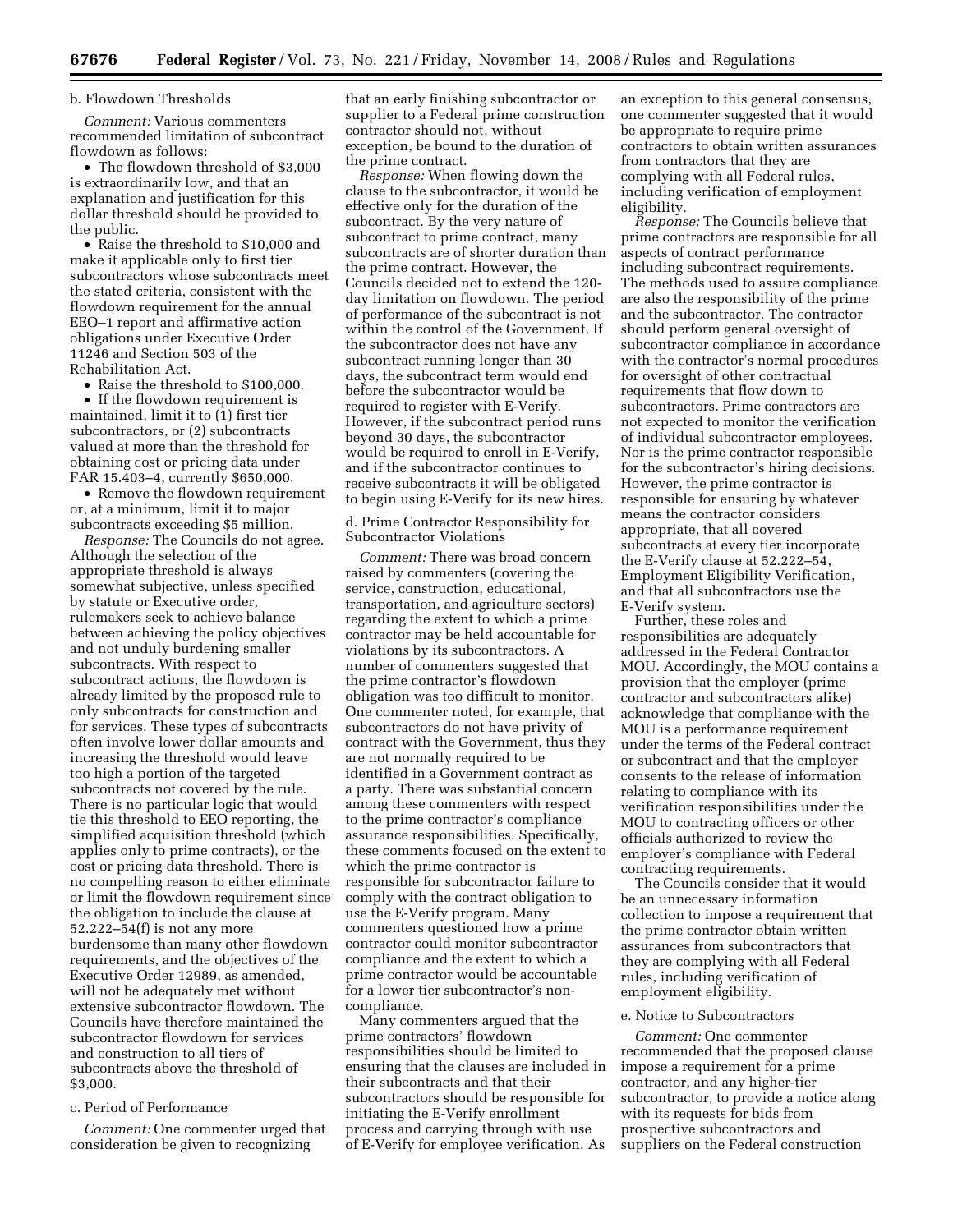contract. Such notice should make explicit to prospective subcontractors and suppliers that the prime contract is subject to the proposed new FAR Subpart 22.18 (Employment Eligibility Verification) and that the requirements of the proposed new clause (FAR 52.222–54, Employment Verification) will be imposed on a subcontractor at any tier, if the subcontract falls within the reach of proposed new FAR 22.1802(b)(4).

*Response:* The Councils do not endorse the need for a separate notice to subcontractors, apart from the notice that is provided by flowing down the clause to the appropriate subcontractors. Many requirements flow down to subcontractors, and it is the responsibility of the subcontractor to review all requirements associated with the requests for bids or proposals. However, the Contractor may write such a notice.

# 7. Waiver (22.1802(d))

*Comment:* The proposed rule allows the head of the contracting activity to waive the clause requirement in exceptional cases. Several commenters noted that the proposed rule did not define the term ''exceptional cases'' and proposed that a definition and/or standards for using the waiver be added to the final rule. One commenter proposed that the term be defined to include national security emergencies, natural disasters, acts of terrorism against the United States, urgent military war fighter needs, and FAA emergencies.

*Response:* The term ''exceptional cases'' is intentionally not defined in the rule in order to allow the head of a contracting activity the flexibility to use this waiver as unique situations arise within each agency. Each head of the contracting activity will be accountable to the agency leadership to appropriately balance the needs of the agency and the policies and goals of the Executive Order 12989.

#### 8. Safe Harbor

*Comment:* Public comments indicated numerous concerns over the mechanics and operability of the E-Verify system. Specifically, employers expressed concerns about potential litigation that could be brought against them as they rely on E-Verify to verify not only newly hired employees, but also to verify existing employees. For example, one commenter cited the legal risk in the event that an unauthorized worker erroneously verified by E-Verify is later found to have committed identification fraud and was therefore improperly employed. Likewise, some companies

fear litigation from employees who are fired as a result of the E-Verify process and file claims of wrongful discharge because E-Verify provided wrong answers in the verification process.

Several commenters believed that the revised MOU for E-Verify leaves employers to face any such legal liability on their own. Article V, ''Parties'' paragraph E of the revised MOU reads: ''Each party shall be solely responsible for defending any claim or action against it arising out of or related to E-Verify or this MOU, whether civil or criminal, and for any liability wherefrom, including (but not limited to) any dispute between the Employer and any other person or entity regarding the applicability of Section 403(d) of IIRIRA to any action taken or allegedly taken by the Employer.''

Other companies claimed that they enjoy immunity as a result of the language in the MOU that states ''no person or entity participating in a pilot program authorized [by IIRIRA] shall be civilly or criminally liable under any law for any action taken in good faith reliance on information provided through the confirmation system.'' This immunity language was also repeated in the preamble to this rule. However, there is concern that these immunity provisions may not apply to situations where an adverse employment action is taken against an existing employee.

As a result of these litigation concerns, commenters requested that the rule provide protection from both DHS enforcement actions, as well as discrimination lawsuits, if employees are terminated after the employers have properly complied with program requirements. They recommended that provisions be included in the rule that would indemnify the employer with full disclosure of this indemnification to the employee. As one commenter stated, the rule should be revised to provide a safe harbor that explicitly protects contractors and subcontractors from penalties or other reprisals under state law related to the use of the E-Verify system. The commenter recommended that the preamble immunity language be inserted into the regulatory text as a clear safe-harbor to make it clear that it applies to all employees.

*Response:* The applicable statute, section 403(d) of IIRIRA, provides broad legal protection to employers participating in E-Verify. The MOU language in Article V. E. only clarifies that the Government does not guarantee any level of legal protection under this or any other statute to employers, and will not defend or indemnify claims that may be brought against employers.

The E-Verify statute (IIRIRA Section 403) does not distinguish between new hires and existing employees in the immunity protections it provides employers. IIRIRA section 403(d). The Councils find that the statutory protection from liability for actions taken by employers in good faith reliance on information provided by the E-Verify system provides sufficient protection.

Issues with respect to compliance with E-Verify and adverse actions taken as a result of such actions are the responsibility of DHS and not the contracting officer. Therefore, the proposed safe harbor language is not appropriate for inclusion in the FAR.

9. Enforcement and Sanctions for Non-Compliance

*Comment:* Several commenters requested clarification in the rule of how MOU violations would warrant contract sanctions, and if so, what procedures for contract suspension or termination would apply in that circumstance.

*Response:* USCIS retains its authority to investigate violations of E-Verify program. DHS may terminate a contractor's MOU and deny access to the E-Verify system in accordance with the terms of the MOU. If DHS terminates a contractor's MOU, DHS will refer the contractor to a suspension or debarment official for possible suspension or debarment action. During the period between termination of the MOU and a decision by the suspension or debarment official whether to suspend or debar, the contractor is excused from its obligations under paragraph (b) of the clause at 52.222–54. If the contractor is suspended or debarred as a result of the MOU termination, the contractor will not be eligible to participate in E-Verify during the period of its suspension or debarment. If the suspension or debarment official determines not to suspend or debar the contractor, then the contractor must reenroll in E-Verify.

10. Process for Resolving Disputes About Applicability of the Clause

*Comment:* One commenter expressed concern that a decision about what contracts are required to include the clause will be left entirely within the discretion of the contracting officer. The commenter was concerned that the presumption would be in favor of including the clause even though it is not required with certain types of contracts, such as those for purchase of COTS items. The commenter was concerned that there is no method for disputing the applicability of the clause.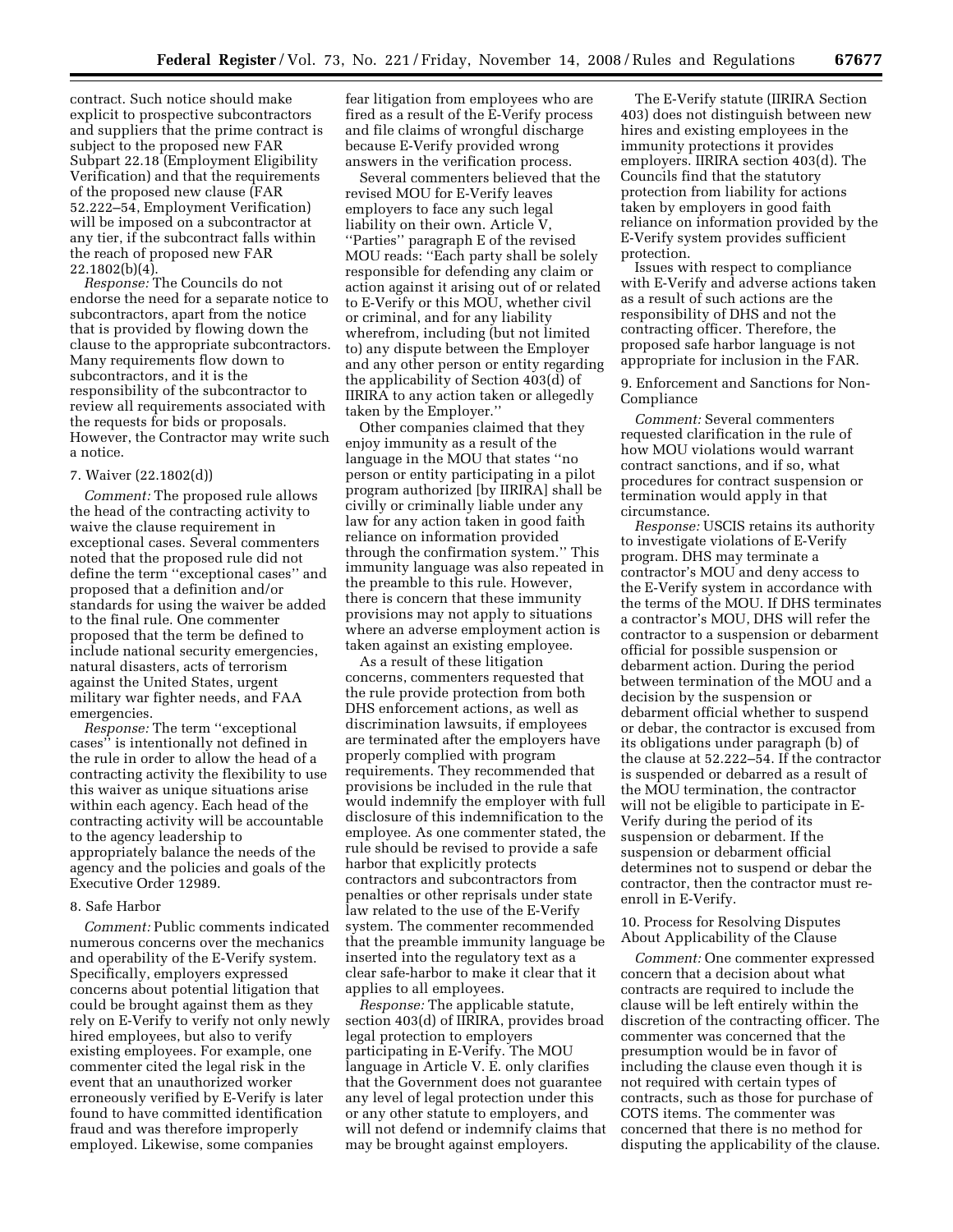with the commenter's concerns. As an initial matter, the contracting officer's conclusions about whether the clause applies will be informed by what the Government is acquiring with the contract. The contracting officer will take into consideration whether the contract is for services or supplies, and whether the supplies are COTS items. The contracting officer will then evaluate whether any applicable exceptions apply such that compliance with E-Verify is not required. Therefore, the Councils do not agree with the commenter's statement that the contracting officer has ''complete discretion'' to decide whether the E-Verify clause will be inserted in the contract.

Further, the Councils do not agree that it is necessary to develop dispute resolution procedures, because appropriate procedures already exist in the FAR. If a contractor disagrees with a contracting officer's conclusion about the applicability of the clause in advance of award, the contractor may obtain review by submission of a protest to the Contracting Officer, Agency Head or GAO in accordance with FAR Part 33.

• FAR 33.101, Protest, defines a protest as a ''written objection by an interested party to \* \* \* [a] solicitation or other request by an agency for offers for a contract for the procurement of property or services."

• FAR 33.102(a) states that upon receipt of a protest, the contracting officer ''shall consider all protests and seek legal advice \* \* \* \* The requirement to seek legal advice after receipt of a protest ensures that the contracting officer's conclusion about applicability will be reviewed.

If a contractor's disagreement with the contracting officer's conclusion about the applicability of the clause arises after award and during administration of the contract, the process for resolving the dispute is set forth in FAR 33.202, Contract Disputes Act of 1978. Again, upon receipt of a claim, FAR 33.211 requires the contracting officer to ''secure assistance from legal and other advisors.'' The FAR also requires the contracting officer to seek input from other agency officials, including that of agency counsel, and therefore the contracting officer's conclusion about the applicability will be legally reviewed.

Despite commenter's statements, the FAR specifies when the E-Verify requirement shall be included in a contract and the FAR also provides a method for resolving disputes about applicability, both pre-award and during contract performance. (See also

*Response:* The Councils do not concur H.3.f. on applicability at the subcontract level.)

*C. Applicability of FAR Rule* 

1. Commercial Items

a. Commercial Items Exemption

*Comment:* Several commenters recommended that the rule should exempt all commercial items, not just COTS items, claiming that such a change would be consistent with procurement reforms facilitating government access to commercial products and services.

*Response:* The Councils do not concur with this comment. The final rule intentionally covers commercial item contracts that are not for COTS items. The intent of the rule was to cover as many contractors and contractor employees consistent with the mandate in Executive Order 12989. The only reason COTS items are exempt is because the Councils believe that COTS providers may choose not to do business with the Government rather than changing their practices to use E-Verify. The Councils concluded that this could result in an unacceptable reduction in the Government's access to items it needs in order to operate. On the other hand, contractors who provide commercial items that are not COTS items are providing commercial products that are custom-made for the Government or services that are categorized as commercial items. These contractors have decided to be part of the Government marketplace. These contractors have established procedures and sometimes created organizations designed to do business with the Government. The Councils determined that the requirement for these contractors to use E-Verify would not be sufficient to drive them from the Government market. Also, to the extent such a business incurs added cost to comply with the E-Verify contract clause, it is free to include that added cost in its proposed contract prices, but will be required to take into account the pricing practices of its competitors if it wishes to be awarded the contract.

# b. Exempt COTS-Related Services

*Comment:* Various commenters pointed out that COTS suppliers typically sell services along with their COTS items and that the exemption of COTS items from the rule would not be adequate unless it also exempts related services. COTS suppliers who must provide services along with their COTS items would gain no benefit from the COTS exemption if the services are not also exempt.

One commenter requested that the Councils add services to the definition of COTS.

*Response:* The Councils concur in part with this comment. Although the definition of COTS is statutory and does not include services, the Councils agree that the clause should not apply to certain types of services:

• The services must be procured at the same time as the COTS item is procured.

• The services may be provided only by the COTS item supplier. That will eliminate services provided by other contractors who are in the service business. By covering the COTS provider services, the Councils intend to reduce the regulatory burden for companies who provide only COTS items that do not require use of E-Verify. The services must be performed only on or for the COTS item. This means that we do not exempt services that are ''custom.''

• Third, the services must be typical or normal for the COTS provider.

c. Applicability of COTS Exception to Food Products

*Comment:* Several commenters representing various agricultural interests commented that the rule will have far reaching and detrimental effects on the agriculture industry, most particularly growers and harvesters. Examples of sectors of the agriculture industry that were highlighted as problematic are: Fruit growers, fruit harvesters, suppliers of fruit to Federal school lunch programs, and distributors of fruit. These commenters wanted to make sure that the rule was not intended to apply to them or, if it was intended to cover them, they requested that it be made inapplicable to them.

*Response:* The Councils do not believe that any of the examples of agricultural products cited by these commenters would be covered by the rule as originally proposed or as promulgated in this final rule.

First, all food products described by the commenters would fall under the definition of commercially available offthe-shelf (COTS) items or a minor modification to a COTS item, which are exempt from the clause. COTS items are defined as ''any item of supply'' (food is an item of supply) that is ''a commercial item'' (the foodstuffs described by the commenters are commercial items) ''offered to the Government, without modification, in the same form in which it is sold in the commercial marketplace'' (the foodstuffs described by the commenter meet these standards).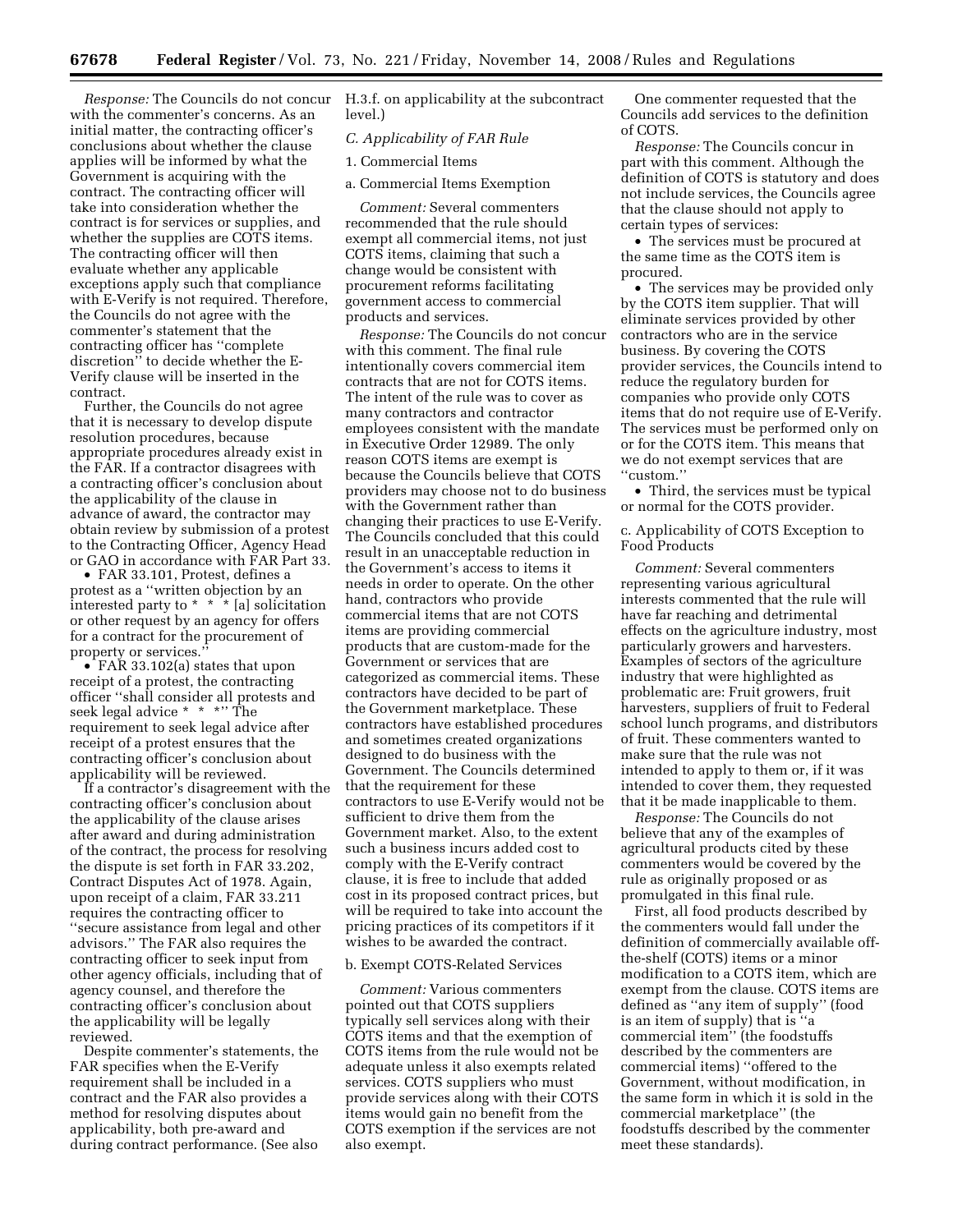Secondly, most of the concerns relayed by the commenters centered on the growers and harvesters. Neither the proposed rule nor the final rule require flowdown of the clause to subcontractors which provide supplies such as food. The only subcontracts that are covered by this rule are services or construction subcontractors. In the unlikely event that a contractor enters a contract with the Government for food products that do not meet the definition of a COTS item or a minor modification of a commercial item, the subcontractors who sold the food to that contractor (farmers, or harvesters or distributors) are not required by this rule to have the contract clause in their subcontracts. This means that they are not covered by the rule when they are subcontractors because no subcontracts for supplies are covered by the rule for any subcontractor. The only providers of supplies who are covered by this rule are prime contractors, not subcontractors. The Councils purposely excluded all subcontracts for supplies from application of this rule for many of the same reasons that prompted the concerns of the agriculture industry commenters.

Nevertheless, the Councils have further modified the COTS-related exception to address these concerns. The exception in the clause prescription at 22.1803 for COTS-related items has been expanded also to exempt items that would be COTS items but for being bulk cargo. By incorporating this expanded exception for COTS-related items, the Councils intend to exempt foodstuffs such as grains, oils, produce and all other agricultural products shipped as bulk cargo, to the extent they are otherwise classified as COTS items.

d. Acquisitions of Commercial Items Under the FAR

*Comment:* Several commenters requested that the final rule make it clear that the rule applies only to commercial acquisitions under the FAR. According to these commenters, many grant recipients and State and local governments may incorrectly assume the rule applies to them. One comment also sought clarification of whether the rule would apply to a carnival operator hired to provide services on a military installation.

*Response:* The Councils do not concur. There are several parts to this question, addressing both the application of the rule to commercial items and the question of acquisitions under the FAR versus ''nonacquisitions.''

• The commenters misunderstand the applicability to commercial items. The

rule does not apply only to commercial items. It applies to both non-commercial and commercial items (although COTS items are excluded).

• An exception has been added to permit State and local governments to limit their use of E-Verify only to employees assigned to the contract (allowing them to exclude new hires not assigned to the contract).

• Also, the requirements to use E-Verify only occur when a contract includes the FAR clause. There is no mechanism for the FAR to require insertion of the clause in any grants or contracts that use non-appropriated funds that are not covered by the FAR. Whether the clause would apply to a contractor providing carnival services will depend on several factors; the location of the contract performance alone will not be determinative, unless the contract is performed outside the United States.

2. Small Business

a. Unfair Impact on Small Business

*Comment:* Many commenters were concerned that E-Verify may impose significant and costly administrative requirements on small business, and that the rule will have a disproportionate adverse impact on small business.

• For example, one commenter noted that few small businesses have specific human resource departments to manage the increased workload, and many more lack the necessary equipment to run the program.

• Another commenter noted that small businesses do not have the luxury of large staffs to prevent lost productivity while employees resolve tentative nonconfirmations.

• Commenters suggested that small businesses may also face accessibility issues, such as lack of access to highspeed internet.

• The SBA Office of Advocacy stated that small businesses may lack the financial resources and human capital to adapt their technology infrastructure systems to changing requirements being imposed by the Federal Government.

• The SBA Office of Advocacy also noted that small business Federal contractors operate on very thin profit margins and these types of technology systems require capital outlays that cannot be easily recouped by passing the cost to the client and are costly to the small business owner.

• Another commenter stated that small companies that do not have the means to set up systems and staffing with adequate training to monitor nonconfirmations may find themselves at risk for noncompliance.

• Some comments argued that the burden is even greater on small businesses that are subcontractors. SBA Office of Advocacy expressed concern that the compliance cost burden on small business subcontractors could be disproportionate, because such businesses have fewer contracts among which they can spread the cost of doing business.

Some of these commenters were concerned that some small businesses would not have the resources to implement E-Verify and may therefore exit the Government market. For example, one commenter noted that E-Verify requires both infrastructure and an investment of employee expertise. Small businesses that do not have the resources to implement may decide not to pursue Government contracts. Further, a small business council was concerned that to stay competitive, small businesses would not be able to pass the extra costs of E-Verify on to the Government, and will therefore be deterred from bidding.

Several commenters expressed concern about the detrimental effect that loss of participation by small businesses will have on the Government and the taxpayers. One commenter noted that through the loss of competition by small businesses, the Government loses out on the innovative ideas of small businesses that exit the market. Another commenter stated that the Federal sector will lose the benefit from the ''ingenuity and flexibility'' that small businesses bring to the table.

Several commenters noted that Congress has expressed concern about the potential impact of E-Verify on small businesses. For example, various commenters cited to the mandated study of impact on small business in H.R. 6633, a bill passed by the House of Representatives that would have extended the E-Verify program for another 5 years.

*Response:* The Councils do not agree that this rule imposes an unfair burden on small businesses. The economic analysis found that total compliance costs increase as the size of the contractor increases. For example, a 10 employee firm may only need one person trained to execute E-Verify queries, but a 100-person firm may need 2 or 3 employees trained in E-Verify. However, when compliance costs are considered as a percent of revenue, the impact on smaller contractors is greater than the impact on larger contractors since smaller firms have less revenue available. The Small Business Administration publication The Impact of Regulatory Costs on Small Firms (2005) shows that on a per employee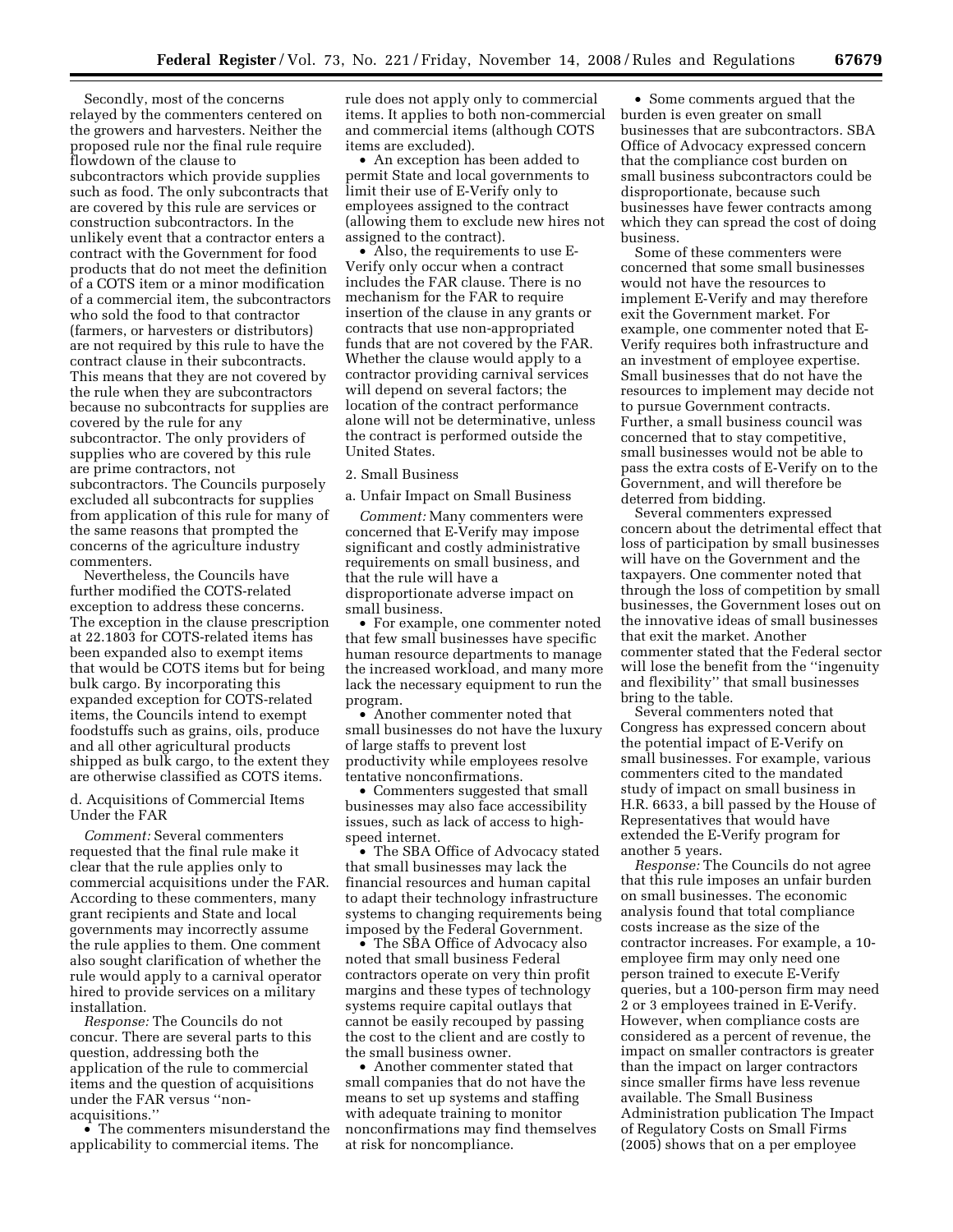basis, smaller firms have a larger regulatory compliance cost burden than larger firms. The SBA study states: ''On a per employee basis, it costs about \$2,400, or 45 percent, more for small firms to comply than their larger counterparts.'' Consequently, the results of the economic analysis that show a relatively higher regulatory impact burden on the smaller entities than the larger entities are not unusual or specific to this final rule.

The requirement for entities (both large and small) to enroll in E-Verify only applies to contractors and subcontractors who choose to perform certain work for the Federal Government. Presumably, entities which do not receive the desired return on revenue to justify the expense of participating in E-Verify would choose not to be a Federal contractor or subcontractor.

It has been the law since 1986 that all employers must verify the eligibility of new hires to work in the United States. E-Verify provides a tool that will make this verification easier and more reliable. Although the E-Verify system does require the employer to have access to some equipment such as a computer, Internet access, a printer, and either a scanner, photo copier, or a digital camera, the Councils believe that this equipment is not prohibitively expensive. Almost all small businesses doing business with the Government would already have such equipment or be able to readily acquire it. The equipment for a small business to implement E-Verify need not be particularly sophisticated or complex.

H.R. 6633, which has been passed by the House allows 2 years for the GAO study of the impact of E-Verify Pilot Program on small businesses, including specific details on small entities operating in States that have mandated the use of E-Verify. The bill has not been passed by the Senate, but it does not request that any implementation of E-Verify be suspended pending completion of the study. In addition, Congress reauthorized E-Verify and appropriated \$100 million for the program for fiscal year 2009 in the Consolidated Security, Disaster Assistance, and Consolidated Appropriations Act, 2009, Public Law 110–329 (Sept. 30, 2008), without requiring this study, and it does not appear that there will be any additional legislative developments on E-Verify in the 110th Congress.

The Councils have endeavored to limit the impact of this rule on small businesses by raising the threshold of applicability of the clause to contracts in excess of the simplified acquisition

threshold. As a result of this change, a substantial quantity of contracts below that threshold will be exempt from the E-Verify clause, and will be available to small business contractors that do not wish to participate in the program. Since the FAR currently requires setaside of contracts below the simplified acquisition threshold for small business participation, contracting opportunities that do not necessarily require E-Verify use will remain available for small businesses.

## b. Small Businesses Exemptions

*Comment:* Various commenters suggested exemption or waiver for some or all small businesses. For example:

• Exempt all small businesses: The SBA Office of Advocacy recommended that, until better data is available, small businesses should be exempted from the requirements of the rule. Another commenter recommended consideration of exempting all small businesses that qualify under the size standards established by SBA.

• Exempt small businesses with less than 15 employees: One commenter recommended that the applicability standard should be proportionate to its requirements and suggested that this rule should follow E.O. 13201, under which the Notice of Employee Rights Concerning Payment of Union Dues does not apply to contractors with less than 15 employees.

• Exempt small businesses with less than 75 employees: Several commenters recommended exemption for businesses with less than 75 employees. One commenter asserted that small enterprises do not have the administrative capacity to comply with this contract clause. Another commenter stated that applying the new verification requirements only to locations employing at least 75 individuals fulltime would allow for sufficient personnel to manage the system and ensure compliance and consistency.

• Waive the requirement for certain small businesses: Several commenters recommended waivers for certain small businesses for which compliance with the system would be burdensome.

*Response:* The goal of this rule is to apply verification broadly, to the extent feasible and consistent with Executive Order 12989, in order to enhance the stability of Government contractors' and subcontractors' workforces and to assist them in compliance with the immigration laws of the United States. Nonetheless, the Councils have inserted certain dollar and contract duration thresholds for applicability and have provided specific exceptions because the Councils have concluded those

thresholds and exceptions are consistent with their mandate to implement Executive Order 12989 in a way best calculated to improve the efficiency and economy of the Federal contracting system. The Councils do not believe providing exemptions for small businesses based on the number of employees will further that goal and note that other revisions, discussed above, will likely ease the burden on small businesses.

c. Alternatives To Lessen the Burden on Small Businesses

*Comment:* Various commenters suggested other ways to reduce the burden on small businesses that participate in E-Verify under this rule, for example:

• Allow small businesses more time to initiate the clearance process for new assigned employees (see G.4).

• Raise the thresholds to the simplified acquisition threshold (or other thresholds more than \$3,000).

*Response:* Most of these comments are discussed elsewhere in the report in more detail. The Councils have agreed to the above modifications to the E-Verify rule which will lessen the burden on small businesses, as well as other revisions, such as:

• Lengthening other time periods for compliance (See G.4).

• Applying a period of performance of 120 days (See G.5).

In addition, the USCIS E-Verify Program's outreach office has coordinated closely with the Small Business Administration since April 2008 to conduct outreach events to ensure specific concerns relating to small businesses are heard and addressed.

#### 3. Agriculture

a. Applicability to Agricultural Cooperatives

*Comment:* Some commenters asked if the agricultural cooperative is the prime contractor under a FAR contract, whether the grower member is considered the prime contractor as well for purposes of checking the status of grower employees. Commenters also asked whether the answer would be the same when the agricultural cooperative is a marketing cooperative.

*Response:* The Councils have made clear in the final rule that virtually all food products are COTS and COTS contracts are exempt from the rule. Therefore, the Councils believe these concerns have been addressed.

However, there are various types of cooperatives, and many are corporations. Some cooperatives buy the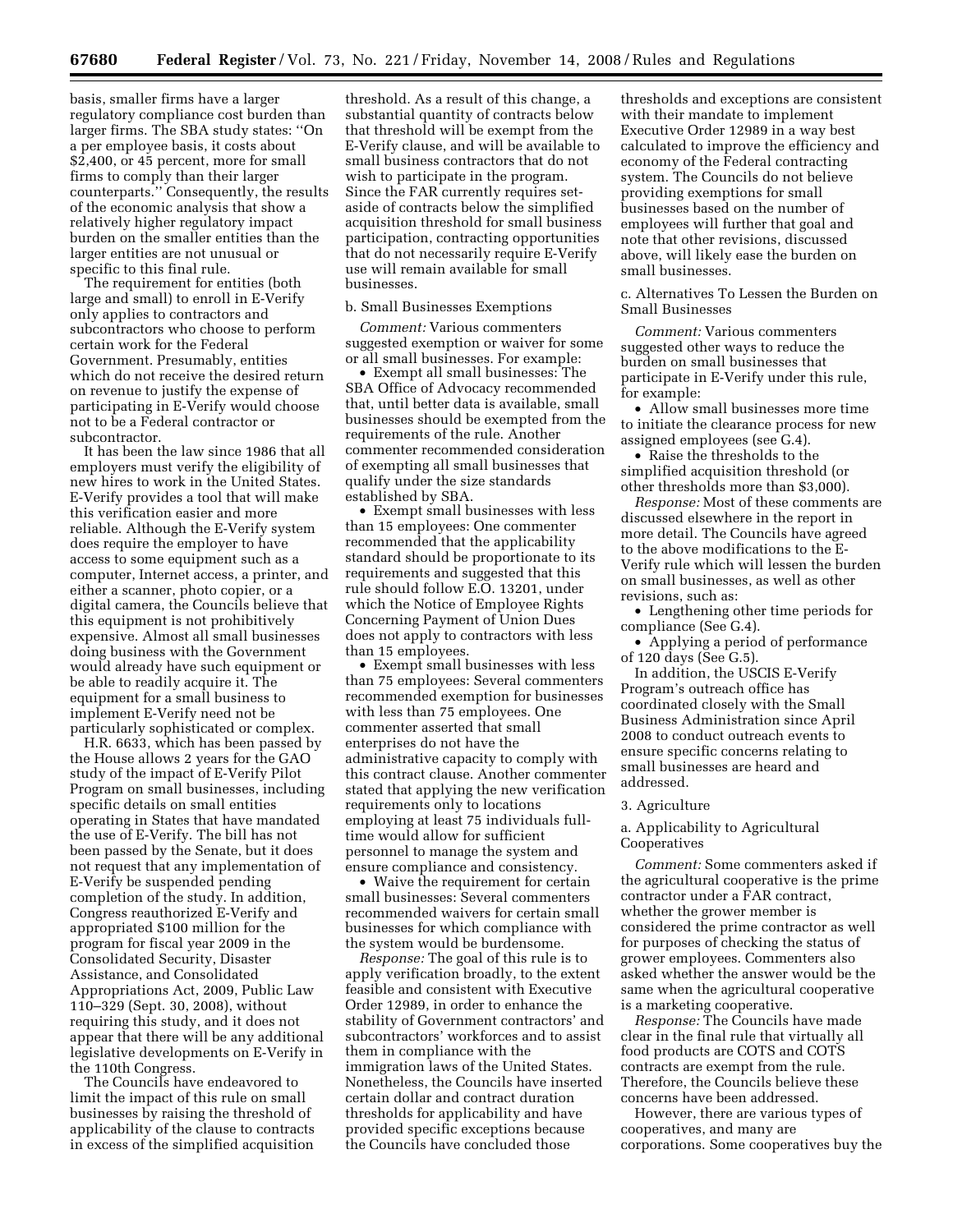agricultural product from the grower and resell to the Government. In this case, the grower is a subcontractor and would be exempt from the rule because—

• This involves a supply rather than a service; and

• Supplies are exempt from

subcontract flowdown.

Other cooperatives involve pooling arrangements that are not subcontracts, but rather under which there is one prime contract between the Government and the cooperative (on behalf of the growers). In this case the answer is more difficult. If the growers are considered prime contractors for other purposes of Government contracting, then they would be so for purposes of E-Verify application. If, on the other hand, the cooperative alone is the prime contractor, then the growers are not the prime contractor. Applicability of the clause to each contract and different types of agricultural producers is a factbased analysis that cannot be definitively answered by the Councils.

#### b. Rural Farms

*Comment:* Some commenters pointed out that many growers are small farms located in remote rural areas. Many farms hire seasonal workers at field sites that are not in an office, and so electronic or telephonic use of E-Verify is not readily available to the employer. In addition, employer and employees are not near the Social Security office.

*Response:* The Councils have made clear in the final rule that virtually all food products are exempt from the requirements of this rule. The commenters concerns about access to technology necessary to use E-Verify or the remote location of the contractor have been raised by other commenters as well and addressed in this rule.

The Councils believe that most entities involved in Federal contracting at any level, or their designated agents, will have access to basic office equipment such as a telephone, computer, and internet access. The employer is not required to visit the Social Security office; only the employee must visit if an SSA tentative nonconfirmation is received, and he or she is afforded eight Federal Government working days in which to contact SSA or USCIS. As noted above, when the employee is a naturalized citizen, the employee may choose to call USCIS directly to resolve a citizenshipbased tentative nonconfirmation, rather than visit the SSA office. DHS tentative nonconfirmations can be handled with a telephone call rather than a personal visit.

# c. Implementation During Harvest

*Comment:* Some commenters stated that implementing the rule in some agriculture sectors will be unworkable because of the rapid pace required for harvest. Seasonal laborers will move out to another job long before employer is able to obtain verification of employment status. Seasonal laborers need to work on harvesting/packing, not traveling to and spending time at the Social Security office.

*Response:* The Councils have made clear in the final rule that virtually all food products are exempt.

# d. Government Sales

*Comment:* Some commenters noted that the increased costs, and risks of losing large percentage of workforce, would be too great for some growers to continue selling to the Government. Increased grower costs and less competition would increase the Government's costs. If food growers stop selling to the Government, commenters claim that foreign countries will become the source of food for U.S. servicemen and school children.

*Response:* The Councils have made clear in the final rule that virtually all food products are exempt, therefore the concerns expressed by the commenters have been addressed.

## e. Agricultural Employees

*Comment:* One commenter noted that the Westat study data on recently enrolled users showed that recently enrolled users were more likely than long-term users to have a small percentage of foreign born employees. This is different from U.S. agricultural employers, where according to a recent USDA study, over a third of hired farm workers do not have citizenship status, and of those 90 percent list Mexico as the birth country.

*Response:* The FAR Council notes that agricultural employees are more likely to have immigration issues than most other kinds of employees. Nevertheless, because of the exception for COTS, nonagricultural employers are much more likely to be covered by the electronic verification requirements of the rule.

#### f. Shift to Foreign Agricultural Growers

*Comment:* One commenter noted that prime contractors might not want to hire U.S. agricultural growers as subcontractors because of wanting to avoid E-Verify problems. Also, the prime contractors might force subcontractors to use E-Verify even when the FAR would exempt the subcontract.

*Response:* The E-Verify clause does not flow down to subcontracts for

supplies. A subcontractor for supplies that has an E-Verify clause in the subcontract should contact the prime contractor or next higher tier subcontractor that included the clause. If unable to obtain resolution, the subcontractor may contact the contracting officer for assistance in resolving the issue.

4. Institutions of Higher Education; State and Local Governments and Governments of Federally Recognized Indian Tribes; and Sureties

## a. Institutions of Higher Education

*Comment:* Seven universities and two associations opposed the application of the rule to educational institutions. In general, the universities supported efforts to encourage improvements to compliance with requirements to demonstrate work authorization and citizenship, but recommend an exemption for research and higher education institutions, arguing that the rule would impose an unnecessary financial and administrative burden. The commenting associations predicted that including academic institutions within the scope of this rule would place stress on the E-Verify system.

The several commenters emphasized various aspects of the interrelated problems that universities face, as follows:

• One of the largest universities contended that E-Verify is difficult to use and that the proposed rule underestimates the time and resources required by an organization of its size to implement E-Verify, and its impact on U.S. citizens and lawful permanent residents.

• Another university described its use of a ''sponsored pool accounting system'' to facilitate frequent changes in researchers' and staff members' funding sources, and how its separation of contract administration and human resources processes complicates E-Verify's clearance procedure.

• Another university that employs a large number of foreign nationals claimed to have a strong program to monitor work authorizations. It stated that the added procedural burden on the university and its employees will hamper its ability to attract highly sought foreign nationals, impacting the quality of its research programs.

• Another estimated that modifying its existing employment eligibility monitoring system to comply with the proposed 3-day clearance requirement would cost \$1 million because new processes would need to be implemented outside the payroll system it currently uses. In addition, the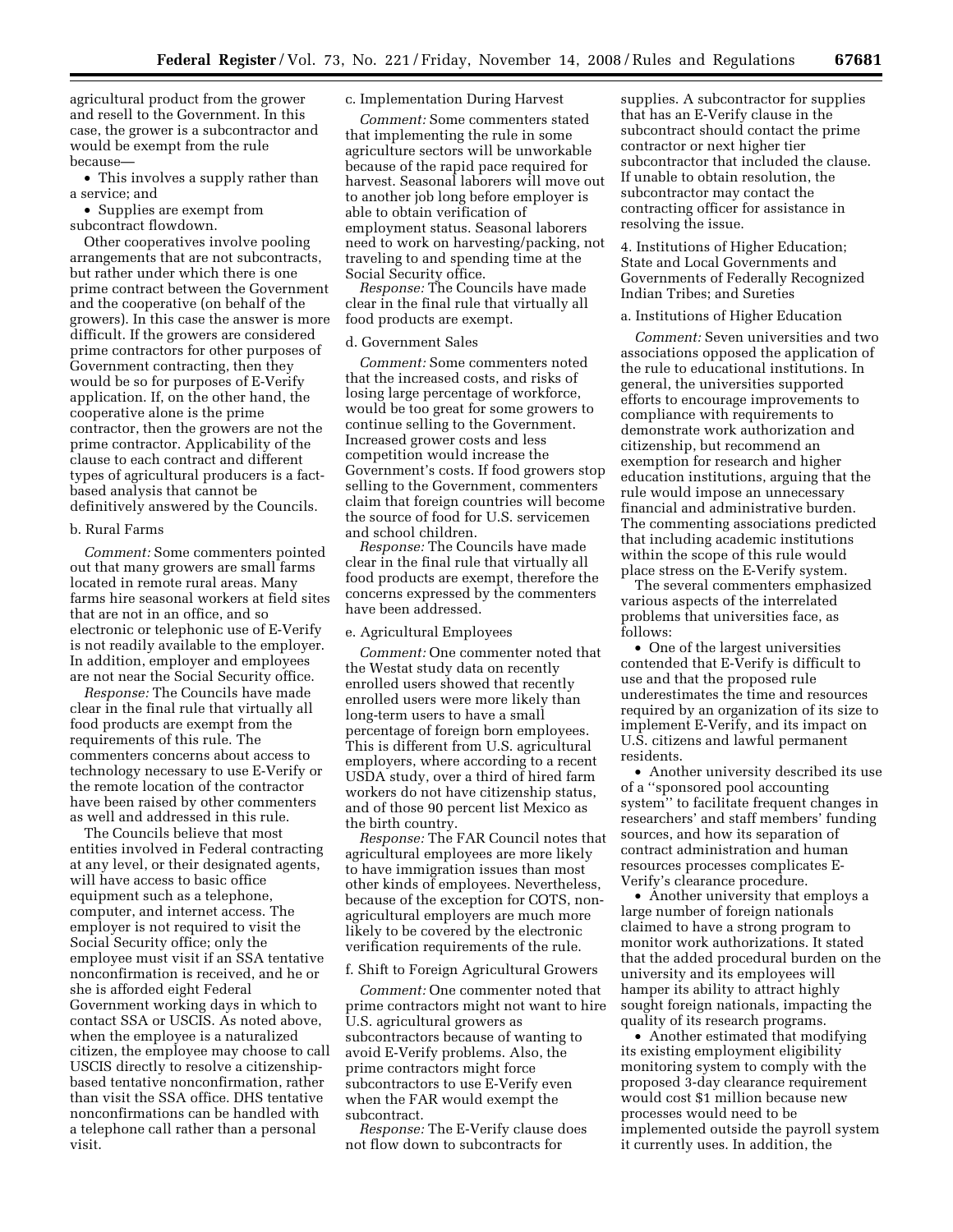commenter claimed that employee relations issues would be a major impact, and notes that Federal contracts are only 2 percent of its business.

• Another university described universities as low-risk employers because their international population is already subject to oversight through the Federal visa approval processes and their own internal recruitment and other mechanisms.

• Another university was most explicit about the other internal mechanisms that reduce the vulnerability of educational institutions to immigration violations. According to this comment, research organizations operate in an environment of strict regulation and control, including export control and intellectual property as well as immigration and employment requirements. These contribute to their high level of regulatory compliance and they rarely encounter problems with document fraud or with employees lacking proper documentation of their employment authorization.

• Another university also recommended exempting universities from the proposed contract term, but also expressed concerns about the impact on grants and cooperative agreements as well. (Grants and cooperative agreements are not covered by FAR, so the requirements do not in fact apply.)

• One association cited, as an example of potential stress on the E-Verify system's resources, the fact that the University of California employs approximately 170,000 faculty and staff. The demand on system resources at a university is subject to annual spikes at the beginning of the academic terms, according to another association. Association commenters were also concerned about the potential impact of this rule on international personnel at colleges and universities who face delays in securing SSNs. Its members report that many international employees were incorrectly denied SSNs by the SSA. According to these commenters, many who eventually received SSNs did so only after repeated interventions by institutions and after a process that took, in many cases, several months. These delays may be as long as some student workers or staff members are employed by the institution. Such individuals can be employed in a range of positions, from short-term work-study jobs in smaller offices to long-term research projects in large laboratories. The commenters claimed that delays resulting from E-Verify use could jeopardize both the individuals and employers.

*Response:* The Councils do not find the comments about value, accuracy, or capacity of the E-Verify system to be bases to exempt educational institutions from the rule, for reasons addressed elsewhere in this final rule. Moreover, other Government contractors also attract a foreign talent base that supports U.S. science and technology capabilities.

However, the Councils recognize that coverage of a large number of educational institutions was not anticipated in the proposed rule. These entities have a large number of students with intermittent employment, which may complicate these institutions' efforts to comply with E-Verify requirements. Most Federal funding of universities is in the form of Federal grants, and there are relatively few Federal contracts, but under the proposed rule, a single contract could be sufficient to require an entire university to use E-Verify for all its new hires.

The Councils are also concerned that including universities under this broad rule may increase incentives for academic institutions to insist on grant funding rather than agreeing to enter into contracts. This would increase costs and performance risks to the Federal Government.

Accordingly, the Councils have reduced the burden on institutions of higher education by revising the applicability of the E-Verify requirements to cover only those employees assigned to a Government contract. In order to focus this exception, it is limited to institutions of higher education as defined at 20 U.S.C. 1001(a).

b. State and Local Governments and Governments of Federally Recognized Indian Tribes

*Comment:* One commenter was concerned about whether the rule might be misconstrued when applied to contracts under the Randolph-Sheppard Program. The concern was whether the State licensing agency, which signs the contract with the Federal Government on behalf of the blind entrepreneur would be required to enroll in E-Verify.

*Response:* The State licensing agency would be considered the contractor, but the Councils have decided that State and local Governments, as well as the Governments of federally recognized Indian tribes, should only be required to use E-Verify to verify the employment eligibility of employees assigned to the Government contract. The clause would be included in the contract, however, and would flow down to covered subcontractors for services or construction, including the blind

entrepreneurs under Randolph-Sheppard.

#### c. Sureties

*Comment:* A sureties association requested a *de minimis* exception. Government construction contracts require that contractors obtain performance and payment bonds in accordance with the Miller Act, 40 U.S.C. 3131 *et seq.* A performance bond secures the contractor's performance in the event of a default. If the construction contractor defaults, the surety steps in to complete the contract using one of three methods.

• Sureties can enter into a takeover agreement with the Government and then the surety completes the project using a completing construction contractor.

• The second method involves the surety obtaining bids for completion of the project after which the Government contracts with the winning bidder to complete the project.

• The third method permits the surety to reimburse the Government for the excess costs incurred by the Government to pay a completing contractor.

The first method, where surety enters into a takeover agreement directly with the Government, is frequently selected. Sureties are concerned that if the rule applies to sureties who enter into takeover agreements, then many sureties will select one of the other options to avoid the cost of complying with the FAR rule. Additionally, issuing performance bonds on Federal construction contracts is often a very small portion of each surety's business because the sureties often sell other types of insurance such as auto, homeowners and general liability. If the FAR rule applies to all employees performing activities unrelated to bonds as well as new hires of the surety after the effective date of the takeover agreement, sureties may conclude that it is too expensive to enter into takeover agreements. The commenter also noted that when a surety enters into a takeover agreement with the Government, the actual work of completing the construction project is performed by a construction contractor hired by the surety and not by the surety itself. The sureties requested a *de minimis*  exception ''under which companies whose contracts with the Federal Government are a small portion of the company's total revenues need only verify the eligibility of employees involved with the contract.''

*Response:* The Councils, while not agreeing to an across-the-board *de minimis* exception, have individually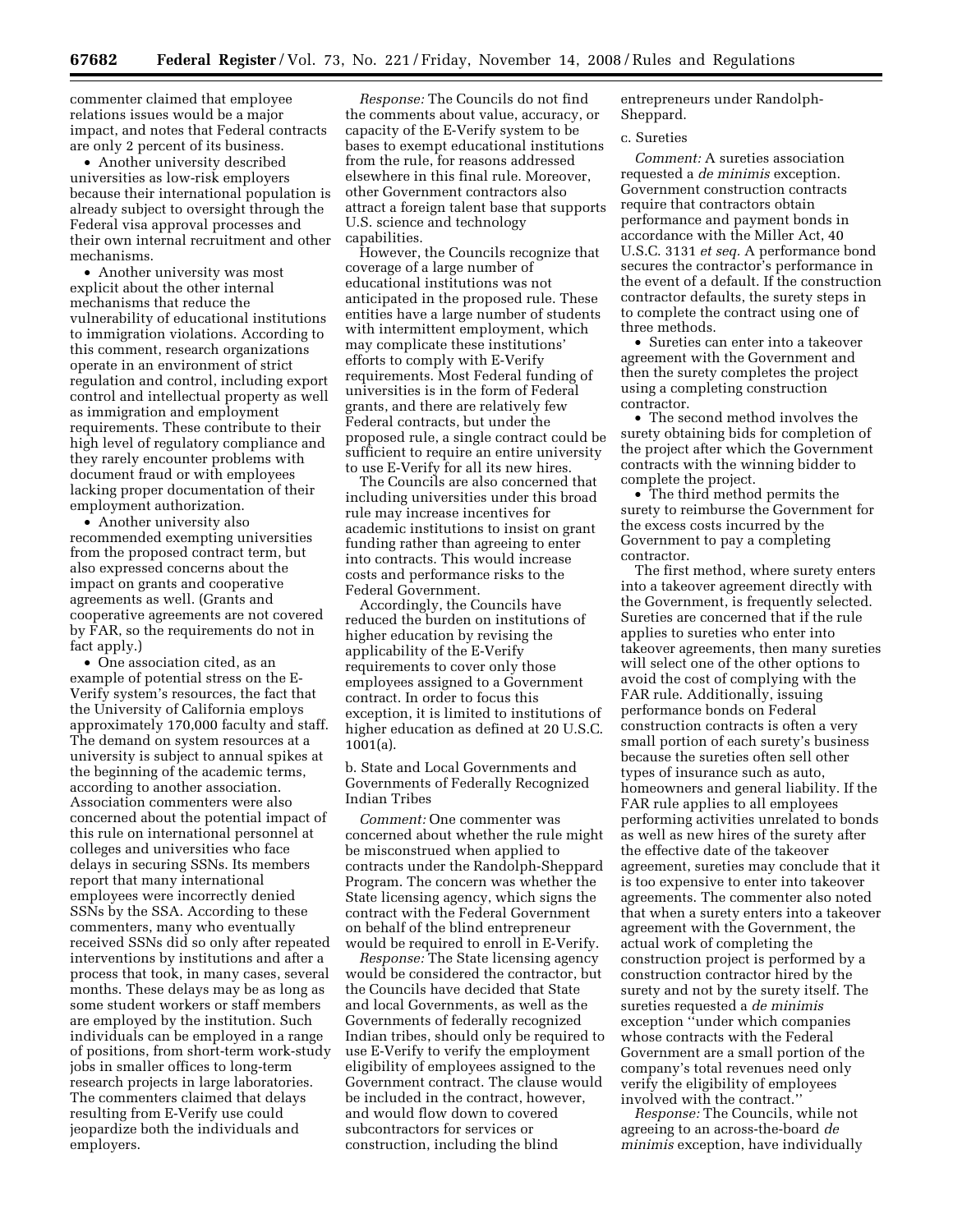considered the issues and agree that an exception applicable to sureties is appropriate. E-Verify use will not be necessary unless a surety provides a performance bond, the contractor defaults and the surety subsequently enters into a takeover agreement with the Government to complete the project. Prompt completion of construction projects using the most appropriate method available is a priority and it is not in the Government's interest to create an obligation that will discourage sureties from entering into a takeover agreement with the Government if such an agreement is appropriate. Therefore, E-Verify compliance will apply only to those employees of the surety directly assigned to the takeover agreement and to the construction contractor(s) that are hired by the surety. The full clause requirements will flow down to the construction subcontractors.

# 5. Financial Institutions

1. *Comment:* Several commenters recommended that banks and other financial institutions whose contracts are limited to serving as issuing and paying agents for U.S. savings bonds and savings notes or being insured by the FDIC should be excluded from the e-verification requirement. One commenter requested similar treatment for financial institutions that are parties to financial agency agreements (FAAs) with the Federal Government because FAAs are not subject to the FAR. This commenter stated that FAAs explicitly state: ''This FAA is not a Federal procurement contract and is therefore not subject to the provisions of the Federal Property and Administrative Services Act (41 U.S.C. Sections 251– 260), the Federal Acquisition Regulations (48 CFR Chapter 1), or any other Federal procurement law.''

*Response:* Agreements or activities performed by financial institutions that are not subject to the FAR are not required to comply with the E-Verify provisions and clauses of the FAR.

2. *Comment:* One commenter requested clarification that the rule applies to ''contracts in which a Federal agency is purchasing goods or services, and does not apply to companies who purchase goods or services from the Federal Government.''

*Response:* Contracts for purchase of goods by companies from the Federal Government are not subject to the FAR and therefore are not required to comply with the E-Verify provisions and clauses in the FAR.

# 6. Hospitality Industry

*Comment:* One commenter commented on the difficulty of applying

E-Verify to hotel employees. This commenter stated that it is impossible to determine beforehand which specific employee would be interacting with a guest, since many of the individual interactions are initiated by the guest and could involve one of many possible employees in each instance. Further, hotels do not have segregated areas for Government employees nor do they assign specific employees to serve Government employees. This situation is further complicated by the fact that employers are specifically prohibited from screening existing employees through E-Verify, except for those employees assigned to the Government contracts.

*Response:* First, the revision to the proposed rule that will make the clause inapplicable to contracts that will have a period of performance of less than 120 days may eliminate almost all hotel contracts from being subject to the rule. Second, the decision to allow contractors the option of using E-Verify for all existing employees, rather than just those assigned to the contract, will likely resolve any remaining issue.

#### 7. Other

# a. Security Clearances

*Comment:* Several commenters recommended that the rule permit employees who hold security clearances or HSPD–12 identification to be an equivalency for use of E-Verify.

*Response:* HSPD–12 mandates that a person must be suitable (minimum of a national agency check with inquiries (NACI)) in order to be issued an HSPD– 12 card. Specifically, HSPD–12 imposes certain credentialing standards prior to issuing personal identity verification cards, including verification of name, date of birth, and social security number (among other data points) against Federal and private data sources. The Councils agree that the degree of scrutiny applied to individuals granted HSPD–12 credentials provides sufficient confidence that any such person is likely truthful about his or her authorization to work in the United States that additional investigation through E-Verify is not necessary.

With regard to security clearances, the degree of scrutiny applied to individuals granted security clearances also provides sufficient confidence that any such cleared person is likely truthful about his or her authorization to work in the United States that additional investigation through E-Verify is not necessary if the security clearance is active.

#### b. Hiring Halls and Intermittent Work

*Comment:* One commenter requested clarification about how new hires are impacted if they are not full time employees, such as ''hiring hall'' laborers hired for short time work on a specific project.

*Response:* The INA requires employers to verify the work eligibility of all new hires. There is no exception for short-term or part-time employment, as long as the situation involves ''employment'' as defined in 8 CFR 274a.1(h). When the employer completes the Form I–9 process, it should also use E-Verify to verify employment eligibility. If the employment is for less than three days, the I–9 must be completed at the time of hire, as opposed within the three days after hire that is allowed for longerterm employment. In either situation, the E-Verify query must be initiated when the I–9 process is completed. In addition, there is an existing statutory provision regarding employment pursuant to a collective bargaining agreement in section  $274A(a)(6)(A)$  of the INA, which provides that in certain cases a subsequent employer is deemed to have complied with the Form I–9 requirements by virtue of verification by another employer within the agreement. If a previous employer within such an arrangement has completed the Form I– 9 and E-Verify query, a subsequent employer does not have to reverify, as long as the employment is within the scope of the statutory provision.

c. Applicability To Change Orders and Material Modifications

*Comment:* Various commenters requested that the rule should specifically clarify whether and how the new requirements would apply to change orders or material modifications entered into after the effective date of the regulations on base contracts that were entered into before the regulations take effect. Another commenter recommended that the rule should be revised to specifically disallow inclusion of this E-Verify clause in such amendments, so that existing contractors are allowed to complete their current contracts under the same terms that were initially agreed upon.

*Response:* Inclusion of the E-Verify clause in change orders or material modifications will be implemented on a bilateral basis.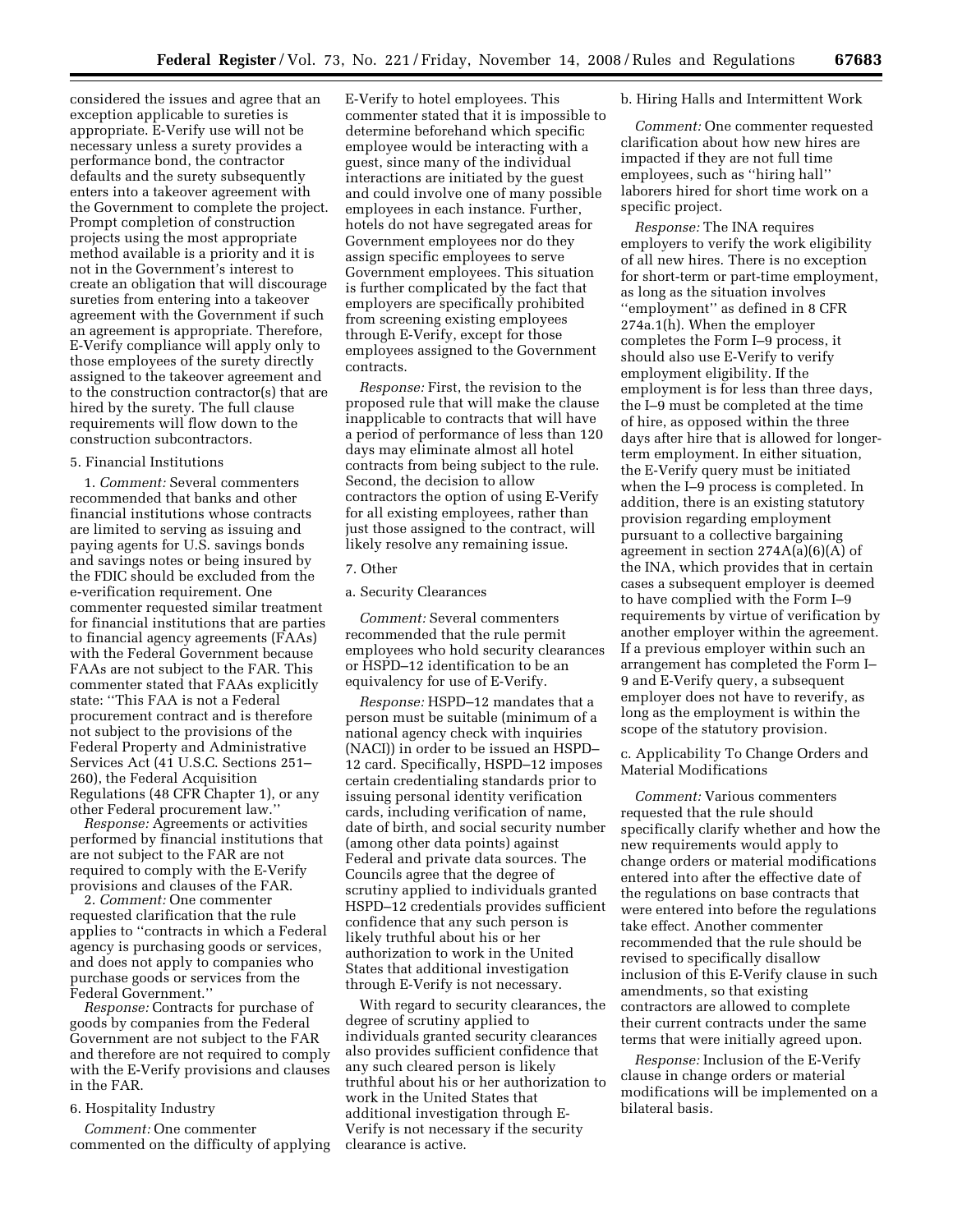*D. Implementation Schedule* 

1. Effective Date

a. More than 30 Days After Publication of the Rule

*Comment:* Several commenters asked that the effective date be some time more than the usual 30 days after publication of the final rule.

• Some commenters asked for an extension, but did not ask for a specific time period.

• Many commenters asked for 120 days after publication.

• Some universities and a personnel council asked for a minimum of 180 days. One commenter justified this because it needed time to hire and train new staff to use E-Verify, time to develop new processes to support compliance, and time to evaluate equipment and computer software upgrades.

*Response:* The rule will be effective on January 15, 2009. The timelines for initial verifications have been increased. In the proposed rule, verification queries on new and existing employees assigned to the contract had to be initiated within 30 calendar days of enrollment; whereas in the final rule it will be 90 calendar days.

Also note that the burden on some of the commenters (agriculture and education in particular) will not be as severe as the commenters expected. Agriculture will mostly be unaffected, due to the COTS exception. Institutions of higher education will be able to choose to only verify the existing employees and new hires that are assigned to the contract. The impact on sureties has also been minimized.

# b. Congressional Action

*Comment:* Several commenters felt the final rule should not be published until Congress reauthorized the E-Verify program, which at the time was set to expire in November 2008. Another commenter wanted Congress to study the rule, or enact comprehensive immigration reform. One commenter suggested that a one year postponement would give an opportunity for Congress to consider the consequences of a mandatory program.

*Response:* Congress reauthorized E-Verify and appropriated \$100 million for the program through the end of fiscal year 2009 in the Consolidated Security, Disaster Assistance, and Consolidated Appropriations Act, 2009, Public Law 110–329 (Sep. 30, 2008). If in the future Congress fails to extend E-Verify and the program is terminated, the rule will need to be reconsidered at that time. Otherwise, the Councils must

implement the Executive Order 12989, as amended.

c. Finalization of the ''No-Match'' Rule

*Comment:* One commenter asked that the effective date be delayed until the ''no-match'' rule is finalized. It pointed out that the 2007 proposed rule regarding safe-harbor steps associated with SSA's no-match program would provide up to 90 days for employers to resolve discrepancies within their records.

*Response:* The Councils disagree. As an initial matter, DHS's No-Match Rule has been finalized with the publication of the Supplemental Final Rule on October 28, 2008. More significantly, the comment confuses two separate and independent programs. The DHS No-Match Rule provides guidance to employers that receive a no-match letter from SSA on how to conduct appropriate due diligence and settle questions raised by the no-match letter regarding the work authorization of employees identified by the letter. Employers that follow the steps set forth in DHS's No-Match Rule are guaranteed a safe harbor from the use of the nomatch letter as evidence of the employer's violation of INA section 274A.

d. Finalization of the Revised MOU and Training

*Comment:* One commenter noted that DHS needed to finalize the MOU prior to the effective date of the FAR rule. Another commenter expanded upon this point to assert that DHS needs to finalize the E-Verify Web site, training materials, and program manual prior to the effective date of the FAR rule. A chamber of commerce wanted DHS to undertake a nationwide program to educate and train contractors prior to the rule's effective date.

*Response:* The Councils concur that implementation of the final rule must coincide with finalization of the MOU and other necessary systems revisions. The Councils expect that the MOU and other DHS systems and procedures will be ready in time for the effective date of the final rule.

# e. Establishment of a Post-Final Nonconfirmation Process

*Comment:* One commenter, citing its experience with E-Verify, asked that DHS adopt processes for a post-final nonconfirmation process, initiated by either the employee or the employer, so that performance of contracts is not hampered by unnecessary termination of work-authorized employees.

*Response:* Under E-Verify rules, an employee must be permitted to continue

working until a final nonconfirmation is issued. After the final nonconfirmation, if the employer has grounds to believe the final nonconfirmation is in error, the employer may still allow the employee to work, but the employer must inform DHS of its decision to retain the worker, and if the worker is later found to be unauthorized, the employer will be subject to a rebuttable presumption that the employer knowingly employed an illegal alien. See IIRIRA Section 403(a)(4)(C). Employers or employees may contact the E-Verify program if additional time is needed to provide such documentation or if they believe a final nonconfirmation was received in error. The E-Verify program may delay a final nonconfirmation finding on a case by case basis in those cases where employees have experienced delays in receiving needed documentation that will help prove their employment eligibility, and the program will work with the employer and/or employee to research the case and identify the reason for the final nonconfirmation.

f. Inaccuracies in the DHS and SSA Data Bases Are Fixed

*Comment:* Several commenters asked the rule be delayed until DHS and SSA fixed alleged inaccuracies in their data, which could stem from name changes, incorrect data entry, and delayed citizenship status updates.

*Response:* Some of these inaccuracies cannot be fixed until the employee takes steps to correct the problem, and the employee will discover the problem when the employer initiates a verification query and receives a tentative nonconfirmation. The actual numbers of inaccuracies can only be estimated, and the estimates vary significantly according to the estimator. As noted above, DHS has implemented several improvements to the E-Verify system to avoid tentative nonconfirmation responses resulting from out-of-date citizenship data. The Councils do not agree that the rule should be delayed.

g. Implementation of the Westat Report Recommendations

*Comment:* One commenter recommended that the Westat report recommendations be implemented before the E-Verify system is expanded.

*Response:* DHS's continues to improve and further develop the E-Verify system. Many of the Westat recommendations have already been implemented. There is no need to delay the rule.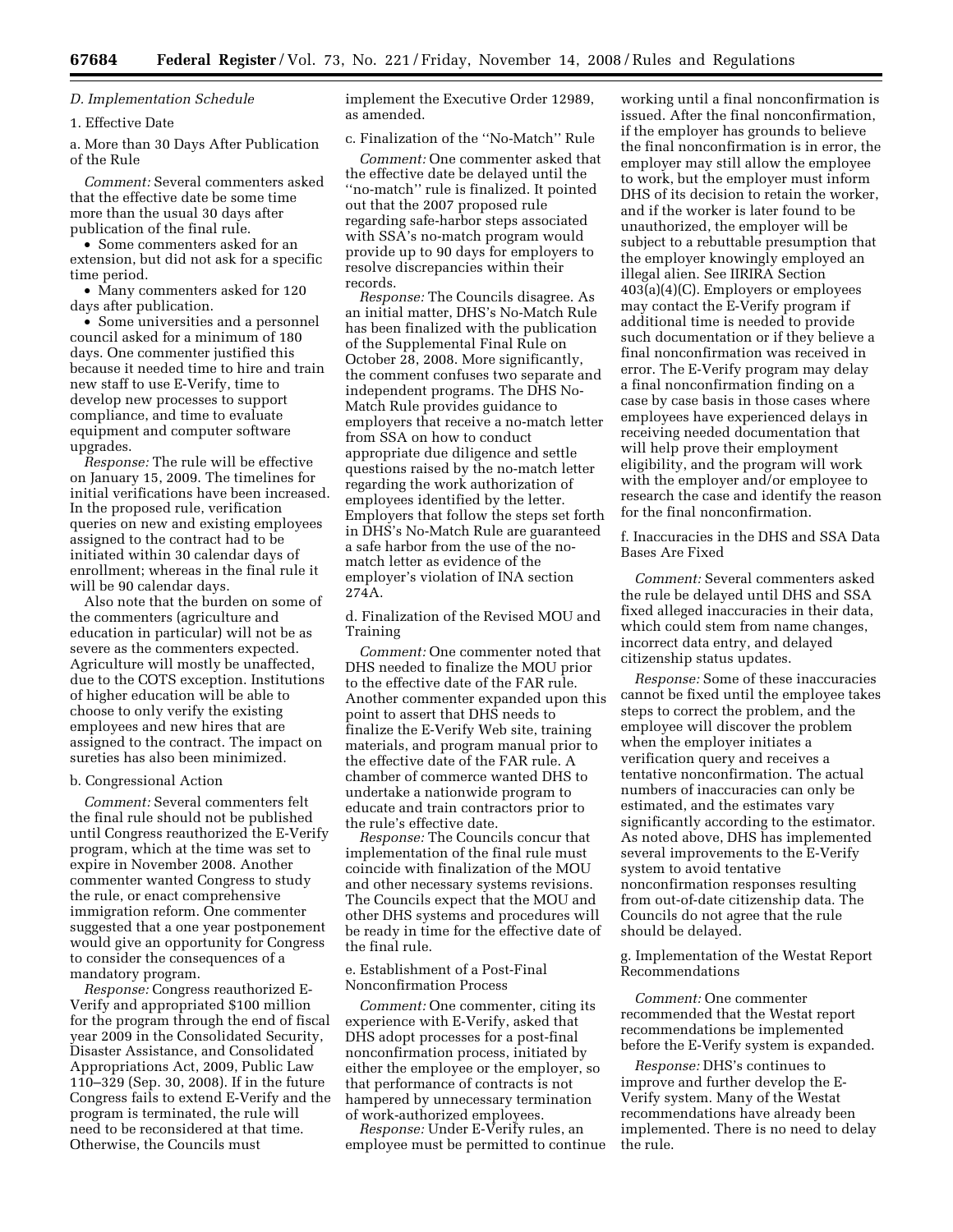## h. GAO Study Completed

*Comment:* Some commenters asked that the rule be postponed until GAO completed its study called for under the pending five-year re-authorization legislation. One commenter felt the studies mandated by H.R. 6633 (if enacted) might offer insights on ways to strengthen the program. The first study is an examination of the causes of tentative nonconfirmations, and the second is an assessment of the impacts on small businesses.

*Response:* The Councils have decided not to postpone the rule. H.R. 6633, which has been passed by the House of Representatives, allows two years for the GAO study of the impact of E-Verify Pilot Program on small businesses, including specific details on small entities operating in States that have mandated the use of E-Verify. The bill has not been passed by the Senate, but it does not request that any further implementation of E-Verify be held up pending completion of the study. In addition, Congress reauthorized E-Verify and appropriated \$100 million for the program through the end of fiscal year 2009 in the Consolidated Security, Disaster Assistance, and Consolidated Appropriations Act, 2009, Public Law 110–329 (Sep. 30, 2008), without requiring this study, and it does not appear that there will be any additional legislative developments on E-Verify in the 110th Congress.

## 2. Phased Transition

# a. General

*Comment:* One commenter suggested that because of the existing ''error rates'' and capacity concerns, the Government should take a more measured or phased approach in increasing E-Verify participation, rather than implementing a rule that will encompass almost all Government contractors within a very short period. Another commenter argued that USCIS indicated the current issues could be adequately addressed in four to five years, which suggests that neither DHS nor SSA anticipated that the agencies would be required to immediately implement full coverage for all contractors at one time and instead contemplated a more realistic implementation period of anywhere from four to five years.

*Response:* The Councils have decided that a delay in the implementation of the rule is not necessary. DHS and SSA have stated that they are ready to handle full implementation.

# b. Four-Phase Transition

*Comment:* One commenter recommended a four-step phase-in—

• New employees of prime contractors;

• New employees of subcontractors; following this, the Councils should evaluate the success of the program for new employees before proceeding to:

• Existing employees of a prime contractor assigned to a new Federal contract; and then

• Existing employees of new subcontractors.

*Response:* The Councils must implement the Executive Order expeditiously. The time periods for verification have been lengthened, to ease the burden on employers.

c. From Largest to Smallest Contractors or Contracts

*Comment:* Several commenters recommended phased implementation, over periods of up to 7 years, based on number of employees of the contractor, or the number of employees required to effectuate the contract.

• The first year of the program would be for the largest noncommercial contracts, and gradual rollout over the next four years in descending order of size, measured by the number of employees who would be required to effectuate the contract.

• Apply the first year to contractors and subcontractors with 2,000 or more employees. Do not count harvest-time employees as if they were year-round employees in measuring the number of employees for a phase-in.

*Response:* The Councils do not expect agricultural employers to be significantly affected by this rule, because of the COTS exemption. Implementation of the suggested phasein would be very difficult, and the Councils have decided against this proposal. The dollar threshold exception for prime contracts has been raised to \$100,000 (which will especially help small business) and the verification deadlines lengthened.

#### d. By Agency

*Comment:* One commenter suggested a phase-in over a period of time or perhaps by agency.

*Response:* The phase-in by agency is an interesting suggestion. However, the Councils do not believe it is necessary to phase-in by time or agency. DHS and SSA are prepared to support implementation of this rule as revised.

3. Applicability to Indefinite Delivery/ Indefinite Quantity Contracts

#### a. Existing IDIQs

Background: The proposed rule's preamble stated that the proposed rule: ''Applies to solicitations issued and contracts awarded after the effective

date of the final rule in accordance with FAR 1.108(d).'' Under the final rule, Departments and agencies should, in accordance with FAR 1.108(d)(3), amend existing indefinite-delivery/ indefinite-quantity (IDIQ) contracts to include the clause for future orders if the remaining period of performance extends at least six months after the effective date of the final rule and the amount of work or number of orders expected under the remaining performance period is substantial.

1. *Comment:* One commenter suggested that not applying the rule to existing IDIQ contracts would enable a more even rollout of the program.

*Response:* The Councils have been advised that DHS and SSA are prepared to process E-Verify queries of contractor employees subject to the rule, including those performing under existing IDIQ contracts.

2. *Comment:* The same commenter objected to applying the rule to existing IDIQ contracts because companies made business decisions to bid on these contracts initially without contemplating the significant cost that will be incurred as a result of this new requirement.

*Response:* The contracts would be modified on a bilateral basis. The contractor will be able to decide whether it wishes to accept the clause. There can be no unilateral imposition of the clause on any pre-existing IDIQ contract without the contractor's consent.

b. Cost Recovery for Modified Contracts

*Comment:* Two commenters asked for the rule to spell out the amount contractors would receive to implement compliance on existing IDIQ contracts.

*Response:* The FAR does not normally spell out the amount of consideration it expects the Government to pay on a contract negotiation. This is a contractby-contract issue determined by individual contracting officers.

#### c. Meaning of ''Substantial''

*Comment:* One commenter asked the Councils to define ''substantial work'' or ''substantial number of orders.''

*Response:* The interpretation of ''substantial'' will be within the discretion of the contracting officer. The normal use of the word applies.

#### d. Meaning of IDIQ Contract.

*Comment:* One commenter stated that the FAR proposed rule would require re-verifying all employees currently employed under ''indefinite delivery/ indefinite quantity'' contracts, and that most university Federal grants are multiyear agreements under which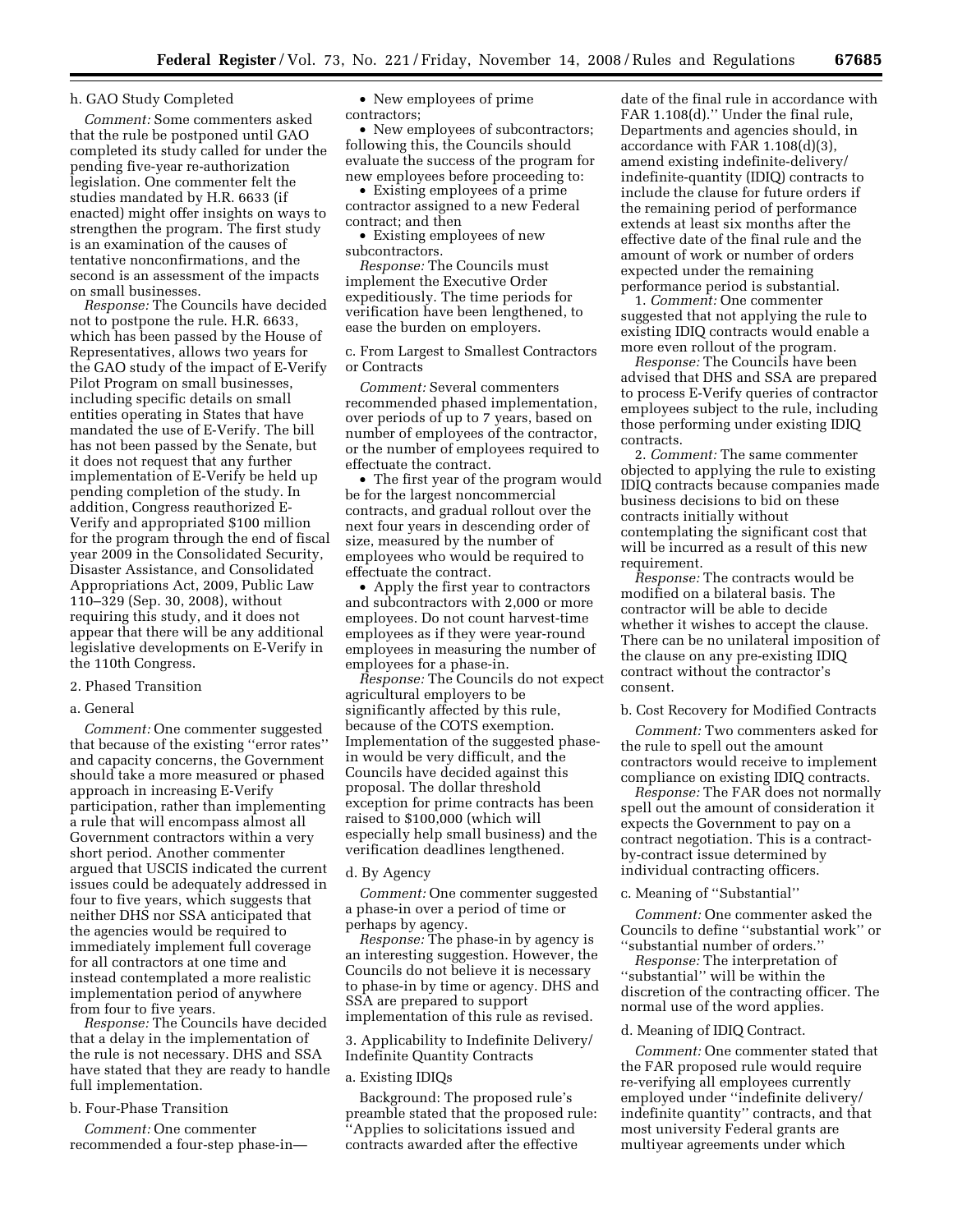thousands are employed. Another commenter discussed a multiyear contract it had with HHS to provide social services on a national level to victims of human trafficking, where HHS paid for services, up to a certain amount, and for a fixed period, to victims of trafficking on a per capital basis. This commenter asserted that—

• Its contract was not IDIQ;

• A contract extension is not a new contract; and

• A Federal contract for the provision of mainly social services to victims of trafficking is not an IDIQ contract.

*Response:* The commenters may be somewhat confused about what a FAR IDIQ contract is. A grant is not an IDIQ contract; grants are not covered by the FAR. A contract for social services to victims of trafficking might be an IDIQ contract. The contract itself will say whether it is an IDIQ contract; if so it would contain an IDIQ clause, such as 52.216–22 ''Indefinite Quantity.'' IDIQ contracts are described in the FAR at Subpart 16.5, especially at 16.504.

# *E. Regulatory Flexibility Analysis and/or EO 12866/Regulatory Impact Analysis/ Paperwork Reduction Act*

## 1. Benefit Analysis Issues

*Comment:* Several commenters believe this rule will increase the Government's cost of doing business because many contractors will pass back to the Government their costs of using E-Verify. Also, commenters claim that this rule will mean fewer businesses will want to bid on Government contract work.

*Response:* The Councils concur that this rule may result in additional compliance costs for contractors, and these additional costs could be passed back to the Government. However, Executive Order 12989, as amended, requires that contractors use an electronic employment eligibility verification system designated by the Secretary of Homeland Security to verify the employment eligibility. The President has found that Executive Order 12989 ''is designed to promote economy and efficiency in Federal Government procurement. Stability and dependability are important elements of economy and efficiency. A contractor whose workforce is less stable will be less likely to produce goods and services economically and efficiently than a contractor whose workforce is more stable.'' Consequently, the President has made the finding that the increased economy and efficiency to the Government as a result of this rule outweighs the cost of the rule.

# 2. Cost Estimates

#### a. On Contractor

1. *Comment:* Commenters, including the SBA Office of Advocacy, argue that the Initial Regulatory Flexibility Analysis (IRFA) did not consider all of the relevant costs. They state that profit margins vary by industry, and even very low compliance costs could be significant for some businesses. For example, in the architecture and engineering contracting environment, the maximum allowable profit margin is six percent. Commenters also claim that the analysis did not consider costs such as the social welfare cost or the cost of penalties and lawsuits.

*Response:* The IRFA fully complied with the requirements of the Regulatory Flexibility Act, 5 U.S.C. 603. The IRFA compared estimated compliance costs for four distinct sizes of small business (10, 50, 100, and 500 employees) to the respective revenue of these businesses, using information obtained from the Small Business Administration.

The Councils do not agree that a compliance cost burden of 0.03 percent of revenue could typically be regarded as a significant economic impact. The Councils further disagree that it would be appropriate to add additional cost factors such as the ''upcoming three percent mandatory IRS withholding'' when these costs are not direct compliance costs of the rule.

With regard to the full social welfare cost of the rule, Regulatory Flexibility Analyses are only to include the direct impacts of a regulation on a small entity that is required to comply with the regulation. *Mid-Tex Electric Coop.* v. *FERC,* 773 F.2d 327, 340–343 (D.C. Cir. 1985) (holding indirect impact of a regulation on small entities that do business with or are otherwise dependent on the regulated entities not considered in RFA analyses). See also *Cement Kiln Recycling Coalition* v. *EPA,*  255 F.3d 855, 869 (D.C. Cir. 2001) (In passing the Regulatory Flexibility Act, ''Congress did not intend to require that every agency consider every indirect effect that any regulation might have on small businesses in any stratum of the national economy. \* \* \* [T]o require an agency to assess the impact on all of the nation's small businesses possibly affected by a rule would be to convert every rulemaking process into a massive exercise in economic modeling, an approach we have already rejected.''). See, also, Regulatory Flexibility Improvements Act, Hearing before the Subcommittee on Commercial and Administrative Law, Committee on the Judiciary, on H.R. 682, 109th Cong., 2nd Sess. (2006), at 13 (Statement of Thomas

Sullivan, Chief Counsel for Advocacy, Small Business Administration, testifying on the RFA by noting that ''the RFA \* \* \* does not require agencies to analyze indirect impacts.'').

2. *Comment:* A commenter stated that OMB guidelines direct agencies to account for all regulatory (*i.e.*, nonbudgetary) costs and that, in general, costs that are not within the discretion of an agency to avoid or prevent are properly attributable to the statute, and an agency may assign them accordingly. The commenter further stated that, nevertheless, all regulatory (*i.e.*, nonbudgetary) costs must be accounted for and must be included in the IRFA.

*Response:* The commenter has confused the requirements of the Regulatory Flexibility Act, 5 U.S.C. 601 *et seq.* (RFA), with the requirements of other administrative reviews. For example, the commenter is apparently suggesting that the IRFA should comply with OMB Circular A–4 and Executive Order 12866. These analyses are not required by the RFA, nor are they mandated for this rule under any other provision of law. The internal, managerial nature of this and other similarly-worded Executive Orders has been recognized by the courts, and actions taken by an agency to comply with the Executive Order are not subject to judicial review. *Cal-Almond, Inc*. v. *USDA,* 14 F.3d 429, 445 (9th Cir. 1993) (citing *Michigan* v. *Thomas,* 805 F.2d 176, 187 (6th Cir. 1986)). Although the requirements of the RFA analysis is fairly compatible with many of the analytical requirements under OMB guidance, the comments invoking Executive Order 12866 and OMB Circular A–4 standards to identify alleged deficiencies in the IRFA are misplaced.

3. *Comment:* A commenter stated that, upon hiring a new worker or upon assigning an employee to Federal contract work, and running the employee against E-Verify, the employer who receives a tentative nonconfirmation for an employee must continue to pay and train the new employee, only to possibly find out later that the worker cannot resolve the nonconfirmation and must be terminated. According to the commenter the IRFA should have taken these costs into account.

*Response:* The economic analysis included a cost of \$5,000 in termination and replacement expenses for each authorized employee that is terminated or resigns employment due to this rule. This \$5,000 estimate is meant to include the full range of the direct costs of termination, such as administrative expenses and training costs.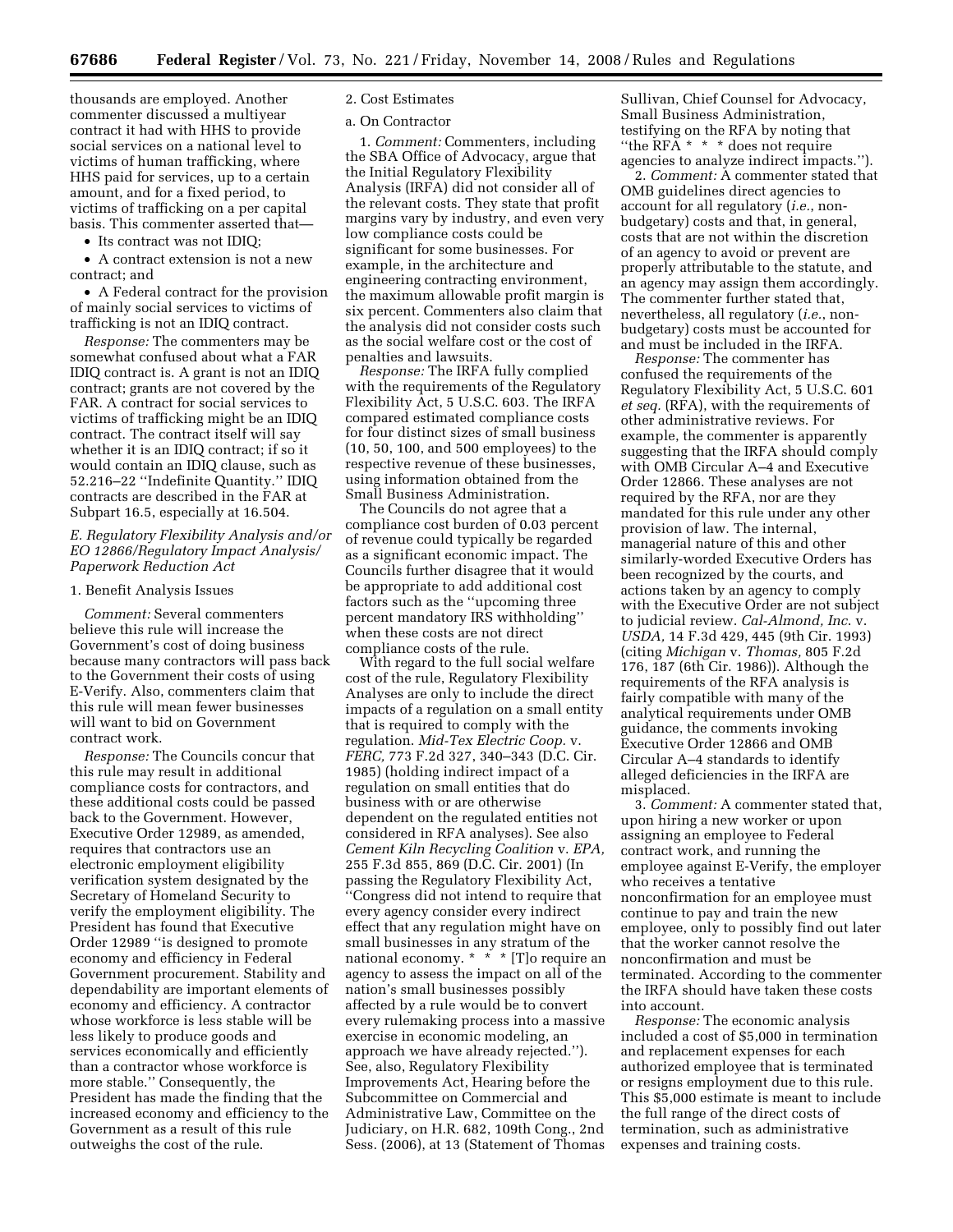4. *Comment:* The SBA Office of Advocacy claimed that the economic analysis did not distinguish between prime small business contractors and small business subcontractors and that there is a disproportionate compliance cost burden on small business subcontractors.

*Response:* It is not clear how the direct cost of complying with the rule would materially differ depending on whether the contractor was a prime contractor or a subcontractor. The commenter did not give any specific examples of how a subcontractor's direct compliance costs would differ from a prime contractor's direct compliance costs.

5. *Comment:* The SBA Office of Advocacy stated that some contractors in the construction or manufacturing industries, for example, can have hundreds of employees and still be considered small. The commenter claimed that it is doubtful that DHS' \$419 figure is an accurate statement of the costs of the rule to these small businesses.

*Response:* The economic analysis did not state the cost to a contractor with ''hundreds of employees'' would be \$419. The economic analysis presented information showing how the rule would impact four sizes of small entities (10, 50, 100, and 500 employees) by comparing their estimated compliance costs to their respective revenues. The estimate of \$419 was for a contractor with ten employees. The economic analysis estimated the compliance cost to a company with 500 employees to be \$8,964, so the Councils agree with the commenter that a contractor with hundreds of employees would be expected to incur more than \$419 in compliance costs.

6. *Comment:* The SBA Office of Advocacy stated that if, after reviewing the comments received regarding its RFA certification, the FAR Council has reason to believe that it can no longer certify that the proposed rule will not have a significant economic impact on a substantial number of small entities, then the FAR Council should examine feasible alternatives that would lessen the burden on small entities. In that event, the commenter stated that the FAR Council should also publish an IRFA detailing those alternatives, describing the scope and impacts of the proposed rule on small entities, and provide another opportunity for small businesses to comment prior to publication of the final rule.

*Response:* The Councils did prepare an Initial Regulatory Flexibility Analysis. The Councils did not certify that the rule would not have a

significant economic impact on a substantial number of small entities. For the final rule, the Councils have prepared a Final Regulatory Flexibility Analysis. The proposed rule, at 73 FR 33379, explained the alternatives that were considered in order to minimize the impact of the rule on small entities. The Councils have considered additional alternatives in the FRFA based on public comments.

7. *Comment:* Many commenters argued that the assumption contained in the economic analysis that the costs related to unauthorized workers, such as the turnover and replacement costs and lost productivity costs due to the employment of unauthorized workers ''are attributable to the Immigration and Nationality Act, not to the Federal Acquisition Regulation'' would be true only if the Immigration and Nationality Act imposed on employers a continuing duty, post-hire, to investigate the immigration status of existing employees. The commenters are of the opinion that the Act imposes no such duty, and that Congress deliberately decided against imposing such a duty when it enacted IRCA in 1986. They argue that an employer who is currently employing unauthorized employee Jane Roe, after having hired her in 2002 in full accordance with I–9 procedures, and who has no knowledge or suspicions as to Roe's immigration status, is not breaking any law and is not illicitly avoiding any cost of doing business by keeping Roe in its employ without periodically investigating her status. Therefore, the commenters conclude that any new regulation that would force the employer to investigate Roe and acquire the knowledge that would require the employer to terminate her and replace her would impose a cost on the employer.

*Response:* The Immigration and Nationality Act expressly prohibits employers from knowingly continuing to employ an alien who is not authorized to work in the United States. INA section 274A(a)(2), 8 U.S.C. 1324a(a)(2). How an employer obtains knowledge of an employee's illegal status is immaterial—employers that have actual or constructive knowledge of their employees' illegal work status are statutorily obligated to cease their employment, and any costs that result are attributable to the statute, not to this rulemaking.

The commenters suggest that they would not have discovered the illegality but for their compliance with this rule, and that the consequences of their discovery should be accounted as a cost of this rule. This argument appears to rest on the belief that the INA's

prohibition on illegal employment applies only until the employee has filled out the Form I–9. While it may be that many employers have taken a misguided ''see no evil'' approach under which they hope to avoid learning inconvenient truths about the legal status of their existing workforce, that is not an approach that is countenanced by the INA.

While the cost of terminating or replacing unauthorized workers cannot properly be considered a cost of this rule, some turnover involving legal workers that are unable or unwilling to resolve their tentative nonconfirmations can be counted as a cost of the rule. Such turnover costs for legal workers were estimated in the IRFA and Final Regulatory Flexibility Analysis (FRFA).

8. *Comment:* A commenter stated that the economic analysis assumes that the employee would bear the cost of driving to SSA, ''but it will be the employer who likely will bear the salary cost of that time.'' In addition, the commenter believed that contractors and subcontractors will suffer far larger lost opportunity and productivity costs than those included in the economic analysis.

*Response:* The Councils disagree with the commenter. The economic analysis actually assumes the employer would incur a lost productivity cost 100% of the time an authorized employee needed to visit SSA to resolve the tentative non-confirmation and used ''fully-loaded'' wages to estimate lost productivity. A fully-loaded wage includes such benefits as retirement and savings, paid leave (vacations, holidays, sick leave, and other leave), insurance benefits (life, health, and disability), legally required benefits such as Social Security and Medicare, and supplemental pay (overtime and premium, shift differentials, and nonproduction bonuses). The Councils used data from the Bureau of Labor Statistics in order to estimate the fullyloaded wage. Nevertheless, in practice we believe some employers may not incur lost productivity or opportunity cost if the employee takes personal time to resolve their non-confirmations. Also, to the extent employers have the capability to plan around employee absences and other employees are available, the productivity losses estimated in the economic analysis could be higher than what employers may actually incur. Given the fact that the economic analysis estimated a lost productivity cost 100 percent of the time an authorized employee needed to visit SSA at the fully loaded wage rate for a full eight hour day, the Councils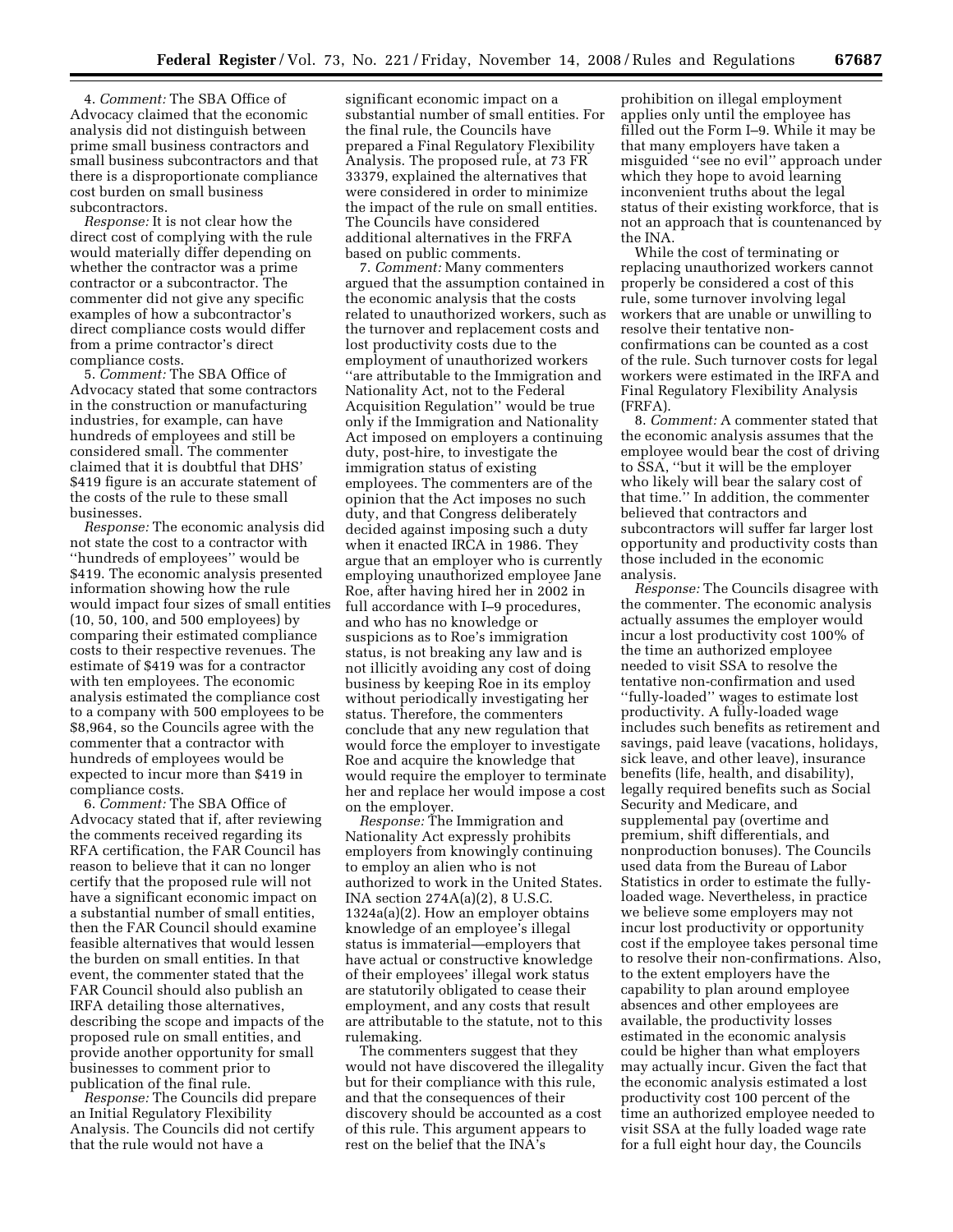do not believe that the lost-productivity cost estimate for going to SSA is unreasonable.

9. *Comment:* Commenters stated that the economic analysis did not allocate costs for the time required for employers to identify covered employees and manage compliance with E-Verify. For new employees, commenters noted that these costs are admittedly nominal, as new employees are self-identified, and the E-Verify process goes hand-in-hand with the I–9 process already required. But the commenters stated that this is not the case for current employees because—

• To comply with current employee requirements, the employer must first take steps, through performance file review or manager interviews, to determine which employees are subject to the current employee obligation;

• Once the covered employees are identified, the employer must then ascertain if an E-Verify query is required, by checking E-Verify or I–9 records to see if a prior query was obtained;

• If not, the employer must then proceed to obtain the information necessary to conduct an E-Verify query for all such employees.

*Response:* The rulemaking requires existing employees assigned to the contact to be vetted through E-Verify. The economic analysis accounted for the marginal cost of the time it would take to execute the queries for the existing employees; however, the Councils agree that additional time should be added to account for the time needed to identify the covered existing employees.

Contractors will incur an opportunity cost of time to determine which of their existing employees will actually need to be vetted. After those employees have been identified, the contractor will review the employee's previously completed I–9 form to see if the I–9 complies with the terms of E-Verify enrollment. If the I–9 meets the criteria for E-Verify enrollment, the human resources specialist is expected to contact (by telephone for example) the employee to ensure that the information on the existing I–9 is still accurate (such as the stated basis for work authorization).

Some commenters appear to have assumed that each I–9 required a ''faceto-face'' meeting between the employee and a company representative. A ''faceto-face'' meeting may not be necessary if the I–9 does not need to be updated. Contractors will not normally need to spend several minutes with each employee discussing the need to confirm their Form I–9 information. For

example, many contractors may send out an e-mail to their employees or otherwise communicate to alert them that human resources may be contacting them in the future to validate the information on their I–9. However, there will be occasions when a face-to-face meeting will have to be arranged between the human resources specialist and an employee (to review E-Verify acceptable work authorization documents for example). Assuming an average of 20 minutes for a human resources specialist to review an existing I–9 and either call an employee to validate this I–9 or meet with the employee to review documents and an employee's average opportunity cost of 10 minutes to discuss the I–9 information, the RIA will be updated. In addition, the RIA will include an assumption that 10 percent of the time a second 20 minute contact (phone call or meeting) between the employee and human resources specialist could be necessary to resolve any additional I–9 issues related to E-Verify.

10. *Comment:* A commenter stated the economic analysis estimates 3.5 million Government contractor employees will be required to be vetted through E-Verify in 2009. Using the Government's own estimate, the commenter stated that about 370,000 employees will be terminated even though they are legally entitled to work in the United States.

Another commenter stated that in the economic analysis of the proposed rule, the assumption is made that 3.8 million employees of Federal contractors will be required to be run through E-Verify as a result of this rule for the first year the rule is in effect. Based on prior statements by DHS, the commenter notes that two percent of these workers will ultimately be fired because of their inability to resolve a tentative nonconfirmation with the SSA or DHS. Thus the commenter calculates that, as a conservative estimate, approximately 70,000 lawfully authorized workers will be fired as a result of this rule.

*Response:* The economic analysis estimated that two percent of the cases where the tentative non-confirmation was not resolved could potentially result in an authorized worker either choosing to resign instead of working diligently to resolve the tentative nonconfirmation or the employee being terminated. The economic analysis indicated that 5.3 percent of the time there was a tentative non-confirmation that was not resolved. Multiplying 2 percent times 5.3 percent equals 0.106 percent. In order to estimate the number of authorized employees that choose to get employment elsewhere or otherwise do not resolve the tentative nonconfirmation (for whatever reason), multiply the 3,831,992 employees vetted through E-Verify times 0.106 percent to get 4,060 authorized employees, not the 370,000 stated by the one commenter, nor the 70,000 ''fired'' as stated by the other commenter.

11. *Comment:* A commenter stated the RIA subtracted 10 percent of contract dollar volume but did not provide any basis for that assumption.

*Response:* Page 21 of the RIA stated that 10 percent was the approximation for contracts with no work performed in the U.S. The *Federal Procurement Data System—Next Generation* was the source of that information.

12. *Comment:* A commenter stated the economic analysis assumes that labor turnover at Government contractors mimics the annual labor turnover rates in private industry. Multiplying the calculated number of employees (1.5 million) by 1.4 yields 2.2 million contractor employees, a number that is compounded at a 5 percent annual rate for future years. The commenter stated that this appears to be a reasonable first approximation because contractors are not burdened by civil service rules that effectively forbid employee termination. The problem is that this assumption is logically inconsistent with the previous assumption that contractor labor and Government labor earn the same wages and salaries. The commenter concludes that, if this were true, turnover in Government employment would be no different than private sector turnover.

*Response:* The economic analysis stated ''in order to adjust for turnover we assumed an annual turnover rate of 40.7 percent as the Bureau of Labor Statistics (BLS) estimated the annual turnover rate for all industries and regions in 2006 at 40.7 percent.'' We disagree that it is ''logically inconsistent'' to assume for the purposes of the economic analysis that Federal Government contractors have a turnover rate that is equivalent to the turnover in ''all industries and regions'' in the U.S. It is not entirely clear if the commenter believes the turnover rate used in the economic analysis is too high or too low as the commenter did not suggest a specific turnover rate that should be used in place of the 40.7% rate used in the economic analysis.

According to the BLS publication *Job Openings and Labor Turnover: January 2007* (which is the same source used for the 40.7% turnover estimate), the turnover rate for the federal government was 25%. It is very possible that the turnover rate for the federal government contract workforce more closely resembles the 25% turnover in the federal workforce than the 40.7% ''all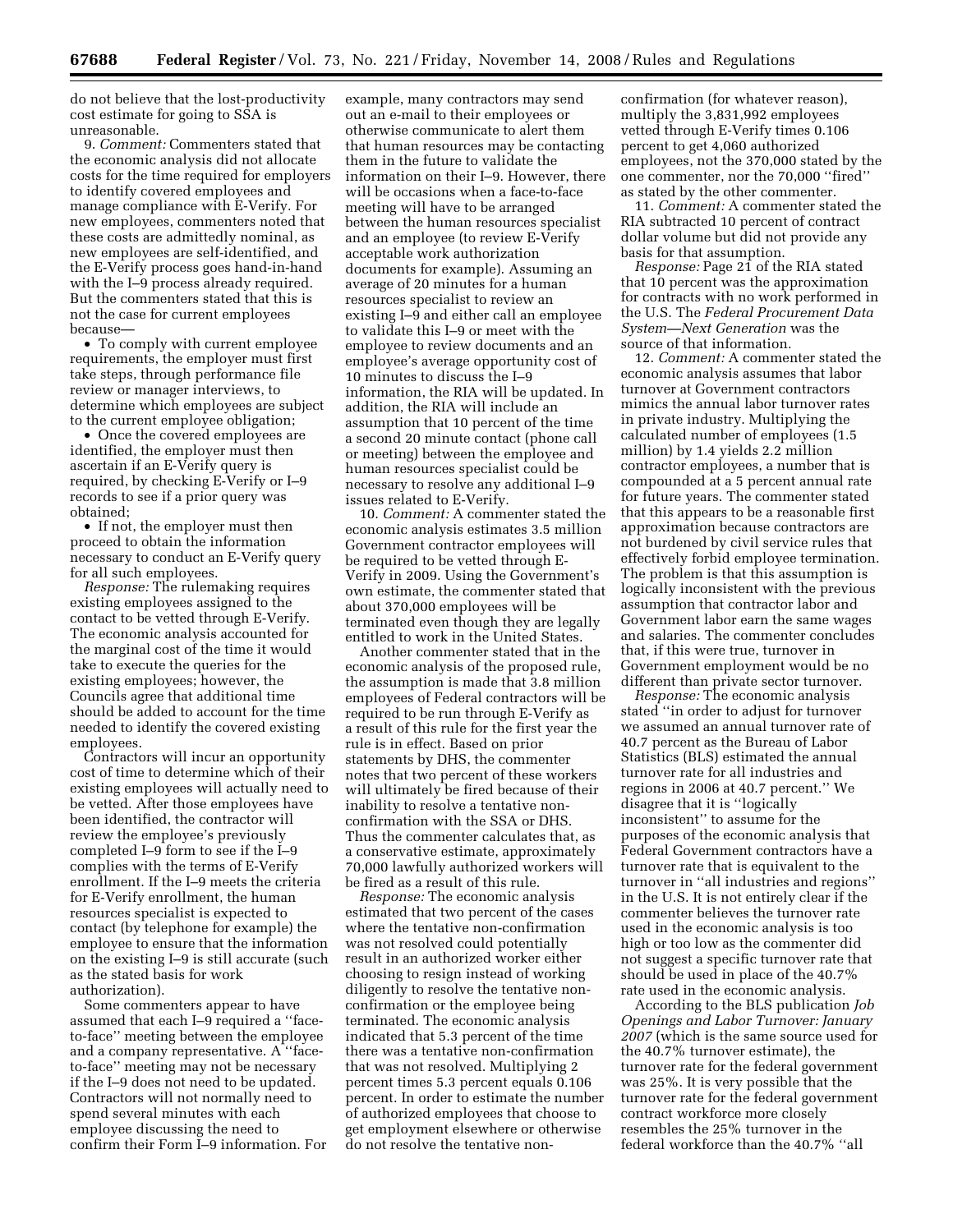industries and regions'' turnover rate used in the economic analysis and that we have overestimated the number of employees vetted through E-Verify. However, there are more factors involved with turnover than simply pay. For example, the perceived increased job security of federal employment compared with the private sector likely influences the federal turnover rate. Also, the pension a federal employee receives is based on age and years of service and likely serves to encourage federal workers who have accrued significant amount of federal service not to leave federal employment. Many federal employees also choose to work for the federal government in order to serve the public good. Consequently, we did not feel it was appropriate to assume that federal contractor turnover rate was equivalent to the federal government turnover rate since there are nonwage considerations involved with job turnover. If federal contract employees do have a turnover rate closer to the federal government of 25% rate than the 40.7% estimated in the analysis, the amount of turnover and number of employees vetted through E-Verify have been overestimated in the economic analysis and the costs of the rule are therefore an overestimate.

13. *Comment:* A commenter stated the RIA includes what is described as an uncertainty analysis, but in fact it consists of merely a numerical sensitivity analysis with respect to two assumptions: (1) The number of contractors and subcontractors affected by mandatory E-Verify; and (2) the number of contractor and subcontractor employees that would be vetted through mandatory E-Verify. The commenter stated that ''[t]he product of this 'uncertainty analysis' is a series of impressive looking, but substantively and presentationally misleading color graphs.'' The commenter also claimed that this analysis violates Office of Management and Budget's Guidelines for Ensuring and Maximizing the Quality, Objectivity, Utility, and Integrity of Information Disseminated by Federal Agencies (2002); Notice and Republication.

*Response:* The Regulatory Flexibility Act does not require any sensitivity analysis or uncertainly analysis be performed in an IRFA. However, the RIA provided a sensitivity analysis simply to show how the costs of the rule could change if the primary estimates of two key cost drivers were varied. First, the sensitivity analysis varied the number of employees that are vetted through E-Verify (holding all else constant) and determined how the overall cost of the rule would change.

Secondly, the sensitivity analysis varied the number of covered contractors and subcontractors (holding all else constant) that have to be enrolled into E-Verify and determined how the overall cost of the rule would be impacted. Finally, the sensitivity analysis varied both the number of employees and the number of contractors simultaneously in order to get an overall sense of how uncertainty in these two key variables impacts the overall cost.

The model developed by the Councils to estimate the number of employees vetted through E-Verify included variables that were informed by professional judgment. Such variables include the contract percentage for labor (26 percent), overhead (26 percent), material expenses (26 percent), general and administrative (12 percent), subcontractors (20 percent), and the average wage of a Federal contract worker (\$66,705). (Some of these figures are percentages of others.) Changes in any of these variables would impact the estimate of the number of employees vetted through E-Verify. As the estimate of the number of employees vetted through E-Verify is directly influenced by these variables, we believe it is useful to show how the overall costs of the rule could change if the number of employees vetted changed. The Councils continue to believe its estimate of the number of employees vetted through E-Verify is reasonable; but the sensitivity analysis does show how the costs would change if the number of employees estimated were varied by 50 percent using a triangular distribution.

The estimate of the number of primary contractors within the scope of the rule is based on a query of the *Federal Procurement Data System-Next Generation* and is not based on a professional estimate. However, the number of covered subcontractors that are not otherwise a prime contractor is not available and this variable is a professional estimate. The sensitivity analysis shows how the costs would change if the number of covered contractors estimated were varied by 25 percent using a triangular distribution. Both the 25 percent and 50 percent ranges used in the sensitivity analysis were selected based on professional judgment.

14. *Comment:* A commenter disagreed with the Fiscal Year 2007 estimate that 3,475,730 employees will be vetted through E-Verify. The commenter believes that the Government is assuming that 75 percent of a contractor's employees will be assigned to a contract while only 25 percent will not. The commenter knows of many

large employers and with few exceptions the portion of their revenue derived from Federal contracts is significantly less than 25 percent. The commenter believes many more employees will be vetted through E-Verify than has been estimated by the Government. Thus the commenter concluded that the costs have been understated.

*Response:* The Councils agree that there are numerous businesses which contract with the Federal Government but derive a relatively small portion of their revenue from the Federal Government. However, there are also many contractors that have enough Federal contracting business that they have organized themselves into business units that concentrate on Federal contracting sales. The estimate takes into account both businesses that do both relatively little Federal contracting and those that do extensive Federal contracting.

Many commenters appear to be interpreting the term ''contractor'' in an overbroad fashion. Only the legal entity that signs the contract is bound by the E-Verify obligation, not necessarily all affiliates or subsidiaries of that entity. Each contractor has the ability to organize or incorporate itself as it chooses, and questions of whether certain entities are a part of the contracting legal entity can only be answered in specific factual contexts.

Regarding the commenter's belief that the number of employees vetted through E-Verify is understated, there were several assumptions made when conducting the economic analysis that may mean the actual number of employees vetted has been overestimated. The proposed rule does not apply to any employees hired prior to November 6, 1986, as these employees are not subject to employment verification under INA section 274A, 8 U.S.C. 1324a. The economic analysis did not remove any of these workers from the estimate of the number of employees vetted.

In addition, several States have laws that already require varying degrees of E-Verify use. There are also Federal contractors that have already chosen to enroll in E-Verify that do not operate in a State with an E-Verify requirement. Since many Federal contractors are already enrolled in E-Verify or operate in a State with an E-Verify requirement, these contractors have already incurred many of the enrollment costs of this rulemaking and their newly hired employees would be vetted through E-Verify even absent this rulemaking. The economic analysis did not reduce the cost estimate to account for the costs of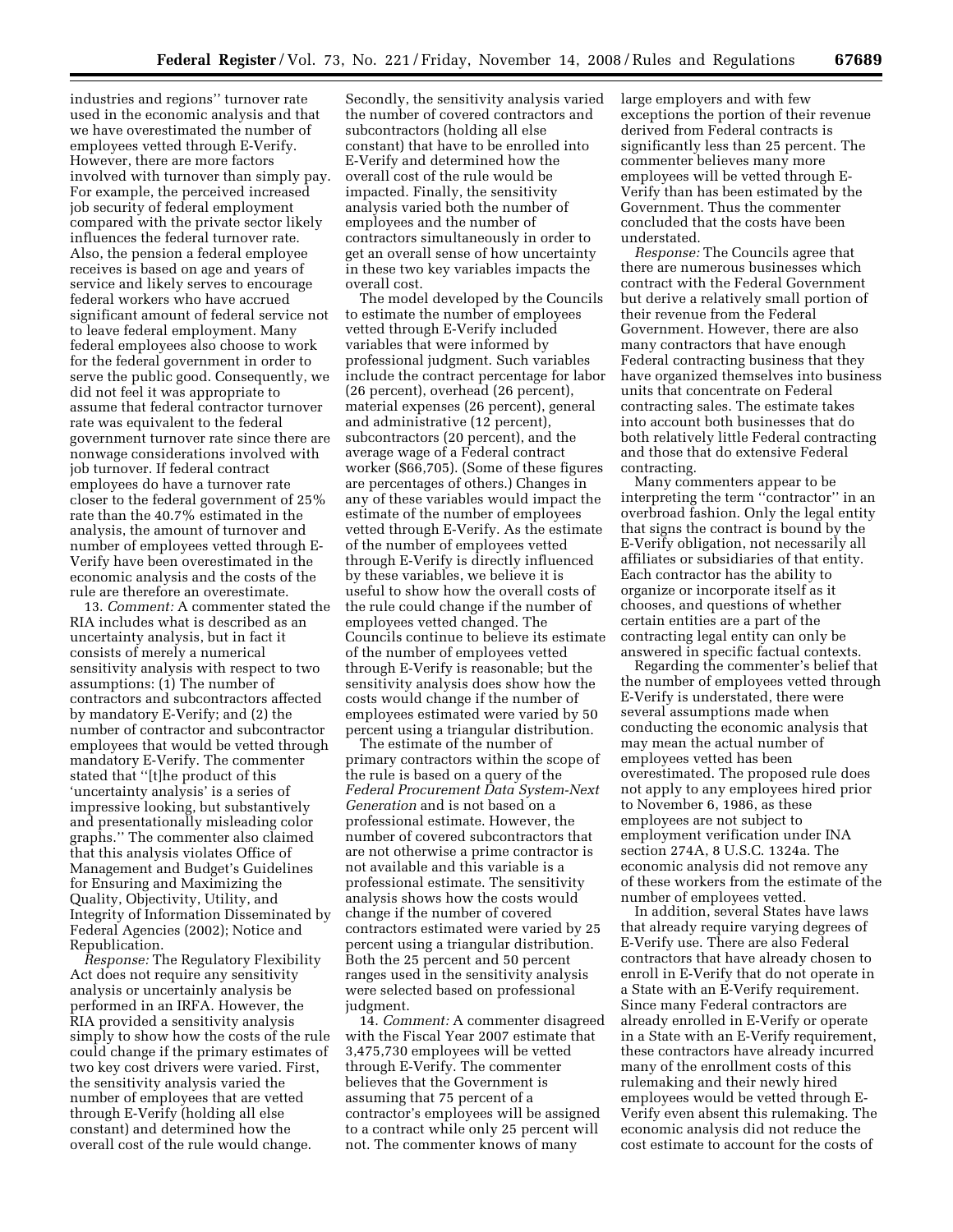employers who have already enrolled in E-Verify.

Furthermore this final rule has narrowed the scope of those required to be vetted through E-Verify. For example, the final rule clarifies that the E-Verify requirement does not apply to prime contracts with performance periods of less than 120 days and raises the threshold for prime contractors to the simplified acquisition threshold (\$100,000) instead of the micropurchase threshold (\$3,000). However, the estimate of the number of employees vetted through E-Verify has not been reduced. We believe for these reasons the cost estimates are not understated.

15. *Comment:* Other commenters, including the SBA Office of Advocacy, that believed that the number of contractors that will be vetted through E-Verify has been underestimated criticize the fixed factors (*e.g.*, 26 percent for labor) used in the economic analysis as well as the estimate that the number of subcontractors is assumed to equal 20 percent of the number of prime contractors. One commenter claims that the estimates used by the Councils are not based on ''empirical data'' and that the economic analysis was not explicit regarding how these factors were determined.

*Response:* The dollar value of the contracts estimated to be within the scope of the rule was found by querying the *Federal Procurement Data System*  and does not rely on an estimate by the Councils. Instead of simply providing a ''top-level'' estimate, the Councils developed a model to estimate the number of employees that would be expected to be vetted through E-Verify. The factors utilized (*e.g.*, 26 percent for labor) are all multiplied against the estimated dollar value of contracts. When describing the percentage estimates used to estimate factors utilized, the economic analysis specifically stated ''we understand these assumptions are rough and we welcome public comment providing more precise information.'' However, the commenters have not provided better information.

We note that the analysis required by the Regulatory Flexibility Act need not produce statistical certainty. The law requires that the Councils ''demonstrate a 'reasonable, good-faith effort' to fulfill [the RFA's] requirements.'' *Ranchers Cattlemen Action Legal Fund,* 415 F.3d 1078, 1101 (9th Cir., 2005). See also *Associated Fisheries of Maine* v. *Daley,*  127 F.3d 104, 114–15 (1st Cir. 1997). The IRFA and economic analysis produced by the Councils in this rulemaking meet that standard. The assumptions underlying the economic analysis are reasonable, and the

Councils have utilized the best data available to produce the IRFA and the economic analysis. We continue to believe the estimates we provided are reasonable.

16. *Comment:* A commenter stated that over 54 million people are currently employed by companies that work on Government contracts (commenter cited *Wall Street Journal Examines How Federal Government Use of Contract Workers Contributes to Number of Uninsured U.S. Residents,* Wall Street Journal, 26 March 2008). The commenter assumed an 8 percent error rate for E-Verify, and claimed that as many as 432,000 legal employees could have their employment disrupted.

*Response:* The article cited by the commenter stated there were ''5.4 million Federal service-contract workers'' not the 54 million contract workers cited by the commenter. We note that the 5.4 million estimate may include contracts that are not covered by the rule. For example, the scope of the rule excludes contracts that do not include any work that will be performed in the United States.

The Councils disagree that 432,000 legal employees will have their employment disrupted. The economic analysis stated there was a 5.8 percent tentative non confirmation rate. Multiplying 3,831,992 employees by 5.8 percent equals 222,256 employees (who are both authorized and unauthorized) that would receive a tentative nonconfirmation under the projections in the economic analysis. Current experience with E-Verify shows that about 0.5 percent of employees successfully take steps to resolve the tentative non-confirmation, which equals 19,160 authorized employees who may be required to resolve a tentative nonconfirmation.

17. *Comment:* The SBA Office of Advocacy stated that the Regulatory Planning and Review section of the rule states that the rule will impact 168,324 businesses. The commenter further stated that the regulatory flexibility analysis states that there will be 162,125 small businesses affected by the rule. The commenter concludes that the public is left to assume that there are 162,125 small business with prime contracts and subcontracts. The commenter cites data from the Small Business Administration that in FY 2006 agencies awarded \$60,703,667,336 to small business subcontractors. The commenter calculates that if this amount were distributed to 162,125 small business subcontractors it would mean that each business received on the average a contract valued at \$375,000. However, the commenter noted that

DHS cites the average annual revenue of a ten-person firm as approximately \$1.4 million.

*Response:* The estimate of 168,324 contractors impacted is the FY09 annual estimate. However, the 162,125 small business subcontracts is not an annual estimate. As noted in the proposed rule at 73 FR 33378, ''while there are no reliable numbers for subcontracts awarded to small businesses, the Dynamic Small Business database of the Central Contractor Registration—a database of basic business information for contractors that seek to do business with the Federal Government—gives a number of 324,250 small business profiles that are registered. Assuming that 50 percent of these small businesses contract with the Federal Government at either the prime or subcontract level, then that number is 162,125 small businesses.'' Registration with the Central Contractor Registration (CCR) does not mean the small business is currently or ever will be a Federal contractor; it simply means the registrant seeks to do business with the Federal Government. Consequently, dividing 50 percent of the small business CCR registrants (162,125 small businesses) by the FY 06 SBA estimate of \$61 billion in small business contract awards may yield \$375,000, but the meaning of that statistic is not clear.

As explained in the economic analysis, the estimate of average annual revenue of \$1.4 million for a ten-person firm is based on data from the Small Business Administration. We have no reason to believe this data from SBA is unreliable. We assume many small businesses have revenue from sources other than Federal Government contracts. The economic analysis also made no claim that a ten-person firm was the average size of a small business that received a Federal contract. Rather, it presented information on how the rule would impact four sizes of small entities (10, 50, 100 and 500 employees) by comparing their estimated compliance costs to their estimated respective revenues.

18. *Comment:* Commenters noted that, in order to comply with the E-Verify MOU, employers agree to only accept ''List B'' documents listed on the Form I–9 that contain a photo. Commenters stated that the cost of obtaining a photo ID for those employees should be included as a cost of this rule. In addition, commenters stated that 11 percent of U.S. citizens do not currently have a photo ID and cited the Brennan Center for Justice's report entitled ''*Citizens Without Proof, A Survey of Americans' Possession of Documentary Proof of Citizenship and Photo*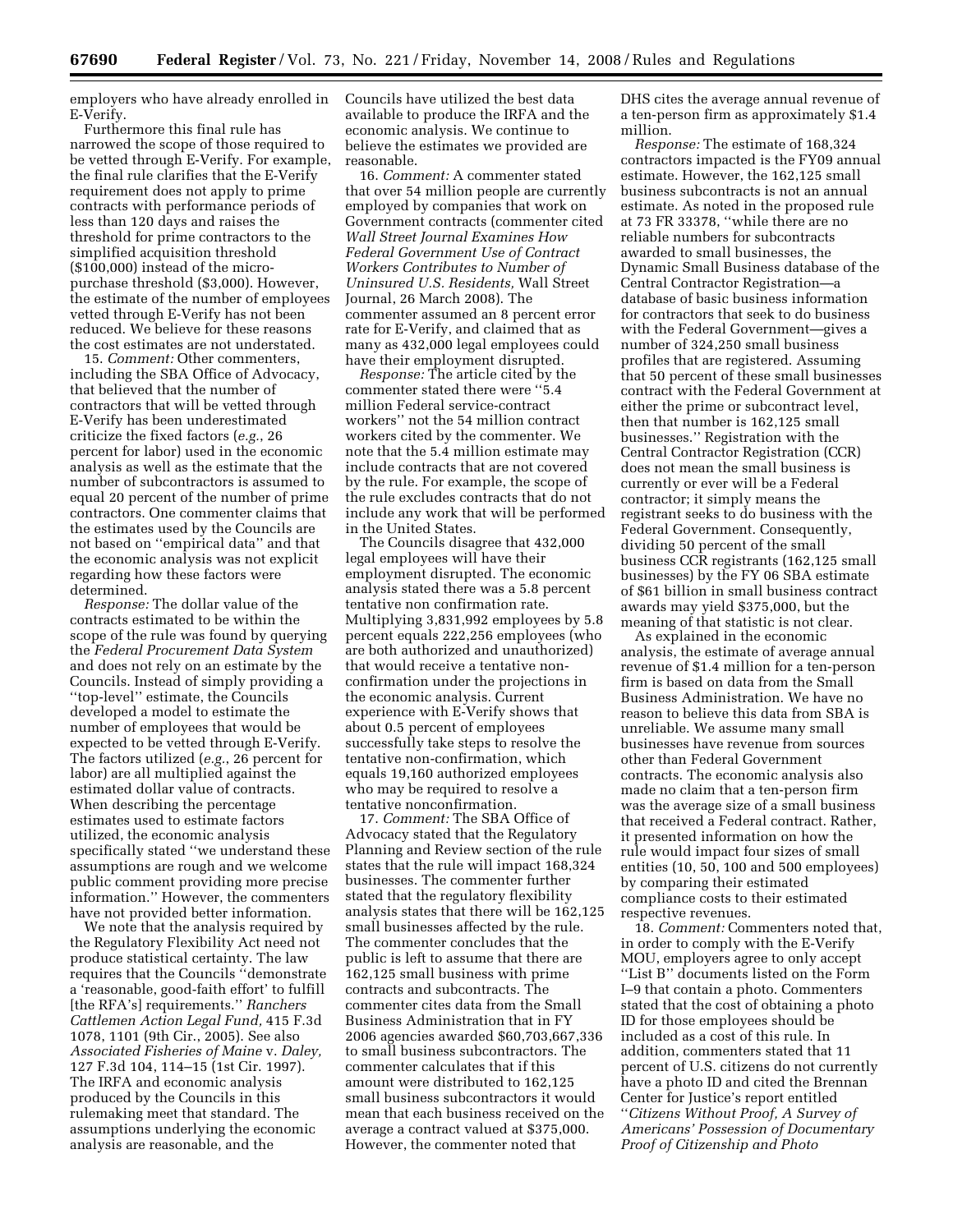*Documentation,* Brennan Center for Justice, New York School of Law, November 2006.''

*Response:* The cost of obtaining a photo ID should be included as a cost of the regulation, and it has been added into the economic analysis. However, the Councils do not agree that 11 percent of the employees covered by the requirements of the rule might not have a photo ID.

The entire study cited by the commenter was only three pages and did not include many details such as survey methodology and how the results were determined. In addition to the Brennan survey cited by the commenter, a publicly available American University study entitled ''*Voter IDs Are Not the Problem: A Survey of Three States*'' was reviewed. (American University Center for Democracy and Election Management, January 9, 2008. *[http://www.american.edu/ia/cdem/](http://www.american.edu/ia/cdem/pdfs/VoterIDFinalReport1-9-08.pdf)  pdfs/VoterIDFinalReport1-9-08.pdf*). This survey of 2,000 registered voters in Indiana, Maryland, and Mississippi determined that, overall, only 1.2 percent of the total respondents lacked Government-issued photo identification. Comparing the results of the American University study with the Brennan survey shows there appears to be considerable disagreement among the estimates of the percentage of Americans without a photo ID.

However, it is not clear how either the results of the Brennan study or the American University study is definitive for the purposes of the final rule's economic analysis. The rulemaking is regulating federal contractors. The universe of federal contractors is not directly comparable to either the population of ''voting-age American citizens'' (the Brennan survey sample) or ''registered voters'' (the AU study sample). Both the ''voting-age American citizen'' and ''registered voter'' populations by definition include people not in the workforce.

Consequently, the final economic analysis will assume 0.5 percent of workers vetted through E-Verify will need to obtain a photo ID and that employers will incur an eight-hour opportunity cost so that the employees can obtain a photo ID.

19. *Comment:* Commenters believed that the costs of implementing the rule are underestimated.

*Response:* The Councils agree in part, and have reviewed the economic analysis with the E-Verify program and have increased certain enrollment and training time cost estimates in the economic analysis for those contractors that enroll in E-Verify. Additional costs have been added for employers to

identify those existing employees that need to be vetted through E-Verify. Consequently, the estimated implementation costs have increased for the final rule relative to the costs estimated for the proposed rule. Another category of implementation costs was added to the economic analysis. This category, called ''Miscellaneous Implementation Costs,'' is estimated to be an additional 10 percent of the total calculated implementation costs (such as employer enrollment, reviewing and updating the I–9's of existing employees, the purchase of a computer) to cover costs companies may incur to execute the rulemaking requirements, such as planning.

20. *Comment:* A commenter stated that the proposed rule requires contracting officers to modify covered existing indefinite quantity/indefinite delivery (IDIQ) contracts to add the proposed E-Verify contract clause. Commenters believe the RIA excludes the cost of modifying these IDIQs and that the Government will need to engage in negotiations with these IDIQ contractors. In addition, the commenter believes the Government will owe ''consideration'' to the contractors in exchange for agreeing to include the E-Verify contract clause. The commenter believes, based on the professional estimate of a former Federal procurement official, that the number of existing IDIQ contracts that would need to be modified is approximately 10,000.

*Response:* The Councils agree that the economic analysis did not include the cost of modifying these IDIQ contracts, but disagree regarding the extent of the cost burden of these modifications. For the purpose of the economic analysis, the commenter's estimate that 10,000 existing contracts will need to be modified was used. However, extensive ''negotiations'' between the Government and the contractors are not expected. The final economic analysis uses a twohour opportunity cost of time for the contractor to process the modification and have discussions with the Government, if needed.

The **Federal Register** does not normally spell out the amount or type of consideration the Government expects to pay on a contract negotiation. This is a contract-by-contract issue determined by individual contracting officers. This is a pass-through cost to the Government. However, due to the statutory preference for multiple award IDIQs and the resultant competitive pressures, the Councils expect that the amount of consideration required at time of contract modification would be negligible.

21. *Comment:* A commenter disagrees with the estimate of the average wage of a Federal contractor used in the economic analysis. The commenter notes that the economic analysis assumed the average yearly salary a Federal Government employee earns (\$66,705) is a reasonable proxy for the average annual salary of a Federal contractor and noted that, according to the Bureau of Labor Statistics, the average wage rate in the U.S. is approximately \$40,000. The commenter believed that the average salary a Government contractor earns is less than the average salary a Federal employee earns and the BLS estimate of \$40,000 is a better approximation of Federal contractor pay than the \$66,705 used in the economic analysis. The commenter concludes that the consequence of the annual salary of Federal contractors being overestimated is an underestimate of the number of contract employees and an underestimate of the costs of mandatory E-Verify.

*Response:* The Councils do not have data that shows the average wage of a contract employee on a Federal contract. Consequently, we had to rely on our extensive knowledge of Federal contracts and our knowledge of the personnel who perform work on those contracts to inform our estimate of a reasonable wage rate of a Federal contractor.

The Councils continue to believe the average U.S. wage rate of approximately \$40,000 annually is a poor proxy for the average Federal contractor wage. As explained in the economic analysis, the average educational attainment level of the average Federal Government employee is significantly higher than the educational attainment level of the general U.S. workforce. In addition, according to the Bureau of Labor Statistics, ''Although the Federal Government employs workers in every major occupational group, workers are not employed in the same proportions in which they are employed throughout the economy as a whole \* \* \* The analytical and technical nature of many Government duties translates into a much higher proportion of professional, management, business, and financial occupations in the Federal Government, compared with most industries. Conversely, the Government sells very little, so it employs relatively few sales workers.'' (see *[http://www.bls.gov/oco/](http://www.bls.gov/oco/cg/cgs041.htm) cg/cgs041.htm*).

As a result of the higher Government educational level, which is driven by the higher proportion of professional, management, business, and financial occupations in Government when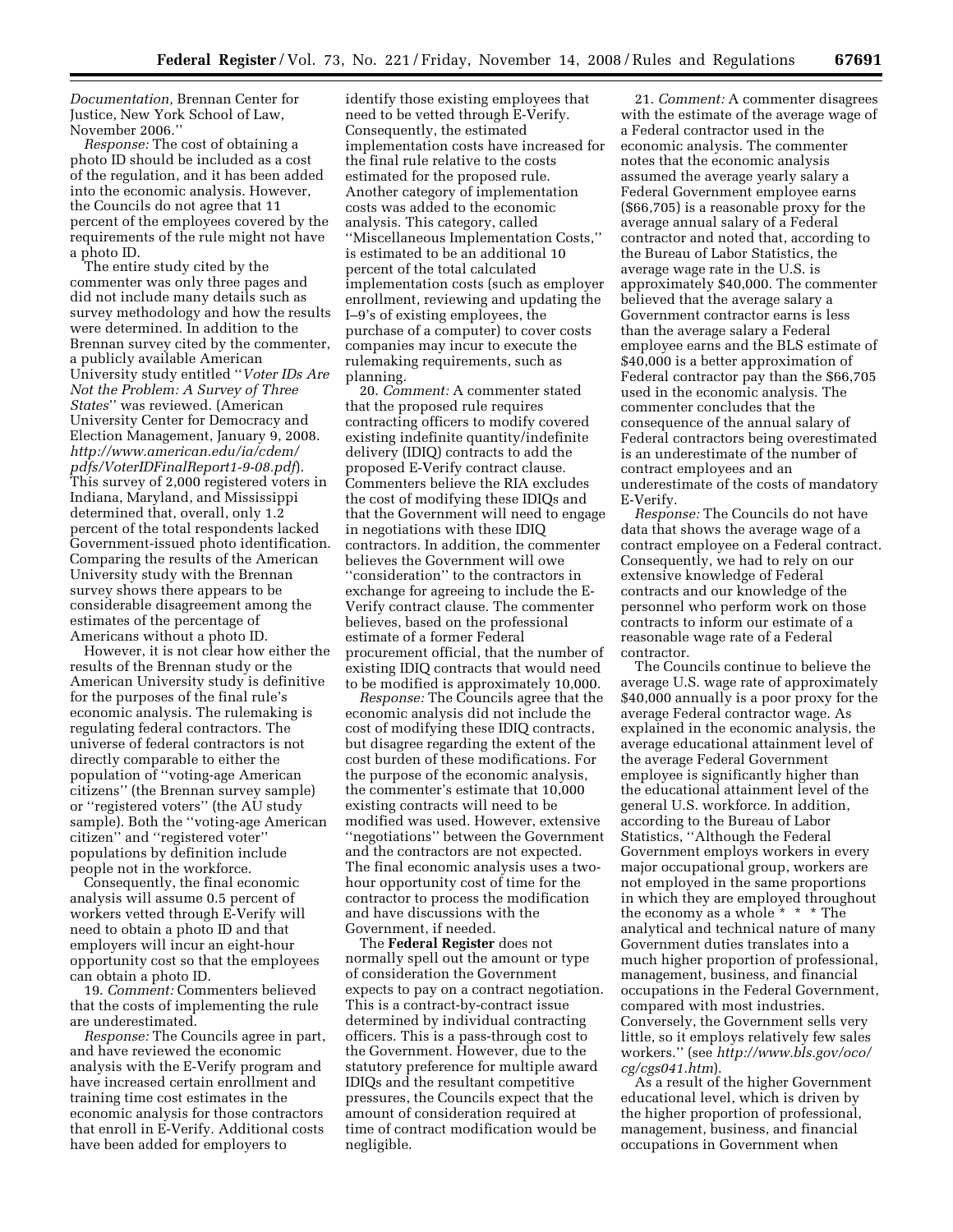compared to the U.S. workforce, the U.S. workforce's average annual \$40,000 salary can not reasonably be used as a proxy for the work the Federal Government is required to perform. The Councils believe the average wage rate for employees performing the work the Federal Government is required to perform is certainly higher than the U.S. average wage rate and based on our experience with contracts we continue to believe that \$66,705 is a reasonable approximation of the average Federal contractor's annual salary. This estimate is an approximation and the actual wage rate of a Federal contractor could be higher or lower than our estimate. The economic analysis includes a sensitivity analysis that shows how the cost of the regulation changes based on increases or decreases in the number of employees being vetted through E-Verify.

We further note there is some credible information that shows Federal Government employees are significantly underpaid when compared to similar private sector occupations. For example, according to the Federal Salary Council, ''Federal employees make an average of 23 percent less than their private sector counterparts.'' (see *http:// www.govexec.com/story*\_*page.cfm? [articleid=38212&ref=rellink](http://www.govexec.com/story_page.cfm?articleid=38212&ref=rellink)*). While we did not increase the \$66,705 average Federal Government salary upward by 23 percent to account for this ''pay gap'' when estimating the wage of Federal Government contractors, commenters should be aware of this information.

22. *Comment:* A commenter provided wage survey data that established the prevailing rate for many occupations covered under the McNamara O'Hara Service Contract Act and the Davis Bacon Act for seven specific job titles. The commenter provided hourly and annual wage rates for the jobs: Accounting Clerk I, Data Entry Operator I, Cook I, Food Service Worker, Janitor, Laborer, Grounds Maintenance, Computer Operator I. The commenter noted that the wage rates for the seven specific occupations (selected by the commenter) were much less than the \$66,705 average wage rate used in the economic analysis.

*Response:* While the Councils do not dispute that there are specific occupations in which Federal contractors make less than the average wage rate of \$66,705 used in the analysis, the higher proportion of professional, management, business, and financial occupations in the Federal Government, compared to the U.S. workforce, means the work the Federal Government performs requires a relatively higher educated workforce

that earns more than the national average.

23. *Comment:* A commenter stated that the economic analysis begins with a figure for the number of prime Government contractors in 2007 and assumes that this number will increase at a 5 percent compound annual rate over the study period. No justification is provided for this assumption.

*Response:* The economic analysis noted that it is difficult to project the number of contractors over the ten-year period of analysis (FY 2009–FY 2018) due to the number of variables that could influence the amount of Government spending and the amount of that spending that would be used to purchase contract support. The Councils continue to believe that a 5 percent growth rate is a reasonable assumption.

24. *Comment:* The SBA Office of Advocacy stated that the proposed rule does not allow small businesses to fully assess the impact of the rule because the economic analysis lacks transparency. The commenter argues that the economic analysis in the docket is problematic from a methodological point of view because the proposal includes only the number of contracts in FY06, total value of contracts in FY06, and the total value of contracts in FY07. The commenter concludes that the remainder of the analysis amounts to a series of behavioral assumptions that are neither substantiated nor justified.

*Response:* The Councils disagree that the economic analysis is problematic or that it lacks transparency. The write-up, accompanying tables, and sample calculations show exactly how the costs were calculated. In addition, the economic analysis included a section that showed how small entities of various sizes (10, 50, 100, and 500 employees) would be impacted by the specific cost categories of the rule (startup and training costs, verification costs, authorized employee replacement cost) and compared those costs to the estimated revenue of companies in those respective sizes in order to get an idea of the economic impact of the rule on those sizes of small entities.

The economic analysis did use FY 2006 data to estimate the number of contractors, but as explained in the economic analysis, the number of real dollars spent on Federal contracts remained nearly the same in FY 2006 and FY 2007. The commenter did not provide any information to show why our assessment was incorrect or unreasonable, but just asserted that it was ''problematic.'' While there is not ''empirical data'' to support every assumption in the economic analysis, the use of professional judgment is

accepted practice when conducting IRFAs. The IRFA requested comments in the section of the analysis that explained very methodically how the number of employees impacted were modeled and invited more precise information from the public to inform our model. None was received.

25. *Comment:* The SBA Office of Advocacy stated that the total number of contracts is derived by making various assumptions, such as assuming that subcontractors have a 20 percent share, there are 20 percent new contracts per year, and that the total number of contracts grows at five percent per year. The commenter states if any of these assumptions were to change the total number of contracts in the analysis would be affected. The commenter further states the proposal does not indicate where the percentages came from.

*Response:* Page 19 of the economic analysis stated ''The 20 percent estimate of covered subcontractors is a ''best guess'' provided by Government contracting professionals.'' Page 20 states "\* \* \* the Federal Government does not have an estimate of the total number of assigned employees that perform work on Government contracts or an estimate of the number of new hires at a covered contractor or subcontractor. In order to estimate the number of employees that will be vetted through the E-Verify system, we must make a series of assumptions that allow us to estimate the amount of contract labor being purchased by the Government and then convert the amount of labor being purchased into Full Time Equivalent positions (FTE's).'' Pages 21 through 23 explain the calculations and clearly label which numbers are estimates.

The Councils agree that changes in these assumptions would change the number of contractors and the number of personnel vetted through E-Verify. The economic analysis includes an appendix that shows how the cost of the rule would change if the number of contractors and the number of employees vetted through E-Verify change.

26. *Comment:* A commenter stated that the rule should consider the cost of the rule on businesses that make a business decision not to do business with the Federal Government due to the rule.

*Response:* The Councils agree, but we note that under the Regulatory Flexibility Act, the economic analysis need only include the direct impact of a regulation on a small entity that is required to comply with the regulation. Nevertheless, the analysis provided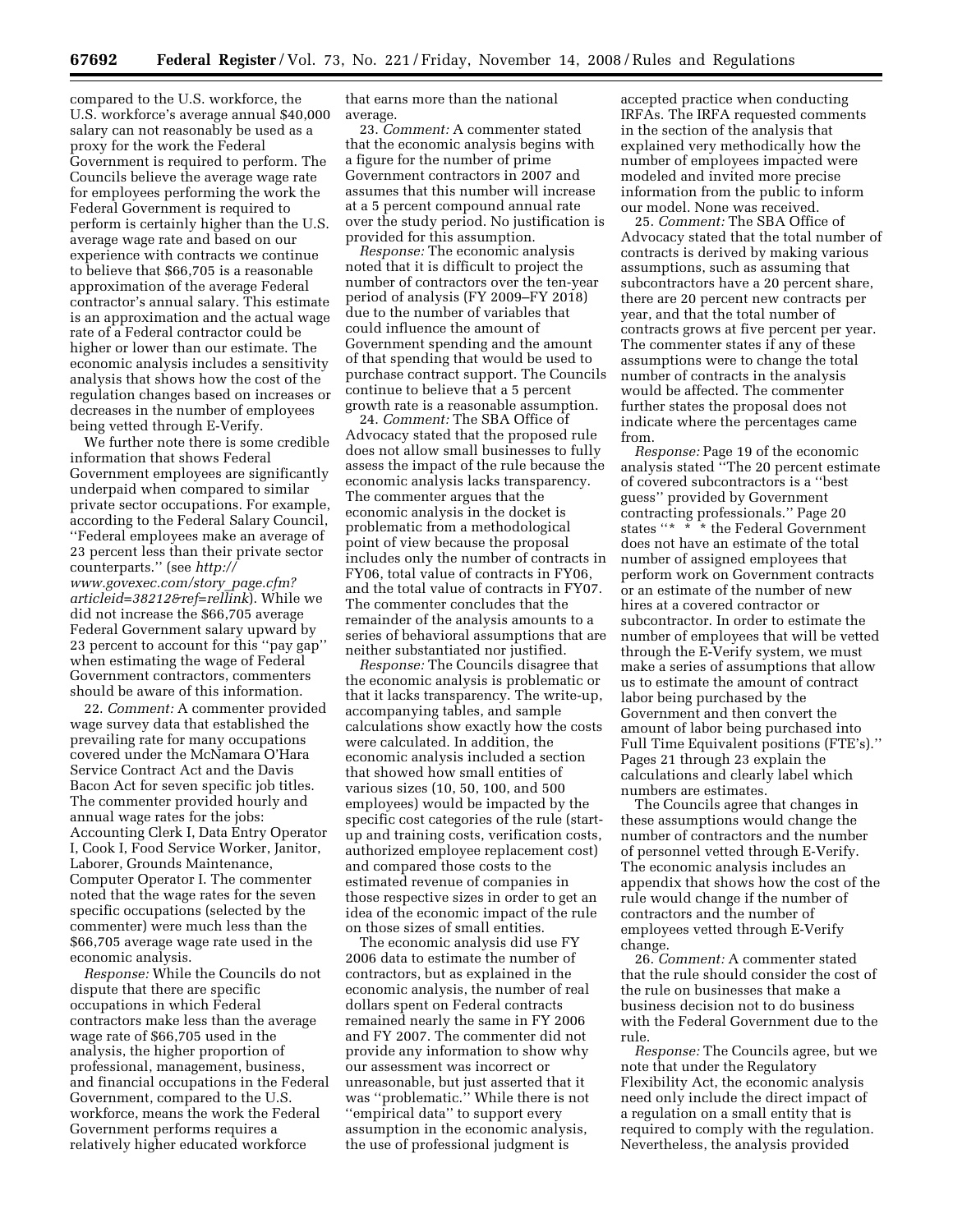under the requirements of EO 12866 and reflect an average burden for all the Regulatory Flexibility Act implicitly takes this potential impact into account. The analysis is conducted under the assumption that every federal contractor and subcontractor would choose to incur the cost of the rulemaking and continue to do business with the Federal Government. Businesses may choose not to incur the cost of compliance with this rule, but would presumably only do so were the cost of compliance higher than avoiding doing business with the government. In such cases, the analysis would actually have overestimated the impact of the rule.

27. *Comment:* A commenter believes the *Federal Procurement Data System-Next Generation* (FPDS–NG), the source for the estimate of the number of FY 2006 prime contractors in the economic analysis, contains inaccurate data. The commenter believes the use of data from the FPDS–NG in the economic analysis is ''questionable'' and that the number of contractors in FPDS–NG is underreported.

*Response:* The Councils disagree. FPDS is the comprehensive web-based tool for agencies to report contract actions. It collects, processes, and disseminates official data on Government contracts. It is therefore the best available source of data on Government contract actions.

28. *Comment:* A commenter stated that multiple people would need to be trained to run the E-Verify checks and estimated that it would take ''3 to 4 hours of time for one person to register, understand the MOU and take the tutorial.'' The commenter questioned estimates contained in the economic analysis such as: The ten-minute registration process, the training time needed for the different types of E-Verify Users (Corporate Administrator and General User 1.5 hours and Program Administrator 2.5 hours; Program Administrators and General Users would also incur 0.5 hours of recurring training), and the estimate of the amount of time needed to review the MOU. The commenter further noted that the economic analysis assumed that to sign the MOU would take 30 minutes for a Human Resources Manager; if a General Manager reviews the MOU (assumed to be 40 percent of the time) the General Manager's review would add another 30 minutes, and if an attorney reviewed the MOU (assumed to be 25 percent of the time), the attorney's review would add another one hour. The commenter did not believe these estimates were accurate for a multinational corporation.

*Response:* The burden estimates used in the economic analysis are assumed to

contractors that enroll in E-Verify. Experiences of one company or a specific group of companies may not accurately reflect the burden at the typical contractor. However, the E-Verify program office has reviewed the commenter's comments and has agreed that some of the estimates used in the economic analysis should be increased.

The economic analysis assumed that a human resources manager would take 0.5 hours to read and sign the MOU; that estimate has been increased to 1.5 hours. Also, the hours for attorney review are being increased from 1 hour to 2 hours, and the estimate for a general manager review will be raised from 0.5 hour to 1 hour. Note that in many companies, especially the smaller entities; the human resources manager is the same person as the general manager. We have assumed that, even though there is no requirement for more than one person to be involved with registering the company and signing the MOU, there may be multiple personnel involved in some instances.

The initial training hours for the corporate administrator have been increased from 1.5 hours to 2 hours, the program administrator initial training hours have been raised from 2.5 hours to 3 hours, and the general user initial training hours are increased from 1.5 hours to 2 hours.

The 30-minute estimate for annual recurring training for the program administrator and general user will be increased to a full hour for each. This ''recurring training'' includes time to review new additions to the user manual.

In summary, while it could take three to four hours to register, understand the MOU, and take the tutorial, these activities only occur when the contractor initially enrolls. Staff later registered by the contractor as general users and program administrators will only need to take the tutorial to begin utilizing the E-Verify system.

29. *Comment:* Commenters believed that on-going compliance obligations have been understated. The commenters stated that calculations did not include an analysis of coping with the constantly changing program. Commenters argue that—

• Every time the MOU changes, E-Verify employers will have to analyze whether they need to sign a new MOU;

• Every time the manual changes, employers will need to spend time reviewing what has changed, whether it impacts them, and how to accommodate any required changes; and

• Every time the photo tool changes and expands, all E-Verify organizations

will need to train their staff and change their processes accordingly and then will need to audit compliance with the new standards.

The commenters consider that this on-going compliance obligation is compounded by the fact that a large employer cannot simply distribute the information provided by the Government about legal changes, because each change must be translated into materials specific to the employer's processes and procedures.

*Response:* We disagree with the characterization that E-Verify is a burdensome, constantly changing program. The September 2007 Westat report found that ''The vast majority of [E-Verify] employers (96 percent of long-term users) disagreed or strongly disagreed that the tasks required by the system overburden their staff.'' (pg. 65) The report also stated that approximately 97 percent of long-term users found the indirect set-up and maintenance costs associated with the system were either no burden or only a slight burden (pg. 106). DHS does not require employers to sign a new MOU when there is a change to the program. Currently, upon logging onto E-Verify, users are greeted with a message board that contains all new enhancements to the system and any applicable policy changes. The message board contains a full archive of all messages in the event that the employer has not logged on to the E-Verify system in several months. Of all the recent enhancements to the program, only the addition of the Photo Tool required E-Verify users to complete additional training. This action was atypical. This additional training was an unusual requirement for the program as changes to the program do not typically require mandatory training. The analysis includes a full hour of ''ongoing'' training each year so that the user can keep current on any changes to E-Verify.

Federal contractors who happen to be currently enrolled in E-Verify will be required to take a tutorial refresher that addresses the verification of existing employees. However, the economic analysis assumed that none of the Federal contractors were currently enrolled in E-Verify and consequently estimated the costs for the full training module, not for the refresher module. To the extent that the contractor is an existing E-Verify user, the economic analysis likely overestimates the training burden.

30. *Comment:* A commenter noted the challenges and costs of resolving tentative nonconfirmations are understated. Commenter states that, for its members, consistency and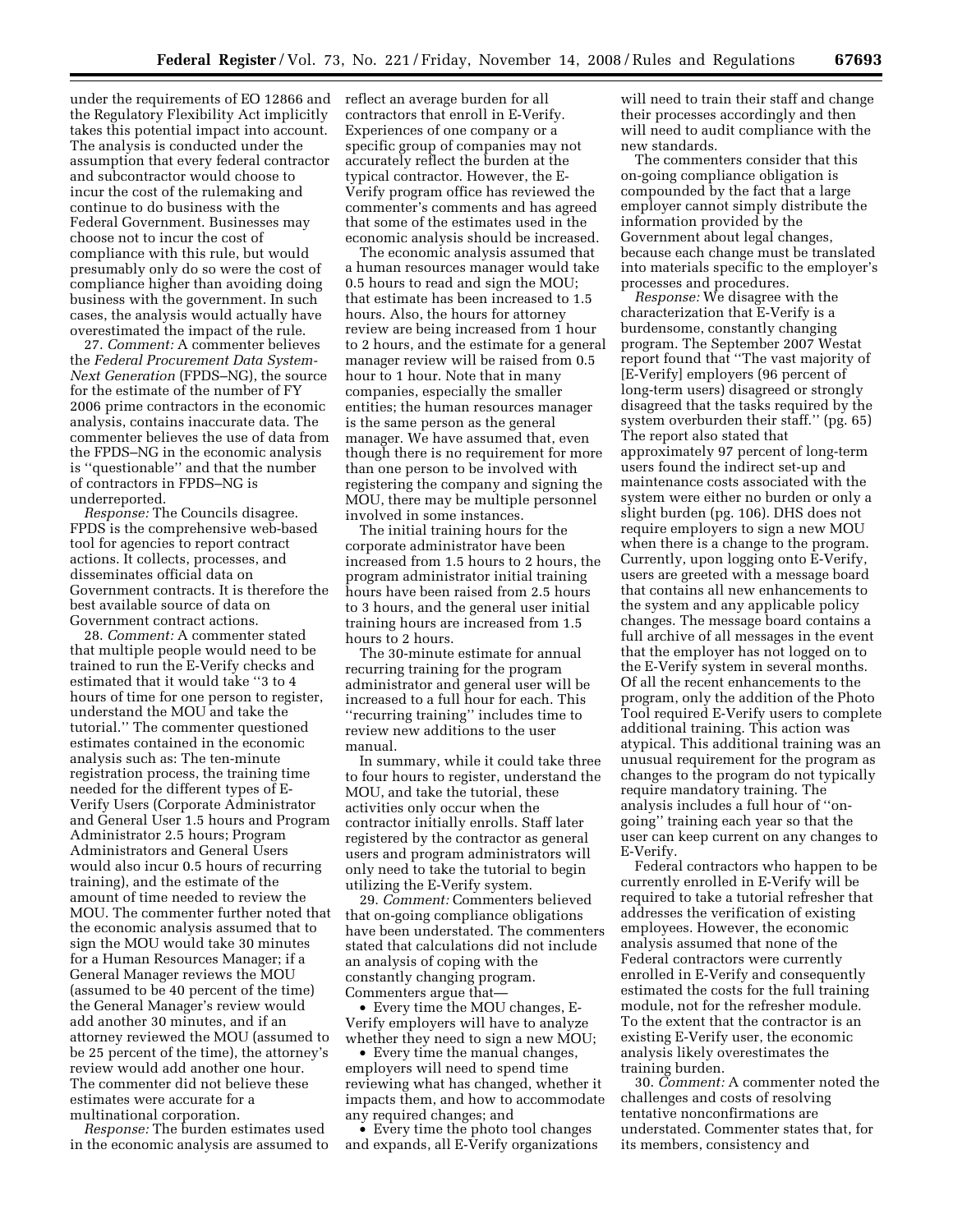compliance are critical and must be built into the process from day one. This is especially important for implementing tentative nonconfirmation procedures. Based upon the experience of its members that are E-Verify users, the commenter believes the RIA estimates are grossly understated. One large multinational employer provided the following data on its experience with E-Verify when it was hiring many student interns between January 1, 2008 and May 22, 2008. Out of 598 queries submitted, it received tentative nonconfirmation notices on 92 or 15.38 percent. Out of the 83 DHS tentative nonconfirmations (the remainder were SSA tentative nonconfirmations), about 80 percent of those tentative nonconfirmations required personal attention to resolve, at a great cost to the employer and the impacted foreign nationals.

*Response:* While the RIA estimated that 5.1 percent of the employees would receive SSA tentative nonconfirmations; the employer in the example only received 9 SSA tentative nonconfirmations (if 83 were DHS tentative nonconfirmations) out of 598 total queries. This is 1.5 percent, or significantly less than the 5.1 percent estimated in the RIA.

However, the Councils agree with the commenter that the RIA estimate of ten minutes to complete the tentative nonconfirmations should be increased. The Councils believe ten minutes is a reasonable estimate solely for the time needed to review the tentative nonconfirmation notice with the employee and for the employee to decide if he/she want to contest the tentative nonconfirmation. If the employee decides to contest the tentative non-confirmation, it should take an additional ten minutes for the employer to print out and provide the referral notice to the employee; this additional time is being added to the estimate.

The employee must then contact the appropriate Government office within eight Federal working days. The employer is not required to spend any additional time on the resolution process until the employee has resolved the case with the appropriate Federal agency. This time commitment is part of the verification process followed by all E-Verify users and is not unique to Federal contractors.

31. *Comment:* A commenter noted that its members report that corrections at the SSA usually take in excess of 90 days. The members report that employees must wait four or more hours per trip, with repeated trips to SSA frequently required to get their records

corrected. The members also report that policies for handling this, *e.g.*, does the employee get paid time off to go to SSA, must be consistent and fair. One member reports that its biggest issue actually happens *after* an employee gets his or her record corrected by SSA. At that point, the member states that the employer must spend weeks waiting in limbo. According to the employer, E-Verify instructed this employer to check the record weekly because it was still not clearing even after SSA fixed the error. The commenter notes that when this occurs, the employer and employee are left in an awkward predicament because nothing happens—no approval is issued, no new tentative nonconfirmation is issued, and no final nonconfirmation is issued.

*Response:* First, this rule does not require that the employer compensate the employee for time away from work. Next, the September 2007 Westat report concluded that ''[m]ost case study employees who had received tentative nonconfirmations reported no costs associated with resolving the finding \* \* \*.'' (pg. 101) Data capture methods instituted for E-Verify with the new electronic secondary process at SSA show that the vast majority of SSA tentative nonconfirmations (94.9 percent) are resolved within 24 hours of contacting the SSA Field Office.

32. *Comment:* A commenter stated that a number of the commenter's members have made arrangements to electronically deliver tentative nonconfirmations, and they inform the commenter that it is not unusual for 24 hours to pass before the tentative nonconfirmation even reaches the employee. The commenters state that where companies conduct some of their E-Verify queries in-house and outsource other queries to a third party, the amount of time needed to discuss a tentative nonconfirmation will vary depending on who submitted the query.

*Response:* A 24-hour or longer delay in passing a tentative nonconfirmation notice to an employee does not impact the eight-day timeframe for contacting DHS or SSA. The employee must be given the tentative nonconfirmation notice in advance of an employer referring a case to DHS or SSA. The employer must review the tentative nonconfirmation notice with the employee and ask the employee whether he/she chooses to contest the tentative nonconfirmation. If the employee chooses to contest the tentative nonconfirmation, the employer will then go back into the E-Verify system and initiate the referral in the system, which begins the eight-day period.

33. *Comment:* One commenter disagreed with the economic analysis regarding the one-minute estimate to resolve a final nonconfirmation.

*Response:* The one-minute period estimated for resolution of a final nonconfirmation refers solely to the time it takes for an employer to close the case in the E-Verify system, not the external processes the employer may take in response to a final nonconfirmation. The economic analysis includes a \$5,000 termination and replacement cost for an authorized employee who leaves employment with the employer (the employee is terminated or resigns). The cost of replacing unauthorized workers is attributed to the cost of current immigration law and is not considered to be a cost of this rule.

34. *Comment:* Commenters stated that the eight-day timeframe provided to employees for resolving a discrepancy is likewise inadequate. They state that—

• When an employer receives a tentative non-confirmation, the employer must notify the employee and provide him or her with an opportunity to contest that finding;

• If the employee contests, he or she then has eight business days to visit an SSA office or call USCIS to try to resolve the discrepancy; and

• Eight business days does not provide enough time for many employees to visit an SSA office, particularly in cases where the employee is working on a remote jobsite potentially hundreds of miles away from the closest SSA office and/or where transportation is not readily available.

Therefore, the commenter suggested amending the requirement to allow employees thirty business days to try to resolve the discrepancy with SSA or DHS.

*Response:* An employee who receives a tentative nonconfirmation is given eight Federal Government work days to contact the appropriate agency. After visiting SSA, or placing a phone call to DHS, the applicable agency must also provide a response to the employee within two days.

The E-Verify statute (404(c) of IIRIRA) sets forth the design parameters for the secondary confirmation system. It states that the Secretary of Homeland Security shall specify a secondary verification system capable of providing a final confirmation or nonconfirmation within 10 working days after the date of the tentative nonconfirmation. USCIS experience in administering the program shows that 95 percent of secondary verifications are completed within 2 days. In order for the system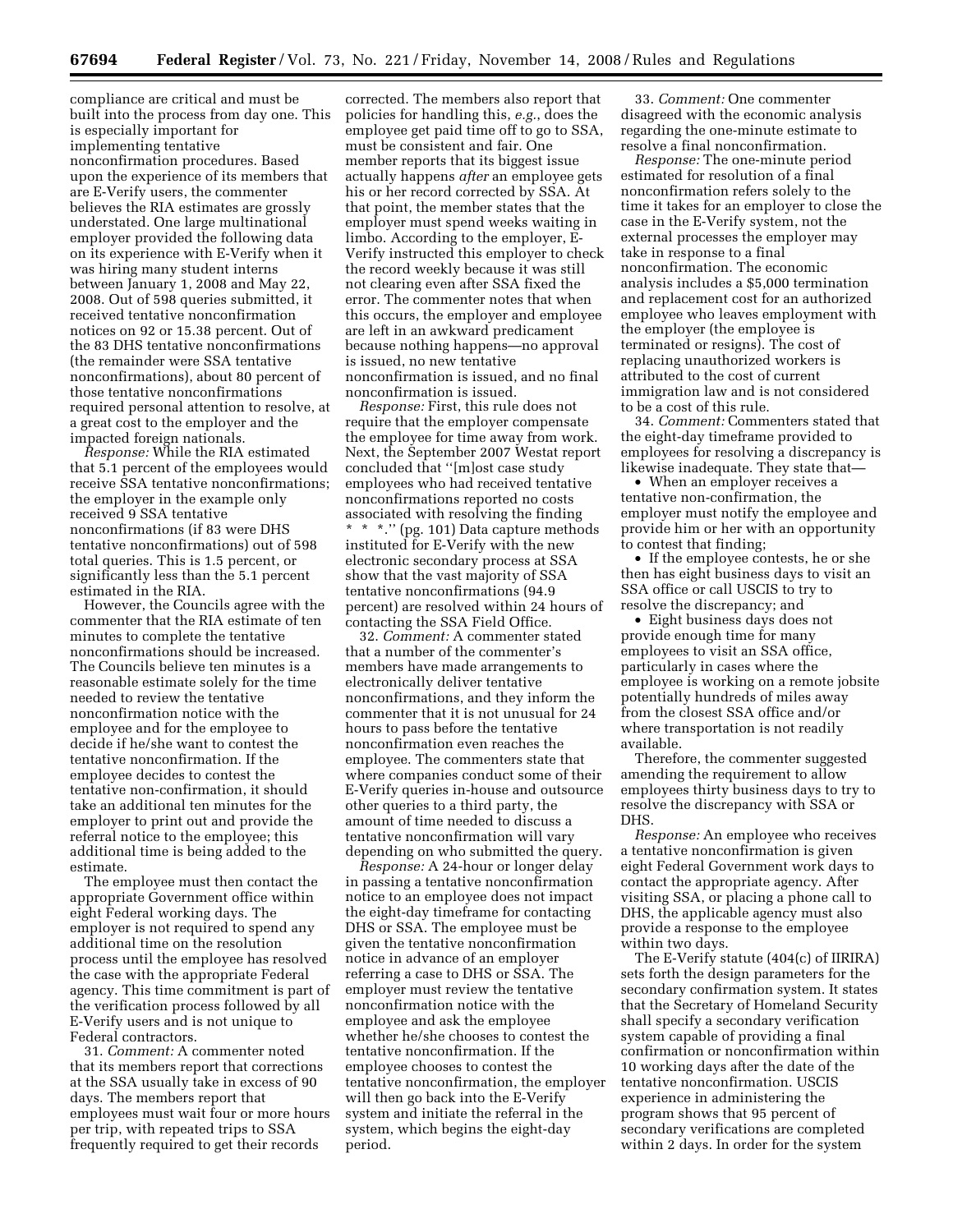to comply with the statutory specifications, USCIS allows eight working days for the employee to visit SSA or contact DHS.

In cases where additional time may be required for resolving the discrepancy with SSA or DHS, the employer will receive a message through E-Verify called ''Case in Continuance,'' which may extend beyond the ten-day resolution period. During this time, the employer may not take action against the employee while the employee is resolving his or her case.

35. *Comment:* A commenter from an institution of higher education expected that most rejections will involve nonimmigrant post-doctoral associates and fellows who have already undergone careful scrutiny in obtaining a visa to enter the United States.

*Response:* The Immigration Reform and Control Act of 1986 (IIRCA) requires all employers to verify the identity and work authorization of any employee working in the U.S. by having the employee complete a Form I–9. While nonimmigrant post-doctoral associates and fellows have already obtained a visa to enter the U.S., this does not alleviate the employer of its responsibility under IRCA. In addition, the fact that an alien has been issued a visa has nothing directly to do with whether the alien is work-authorized in the United States, as millions of aliens who are issued visas and admitted to the United States in B, F or certain other nonimmigrant categories are not authorized to be employed in this country.

36. *Comment:* The SBA Office of Advocacy was concerned about its ability to successfully complete the online tutorial, required by the MOU that contractors will be required to sign. The commenter states that, while the proposed rule acknowledges the tutorial, it does not acknowledge the requirement that a proficiency test at the end of the tutorial needs to be taken and a 71 percent pass rate achieved. The commenter is concerned about the cost implications to an employer who does not pass the test, stating that the costs involved have more dimensions than just the opportunity cost.

*Response:* The E-Verify program knows of no situation in the history of the program where an employer was ultimately unable to participate because it could not pass the mastery test. The cost and burden associated with the tutorial is more than adequate to also cover the mastery test as well.

Employers are able to retake the mastery test as many times as is necessary to pass. Taking the tutorial and the mastery test is a requirement to

use the system and run verification queries. Those responsible for running queries (and passing the mastery test) are not always the same as those who have signed the MOU on behalf of the entire company.

37. *Comment:* Commenters stated that not all contractors have computers at all sites at which they engage in hiring. Consequently, they conclude that they will incur costs to computerize and establish Internet accessibility for every facility at which they hire employees. Given the mobile nature of traveling carnivals and circuses, as well as the sporadic availability of Internet access in some rural areas, the commenter does not believe that all employers can have reliable Internet access or even regular access to a computer while traveling to conduct business. Being mobile, the carnival industry would face additional costs associated with transporting this equipment from location to location.

*Response:* It would be unusual for a Federal Government contractor not to have Internet access and a computer. Still, employers have the option of using an outside company or vendor to run their queries. Through this method of using E-Verify, the third party engages in an MOU with the DHS and SSA on behalf of its client. Employers could also seek out other sources of Internet access, such as a public library. While the commenter offered no specific information on the increased marginal cost of transporting a laptop computer and printer, it does not appear to be significant.

The economic analysis estimated that two percent of contractors did not have a computer or Internet connection at their hiring site. The economic analysis stated ''If we do not receive comments indicating that covered Federal contractors or subcontractors would need to purchase a computer and/or internet connection, we may eliminate this category of costs in the final rule.'' As such comments were received, that cost will be included in the final rule.

38. *Comment:* Commenters noted the E-Verify MOU requires the employer to make photocopies of certain documents, and to print certain documents if a tentative non-confirmation occurs. The commenters stated that the analysis fails to consider the additional cost of printing and copying equipment an employer must acquire and maintain at each hiring site under the rule. Further, the commenters noted that the E-Verify MOU requires, under certain circumstances, that the employer either scan certain documents provided by the employer for electronic submittal to DHS or use an express mail account. The commenters stated that the added

cost of a scanner—wherever employees are hired—is not considered by the analysis.

*Response:* The economic analysis will add additional printing costs to the analysis. The analysis will add the cost of an ''all-in-one'' printer/copier/ scanner/fax machine for the contractors that may need to purchase a computer. The economic analysis had already considered certain photocopying costs. However, the printer/copier/scanner/fax machine that is being included provides an alternative (such as scanning a document) to photocopying documents.

39. *Comment:* The SBA Office of Advocacy stated that contractors will be required to sign a MOU that is an agreement between them, the SSA, and USCIS. The commenter stated that the proposed rule provides the contractor with an opportunity to negotiate the terms of the MOU and that the cost of compliance includes a line item for the contractor's attorney to read the MOU. The commenter recommended that the cost of compliance should recognize the cost for an attorney to negotiate an acceptable MOU.

*Response:* The terms of the MOU are not negotiable.

40. *Comment:* A commenter stated that the rule does not take into account the costs businesses would incur as a result of ''erroneous nonconfirmations'' that result from E-Verify database inaccuracies. The commenter stated that Government-commissioned reports, congressional testimony, and other evidence support its opinion about the unreliability of the E-Verify program. The commenter also stated that the recent reauthorization of the program by the U.S. House of Representatives specifically acknowledged this fact by requiring further study by the GAO of the erroneous tentative nonconfirmation rate.

*Response:* The Westat report in 2007 found that the erroneous tentative nonconfirmation rate for all workers from October 2004—March 2007 was 0.6 percent. (Westat report pg. 57, table) This means that 0.6 percent of workers that were found work-authorized by the system initially received a tentative nonconfirmation during the verification process. A system that correctly verifies authorized workers as work-authorized 99.4 percent of the time cannot reasonably be termed ''unreliable.'' Further, the economic analysis did estimate the cost to employers of resolving the tentative nonconfirmations.

41. *Comment:* A commenter stated that there are no reliable figures to report the number of erroneous final nonconfirmations because there is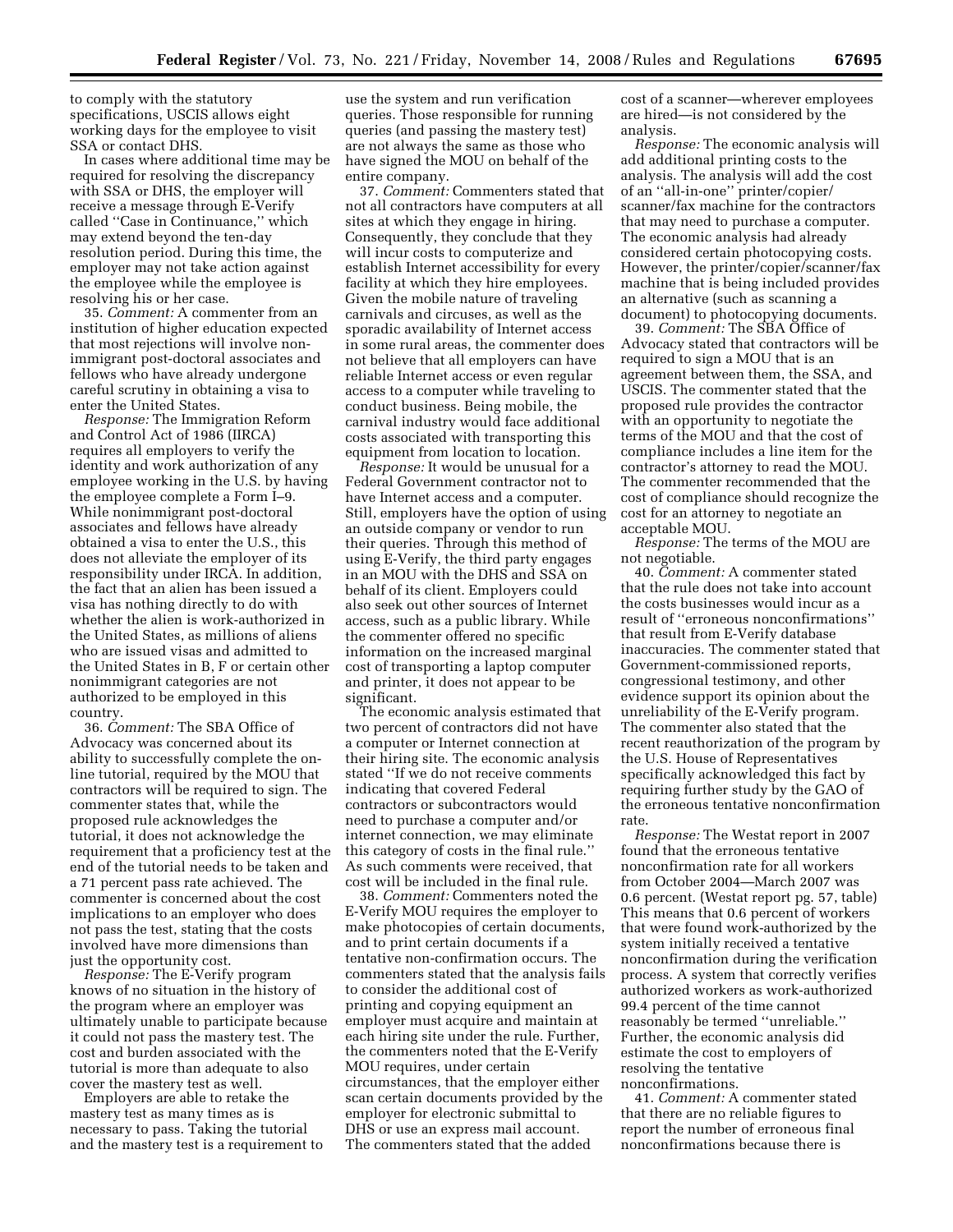currently no process in place to appeal such an outcome. The commenter submits that most employers will simply fire individuals with a final nonconfirmation report from E-Verify.

*Response:* Employers or employees may contact the E-Verify program if additional time is needed to provide such documentation or if they believe a final nonconfirmation was received in error. The E-Verify program may delay a final nonconfirmation finding on a case by case basis in those cases where employees have experienced delays in receiving needed documentation that will help prove their employment eligibility, and the program will work with the employer and/or employee to research the case and identify the reason for the final nonconfirmation. Where an employer or employee has questions about a final nonconfirmation, DHS or SSA can place such cases ''in continuance'' for resolution by either SSA or DHS.

42. *Comment:* A commenter states that according to a June 7, 2008, Government Accountability Office Report, the existing electronic verification systems in place at DHS and SSA are frequently unable to provide the ''instant'' verification that E-Verify is supposed to provide. The commenter quotes this report as finding that in eight percent of the cases, ''[r]esolving these nonconfirmations can take several days, or in a few cases even weeks.'' June 7, 2008 GAO Report, ''Electronic Verification: Challenges Exist in Implementing a Mandatory Electronic Verification System,'' p. 3. The commenter states that the delays are attributable to several factors, including USCIS's failure to promptly update its database when it receives new citizenship information. The commenter claims that, in those circumstances, an authorized worker will be terminated under the proposed rule even if he or she promptly attempts to correct the database error.

*Response:* Employees are not penalized if their case requires additional time to resolve. As long as they contact the appropriate agency within the required eight-day timeframe and begin the process of contesting a tentative nonconfirmation, they must be permitted to continue working until their case is resolved.

Contrary to the commenter's assertions, DHS does update its database when immigrants are naturalized as citizens. However, when naturalized employees properly state that they are citizens, their information is verified against the SSA database, which may not yet reflect their naturalized status. USCIS implemented a change to the E-

Verify system in May 2008 to re-check against DHS naturalization databases any citizens that SSA cannot verify because of a citizenship mismatch. This change prevents naturalized citizens from receiving a tentative nonconfirmation if their information is available in the more current DHS database. However, new citizens remain responsible for updating their records with SSA when they are naturalized.

Moreover, the E-Verify MOU makes clear that employers are prohibited from discharging, refusing to hire, or assigning or refusing to assign to federal contracts employees because they appear or sound ''foreign'' or have received tentative nonconfirmations. The MOU also notifies an employer that any violation of the unfair immigrationrelated employment practices provisions in section 274B of the INA could subject the Employer to civil penalties, back pay awards, and other sanctions, and violations of Title VII could subject the Employer to back pay awards, compensatory and punitive damages. Violations of either section 274B of the INA or Title VII may also lead to the termination of the employer's participation in E-Verify. If the employee believes that he or she has been discriminated against, he or she should contact OSC at 1–800–255–7688 or 1–800–237–2515 (TDD). Employers that have questions relating to the antidiscrimination provision should contact OSC at 1–800–255–8155 or 1–800–237– 2515 (TDD).

43. *Comment:* A commenter stated that the FAR Council says that the only currently employed lawful workers who will be casualties of its proposed rule are those who ''choose not to take the steps necessary to resolve a tentative nonconfirmation,'' and who thereafter are fired. 73 FR at 33377. The commenter states that that assertion is premised on the notion that there are no errors in the relevant databases that cannot be quickly corrected in the eightday period provided for in the Proposed Rule. The commenter contends that that notion is undeniably false—as the GAO Report makes clear when it says that it sometimes takes ''weeks'' to correct an error under the E-Verify system.

*Response:* The commenter appears to misunderstand the eight-day period under the E-Verify program for an employee with a tentative nonconfirmation to contact SSA or DHS. Employees are not expected to resolve their tentative nonconfirmations within eight days—they are only required to contact the appropriate agency within that timeframe in order to challenge the tentative nonconfirmation. The economic analysis does assume there

could be some authorized employees who are terminated, but this should occur only under unusual circumstances. The authorized worker has an economic incentive to ensure his/her information properly matches SSA's records both to preserve his/her job and to ensure the employee receives full credit for contributions made into Social Security. The analysis estimated that 2 percent of the 5.3 percent unresolved tentative nonconfirmation cases (2%  $\times\,5.3\%$  = .106%) represent an authorized employee who either resigned or was terminated.

44. *Comment:* A commenter stated that, so far this year, the commenter has initiated nearly 1,400 new-hire queries through E-Verify and anticipates that new-hire queries will approximate 3,000 a year. The commenter states that its E-Verify tentative non-confirmation rate far exceeds the estimated rate of nonconfirmations published by E-Verify and USCIS. The commenter notes that all of its tentative nonconfirmations have ultimately been cleared by E-Verify as work authorized, but only after significant investment of time and money.

*Response:* Employers' tentative nonconfirmation rates will vary depending on the makeup of their workforces. While the majority of SSA tentative nonconfirmations are resolved within ten days, E-Verify does accommodate employees whose cases cannot be resolved within that timeframe provided that they have contacted SSA and have followed all of the requirements.

USCIS continues to partner with SSA in the implementation of the E-Verify program, especially in diminishing database errors and resolving mistaken final nonconfirmations. It is the responsibility of individual citizens to update their records with SSA; this includes the most common updates of name change due to marriage and change in citizenship status due to the naturalization process.

45. *Comment:* A commenter stated that mandating contractors to use the Basic Pilot/E-Verify program will not eliminate the U.S. economy's demand for unauthorized workers. According to the commenter, contractors who need workers will continue to hire them ''off the books.''

*Response:* The INA prohibits hiring or continuing to employ aliens whom the employer knows are not authorized to work in the United States. INA section  $274A(a)(1)$ ,  $(a)(2)$ . Any employment of aliens whom the employer knows are not authorized to work in the United States is a violation of the law. We disagree with the implication that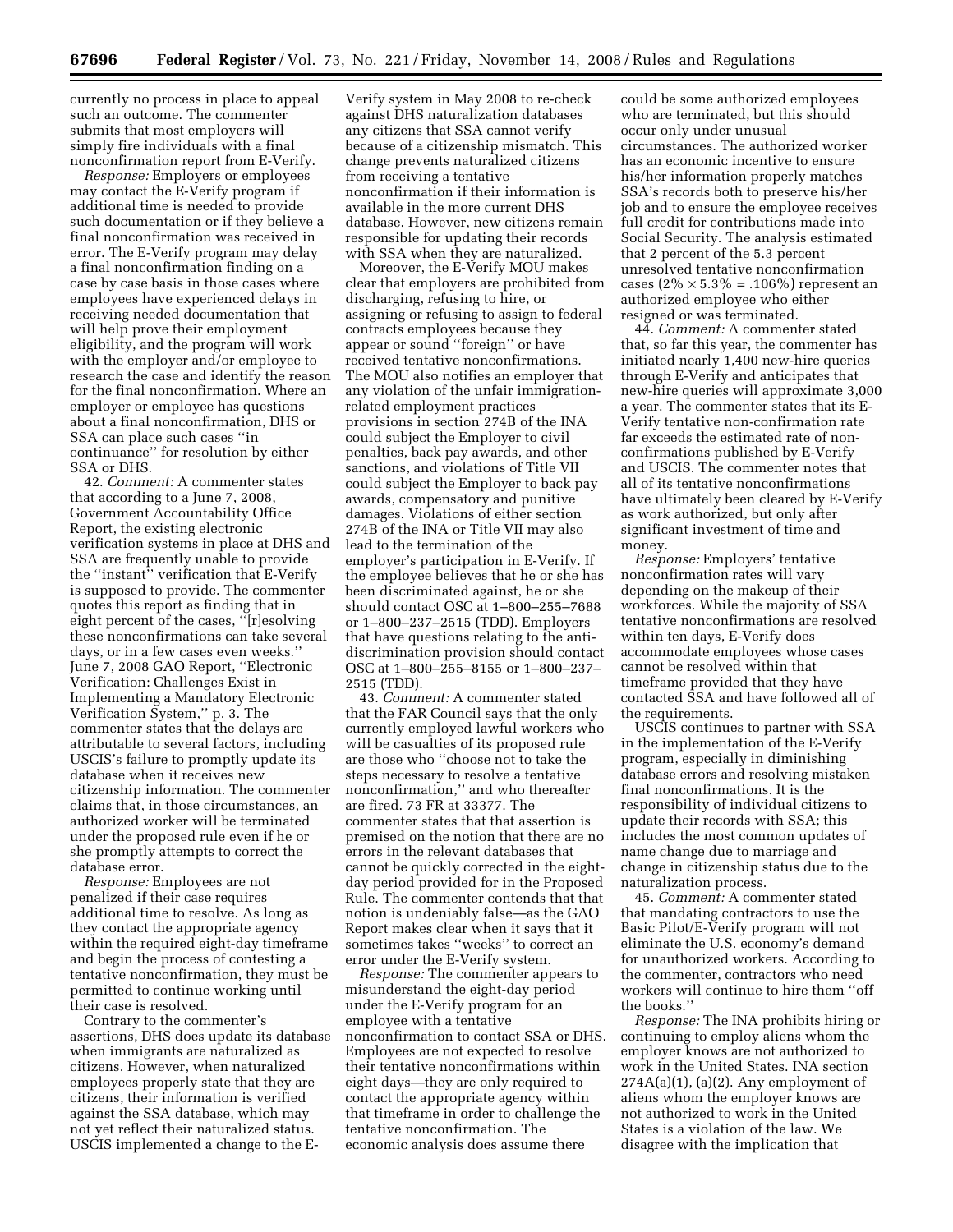employers will find a way to violate the law anyway, so lax enforcement of the law is in the U.S. economy's best interest.

46. *Comment:* A commenter stated that smaller businesses may find it financially more difficult to comply with Executive Order 12989. According to the commenter, the proposed rule indicates that the costs of participation in the E-Verify program will likely include startup registration costs, opportunity costs of the time spent on training, opportunity costs of the time spent on employee verification, productivity costs when employees need to leave work to visit SSA/USCIS to correct information, and employee turnover costs. The commenter quotes statistics drawn from a survey of employers who have used the system to demonstrate that the startup process for E-Verify can be burdensome.

*Response:* The statistics reported by the commenter in the example from page 60 of the September 2007 Westat report are incorrectly drawn from the table in the report. In fact, 72.9 percent of employers disagreed with the statement ''the on-line registration process was too time consuming''; only 13.4 percent agreed with the statement (of which 2.4 percent strongly agreed). Also, 75.9 percent of employers surveyed disagreed with the statement ''the on-line tutorial was hard to use,'' an additional 21.2 percent of employers surveyed strongly disagreed with the statement, only 2.8 percent agreed (of which  $0.2$  percent strongly agreed). Finally, 67.9 percent of employers disagreed with the statement ''the tutorial takes too long to complete;'' only 21.6 percent of employers agreed (of which 3.8 percent strongly agreed). The statistic on the importance of passing the mastery test and the perceived burden was correctly drawn from the table.

System set up and maintenance costs are a concern for the program and especially their impact on smaller employers. Therefore, questions on these costs have been and will continue to be asked in the independent evaluations of the program. The statistics cited in the example are accurately quoted from the Sept. 2007 Westat report, however, it must be noted that the average start-up and maintenance costs are calculated from a very widely skewed distribution of cost data. As stated on pg. 104 of the Westat report, ''Eighty-four percent of employers that used the Web Basic Pilot for more than a year reported spending \$100 or less for start-up costs, and 75 percent said they spend \$100 or less annually to operate the system.

However, 4 percent of long-term users said they spend \$500 or more for startup costs, and 11 percent spent \$500 or more annually for operating costs.'' The report does not segregate the employers that reported a high level of cost into large and small employers. However, the report does state on page 106 that ''[n]ot surprisingly, maintenance costs were higher for employers that verified employees at multiple locations than for those that verified at only one location (\$1,653 versus \$490).'' So, to the extent that small employers are less likely to verify employees at multiple widely distributed locations, their costs would be expected to be lower than the average provided in the report.

Separate from this final rule, the E-Verify program is working to identify and address issues that may result in an employee not fully understanding the opportunity to contest an initial mismatch, *e.g.*, the Plain Language Initiative. The program currently provides program materials in English and Spanish and is currently working to produce documents in nine additional languages.

47. *Comment:* Commenters stated that the RIA assumes that 2 percent of authorized workers for whom E-Verify generates a tentative nonconfirmation will not resolve their records to the Government's satisfaction. Commenters believe that failing to resolve a tentative nonconfirmation leads inexorably to a final nonconfirmation, which results in employee termination. The commenters note that the RIA claims that these workers ''choose not to resolve the non confirmation,'' but no evidence is provided showing that the lack of records resolution is the result of worker choice. Furthermore, the commenters note that the RIA does not explain why workers would intentionally choose a path that leads to termination. The commenters believe that a more plausible explanation is that these workers have unusually difficult problems to resolve or they are less capable than their peers at navigating multiple Government bureaucracies or they are marginal workers for whom the burden of resolving records exceeds the gain from remaining in the formal labor market. Whatever the cause(s), the commenters believe E-Verify will be responsible for these terminations and the RIA acknowledges this and includes, as a cost to employers, the additional recruitment and training that are required to replace these employees. However, commenters believe the RIA ignores the opportunity cost of termination to the employees themselves. The \$10 billion present value cost estimate should be

understood as a lower-bound for the true social cost of forced unemployment of authorized workers.

*Response:* The Councils disagree that there will be any significant ''forced unemployment'' cost caused by this rule on authorized workers. If the E-Verify program issues a tentative non confirmation to an employee, the employer cannot fire, prevent from working, or withhold or delay training or wages for that employee during the resolution process. All employees receiving tentative nonconfirmations are given the opportunity to contest and correct their records.

A limited case study in the 2007 Westat report notes that ''Most employees reported positive experiences correcting their paperwork with SSA or USCIS'' and ''Overall, employees who contested SSA findings did so quickly: The record review showed an average of only 2.1 days between the referral to SSA and the date the SSA representative signed the referral letter (if one was provided to the employee)'' (Appendix E pages E–13 and E–14). This 2.1 day average time to resolve a tentative non-confirmation suggests the resolution process is not an unreasonably difficult burden for those that choose to utilize the process.

As there is no law that compels an authorized worker to resolve a tentative non-confirmation, the Councils believe it is reasonable to add a cost for an employer to replace an authorized worker who does not resolve the tentative non-confirmation. For the purpose of the economic analysis, the Councils assumed that 2 percent of the 5.3 percent unresolved tentative nonconfirmations were authorized workers leaving employment with the employer  $(2\% \times 5.3\% = .106\%)$ . The employer would incur employee replacement (turnover) costs whether the authorized employee resigned or was terminated. Due to the economic incentive to ensure one's records are correct with SSA and to continue employment, it would be a very unusual circumstance for an authorized worker not to work diligently to resolve the tentative nonconfirmation.

We disagree with the commenter's assertion of a ''\$10 billion'' present value cost estimate of ''forced unemployment.'' The commenter's \$10 billion estimate is apparently premised upon assuming a 15 year period of analysis of ''forced unemployment'' and a ''disemployment rate'' of ''1.060%.'' We assume the ''disemployment rate'' used by the commenter was meant to be the ''.106%'' estimate in the RIA for the proposed analysis of people who are authorized to work but either resign or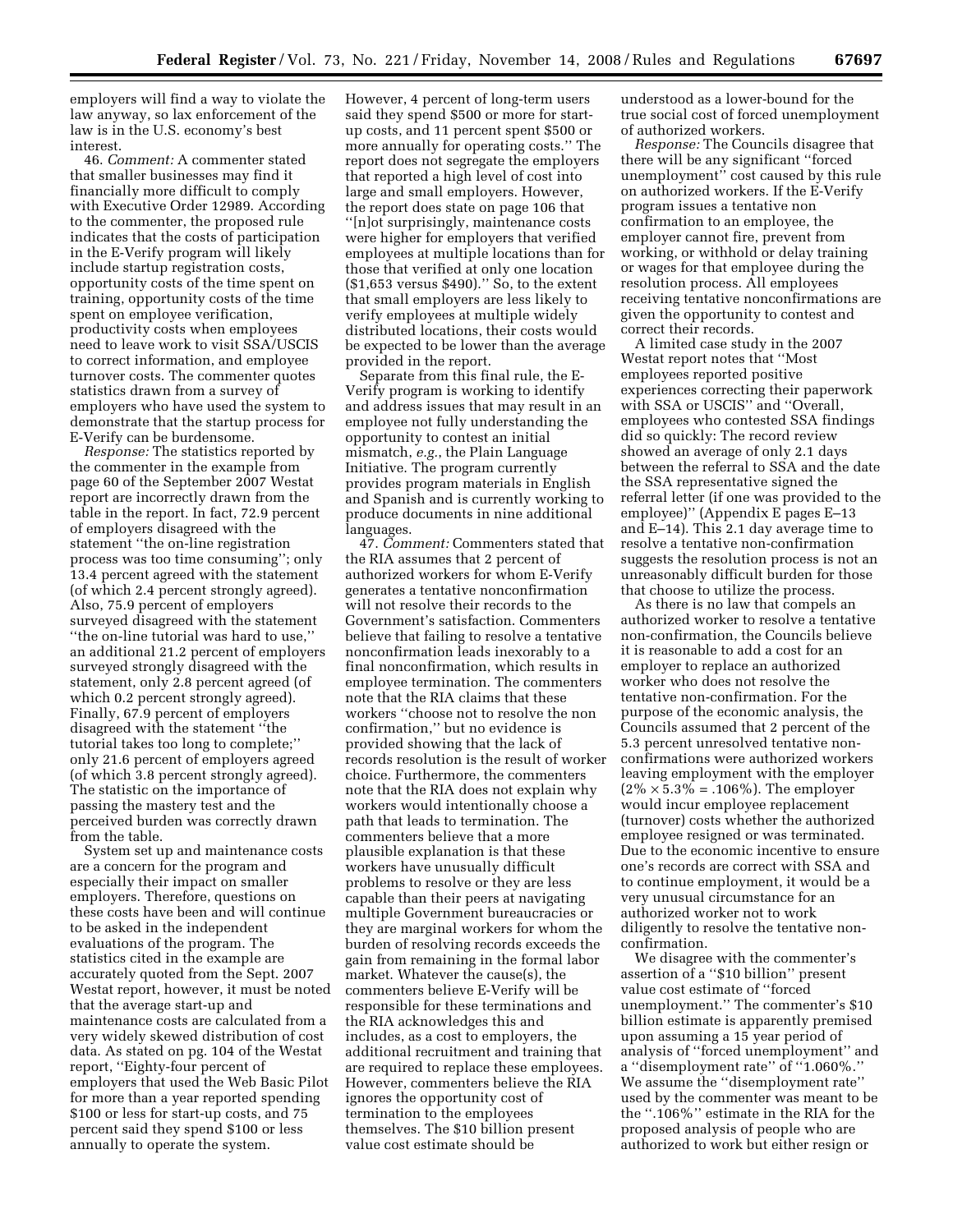are terminated for failure to resolve the tentative non-confirmation. If true, this would cause an order of magnitude error in the commenter's calculations. Also, the economic analysis assumed the 2% replacement rate for authorized workers who do not resolve their tentative non-confirmations included any and all reasons an authorized employee potentially leaves employment, such as voluntary resignation.

Finally, the E-Verify program knows of no information that supports the commenter's assertion that workers who do not resolve their tentative nonconfirmations have ''unusually difficult problems to resolve, or they are less capable than their peers at navigating multiple government bureaucracies, or they are marginal workers for whom the burden of resolving records exceeds the gain from remaining in the formal labor market.''

48. *Comment:* Commenters stated the RIA extrapolates to a coerced population of Federal contractors from the current E-Verify population, which consists of volunteers. In this case, the commenters believed volunteers are likely to be firms for which participation in the program is actually beneficial. The commenters concluded, if this were the only criterion for participation, then they would expect data from these firms to be ''better'' than data the Government will obtain once it makes participation mandatory.

*Response:* The economic analysis used actual information regarding the E-Verify authorization process (*i.e.*, percentage of tentative nonconfirmations, percentage of final nonconfirmations, etc.) generated by the entities that were using the E-Verify program during October 2006–March 2007 in order to estimate costs.

The rate of tentative nonconfirmations, percentage of final nonconfirmations, and other operational statistics may be different for entities that choose to be Federal contractors than for the existing E-Verify population, but there is no evidence to support the theory that data from the existing E-Verify enrollees would be ''better'' (lower tentative nonconfirmation rates) than data the Government will obtain once additional Federal contractors join E-Verify. We note there are many states that currently require certain employers to participate in E-Verify. For example, Arizona and Mississippi are currently requiring all employers to enroll in E-Verify and authorize the work status of newly hired employees. Also, Idaho, Minnesota, and North Carolina require state government

agencies to vet newly hired state employees through E-Verify.

In fact, there is data that suggests there could be fewer tentative nonconfirmations among the federal contractor population than in the general population. The September 2007 Westat report stated on page 41 (note that E-Verify was formerly known as "Basic Pilot"): "\* \* \* establishments registering for the Web Basic Pilot differ significantly from employers not enrolled in the program. More specifically, pilot participants tend to be larger than most establishments, have higher proportions of foreign-born employees, and be more concentrated in certain industries and locations.'' The report also stated, ''\* \* \* it appears currently that citizens are underrepresented in the Web Basic Pilot program compared to the nation. Since citizens are more likely than noncitizens to be authorized automatically and less likely to get an erroneous tentative nonconfirmation, it is reasonable to expect that a program that verifies all new hires nationally would have a higher percent verified automatically and a lower erroneous tentative nonconfirmation rate than is currently the case, if nothing else changes.'' (pg. 134) Consequently, we could reasonably expect that tentative non-confirmation rates for federal contractors could be lower than the rates experienced by current E-Verify enrollees.

49. *Comment:* A commenter stated that the calculations from the sample should be treated with caution because the sample consisted of a six-month season that did not include Spring- and Summer-hires. The commenter further stated that seasonal workers would be covered by E-Verify but are excluded from this sample. In addition, the commenter stated that if a Federal agency had proposed to collect data from volunteer E-Verify participants and use them to predict results from a mandatory E-Verify program, the Office of Management and Budget would have been compelled by law and its own regulations to disapprove the information collection on the ground that it lacked practical utility (commenter cited in footnote 24— ''OMB's information collection rule forbids it from approving a statistical survey 'that is not designed to produce valid and reliable results that can be generalized to the universe of study.' '' See 5 CFR 1320.5(d)(2)(v); 60 FR 44988.

*Response:* The Council agrees a full year's worth of data would provide a better indicator of the likely impacts of the final rule. Therefore, for the final rule's economic analysis, a full 12 months of data are used, instead of the

six months used in the proposed rule's economic analysis. However, given that the economic analysis did not conduct a ''statistical survey,'' the commenter's purpose in stating that the economic analysis did not comply with OMB ''statistical survey'' guidelines is not clear.

50. *Comment:* The SSA provided additional information regarding the marginal cost of the rule to SSA.

*Response:* The economic analysis will be revised to incorporate the cost estimates provided by SSA. For example, the economic analysis estimated the cost to SSA in FY09 to be \$622,699, while the SSA estimated its FY09 costs to be \$1,023,294.

# b. On Federal Acquisition Workforce

*Comment:* A commenter stated that the proposed rule assumes only \$1,547,194 in costs that the Federal Government will incur in 2009 as ''operating costs from each query that an employer executes'' and ''resolving tentative nonconfirmations.'' According to the commenter, the proposed rule has not considered costs associated with contracting officer time and effort.

*Response:* Contracting officer duties under the final rule consist almost exclusively of inserting the clause into appropriate solicitations and contracts. The marginal effort associated with that duty is so slight as to be practically immeasurable. Further, there is no reason to believe that additional contracting officers will need to be hired due to the impact of this rulemaking.

## 3. Reasonable Alternatives

*Comment:* The SBA Office of Advocacy suggested that the Administration should examine feasible alternatives to the proposed rule, if comments received indicate that the proposed rule would have a significant economic impact on a substantial number of small businesses. Another commenter wrote that the Administration's analysis of reasonable alternatives is flawed for failure to take into account all reasonable alternatives, and for failure to adequately address the lone alternative taken into account.

*Response:* The Council has considered all reasonable alternatives, as addressed herein and in the FRFA, and has adopted all the alternatives that fulfill the objective of the Executive Order.

#### 4. Paperwork Reduction Act

*Comment:* An immigration lawyers association commented that the proposed rule violated the Paperwork Reduction Act by imposing an additional information collection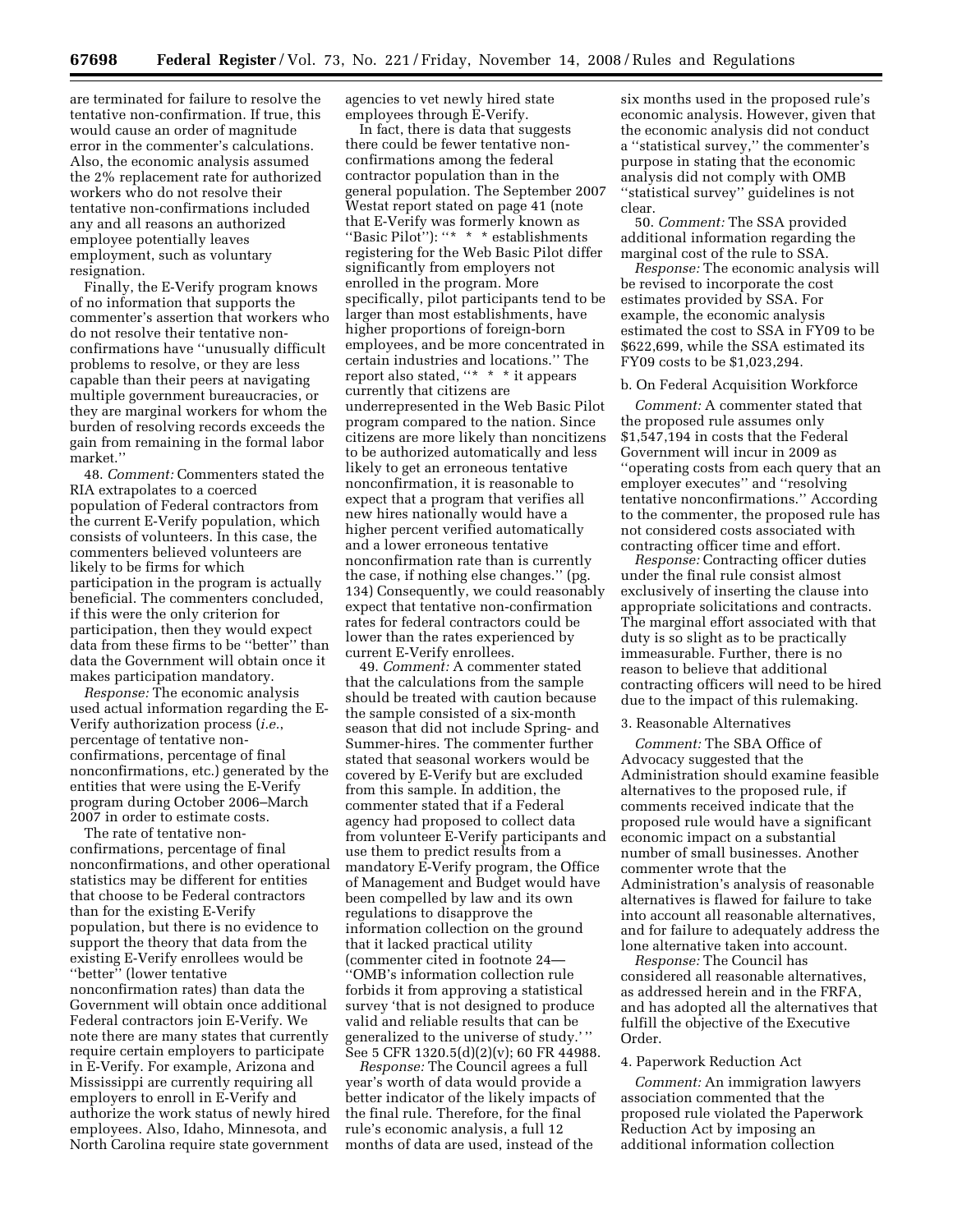burden on employers and because employers who fail to keep such records will face significant liability.

*Response:* The Councils recognized in the proposed rule that the rule contains information collection requirements over and above the burden hours already approved for the E-Verify System. 73 FR 33379. The Councils have requested and received approval from OMB for this new information collection requirement. Accordingly, the information collection requirements of this rule fully comply with the requirements of the Paperwork Reduction Act.

# *F. Final Regulatory Flexibility Act Analysis*

This Section F constitutes the Final Regulatory Flexibility Act Analysis (FRFA), as required by the Regulatory Flexibility Act, 5 U.S.C. 604. The issues covered here are also addressed in detail in the Regulatory Impact Analysis for FAR Case 2007–013, available at *[http://www.regulations.gov.](http://www.regulations.gov)* 

This final rule implements Executive Order, 12989, as amended, to enhance the stability and dependability of Federal Government contractor workforces by requiring them to use the USCIS' E-Verify system as the means for verifying employment eligibility of certain employees.

The Councils expect this rule to impact nearly every small entity in the Federal contractor base. However, the direct cost this rule imposes does not appear to have a significant economic impact on a substantial number of small entities, within the meaning of the Regulatory Flexibility Act, 5 U.S.C. 601, *et seq.* Nevertheless, the Councils have not formally certified the rule as not having a ''significant economic impact on a substantial number of small entities,'' as allowed under section 605(b) of the Regulatory Flexibility Act.

In addition to the costs of this final rule, the Councils expect this rule to carry certain benefits to employers in that it provides an economical, webbased method for performing verification of employment eligibility of employees, improving the reliability of the employment verification procedures employers are already required to perform. Federal contractors' participation in E-Verify is also expected to reduce the likelihood that contractors will discover, long after the fact, that they have hired unauthorized aliens, thereby sparing contractors the cost of terminating and replacing employees not authorized to work under Federal immigration law after resources have been expended on the training of those employees.

In addition, a number of changes have been made in the final rule to lessen the impact on small businesses; they should also benefit large businesses in reduced compliance costs. Specifically, the timelines have been significantly extended (see Section B., ''Changes Adopted in the Final Rule'', paragraph 1., ''Significantly Extended Timelines'', for the precise changes); the threshold for prime contracts has been raised from \$3,000 to the simplified acquisition threshold (\$100,000); contracts with a performance period of less than 120 days are exempted; the COTS-related exemption has been expanded (see Section B., ''Changes Adopted in the Final Rule'', paragraph 9., ''Expanded COTS-related exemptions for:'' of this rule); contractors are offered the option of using E-Verify on all existing employees so as to eliminate the necessity of segregating employees performing directly on a Federal Government contract from those who are not; and contractors may exempt employees with an active, current security clearance or for whom background investigations have been completed and credentials issued pursuant to Homeland Security Presidential Directive (HSPD) 12.

Executive Order 12989, as amended, prohibits Federal agencies from contracting with companies that knowingly hire employees not eligible to work in the United States and instructs Federal agencies to contract with companies that agree to use an electronic employment verification system to confirm the employment eligibility of their workforce. The E-Verify System is the best available means for contractors and subcontractors to verify employment eligibility. Consequently, this final rule is being promulgated to institute a contractual requirement for contractors and subcontractors to utilize E-Verify as the means of verifying that (1) all new hires of the contractor or subcontractor and (2) all employees directly engaged in performing work under covered contracts or subcontracts are eligible to work in the United States. The final rule adds a new FAR Subpart 22.18 and a new clause.

The prohibition against Federal agencies contracting with companies that knowingly hire employees not eligible to work in the United States has existed since 1996. Virtually all employers in the United States, including Federal Government contractors and subcontractors, are prohibited from hiring an individual without verifying his or her identity and authorization to work and from continuing to employ an alien whom

they know is not authorized to work in the United States (section 274A(a) of the Immigration and Nationality Act of 1952, as amended (INA), 8 U.S.C. 1324a; 8 CFR part 274A). Many aliens, including lawful permanent residents, refugees, asylees, and temporary workers petitioned by a U.S. employer, are authorized to work in the United States (see 8 CFR 274a.12, listing classes of work-authorized aliens).

The new contractual requirement to use the E-Verify System will enhance the Government's procurement system by decreasing the employment of unauthorized aliens in the Government's supply chain and thereby fostering a more stable and dependable Federal Government contracting community.

This rule will impact many small entities in the Federal contractor base. Major exceptions are contractors providing commercially available offthe-shelf (COTS) items and items that would be COTS items but for minor modifications, entities that enter into contracts with a value less than \$100,000, and subcontractors that provide supplies rather than services or construction. In Fiscal Year 2006, there were over 100,000 small businesses that received direct Federal contracts. While there are no reliable numbers for subcontracts awarded to small businesses, the Dynamic Small Business database of the Central Contractor Registration—a database of basic business information for contractors that seek to do business with the Federal Government—gives a number of 324,250 small business profiles that are registered. Assuming that 50% of these small businesses contract with the Federal Government at either the prime or subcontract level, then that number is 162,125 small businesses.

The Councils have placed in the public docket a detailed Regulatory Impact Analysis of the compliance requirements of this rule. Generally, employers will incur opportunity cost of the time their employees will spend complying with the requirements of the regulation. Employees will need to be trained in order to be able to operate the E-Verify system, as well as spending time on processing employee verifications. Employers will incur startup costs from enrolling in the E-Verify program, including costs such as reviewing and updating USCIS Form I– 9 (Employment Eligibility Verification) for existing employees and potentially a cost to modify an existing personnel or payroll system to be able to record the E-Verify status of their employees. We believe a small number of employers may need to purchase a computer,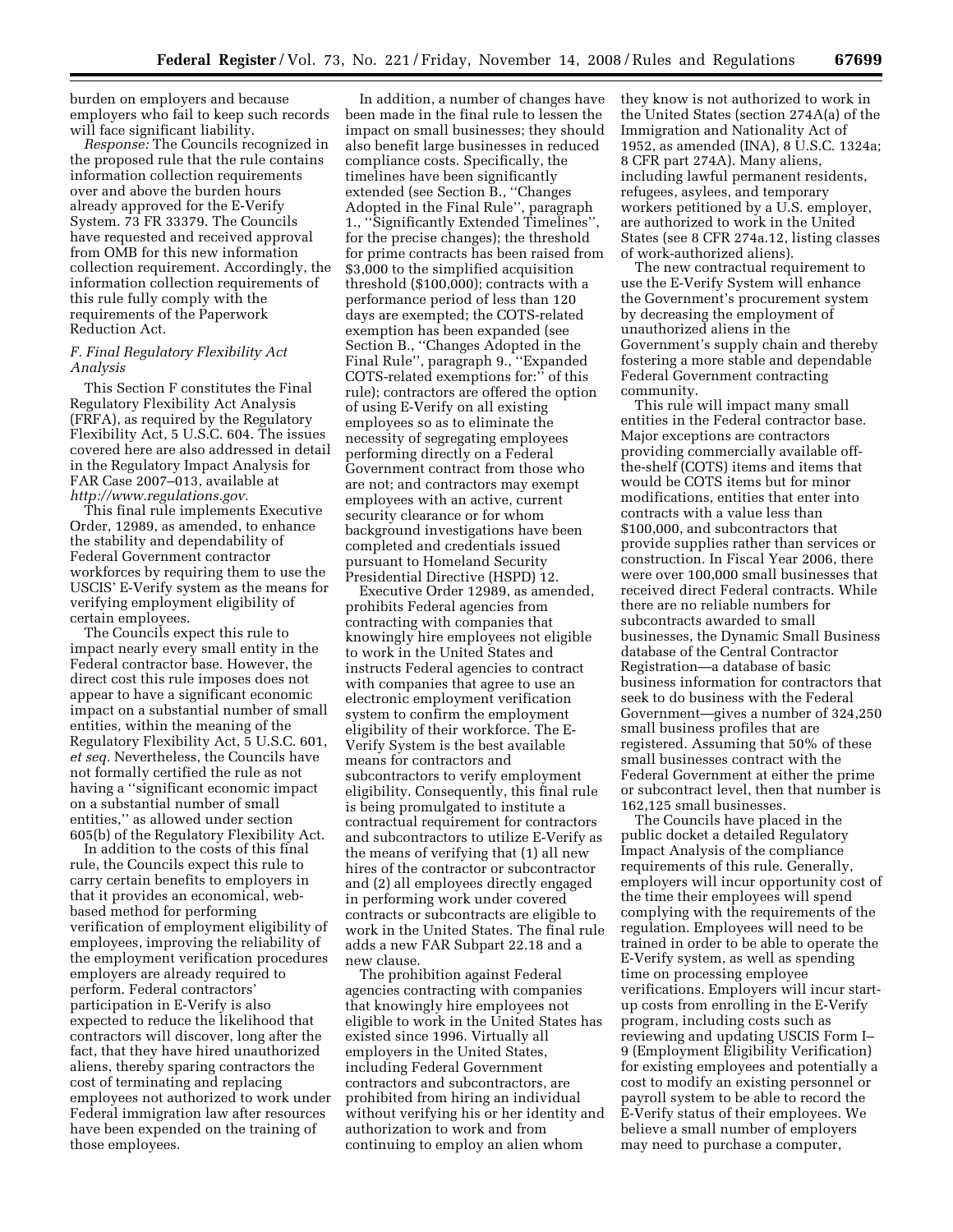internet connection, and printer for their hiring site. Certain employee replacement (turnover) costs may also be incurred due to this regulation.

In order to further inform our understanding of the economic impact of this rule on small entities, we considered hypothetical contractors with 10, 50, 100, and 500 employees and estimated the economic impact of the rule on those four sizes of entities in their initial year of enrollment. The initial year a contractor enrolls in E-Verify is expected to be the year with the highest compliance cost, as the contractor is incurring both the start-up costs of enrolling in E-Verify as well as the majority of the costs of vetting its existing employees through the E-Verify system.

The estimated average direct cost of this rule to a contractor with 10 employees is \$1,254 in the initial year. For a contractor with 50 employees, the estimated average direct cost of participating in E-Verify is \$3,163 in the initial year. For a contractor with 100 employees, the estimated initial-year impact is \$5,615. A contractor with 500 employees is expected to have an initial year impact of \$24,422. This level of direct cost burden is well under 1% of the expected annual revenue of these four sizes of entities and does not appear to represent an economically significant impact on an average direct cost per contractor basis. To the extent that some small entities incur direct costs that are significantly higher than the average estimated costs, those employers may reasonably be expected to face a significant economic impact.

As discussed previously, the Councils do not consider the cost of complying with preexisting immigration statutes to be a direct cost of this rulemaking. Thus, while some employers may find the costs incurred by replacing employees that are not authorized to work in the United States to be economically significant, those costs of complying with the Immigration and Nationality Act are not direct costs attributable to this rule.

In addition, the requirement for entities (both large and small) to enroll in E-Verify only applies to contractors and subcontractors that choose to perform certain work for the Federal Government. When an entity's leadership determines that participating in E-Verify would impose a significant economic impact on the operation, the leadership must make a business decision whether the revenue generated by doing business with the Federal Government would provide a financial return sufficient to justify the cost of such participation in E-Verify.

Presumably, entities that do not receive the desired return to justify the expense of participating in E-Verify would choose not to be a Federal contractor or subcontractor.

The SBA Office of Advocacy claims that the initial analysis did not consider costs such as the social welfare cost or the cost of penalties and lawsuits. However, the IRFA fully complied with the requirements of § 603 of the Regulatory Flexibility Act. The IRFA compared estimated compliance costs for four distinct sizes of small business (10, 50, 100, and 500 employees) to the respective revenue of these businesses, using information obtained from the Small Business Administration, and identified a compliance cost burden of 0.03 percent of revenue for the small entity with 10 employees. The Councils do not agree that 0.03 percent would typically be regarded as a significant economic impact. Further, with regard to the full social welfare cost of the rule, regulatory flexibility analyses need not include anything other than the direct costs of a regulation on a small entity that is required to comply with the regulation.

The SBA Office of Advocacy believes that the Councils underestimated the number of contractors that will be vetted through E-Verify and criticizes the fixed factors (*e.g.*, 26 percent for labor) used in the economic analysis, as well as the estimate that the assumption that the number of subcontractors is 20 percent of the number of prime contractors. It claims that the estimates the Councils used are not based on ''empirical data'' and that the economic analysis was not explicit regarding how these factors were determined. The Councils respond that the dollar value of the contracts within the scope of the rule was found by querying the Federal Procurement Data System and does not rely on an estimate by the Councils. Instead of simply providing a ''toplevel'' estimate, the Councils developed a model to estimate the number of employees that would be expected to be vetted through E-Verify. The factors utilized (*e.g.*, 26 percent for labor) are all multiplied against the estimated dollar value of contracts. When describing the percentage estimates used to estimate factors utilized, the economic analysis specifically stated ''we understand these assumptions are rough and we welcome public comment providing more precise information.'' However, no better information was provided in the comments. The SBA Office of Advocacy encouraged the FAR Council to revisit the economic analysis as more data become available. The Councils will consider reviewing this

aspect of the economic analysis once the final rule has been in effect and useful data becomes available.

The Councils are unaware of any duplicative, overlapping, or conflicting Federal rules. There are current requirements for all employers, not just Federal contractors and subcontractors, to verify the employment eligibility of their newly hired employees. These requirements have existed since 1986. Arguably related rules include DHS's ''No-Match'' rule, which provides guidance to employers on how best to respond to the Social Security Administration's (SSA) no-match letters, through which employers are alerted annually about their employees whose names and Social Security numbers submitted on tax forms do not match up to the information in the SSA's database. Although this ''No-Match'' rule concerns the SSA's letters generated from one of the data sources used by the E-Verify system, the ''No-Match'' rule is not directly associated with use of the E-Verify System. The two rules interact insofar as use of E-Verify—and the resulting strengthening of Federal contractors' employment verification processes—is expected to reduce the incidence of SSA ''No-Matches'' in the Federal contract workforce resulting from the employment of unauthorized alien workers. But the ''No-Match'' rule is designed to assist employers to ensure that their entire existing workforce remains work-authorized, while this amendment to the FAR is designed to ensure that unauthorized aliens are not brought into the Federal Government's contractor workforce.

In addition to the alternatives discussed above in the response to public comments—particular, the section entitled ''Small Business,'' and its subsections including ''Alternatives to Lessen the Burden on Small Businesses''—the Councils considered the following alternatives in order to minimize the impact on small business concerns:

• Whether to exempt small businesses entirely from the requirement to use E-Verify. The SBA Office of Advocacy was concerned that small businesses do not have the financial resources and human capital to adapt their technology infrastructure systems to rapidly change requirements being imposed by the Federal Government. The Councils limited the applicability of this rule to small businesses by raising the dollar threshold, limiting flowdown, exempting COTS suppliers, and in various other ways discussed throughout this notice.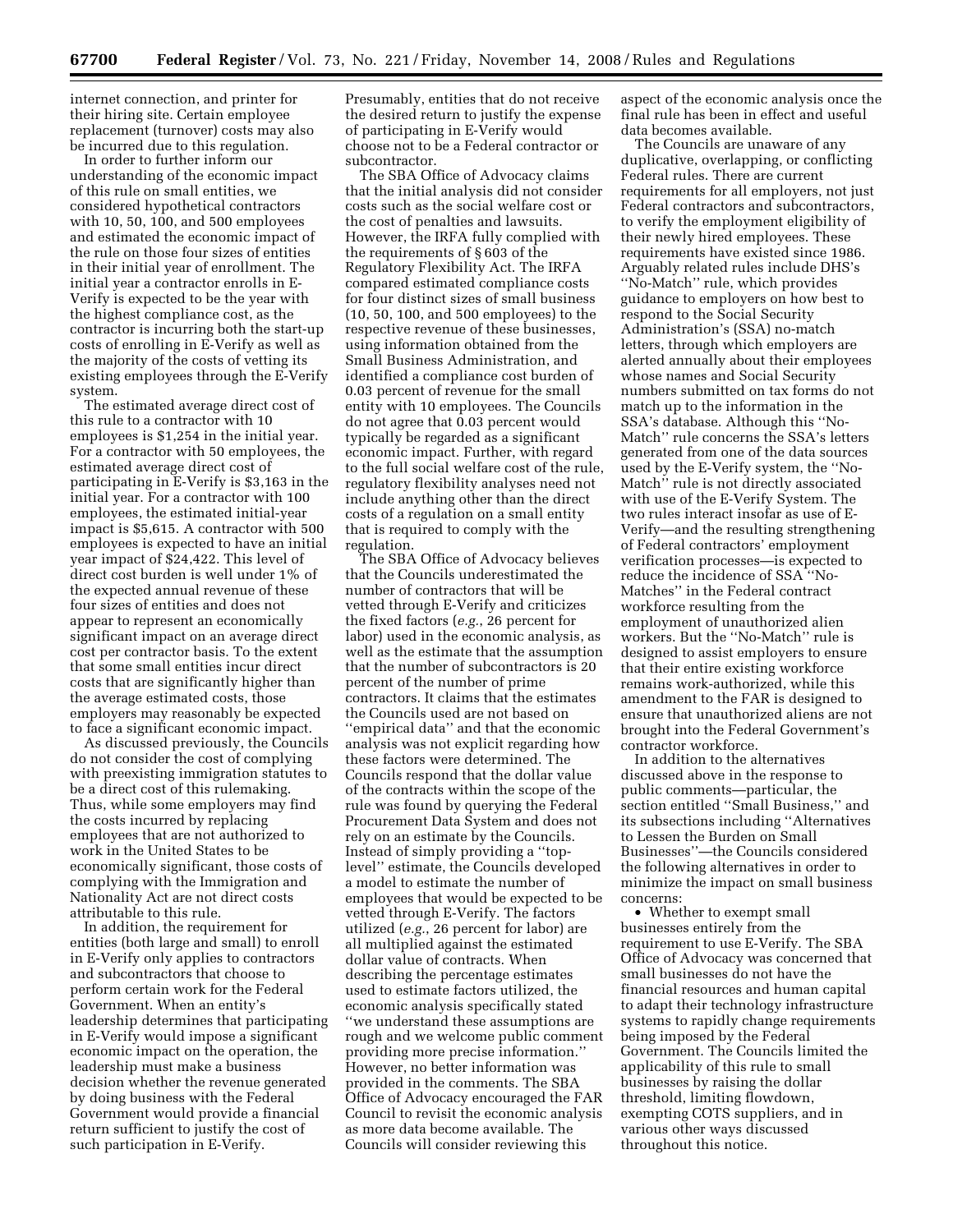• How to limit the compliance costs for small businesses. The SBA Office of Advocacy noted that small business Federal contractors operate on very thin profit margins and the types of technology systems necessary here require capital outlays that cannot be easily recouped by passing the cost to the client and are costly to the small business owner. Although the E-Verify system does require the employer to have access to some equipment such as a computer, Internet access, a printer, and either a scanner, photo copier, or a digital camera, the Councils believe that this equipment is not prohibitively expensive. Almost all small businesses doing business with the Government would already have such equipment or be able to readily acquire it. The equipment for a small business to implement E-Verify need not be particularly sophisticated or complex. The Councils have made every effort to limit the cost of compliance.

• How to limit appropriately the burden of compliance on subcontractors. The SBA Office of Advocacy is concerned that there is disproportionality in the compliance cost burden on small business subcontractors because there are fewer avenues and fewer contracts among which the small businesses can spread the cost of doing business. The final rule adds a number of exemptions that will ease the burden on small business and large business contractors; for example, contractors will have the option of verifying all existing employees, not just those performing directly on the contract. This eliminates the need to develop a system to identify employees assigned to the contract.

• Whether to require E-Verify participation as a preaward eligibility requirement rather than as a postaward contract performance requirement. The rule is distinct from the existing E-Verify program, in that it would require E-Verify queries to be performed on certain existing employees of a contractor, and the Councils believe that the obligations created by the rule should be codified as a postaward contract performance requirement.

• Whether the use of E-Verify should be required for existing employees of the contractor who are assigned to work under the Government contract or should be limited only to the new hires of the contractor. Executive Order 12989, as amended, instructs Federal contracting agencies to contract with employers that agree to use E-Verify to confirm the work eligibility of their existing employees assigned to work on Federal contracts. The Councils decided that requiring employment eligibility

confirmation of all workers assigned to a new Government contract was most consistent with Executive Order 12989 and with the Federal Government's own obligation to use E-Verify when hiring Federal employees, and it would most effectively ensure that the Federal Government does not indirectly exploit an illegal labor force.

• Whether to require contractors to use E-Verify only for new hires that would be assigned to work under a Government contract and exclude all other new hires of the contractor from the E-Verify requirement. Executive Order 12989, as amended, instructs Federal contracting agencies to contract with employers that agree to use E-Verify for all new hires of the contractor. The Councils decided that requiring contractors to use the E-Verify program as part of standard hiring practices would simplify employment verification, and conforms with the requirements of Executive Order 12989 and with a principal goal of the rule to ensure that the Federal Government does business with companies that do not employ unauthorized aliens.

• Whether the use of E-Verify should be required for all prime contracts or only for those contracts that do not call for COTS items or items that would be COTS items but for minor modifications, as defined at FAR Part 2 (containing the definition of a commercial item). Because COTS suppliers, by definition, do not specialize in serving the Federal Government, and because the Government might lose access to COTS suppliers if they determine the cost of complying with the rule outweighs their gains from Government business, the Councils decided not to require the use of E-Verify for COTS items and items that would be COTS items but for minor modifications. As noted above, the Councils expanded the reach of this exception for COTS items in response to comments received on the proposed rule.

• Whether the requirements of the rule should flow down to all subcontracts or should be limited to subcontracts for services or construction. The Councils determined to apply the rule only to subcontracts for commercial or noncommercial services, including construction. It does not apply to subcontracts for material or to subcontracts less than \$3,000.

## *G. Statutory and Regulatory Requirements*

## Executive Order 12866

Executive Order 12866, ''Regulatory Planning and Review,'' directs agencies

and the Office of Management and Budget (OMB) to determine whether a regulatory action is ''significant'' and therefore subject to review by OMB and subject to the analyses directed by that Executive Order. 58 FR 51735, October 4, 1993, as amended. The Councils have determined that this rule is a ''significant regulatory action'' under Executive Order 12866, section 3(f), because there is significant public interest in issues pertaining to immigration and because this is an economically significant rule pursuant to this Executive Order. Accordingly, this final rule has been submitted to OMB for review.

This is a major rule under 5 U.S.C. 804.

A Regulatory Impact Analysis that more thoroughly explains the assumptions used to estimate the cost of this final rule is available in the docket as indicated under **ADDRESSES**. For access to the docket to read background documents or comments received, go to *<http://www.regulations.gov>*. A summary of the cost and benefits of the final rule follows:

In the initial fiscal year the rule is expected to be effective (fiscal year 2009), the Councils estimate that there will be approximately 168,624 contractors and subcontractors that will be required to enroll in E-Verify due to this rule and that there will be an additional 3.8 million employees vetted through E-Verify. In the initial year, the cost of the final rule at 7% net present value is approximately \$245.4 million, and, over the ten-year period of analysis (2009–2018), the cost of the final rule is approximately \$1,105.4 million. In the initial year, the cost of the final rule at 3% net present value is approximately \$254.9 million, and, over the ten-year period of analysis (2009–2018), the cost of the final rule is \$1,336.5 million. Compliance costs from participating in the E-Verify program fall into the following general categories, and Table 1 below provides a summary of the costs:

• *Startup Costs:* Employers must register to use the E-Verify system and sign a Memorandum of Understanding with USCIS and SSA. Employers will also incur costs such as reviewing and updating USCIS Form I–9 (Employment Eligibility Verification) for existing employees and potentially a cost to modify an existing personnel or payroll system to be able to record the E-Verify status of their employees. A very small number of employers may need to purchase a computer, internet connection and printer for their hiring site if that hiring site does not already have internet access.

• *Training:* Employees who use the E-Verify system are required to take an on-line tutorial. While USCIS does not charge a fee for this training, employers will incur the opportunity cost of the time the employee spends on the training, as the employee's time could have been spent on other activities.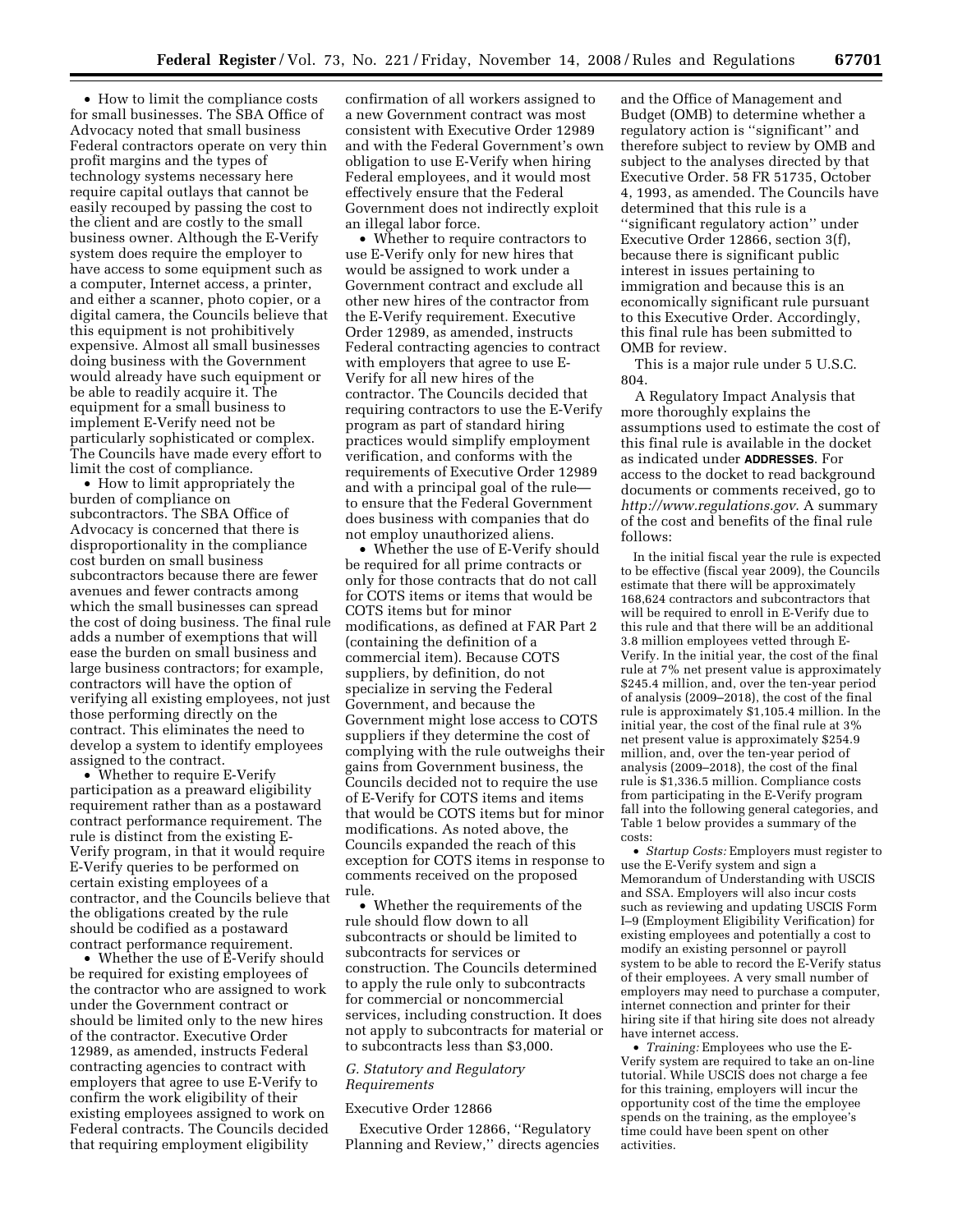• *Employee Verification:* Employers will incur the opportunity cost of the time spent entering data into E-Verify and, if the employee receives a tentative nonconfirmation, employers would inform the employee and spend time closing out the case after resolution of the tentative nonconfirmation. In addition, the employer would incur lost productivity when an employee needs to be away from work to visit SSA to correct his/her information. As estimated, the employee would bear the cost of driving to SSA.

• *Employee Replacement (Turnover) Cost:*  There may be a small percentage of workers who are authorized to work in the U.S. and who receive a tentative nonconfirmation but do not take the steps necessary to resolve it (despite the strong economic incentives to do so). The Councils cannot predict why an authorized employee would not work diligently to resolve the tentative

nonconfirmation, given the incentives to do so, but we believe the economic analysis should reasonably account for such a possibility. Assuming that a small number of authorized employees would not resolve their tentative nonconfirmations, and would either resign or be terminated, is simply a conservative analytical assumption in light of the fact that there is no law compelling employees to resolve their tentative nonconfirmations; thus, employers may incur some additional costs due to having to replace a small number of authorized employees. To the extent that the accompanying E-Verify rulemaking results in the termination or resignation of a worker authorized to work in the U.S., those associated employee replacement costs would be considered to be a cost of the rule. However, the termination and replacement costs of unauthorized workers are not counted as a direct cost of this rule because

# TABLE 1—10 YEAR COST OF FINAL RULE

[7% present value]

|       | Employer      |                                                |                   | Employee          | Government        |               |
|-------|---------------|------------------------------------------------|-------------------|-------------------|-------------------|---------------|
| Year  | Startup costs | Authorized em-<br>ployee replace-<br>ment cost | Verification cost | Verification cost | Verification cost | Total         |
| 2009  | \$188.138.945 | \$15,041,464                                   | \$37,836,372      | \$2,436,863       | \$1,928,888       | \$245,382,532 |
| 2010  | 72,368,319    | 7,798,427                                      | 19,616,690        | 1,263,415         | 998.560           | 102,045,411   |
| 2011  | 71,015,802    | 7,652,663                                      | 19,250,187        | 1,239,831         | 979.895           | 100,138,378   |
| 2012  | 69,688,407    | 7,509,622                                      | 18,890,355        | 1,216,654         | 961.579           | 98,266,617    |
| 2013  | 69.443.845    | 7.369.253                                      | 18.537.018        | 1.193.865         | 943.606           | 97.487.587    |
| 2014  | 68.145.775    | 7.231.511                                      | 18,190,724        | 1.171.588         | 925.973           | 95,665,570    |
| 2015  | 66,872,076    | 7,096,345                                      | 17,850,716        | 1.149.689         | 908.670           | 93,877,497    |
| 2016  | 65,621,976    | 6,963,703                                      | 17,516,996        | 1,128,187         | 891.691           | 92,122,553    |
| 2017  | 65,041,291    | 6,833,541                                      | 17,189,537        | 1,107,092         | 875.028           | 91,046,490    |
| 2018  | 63,825,632    | 6,705,812                                      | 16,868,275        | 1,086,406         | 858.677           | 89,344,803    |
| Total | 800,162,068   | 80,202,341                                     | 201,746,869       | 12,993,591        | 10,272,566        | 1,105,377,436 |

Because unauthorized workers are at risk of being apprehended in immigration enforcement actions, contractors who hire them will necessarily have a more unstable workforce than contractors who do not hire unauthorized workers. Given the vulnerabilities in the I–9 system, many employers that do not knowingly employ illegal aliens nevertheless have unauthorized workers, undetected, on their workforce.

This rule will promote economy and efficiency in Government procurement. Stability and dependability are important elements of economy and efficiency. A contractor with a less stable workforce will be less likely to produce goods and services economically and efficiently than will a contractor with a more stable workforce. Because of the Executive Branch's obligation to enforce the immigration laws, including the detection and removal of illegal aliens identified through worksite enforcement, contractors that employ illegal aliens

cannot rely on the continuing availability and service of those illegal workers. Such contractors inevitably will have a less stable and less dependable workforce than contractors that do not employ such persons. Where a contractor assigns illegal aliens to work on Federal contracts, the enforcement of Federal immigration laws imposes a direct risk of disruption, delay, and increased expense in Federal contracting. Such contractors are less dependable procurement sources, even if the contractors did not knowingly hire or knowingly continue to employ unauthorized workers.

Contractors that use E-Verify to confirm the employment eligibility of the workforce are much less likely to face immigration enforcement actions and are generally more efficient and dependable procurement sources than contractors that do not use that system to verify the work eligibility of their workforce. Rigorous employment verification through E-Verify will also help contractors confirm the identity of

the persons working on Federal contracts, enhancing national security at less expense to the Government than it would cost for contractors to obtain more rigorous security clearances that may not be otherwise required by their contracts. This is likely to be particularly beneficial where contractors operate at sensitive national infrastructure sites.

## *H. Paperwork Reduction Act*

Under the Paperwork Reduction Act of 1995, Public Law 104–13, 109 Stat. 163 (1995) (PRA), all Departments are required to submit to the Office of Management and Budget (OMB), for review and approval, any information collection requests in a final rule. It is estimated that this rule will increase the information collection burden hours already approved for the E-Verify Program. The OMB control number for the currently approved E-Verify Program Information Collection Request is 1615–0092.

current immigration law prohibits employers from hiring or continuing to employ aliens whom they know are not authorized to work in the U.S. The termination and replacement of unauthorized employees will impose a burden on employers, but INA section 274A(a), 8 U.S.C. 1324a(a), expressly prohibits employers from hiring or continuing to employ an alien whom they know is not authorized to work in the United States. Accordingly, costs that result from employers' knowledge of their workers' illegal status are attributable to the Immigration and Nationality Act, not to the FAR rule.

• *Federal Government Cost:* The Government will incur operating costs from each query that an employer executes and will also incur costs from resolving tentative nonconfirmations.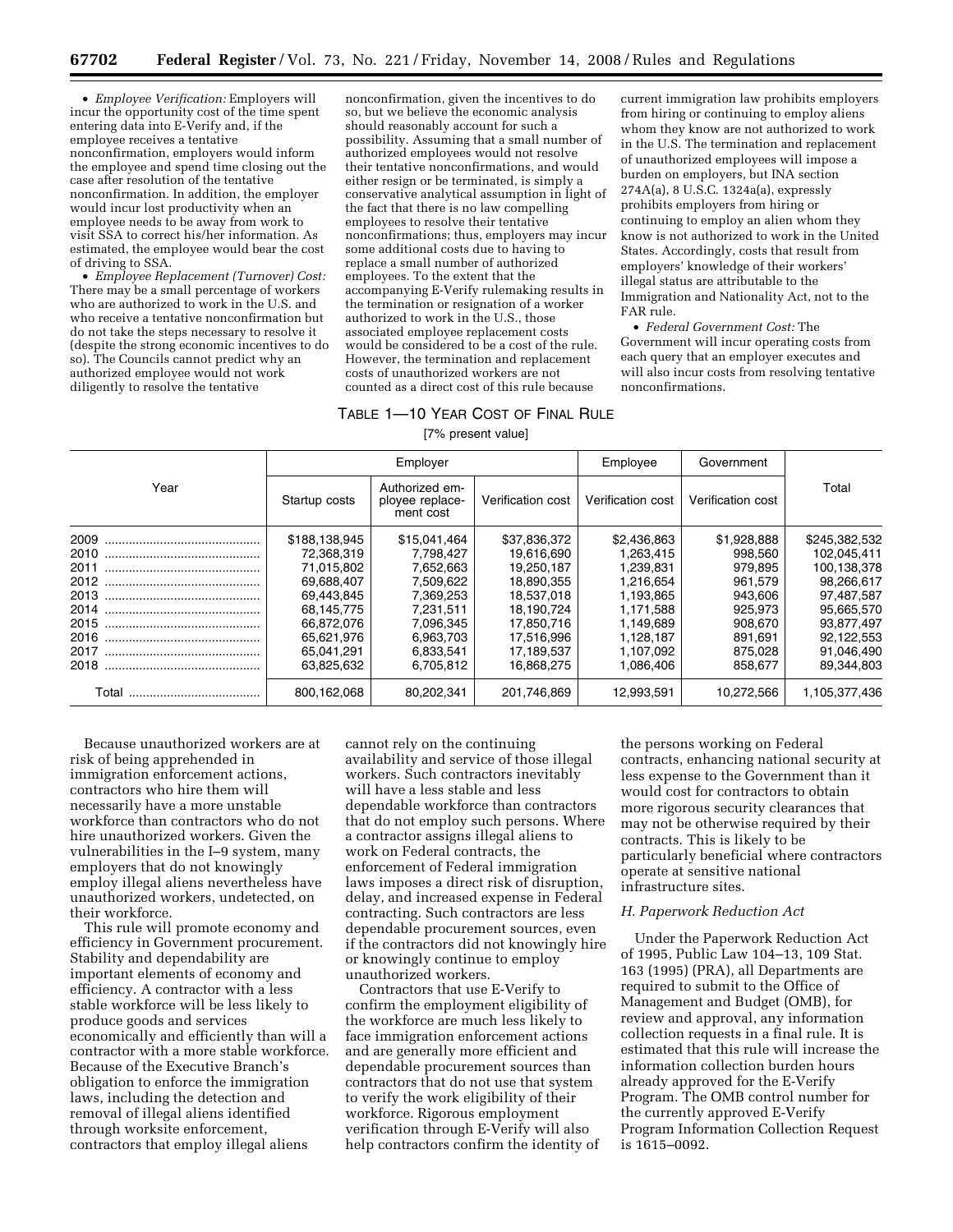Although the E-Verify Program has a currently approved Paperwork Reduction Act clearance, we are seeking OMB approval on the proposed amendments to the current OMB approved collection. The purpose of this notice is to allow 60 days for public comments on the amendments to the E-Verify Program collection of information, not on the amendments to the FAR rule. Comments on the amendments to the E-Verify Program should be submitted no later than January 13, 2009. This process is conducted in accordance with 5 CFR 1320.10.

When submitting comments on the information collection, they should address one or more of the following four points:

(1) Evaluate whether the collection of information is necessary for the proper performance of the agency, including whether the information will have practical utility;

(2) Evaluate the accuracy of the agency's estimate of the burden of the collection of information, including the validity of the methodology and assumptions used;

(3) Enhance the quality, utility, and clarity of the information to be collected; and

(4) Minimize the burden of the collection of the information on those who are to respond, including through the use of any and all appropriate automated, electronic, mechanical, or other technological collection techniques or other forms of information technology, *e.g.*, permitting electronic submission of responses.

*Overview of Information Collection for the E-Verify System (OMB Control Number 1615–0092):* 

a. *Type of information collection:*  Revision of currently approved information collection.

b. *Title of Form/Collection:* E-Verify Program.

c. *Agency form number, if any, and the applicable component of the Department of Homeland Security sponsoring the collection:* No form number. OMB Control Number 1615– 0092; U.S. Citizenship and Immigration Services.

d. *Affected public who will be asked or required to respond, as well as a brief abstract:* Primary respondents are business or other for-profit entities, small business, or other organizations. The E-Verify Program allows employers to electronically verify the eligibility status of newly hired employees. Certain Federal contractors and subcontractors will also be required to perform queries on existing employees assigned to the contract.

e. *An estimate of the total number of respondents and the amount of time estimated for an average respondent to respond:* 

Implementation: 125,015 at 0.86 hours per response.

Training: 521,134 at 2.26 hours per response.

ID/IQ Contracts: 3,333 at 2.00 hours per response.

Initial Query: 4,094,955 at 0.12 hours per response.

Secondary Query: 195,329 at 1.94 hours per response.

For implementation, it is estimated that the number of responses per respondent will be 17. For all others, the number of responses per respondent will be one.

f. *An estimate of the total of public burden (in hours) associated with the collection:* Approximately 3,882,482 burden hours.

All comments regarding this information collection should be directed to the Department of Homeland Security, U.S. Citizenship and Immigration Services, Regulatory Management Division, 111 Massachusetts Avenue, NW., 3rd Floor, Washington, DC 20529, Attention: Chief, 202–272–8377.

**List of Subjects in 48 CFR Parts 2, 22, and 52** 

Government procurement.

Dated: November 6, 2008.

#### **Al Matera,**

*Director, Office of Acquisition Policy.* 

■ Therefore, DoD, GSA, and NASA amend 48 CFR parts 2, 22, and 52 as set forth below:

■ 1. The authority citation for 48 CFR parts 2, 22, and 52 continues to read as follows:

**Authority:** 40 U.S.C. 121(c); 10 U.S.C. chapter 137; and 42 U.S.C. 2473(c).

# **PART 2—DEFINITIONS OF WORDS AND TERMS**

■ 2. Amend section 2.101 in paragraph (b)(2), in the definition ''United States'', by redesignating paragraphs (6) through (8) as paragraphs (7) through (9), respectively, and adding a new paragraph (6) to read as follows:

## **2.101 Definitions.**

\* \* \* \* \* (b) \* \* \*

 $(2) * * * *$ 

*United States* \* \* \*

(6) For use in Subpart 22.18, see the definition at 2.1801.

\* \* \* \* \*

# **PART 22—APPLICATION OF LABOR LAWS TO GOVERNMENT ACQUISITIONS**

■ 3. Amend section 22.102–1 by removing from the end of paragraph (g) the word ''and''; removing the period from the end of paragraph (h) and adding ''; and'' in its place; and adding paragraph (i) to read as follows:

# **22.102–1 Policy.**

\* \* \* \* \* (i) Eligibility for employment under United States immigration laws.

■ 4. Add Subpart 22.18 to read as follows:

# **Subpart 22.18—Employment Eligibility Verification**

Sec.<br>22.1800 22.1800 Scope. Definitions. 22.1802 Policy. 22.1803 Contract clause.

#### **22.1800 Scope.**

This subpart prescribes policies and procedures requiring contractors to utilize the Department of Homeland Security (DHS), United States Citizenship and Immigration Service's employment eligibility verification program (E-Verify) as the means for verifying employment eligibility of certain employees.

# **22.1801 Definitions.**

As used in this subpart— *Commercially available off-the-shelf* 

*(COTS) item*—

(1) Means any item of supply that is— (i) A commercial item (as defined in paragraph (1) of the definition at 2.101);

(ii) Sold in substantial quantities in the commercial marketplace; and

(iii) Offered to the Government, without modification, in the same form in which it is sold in the commercial marketplace; and

(2) Does not include bulk cargo, as defined in section 3 of the Shipping Act of 1984 (46 U.S.C. App. 1702), such as agricultural products and petroleum products. Per 46 CFR 525.1 (c)(2), ''bulk cargo'' means cargo that is loaded and carried in bulk onboard ship without mark or count, in a loose unpackaged form, having homogenous characteristics. Bulk cargo loaded into intermodal equipment, except LASH or Seabee barges, is subject to mark and count and, therefore, ceases to be bulk cargo.

*Employee assigned to the contract*  means an employee who was hired after November 6, 1986, who is directly performing work, in the United States, under a contract that is required to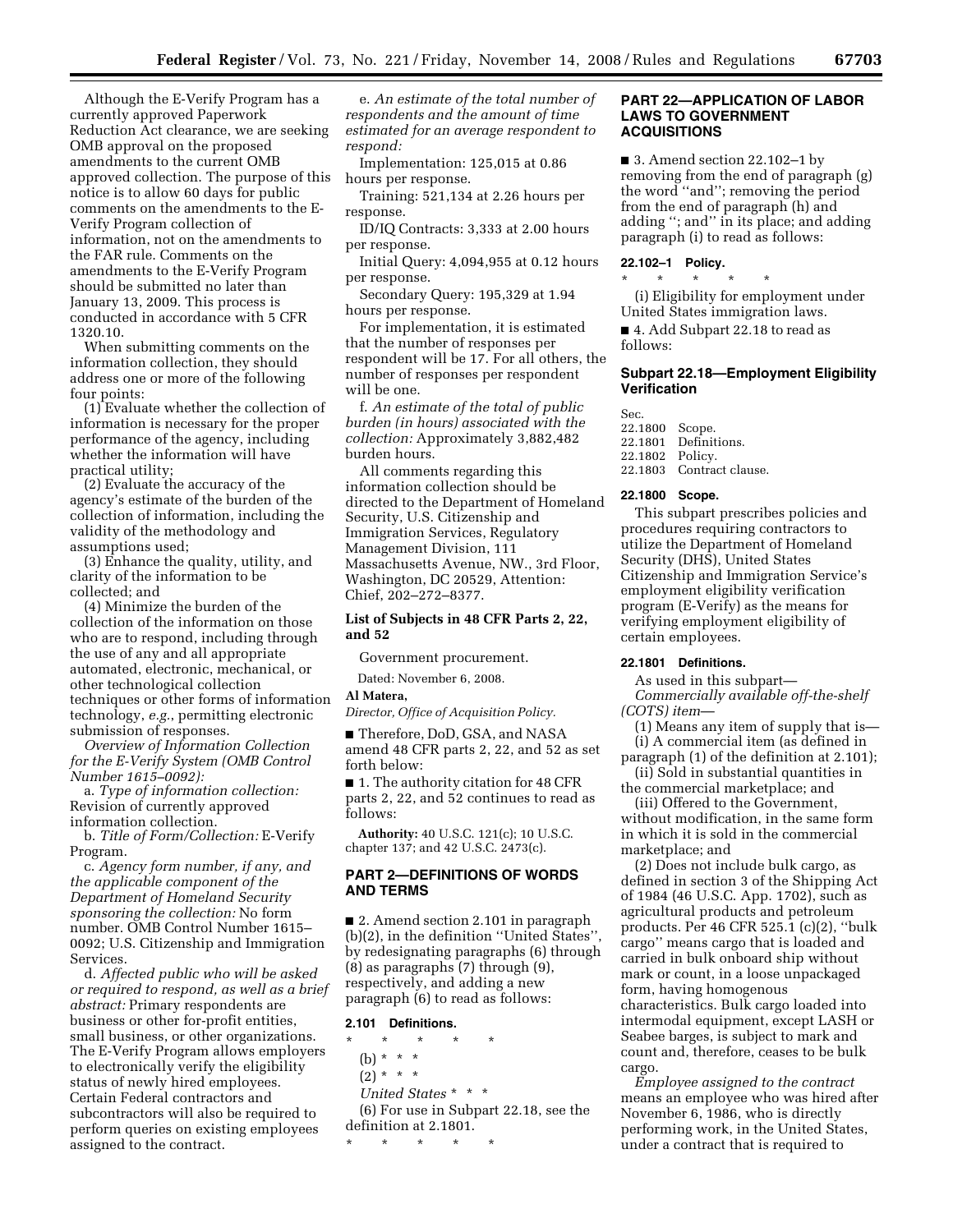include the clause prescribed at 22.1803. An employee is not considered to be directly performing work under a contract if the employee—

(1) Normally performs support work, such as indirect or overhead functions; and

(2) Does not perform any substantial duties applicable to the contract.

*Subcontract* means any contract, as defined in 2.101, entered into by a subcontractor to furnish supplies or services for performance of a prime contract or a subcontract. It includes but is not limited to purchase orders, and changes and modifications to purchase orders.

*Subcontractor* means any supplier, distributor, vendor, or firm that furnishes supplies or services to or for a prime contractor or another subcontractor.

*United States,* as defined in 8 U.S.C. 1101(a)(38), means the 50 States, the District of Columbia, Puerto Rico, Guam, and the U.S. Virgin Islands.

#### **22.1802 Policy.**

(a) Statutes and Executive orders require employers to abide by the immigration laws of the United States and to employ in the United States only individuals who are eligible to work in the United States. The E-Verify program provides an Internet-based means of verifying employment eligibility of workers employed in the United States, but is not a substitute for any other employment eligibility verification requirements.

(b) Contracting officers shall include in solicitations and contracts, as prescribed at 22.1803, requirements that Federal contractors must—

(1) Enroll as Federal contractors in E-Verify;

(2) Use E-Verify to verify employment eligibility of all new hires working in the United States, except that the contractor may choose to verify only new hires assigned to the contract if the contractor is—

(i) An institution of higher education (as defined at 20 U.S.C. 1001(a));

(ii) A State or local government or the government of a Federally recognized Indian tribe; or

(iii) A surety performing under a takeover agreement entered into with a Federal agency pursuant to a performance bond;

(3) Use E-Verify to verify employment eligibility of all employees assigned to the contract; and

(4) Include these requirements, as required by the clause at 52.222–54, in subcontracts for—

(i) Commercial or noncommercial services, except for commercial services

that are part of the purchase of a COTS item (or an item that would be a COTS item, but for minor modifications), performed by the COTS provider, and are normally provided for that COTS item; and

(ii) Construction.

(c) Contractors may elect to verify employment eligibility of all existing employees working in the United States who were hired after November 6, 1986, instead of just those employees assigned to the contract. The contractor is not required to verify employment eligibility of—

(1) Employees who hold an active security clearance of confidential, secret, or top secret; or

(2) Employees for whom background investigations have been completed and credentials issued pursuant to Homeland Security Presidential Directive (HSPD)–12.

(d) In exceptional cases, the head of the contracting activity may waive the E-Verify requirement for a contract or subcontract or a class of contracts or subcontracts, either temporarily or for the period of performance. This waiver authority may not be delegated.

(e) DHS and the Social Security Administration (SSA) may terminate a contractor's MOU and deny access to the E-Verify system in accordance with the terms of the MOU. If DHS or SSA terminates a contractor's MOU, the terminating agency must refer the contractor to a suspension or debarment official for possible suspension or debarment action. During the period between termination of the MOU and a decision by the suspension or debarment official whether to suspend or debar, the contractor is excused from its obligations under paragraph (b) of the clause at 52.222–54. If the contractor is suspended or debarred as a result of the MOU termination, the contractor is not eligible to participate in E-Verify during the period of its suspension or debarment. If the suspension or debarment official determines not to suspend or debar the contractor, then the contractor must reenroll in E-Verify.

#### **22.1803 Contract clause.**

Insert the clause at 52.222–54, Employment Eligibility Verification, in all solicitations and contracts that exceed the simplified acquisition threshold, except those that—

(a) Are only for work that will be performed outside the United States;

(b) Are for a period of performance of less than 120 days; or

(c) Are only for—

(1) Commercially available off-theshelf items;

(2) Items that would be COTS items, but for minor modifications (as defined at paragraph (3)(ii) of the definition of ''commercial item'' at 2.101);

(3) Items that would be COTS items if they were not bulk cargo; or

(4) Commercial services that are— (i) Part of the purchase of a COTS

item (or an item that would be a COTS item, but for minor modifications);

(ii) Performed by the COTS provider; and

(iii) Are normally provided for that COTS item.

# **PART 52—SOLICITATION PROVISIONS AND CONTRACT CLAUSES**

 $\blacksquare$  4. Amend section 52.212-5 by-

■ a. Revising the date of the clause; ■ b. Redesignating paragraphs (b)(26) through (b)(41) as paragraphs (b)(27) through (b)(42), respectively, and adding a new paragraph (b)(26); and  $\blacksquare$  c. Redesignating paragraph (e)(1)(xi)

as paragraph (e)(1)(xii), and adding a new paragraph (e)(1)(xi) to read as follows:

#### **52.212–5 Contract Terms and Conditions Required to Implement Statutes or Executive Orders—Commercial Items.**

\* \* \* \* \*

# **Contract Terms and Conditions Required to Implement Statutes or Executive Orders—Commercial Items (Jan 2009)**

\* \* \* \* \* (b) \* \* \*

l (26) 52.222–54, Employment Eligibility Verification (Jan 2009). (Executive Order 12989). (Not applicable to the acquisition of commercially available off-the-shelf items or certain other types of commercial items as prescribed in 22.1803.)

\* \* \* \* \*

 $(e)(1) * * * *$ 

(xi) 52.222–54, Employment Eligibility Verification (Jan 2009).

\* \* \* \* \* (End of clause)

■ 5. Add section 52.222–54 to read as follows:

## **52.222–54 Employment Eligibility Verification.**

As prescribed in 22.1803 and 12.301(d)(3), insert the following clause:

# **Employment Eligibility Verification (Jan 2009)**

(a) *Definitions.* As used in this clause— *Commercially available off-the-shelf (COTS) item*—

(1) Means any item of supply that is— (i) A commercial item (as defined in paragraph (1) of the definition at 2.101);

(ii) Sold in substantial quantities in the commercial marketplace; and